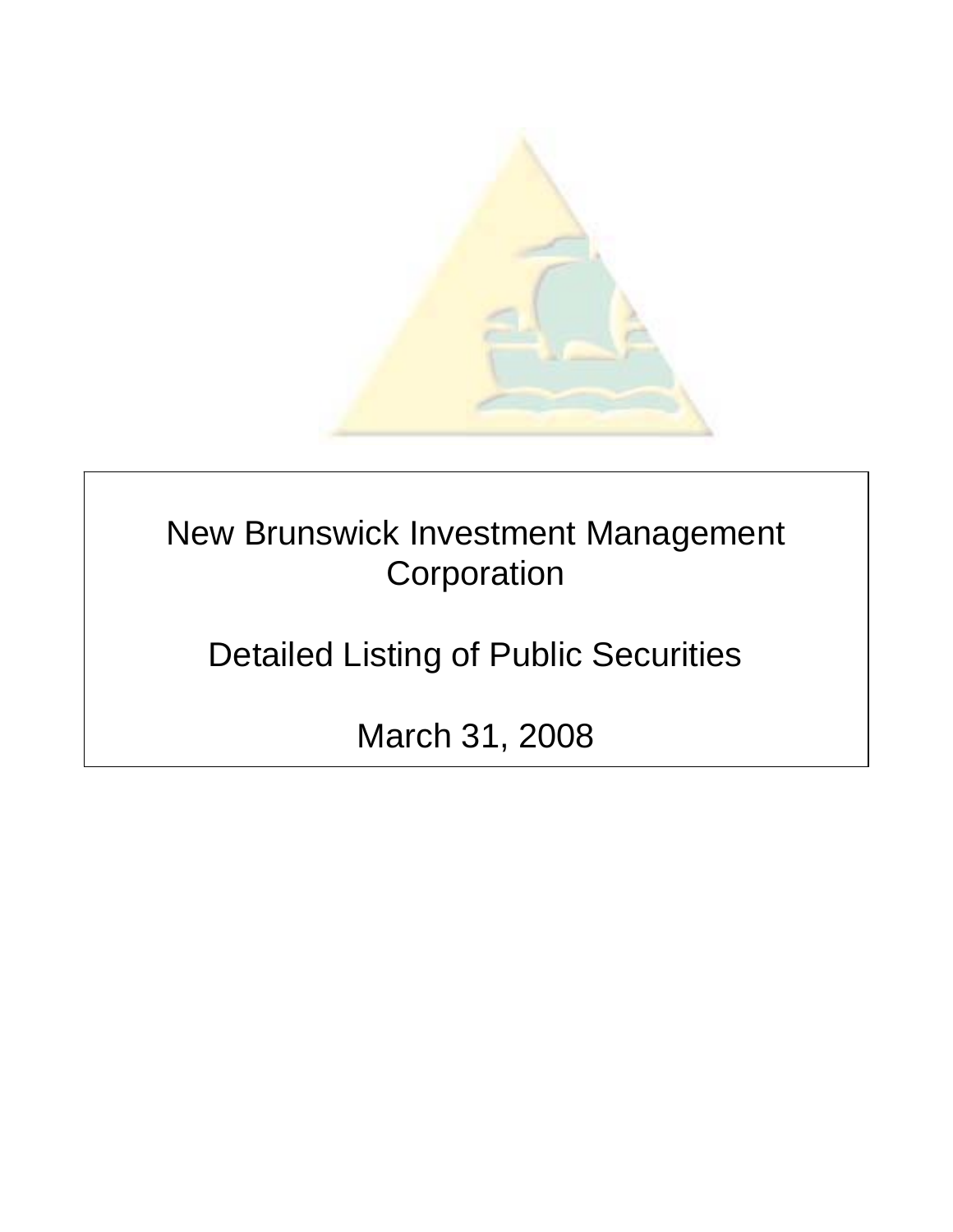|                                       |                                 |                   |                      | <b>Market Value - Canadian Dollars</b> |                    |                |
|---------------------------------------|---------------------------------|-------------------|----------------------|----------------------------------------|--------------------|----------------|
| <b>EQUITIES</b>                       |                                 |                   | Total                | <b>Public Service</b>                  | Teachers'          | Judges'        |
| 3I GROUP                              | ORD 73.8636P                    | 32,500            | 550,014              | 303,115                                | 245,059            | 1,840          |
| <b>3M COMPANY</b>                     | <b>COMMON</b>                   | 38,100            | 3,094,659            | 1,718,848                              | 1,365,378          | 10,434         |
| 77TH BANK                             | <b>NPV</b>                      | 29,000            | 166,214              | 91,601                                 | 74,057             | 556            |
| A.P. MOLLER-MAERSK                    | SER'B'DKK1001                   | 115               | 1,313,129            | 723,670                                | 585,066            | 4,393          |
| A2A SPA                               | EUR0.52                         | 50,900            | 192,382              | 106,023                                | 85,716             | 644            |
| AASTRA TECHNOL                        | <b>COMMON</b>                   | 14,000            | 425,460              | 234,907                                | 189,127            | 1,426          |
| ABB LTD                               | CHF2.50(REGD)                   | 183,600           | 5,077,402            | 2,798,175                              | 2,262,241          | 16,986         |
| <b>ABBOTT LABS</b>                    | <b>COMMON</b>                   | 83,200            | 4,708,802            | 2,615,381                              | 2,077,545          | 15,876         |
| ABC LEARNING CENTRE                   | ORD                             | 31,800            | 41,393               | 22,812                                 | 18,443             | 138            |
| ABERCROMBIE & FITCH                   | <b>CLASS A</b>                  | (12, 100)         | (910, 934)           | (490, 817)                             | (417, 138)         | (2,979)        |
| <b>ABERTIS INFRAESTR</b>              | EUR3                            | 21,400            | 718,039              | 395,714                                | 319,923            | 2,402          |
| ABSOLUTE SOFTWARE                     | <b>COMMON</b>                   | 6,100             | 77,714               | 42,228                                 | 35,230             | 256            |
| ACCESS CO                             | <b>NPV</b>                      | 10                | 36,389               | 20,054                                 | 16,213             | 122            |
| <b>ACCIONA SA</b>                     | EUR1                            | 2,400             | 661,506              | 364,558                                | 294,735            | 2,213          |
| <b>ACCOR</b>                          | EUR <sub>3</sub>                | 16,300            | 1,224,735            | 674,956                                | 545,682            | 4,097          |
| ACE AVIATION HLDGS                    | <b>CLASS B</b>                  | 145,683           | 3,066,627            | 1,700,276                              | 1,356,029          | 10,322         |
| <b>ACE LIMITED</b>                    | <b>COMMON</b>                   | 17,700            | 1,006,665            | 559,126                                | 444,145            | 3,394          |
| ACERGY S.A.                           | COM USD2                        | 16,300            | 361,193              | 199,055                                | 160,930            | 1,208          |
| <b>ACERINOX SA</b>                    | <b>EUR0.25</b>                  | 13,000            | 371,101              | 204,515                                | 165,345            | 1,241          |
| ACOM CO                               | <b>NPV</b>                      | 5,340             | 145,600              | 80,241                                 | 64,872             | 487            |
| ACS ACTIVIDADES CO                    | <b>EUR0.5</b>                   | 17,700            | 1,037,585            | 571,817                                | 462,297            | 3,471          |
| <b>ACTELION</b>                       | CHF0.5 (REGD)(POST)             | 8,200             | 460,597              | 253,837                                | 205,219            | 1,541          |
| ADDAX PETROLEUM                       | <b>COMMON</b>                   | 105,600           | 4,293,696            | 2,363,486                              | 1,915,863          | 14,347         |
| <b>ADDENDA CAPITAL</b>                | <b>COMMON</b>                   | 95,000            | 2,538,400            | 1,409,888                              | 1,119,954          | 8,558          |
| ADECCO SA                             | CHF1(REGD)                      | 11,100            | 660,336              | 363,914                                | 294,213            | 2,209          |
| ADERANS COMPANY                       | <b>NPV</b>                      | 1,400             | 26,396               | 14,547                                 | 11,761             | 88             |
| <b>ADIDAS AG</b>                      | NPV(EU)                         | 17,000            | 1,163,471            | 641,193                                | 518,386            | 3,892          |
| ADOBE SYSTEMS INC                     | <b>COMMON</b>                   | 30,600            | 1,117,866            | 620,889                                | 493,208            | 3,769          |
| ADP                                   | EUR <sub>3</sub>                | 2,900             | 338,868              | 186,751                                | 150,983            | 1,134          |
| ADV MICRO DEVICES                     | <b>COMMON</b>                   | 32,600            | 196,366              | 109,066                                | 86,638             | 662            |
| <b>ADVANTA CORP</b>                   | <b>CLASS B</b>                  | (52)              | (68, 834)            | (38, 232)                              | (30, 370)          | (232)          |
| ADVANTAGE ENGY INCOM                  | <b>TRUST UNIT</b>               | 90,800            | 1,075,980            | 599,073                                | 473,271            | 3,636          |
| <b>ADVANTEST</b>                      | <b>NPV</b>                      | 13,400            | 355,003              | 195,644                                | 158,172            | 1,188          |
| <b>AECON GROUP</b><br><b>AEGON NV</b> | <b>COMMON</b><br><b>EUR0.12</b> | 48,000            | 849,855              | 469,079                                | 377,928<br>830,773 | 2,847<br>6,238 |
| AEON CO                               | <b>NPV</b>                      | 123,200<br>53,600 | 1,864,597<br>655,306 | 1,027,586<br>361,142                   | 291,972            | 2,192          |
| <b>AEON CREDIT SERV</b>               | <b>NPV</b>                      | 7,200             | 98,491               | 54,279                                 | 43,883             | 329            |
| <b>AEON MALL CO</b>                   | <b>NPV</b>                      | 5,300             | 150,792              | 83,102                                 | 67,186             | 504            |
| AERCAP HOLDINGS                       | <b>SHARES</b>                   | 9,600             | 172,885              | 93,942                                 | 78,373             | 570            |
| AEROPLAN                              | <b>INCOME FD</b>                | 82,600            | 1,506,165            | 825,967                                | 675,184            | 5,014          |
| <b>AES CORP</b>                       | <b>COMMON</b>                   | 36,000            | 616,493              | 342,415                                | 272,000            | 2,079          |
| <b>AETNA INC</b>                      | <b>COMMON</b>                   | 26,700            | 1,152,962            | 640,382                                | 508,692            | 3,887          |
| AFFILIATED COMP SVCS                  | CL A COMMON CUM RTS             | 5,200             | 267,307              | 148,469                                | 117,937            | 901            |
| <b>AFLAC INC</b>                      | <b>COMMON</b>                   | (15, 951)         | (1,066,465)          | (559, 208)                             | (503, 865)         | (3, 392)       |
| <b>AG GROWTH</b>                      | <b>INCOME FUND</b>              | 5,500             | 150,095              | 81,558                                 | 68,042             | 495            |
| AGF MANAGEMENT LTD                    | <b>CLASS B NON VTG</b>          | 77,700            | 1,686,867            | 930,493                                | 750,725            | 5,648          |
| AGFA GEVAERT NV                       | ORD NPV                         | 5,400             | 43,366               | 23,899                                 | 19,322             | 145            |
| <b>AGGREKO</b>                        | ORD <sub>20P</sub>              | 10,800            | 142,145              | 78,337                                 | 63,333             | 476            |
| AGILENT TECHN INC                     | <b>COMMON</b>                   | 19,600            | 599,771              | 333,127                                | 264,622            | 2,022          |
| <b>AGL ENERGY</b>                     | <b>NPV</b>                      | 36,300            | 375,281              | 206,819                                | 167,207            | 1,255          |
| <b>AGNICO EAGLE MINES</b>             | <b>COMMON</b>                   | 42,118            | 2,930,570            | 1,591,865                              | 1,329,038          | 9,668          |
| <b>AGRIUM INC</b>                     | <b>COMMON</b>                   | 91,929            | 5,861,393            | 3,184,833                              | 2,657,227          | 19,334         |
| AHOLD (KON) NV                        | EUR0.30                         | 105,600           | 1,613,676            | 889,303                                | 718,975            | 5,398          |
| AIFUL CORP                            | <b>NPV</b>                      | 6,300             | 103,974              | 57,301                                 | 46,326             | 348            |
| AIOI INSURANCE CO                     | <b>NPV</b>                      | 27,000            | 153,359              | 84,517                                 | 68,329             | 513            |
| AIR CANADA                            | VAR VTG CLASS A                 | (123,600)         | (1, 163, 076)        | (646,000)                              | (513, 154)         | (3,921)        |
| AIR FRANCE-KLM                        | EUR8.50                         | 11,300            | 327,349              | 180,403                                | 145,851            | 1,095          |
| AIR LIQUIDE(L')                       | EUR5.5 (POST-SUBDIV)            | 20,000            | 3,139,763            | 1,730,335                              | 1,398,925          | 10,503         |
| AIR PRODS & CHEMS                     | <b>COMMON</b>                   | 53,800            | 5,101,404            | 2,785,132                              | 2,299,366          | 16,906         |
| AISIN SEIKI CO                        | <b>NPV</b>                      | 16,000            | 610,262              | 336,318                                | 271,903            | 2,042          |
| AJINOMOTO CO INC                      | <b>NPV</b>                      | 56,000            | 581,893              | 320,683                                | 259,263            | 1,947          |
| AKAMAI TECH INC                       | <b>COMMON</b>                   | 9,000             | 260,326              | 144,591                                | 114,857            | 878            |
| AKER SOLUTIONS                        | NOK2 (POST)                     | 13,800            | 322,513              | 177,738                                | 143,696            | 1,079          |
| AKZO NOBEL NV                         | EUR <sub>2</sub>                | 22,700            | 1,873,886            | 1,032,706                              | 834,912            | 6,269          |
| ALAMOS GOLD IN                        | <b>COMMON</b>                   | 136,100           | 813,878              | 447,205                                | 363,959            | 2,715          |
| ALCATEL-LUCENT                        | EUR <sub>2</sub>                | 193,200           | 1,136,947            | 626,576                                | 506,568            | 3,803          |
| ALCOA INC                             | <b>COMMON</b>                   | 43,800            | 1,621,243            | 900,477                                | 715,300            | 5,466          |
| ALEXANDRIA REAL ESTA                  | REIT<br><b>NPV</b>              | 102,200           | 9,840,837            | 4,799,877                              | 5,011,824          | 29,136         |
| ALFA LAVAL AB<br>ALFRESA HOLDINGS     | <b>NPV</b>                      | 7,900<br>2,300    | 492,758<br>185,171   | 271,561<br>102,049                     | 219,549<br>82,503  | 1,648<br>619   |
| ALGONQUIN POWER                       | <b>TRUST UNIT</b>               | 74,100            | 581,493              | 321,035                                | 258,510            | 1,949          |
| ALIMENT COUCHE-TARD                   | <b>CLASS B SUB VTG</b>          | 105,700           | 1,697,240            | 943,012                                | 748,503            | 5,724          |
|                                       |                                 |                   |                      |                                        |                    |                |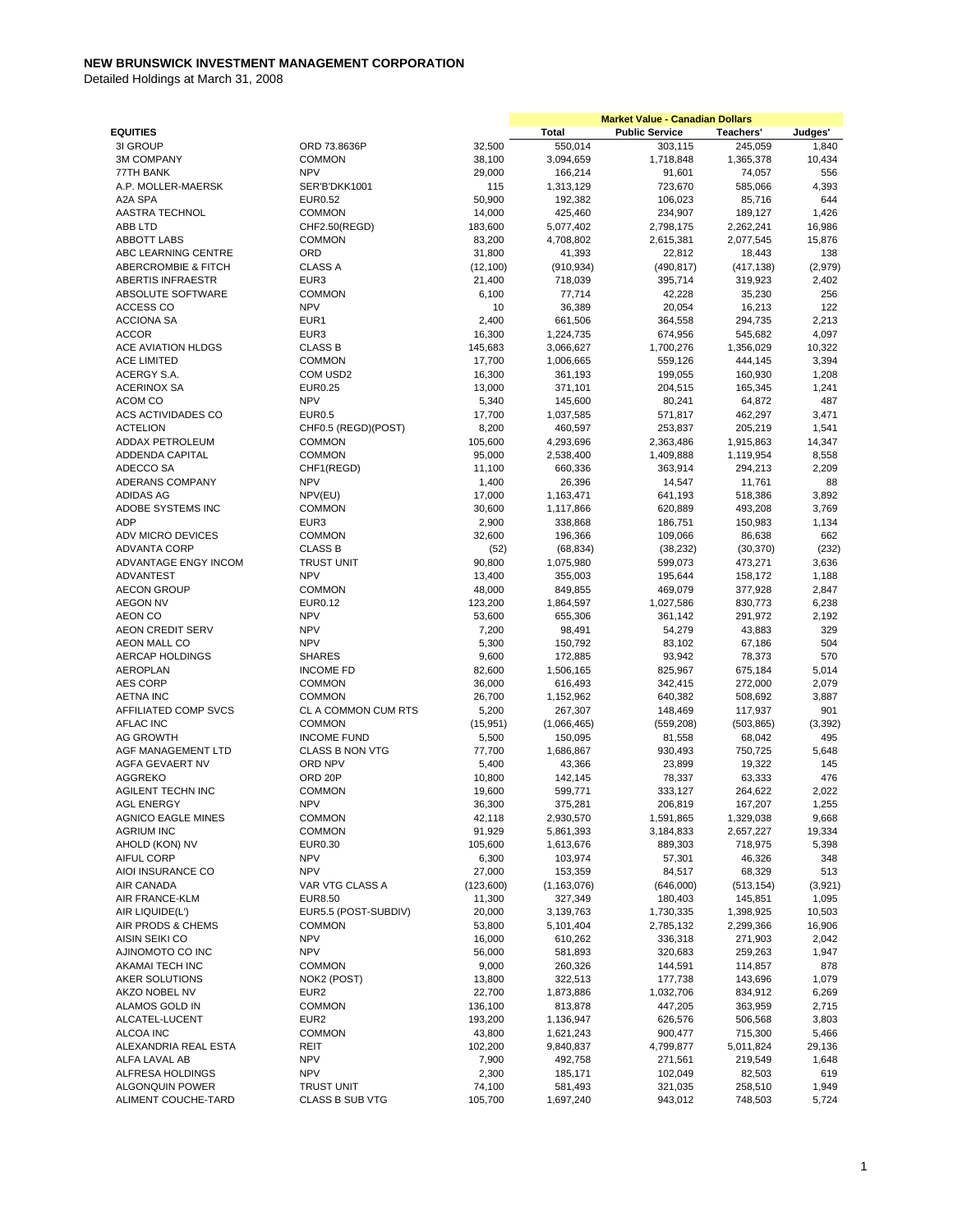| ALL NIPPON AIRWAYS     | <b>NPV</b>                | 54,000     | 243,260       | 134,061    | 108,385    | 814      |
|------------------------|---------------------------|------------|---------------|------------|------------|----------|
| ALLEANZA ASSICURA      | <b>EUR0.5</b>             | 35,400     | 474,768       | 261,647    | 211,534    | 1,588    |
| ALLEGHENY ENERGY INC   | <b>COMMON</b>             | 9,000      | 467,181       | 259,483    | 206,122    | 1,575    |
| ALLEGHENY TECH INC     | <b>COMMON</b>             | 5,400      | 395,374       | 219,600    | 174,441    | 1,333    |
| ALLEN VANGUARD CORP    | <b>COMMON</b>             | 193,000    | 650,410       | 356,570    | 291,675    | 2,164    |
| ALLERGAN INC           | <b>COMMON</b>             | 16,500     | 956,225       | 531,110    | 421,891    | 3,224    |
| ALLGREEN PROPERTIES    | SGD0.50                   | 60,000     | 54,935        | 30,275     | 24,476     | 184      |
| ALLIANCE & LEICESTER   | ORD 50P                   | 15,800     | 166,878       | 91,967     | 74,353     | 558      |
| <b>ALLIANZ SE</b>      | NPV(REGD)(VINK)           | 37,700     | 7,673,091     | 4,228,669  | 3,418,753  | 25,669   |
| ALLIED IRISH BANKS     | EUR0.32(DUBLIN LST)       | 73,700     | 1,589,875     | 876,186    | 708,371    | 5,319    |
| ALLIED WASTE IND       | <b>COMMON</b>             | 18,100     | 200,562       | 111,397    | 88,489     | 676      |
| ALLIS CHALMERS ENRG    | <b>COMMON</b>             | (100, 403) | (1,423,187)   | (790, 472) | (627, 916) | (4,798)  |
| <b>ALLSTATE CORP</b>   | <b>COMMON</b>             | (23,900)   | (1, 173, 976) | (619, 915) | (550, 298) | (3,763)  |
| <b>ALPHA BANK</b>      | <b>EUR4.70</b>            | 33,500     | 1,125,122     | 620,059    | 501,299    | 3,764    |
| ALPS ELECTRIC CO       | <b>NPV</b>                | 14,400     | 145,473       | 80,171     | 64,816     | 487      |
| <b>ALSTOM</b>          | EUR <sub>14</sub>         | 8,200      | 1,825,312     | 1,005,936  | 813,270    | 6,106    |
| ALTAGAS INCOME TRUST   | <b>TRUST UNIT</b>         | 68,100     | 1,652,601     | 911,553    | 735,515    | 5,533    |
| ALTAGAS UTILITY GRP    | <b>COMMON</b>             | 214        | 1,359         | 738        | 616        | 4        |
| <b>ALTANA AG</b>       | NPV(EU)                   | 2,900      | 62,701        | 34,555     | 27,936     | 210      |
| <b>ALTERA CORP</b>     | <b>COMMON</b>             | 16,500     | 312,749       | 173,708    | 137,986    | 1,054    |
| ALTRIA GROUP INC       | <b>COMMON</b>             | 207,200    | 4,765,457     | 2,621,326  | 2,128,219  | 15,912   |
| <b>ALUMINA LTD</b>     | ORD                       | 94,500     | 500,874       | 276,034    | 223,165    | 1,676    |
| AMADA CO               | <b>NPV</b>                | 30,000     | 232,250       | 127,994    | 103,479    | 777      |
| AMAZON COM INC         | <b>COMMON</b>             | 16,600     | 1,216,602     | 675,730    | 536,770    | 4,102    |
| AMB PROPERTY CORP      | <b>REIT</b>               | 87,400     | 4,883,619     | 2,380,952  | 2,488,214  | 14,453   |
| AMBAC FINANCIAL GRP    | <b>COMMON</b>             | 22,900     | 135,349       | 75,176     | 59,716     | 456      |
| <b>AMCOR LIMITED</b>   | ORD                       | 73,200     | 489,429       | 269,726    | 218,066    | 1,637    |
| AMEC                   | ORD 50P                   | 27,900     | 411,012       | 226,510    | 183,127    | 1,375    |
| AMER SPORTS OYJ        | SER'A'NPV                 | 3,000      | 61,937        | 34,134     | 27,596     | 207      |
| AMEREN CORPORATION     | <b>COMMON</b>             | 11,200     | 506,319       | 281,222    | 223,390    | 1,707    |
| AMERICAN AXLE & MFG    | <b>COMMON</b>             | (70, 500)  | (1,485,572)   | (807, 228) | (673, 444) | (4,900)  |
| AMERICAN CAMPUS CMNT   | <b>COMMON</b>             | 63,400     | 1,782,368     | 868,973    | 908,120    | 5,275    |
| AMERICAN EAGLE OUTFT   | <b>COMMON</b>             | 72,000     | 1,301,815     | 707,378    | 590,143    | 4,294    |
| AMERICAN EXPRESS CO    | <b>COMMON</b>             | 62,200     | 2,790,779     | 1,550,066  | 1,231,305  | 9,409    |
| AMERICAN FINL RLTY     | <b>COMMON</b>             | 790,900    | 6,446,821     | 3,491,629  | 2,933,997  | 21,195   |
| AMERICAN TOWER CORP    | CLASS A                   | 64,200     | 2,584,215     | 1,414,777  | 1,160,850  | 8,588    |
| AMERIPRISE FINANCIAL   | <b>COMMON</b>             | 12,200     | 648,588       | 360,242    | 286,160    | 2,187    |
| AMERISOURCE-BERGEN     | <b>COMMON</b>             | 8,700      | 366,473       | 203,548    | 161,690    | 1,236    |
| AMERN CAP STRATEGIES   | <b>COMMON</b>             | 10,500     | 376,785       | 209,275    | 166,239    | 1,270    |
| AMERN ELEC PWR INC     | <b>COMMON</b>             | 21,500     | 918,691       | 510,263    | 405,331    | 3,097    |
| AMERN INTL GROUP INC   | <b>COMMON</b>             | 135,700    | 6,031,376     | 3,349,970  | 2,661,070  | 20,335   |
| AMGEN INC              | <b>COMMON</b>             | 58,572     | 2,511,199     | 1,394,538  | 1,108,194  | 8,467    |
| AMP LIMITED            | ORD (POST RECON)          | 156,900    | 1,148,974     | 633,204    | 511,927    | 3,844    |
| ANADARKO PETE          | <b>COMMON</b>             | 25,200     | 1,630,340     | 905,530    | 719,313    | 5,497    |
| ANALOG DEVICES INC     | <b>COMMON</b>             | 15,800     | 479,267       | 266,196    | 211,455    | 1,616    |
| <b>ANDRITZ AG</b>      | NPV (BR)(POST)            | 3,300      | 185,777       | 102,382    | 82,773     | 621      |
| ANGLO AMERICAN         | ORD USD0.54               | 110,600    | 6,821,701     | 3,759,464  | 3,039,416  | 22,821   |
| ANGLO IRISH BANK       | <b>EUR0.16</b>            | 31,700     | 434,422       | 239,411    | 193,557    | 1,453    |
| ANHEUSER BUSCH COS     | <b>COMMON</b>             | 38,500     | 1,877,398     | 1,042,752  | 828,316    | 6,330    |
| ANSELL                 | ORD                       | 5,800      | 63,167        | 34,811     | 28,144     | 211      |
| ANSOFT CORP            | <b>COMMON</b>             | (24, 970)  | (785, 657)    | (436, 372) | (346, 635) | (2,649)  |
| ANSYS INC              | <b>COMMON</b>             | 10,760     | 381,577       | 211,937    | 168,354    | 1,287    |
| ANTENA 3 TV            | EUR0.75(POST)             | 7,100      | 100,300       | 55,276     | 44,689     | 336      |
| ANTOFAGASTA            | ORD 5P                    | 16,500     | 235,838       | 129,971    | 105,078    | 789      |
| ANVIL MINING LTD       | <b>COMMON</b>             | 75,300     | 924,684       | 510,100    | 411,487    | 3,096    |
| AON CORPORATION        | <b>COMMON</b>             | 16,400     | 676,831       | 375,928    | 298,621    | 2,282    |
| AOYAMA TRADING CO      | <b>NPV</b>                | 4,800      | 106,136       | 58,492     | 47,289     | 355      |
| <b>AOZORA BANK</b>     | <b>NPV</b>                | 31,000     | 94,271        | 51,953     | 42,003     | 315      |
| APACHE CORP            | <b>COMMON</b>             | 17,965     | 2,228,135     | 1,236,927  | 983,693    | 7,514    |
| APARTMENT INVT&MGMT    | <b>CLASS A REIT</b>       | 39,949     | 1,457,757     | 722,851    | 730,518    | 4,388    |
| APOLLO GROUP INC       | <b>CLASS A</b>            | 7,400      | 328,447       | 182,427    | 144,912    | 1,107    |
| <b>APPLE INC</b>       | <b>COMMON</b>             | 47,336     | 6,982,233     | 3,877,683  | 3,081,008  | 23,542   |
| APPLERA CORPORATION    | <b>BIOSYSTEMS GRP-COM</b> | 9,000      | 303,918       | 168,803    | 134,090    | 1,025    |
| APPLIED MATERIALS      | <b>COMMON</b>             | (68, 200)  | (1,370,698)   | (727, 259) | (639, 025) | (4, 415) |
| ARC ENERGY TRUST       | <b>TRUST UNIT</b>         | 224,200    | 5,941,300     | 3,277,266  | 2,644,140  | 19,894   |
| ARCANDOR AG            | NPV(EU)                   | 5,600      | 114,796       | 63,265     | 51,148     | 384      |
| <b>ARCELOR MITTAL</b>  | <b>NPV</b>                | 78,800     | 6,647,136     | 3,663,261  | 2,961,638  | 22,237   |
| ARCHER DANIELS MIDLD   | <b>COMMON</b>             | 34,600     | 1,461,024     | 811,488    | 644,610    | 4,926    |
| ARISTOCRAT LEISURE     | ORD (POST RECON)          | 29,100     | 261,059       | 143,871    | 116,315    | 873      |
| ARM HOLDINGS PLC       | ORD 0.05P                 | 107,900    | 193,605       | 106,696    | 86,261     | 648      |
| ARRIVA                 | ORD 5P                    | 8,300      | 115,926       | 63,887     | 51,651     | 388      |
| <b>ASAHI BREWERIES</b> | <b>NPV</b>                | 34,400     | 725,181       | 399,650    | 323,105    | 2,426    |
| ASAHI GLASS CO         | <b>NPV</b>                | 79,000     | 892,550       | 491,887    | 397,676    | 2,986    |
| ASAHI KASEI CORP       | <b>NPV</b>                | 100,000    | 535,010       | 294,846    | 238,374    | 1,790    |
|                        |                           |            |               |            |            |          |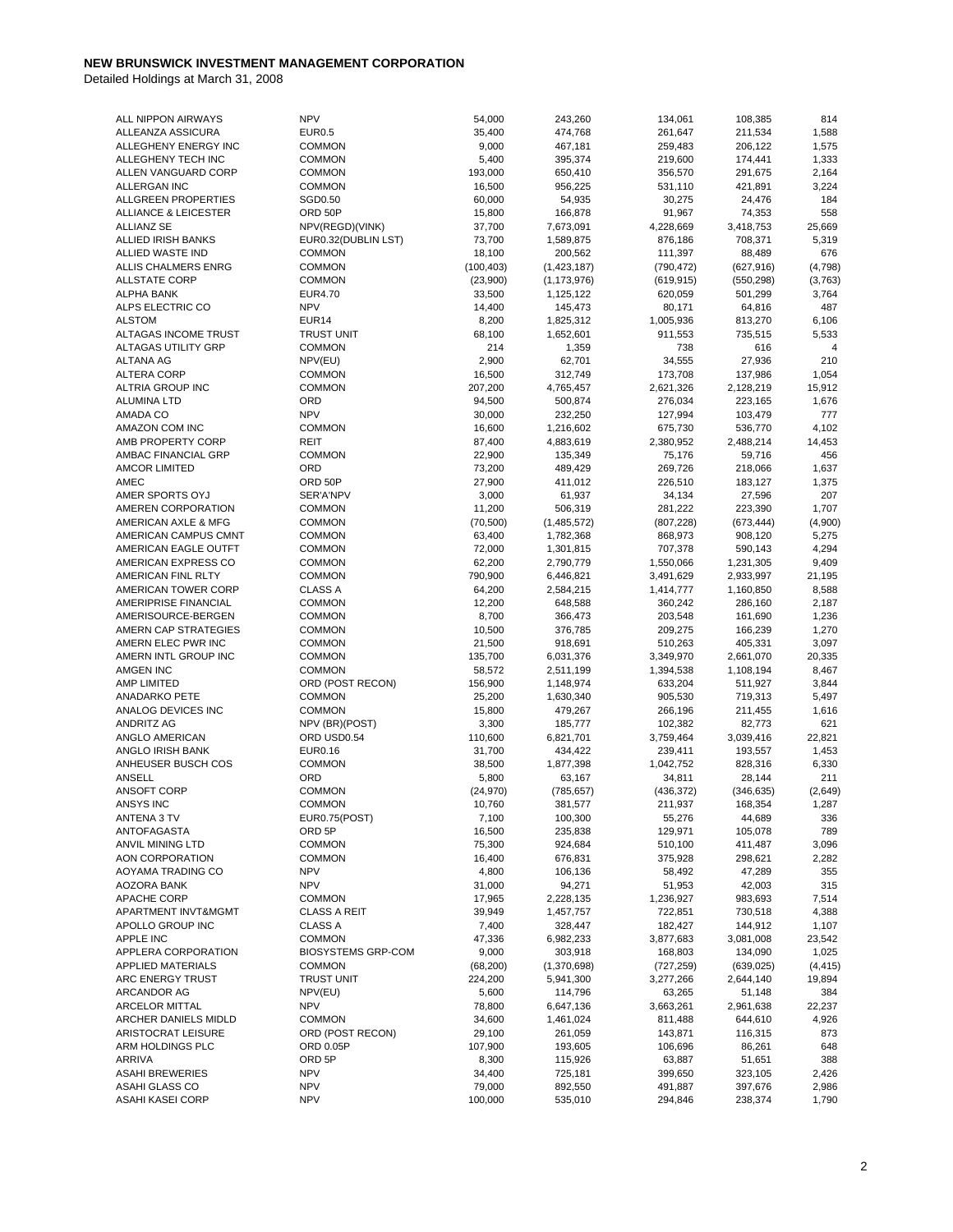| <b>ASATSU DK</b>              | <b>NPV</b>             | 1,200   | 43,790     | 24,133    | 19,511    | 146    |
|-------------------------------|------------------------|---------|------------|-----------|-----------|--------|
| ASCENDAS REAL ESTA            | UNITS NPV              | 83,000  | 146,426    | 80,696    | 65,240    | 490    |
| <b>ASCIANO GROUP</b>          | NPV(STAPLED)           | 46,700  | 174,053    | 95,921    | 77,549    | 582    |
| <b>ASHLAND INC</b>            | <b>COMMON</b>          | 3,000   | 145,859    | 81,014    | 64,354    | 492    |
| <b>ASICS CORP</b>             | <b>NPV</b>             | 13,000  | 153,576    | 84,636    | 68,426    | 514    |
| ASM PACIFIC TECH.             | <b>HKD0.10</b>         | 16,500  | 119,732    | 65,985    | 53,347    | 401    |
| ASML HOLDING NV               | EUR0.09                | 34,300  | 868,733    | 478,762   | 387,065   | 2,906  |
| <b>ASSA ABLOY</b>             | SER'B'NPV              | 26,100  | 486,586    | 268,159   | 216,799   | 1,628  |
| <b>ASSICURAZIONI GEN</b>      | EUR1                   | 88,300  | 4,085,265  | 2,251,405 | 1,820,194 | 13,666 |
| <b>ASSOC BRITISH FOODS</b>    | <b>ORD 5.68P</b>       | 14,900  | 265,832    | 146,501   | 118,441   | 889    |
| ASSURANT INC                  | <b>COMMON</b>          | 5,100   | 318,364    | 176,827   | 140,464   | 1,073  |
| ASTELLAS PHARMA               | <b>NPV</b>             | 41,200  | 1,630,884  | 898,786   | 726,642   | 5,456  |
| ASTRAL MEDIA INC              | <b>CLASS A NON VTG</b> | 59,400  | 2,305,908  | 1,271,747 | 1,026,442 | 7,720  |
| <b>ASTRAZENECA</b>            | ORD USD0.25            | 122,000 | 4,684,058  | 2,581,402 | 2,086,987 | 15,670 |
| <b>ASX LIMITED</b>            | ORD                    | 14,300  | 500,694    | 275,934   | 223,085   | 1,675  |
| AT&T INC                      | <b>COMMON</b>          | 324,700 | 12,769,624 | 7,092,555 | 5,634,016 | 43,053 |
| <b>ATCO LTD</b>               | <b>CLASS I NON VTG</b> | 42,700  | 2,017,575  | 1,112,964 | 897,855   | 6,756  |
| <b>ATLANTIA</b>               | EUR1                   | 21,600  | 672,781    | 370,772   | 299,758   | 2,251  |
| ATLAS COPCO                   | SER'B'NPV (POST)       | 32,600  | 525,979    | 289,869   | 234,350   | 1,760  |
| ATLAS COPCO AB                | SER'A'NPV              | 56,200  | 984,539    | 542,583   | 438,662   | 3,294  |
| <b>ATOS ORIGIN</b>            | EUR1                   | 5,800   | 332,457    | 183,218   | 148,126   | 1,112  |
| <b>AUCKLAND INTL</b>          | <b>NPV</b>             | 81,800  | 152,053    | 83,797    | 67,748    | 509    |
| AURELIAN RES INC              | <b>COMMON</b>          | 124,900 | 1,150,329  | 634,493   | 511,984   | 3,852  |
| <b>AUST &amp; NZ BANK GRP</b> | ORD                    | 156,300 | 3,300,549  | 1,818,945 | 1,470,563 | 11,041 |
| AUTOBACS SEVEN CO             | <b>NPV</b>             | 1,200   | 33,461     | 18,441    | 14,909    | 112    |
| <b>AUTODESK INC</b>           | <b>COMMON</b>          | 12,400  | 400,223    | 222,294   | 176,580   | 1,349  |
| <b>AUTOGRILL SPA</b>          | EUR0.52                | 8,500   | 130,511    | 71,925    | 58,149    | 437    |
| <b>AUTOMATIC DATA PROC</b>    | <b>COMMON</b>          | 28,100  | 1,230,453  | 683,423   | 542,881   | 4,149  |
| <b>AUTONATION INC</b>         | <b>COMMON</b>          | 7,300   | 112,330    | 62,391    | 49,560    | 379    |
| AUTOROUTES PARIS-R            | EUR0.30                | 1,900   | 235,113    | 129,572   | 104,755   | 787    |
| AUTOZONE INC                  | <b>COMMON</b>          | 2,300   | 269,113    | 149,472   | 118,734   | 907    |
| AVALONBAY COMMUNTIES          | REIT                   | 60,600  | 6,041,843  | 2,972,045 | 3,051,757 | 18,041 |
| <b>AVERY DENNISON CORP</b>    | <b>COMMON</b>          | 5,700   | 288,147    | 160,044   | 127,132   | 971    |
| <b>AVIVA</b>                  | ORD <sub>25P</sub>     | 219,100 | 2,756,384  | 1,519,053 | 1,228,110 | 9,221  |
| AVON PRODUCTS INC             | <b>COMMON</b>          | 81,000  | 3,289,599  | 1,798,749 | 1,479,931 | 10,919 |
| <b>AXA</b>                    | <b>EUR2.29</b>         | 133,100 | 4,972,248  | 2,740,224 | 2,215,390 | 16,634 |
| AXA ASIA PAC HLDS             | ORD                    | 71,300  | 367,226    | 202,379   | 163,618   | 1,228  |
| AXFOOD AB                     | <b>NPV</b>             | 1,200   | 43,913     | 24,201    | 19,565    | 147    |
| <b>BABCOCK &amp; BROWN</b>    | ORD                    | 19,700  | 271,184    | 149,451   | 120,826   | 907    |
| <b>BAE SYSTEMS</b>            | ORD 2.5P               | 293,900 | 2,907,885  | 1,602,546 | 1,295,611 | 9,728  |
| <b>BAKER HUGHES INC</b>       | <b>COMMON</b>          | 16,600  | 1,168,654  | 649,099   | 515,616   | 3,940  |
| <b>BALFOUR BEATTY</b>         | ORD 50P                | 36,200  | 347,465    | 191,489   | 154,813   | 1,162  |
| <b>BALL CORP</b>              | <b>COMMON</b>          | 5,200   | 245,286    | 136,238   | 108,221   | 827    |
| <b>BALLARD POWER SYS</b>      | <b>COMMON</b>          | 80,900  | 340,589    | 188,055   | 151,393   | 1,142  |
| <b>BANCO BPI SA</b>           | EUR1(REGD)             | 19,100  | 104,017    | 57,324    | 46,345    | 348    |
| <b>BANCO POPOLARE</b>         | EUR3.60                | 53,600  | 914,911    | 504,211   | 407,639   | 3,061  |
| <b>BANCO SANTANDER SA</b>     | EUR0.50(REGD)          | 523,300 | 10,727,302 | 5,911,856 | 4,779,560 | 35,886 |
| <b>BANG &amp; OLUFSEN B</b>   | DKK10 SER'B'           | 400     | 25,636     | 14,128    | 11,422    | 86     |
| <b>BANK OF AMERICA CORP</b>   | <b>COMMON</b>          | 239,000 | 9,310,821  | 5,171,453 | 4,107,976 | 31,392 |
| <b>BANK OF MONTREAL</b>       | <b>COMMON</b>          | 242,534 | 11,139,587 | 6,051,690 | 5,051,148 | 36,748 |
| BANK OF NEW YORK MEL          | COMMON                 | 61,400  | 2,629,290  | 1,460,371 | 1,160,055 | 8,865  |
| <b>BANK OF NOVA SCOTIA</b>    | <b>COMMON</b>          | 352,926 | 16,538,112 | 8,983,888 | 7,499,664 | 54,560 |
| <b>BANKINTER SA</b>           | EUR1.5(REGD)           | 11,600  | 189,517    | 104,444   | 84,440    | 634    |
| <b>BARCLAYS</b>               | ORD <sub>25</sub> P    | 554,000 | 5,114,231  | 2,818,472 | 2,278,651 | 17,109 |
| <b>BARCO</b>                  | NPV (EU) NEW           | 500     | 36,861     | 20,314    | 16,424    | 123    |
| BARD C R INC                  | <b>COMMON</b>          | 5,400   | 534,529    | 296,890   | 235,836   | 1,802  |
| <b>BARR PHARMACEUTICALS</b>   | <b>COMMON</b>          | 5,800   | 287,956    | 159,938   | 127,047   | 971    |
| <b>BARRATT DEVEL</b>          | ORD 10P                | 24,600  | 207,281    | 114,233   | 92,354    | 693    |
| <b>BARRICK GOLD CORP</b>      | <b>COMMON</b>          | 92,388  | 4,140,641  | 2,247,760 | 1,879,215 | 13,666 |
| <b>BASF SE</b>                | <b>NPV</b>             | 41,000  | 5,677,356  | 3,128,812 | 2,529,552 | 18,993 |
| <b>BAXTER INTL INC</b>        | <b>COMMON</b>          | 34,100  | 2,030,314  | 1,127,685 | 895,784   | 6,845  |
| <b>BAYER AG</b>               | ORD NPV                | 60,800  | 5,014,101  | 2,763,290 | 2,234,038 | 16,774 |
| <b>BAYER MOTOREN WERK</b>     | EUR1                   | 13,900  | 790,197    | 435,480   | 352,073   | 2,643  |
| <b>BAYER MOTOREN WERK</b>     | PFD NON VTG EUR1       | 1,500   | 67,619     | 37,265    | 30,128    | 226    |
| <b>BAYTEX ENERGY</b>          | <b>TRUST UNIT</b>      | 91,000  | 2,088,450  | 1,151,920 | 929,537   | 6,992  |
| <b>BB&amp;T CORPORATION</b>   | <b>COMMON</b>          | 29,400  | 968,862    | 538,129   | 427,466   | 3,267  |
| <b>BBA AVIATION PLC</b>       | ORD 29.76P(POST)       | 17,300  | 53,000     | 29,208    | 23,614    | 177    |
| BBVA (BILB-VIZ-ARG)           | EUR0.49                | 313,600 | 7,111,725  | 3,919,298 | 3,168,636 | 23,791 |
| <b>BCA CARIGE SPA</b>         | EUR <sub>1</sub>       | 26,100  | 105,331    | 58,048    | 46,930    | 352    |
| <b>BCA MPS</b>                | <b>EUR0.67</b>         | 92,400  | 419,459    | 231,166   | 186,891   | 1,403  |
| BCA POP DI MILANO             | EUR4.00                | 34,700  | 390,637    | 215,282   | 174,049   | 1,307  |
| <b>BCE INC</b>                | <b>COMMON</b>          | 263,820 | 9,255,494  | 5,026,866 | 4,198,097 | 30,531 |
| <b>BCO COM PORTUGUES</b>      | EUR1(REGD)             | 151,100 | 506,007    | 278,862   | 225,452   | 1,693  |
| <b>BCO DE SABADELL</b>        | NEW EUR0.125 (POST)    | 41,000  | 463,226    | 255,286   | 206,391   | 1,550  |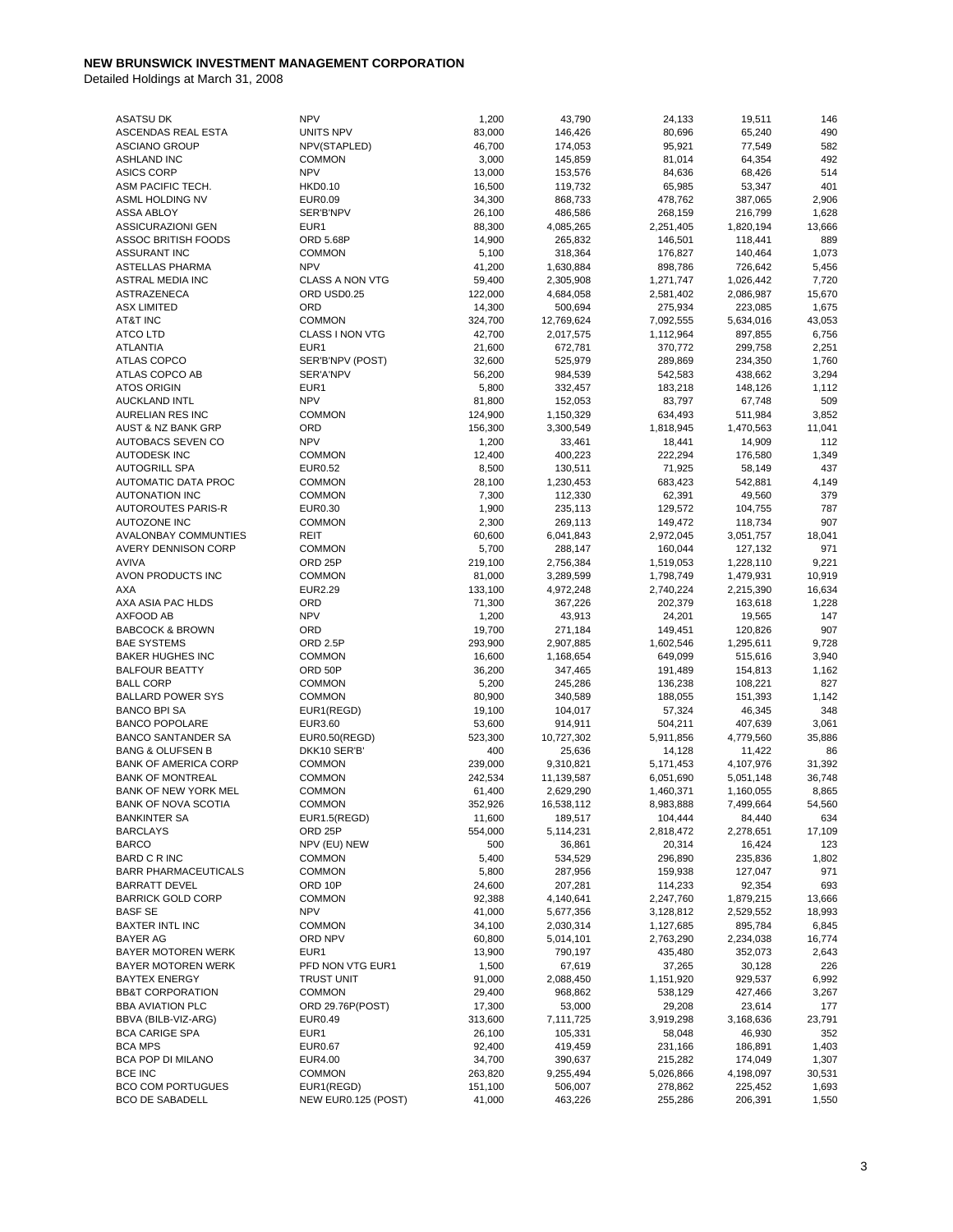| <b>BCO ESPIR SANTO</b>         | EUR5(REGD)           | 18,800    | 336,488     | 185,440    | 149,923    | 1,126    |
|--------------------------------|----------------------|-----------|-------------|------------|------------|----------|
| <b>BCO POPULAR ESP</b>         | EUR0.10 (POST SUBD)  | 71,200    | 1,331,075   | 733,560    | 593,062    | 4,453    |
| <b>BEA SYSTEMS INC</b>         | <b>COMMON</b>        | 310,500   | 6,108,779   | 3,392,962  | 2,695,221  | 20,596   |
| <b>BEAR CREEK MINING</b>       | <b>COMMON</b>        | 53,000    | 442,190     | 239,367    | 201,370    | 1,453    |
| <b>BEAR CREEK MINING</b>       | <b>WTS AUG 01 09</b> | 17,500    | 30,625      | 17,010     | 13,512     | 103      |
| BEAR STEARNS COS INC           | <b>COMMON</b>        | 6,400     | 67,891      | 37,708     | 29,954     | 229      |
| <b>BECTON DICKINSON</b>        | <b>COMMON</b>        | 13,100    | 1,153,992   | 640,955    | 509,147    | 3,891    |
| <b>BED BATH &amp; BEYOND</b>   | <b>COMMON</b>        | 14,100    | 427,120     | 237,233    | 188,447    | 1,440    |
| <b>BEIERSDORF AG</b>           | SER A B C NPV(VAR)   | 7,400     | 638,298     | 351,769    | 284,394    | 2,135    |
| <b>BEKAERT SA</b>              | <b>NEW NPV</b>       | 500       | 74,804      | 41,225     | 33,329     | 250      |
| <b>BELGACOM</b>                | <b>NPV</b>           | 14,100    | 640,886     | 353,195    | 285,547    | 2,144    |
|                                | <b>INCOME FUND</b>   | 194,000   | 5,855,250   |            |            | 19,517   |
| <b>BELL ALIANT RGNL</b>        |                      |           |             | 3,215,193  | 2,620,540  |          |
| <b>BELLE INTERNATIONAL</b>     | <b>HKD0.01</b>       | 172,000   | 182,740     | 100,708    | 81,420     | 611      |
| <b>BEMIS INC</b>               | <b>COMMON</b>        | 5,400     | 140,876     | 78,246     | 62,155     | 475      |
| BENDIGO AND ADELAIDE           | ORD                  | 22,000    | 245,160     | 135,109    | 109,231    | 820      |
| <b>BENESSE CORP</b>            | <b>NPV</b>           | 5,800     | 279,813     | 154,206    | 124,671    | 936      |
| BERKELEY GP HLDGS              | UTS(NEW ORD & B SHS) | 7,100     | 161,271     | 88,877     | 71,854     | 540      |
| <b>BEST BUY INC</b>            | <b>COMMON</b>        | (5, 100)  | (219, 351)  | (109, 458) | (109, 228) | (664)    |
| <b>BFI CANADA INCOME</b>       | <b>UNIT</b>          | 60,300    | 1,342,971   | 740,978    | 597,495    | 4,498    |
| <b>BG GROUP</b>                | ORD 10P              | 281,700   | 6,680,035   | 3,681,392  | 2,976,296  | 22,347   |
| <b>BHP BILLITON LTD</b>        | ORD                  | 280,800   | 9,416,339   | 5,189,379  | 4,195,459  | 31,501   |
| <b>BHP BILLITON PLC</b>        | ORD USD0.50          | 188,800   | 5,751,283   | 3,169,553  | 2,562,490  | 19,240   |
| <b>BIC</b>                     | EUR3.82              | 2,300     | 145,857     | 80,383     | 64,987     | 488      |
| <b>BIFFA</b>                   | ORD 10P              | 25,500    | 181,069     | 99,788     | 80,675     | 606      |
| <b>BIG LOTS INC</b>            | <b>COMMON</b>        | 4,900     | 112,268     | 62,356     | 49,533     | 379      |
| <b>BILFINGER BERGER</b>        | <b>NPV</b>           | 3,100     | 274,047     | 151,028    | 122,102    | 917      |
| <b>BILLABONG INTERNAT</b>      | ORD                  | 13,900    | 167,263     | 92,179     | 74,524     | 560      |
| <b>BILLERUD</b>                | <b>NPV</b>           | 1,800     | 20,866      | 11,500     | 9,297      | 70       |
| <b>BIOGEN IDEC INC</b>         | <b>COMMON</b>        | 16,000    | 1,012,934   | 562,608    | 446,911    | 3,415    |
| <b>BIOMED REALTY TRUST</b>     | <b>COMMON</b>        |           | 25,309      | 13,753     | 11,473     | 83       |
| <b>BIOVAIL CORP</b>            | <b>COMMON</b>        | 29,000    | 329,018     | 178,782    | 149,152    | 1,085    |
| <b>BJ SVCS CO</b>              | <b>COMMON</b>        | 15,800    | 463,313     | 257,335    | 204,416    | 1,562    |
| <b>BJS WHOLESALE CLUB</b>      | <b>COMMON</b>        | (28, 500) | (1,045,544) | (568, 126) | (473,969)  | (3, 449) |
|                                |                      |           |             |            |            |          |
| BK OF EAST ASIA                | <b>HKD2.50</b>       | 118,400   | 607,895     | 335,013    | 270,848    | 2,034    |
| BK OF IRELAND                  | ORD STK EUR0.64 DUB  | 82,900    | 1,254,668   | 691,452    | 559,019    | 4,197    |
| BK OF KYOTO                    | <b>NPV</b>           | 24,000    | 299,111     | 164,841    | 133,269    | 1,001    |
| <b>BK OF PIRAEUS</b>           | EUR4.77(REGD)        | 26,900    | 827,367     | 455,965    | 368,634    | 2,768    |
| BK OF YOKOHAMA                 | <b>NPV</b>           | 99,000    | 687,844     | 379,073    | 306,469    | 2,301    |
| <b>BLACK &amp; DECKER CORP</b> | <b>COMMON</b>        | 40,300    | 2,733,594   | 1,488,073  | 1,236,489  | 9,033    |
| <b>BLOCK H &amp; R INC</b>     | <b>COMMON</b>        | 17,500    | 375,370     | 208,489    | 165,615    | 1,266    |
| <b>BLUESCOPE STEEL LTD</b>     | ORD                  | 62,100    | 572,226     | 315,356    | 254,956    | 1,914    |
| <b>BMC SOFTWARE INC</b>        | <b>COMMON</b>        | 10,300    | 343,878     | 190,998    | 151,720    | 1,159    |
| <b>BNP PARIBAS</b>             | EUR <sub>2</sub>     | 68,200    | 7,082,294   | 3,903,078  | 3,155,523  | 23,693   |
| <b>BOARDWALK REIT</b>          | <b>TRUST UNIT</b>    | 44,300    | 1,681,185   | 927,299    | 748,257    | 5,629    |
| <b>BOART LONGYEAR GR</b>       | <b>NPV</b>           | 113,100   | 192,759     | 106,230    | 85,884     | 645      |
| <b>BOC HONG KONG HLDG</b>      | HKD <sub>5</sub>     | 309,500   | 761,275     | 419,541    | 339,187    | 2,547    |
| <b>BOEING CO</b>               | <b>COMMON</b>        | 41,151    | 3,142,824   | 1,745,294  | 1,386,933  | 10,597   |
| <b>BOLIDEN AB</b>              | NPV(POST)            | 24,200    | 264,836     | 145,952    | 117,998    | 886      |
| <b>BOMBARDIER INC</b>          | CLASS B SUB VTG      | 685,966   | 3,745,374   | 2,034,987  | 1,698,033  | 12,354   |
| <b>BONAVISTA ENGY TRUST</b>    | <b>TRUST UNIT</b>    | 107,100   | 3,229,065   | 1,777,389  | 1,440,887  | 10,789   |
| <b>BORAL LIMITED</b>           | ORD                  | 50,400    | 294,979     | 162,564    | 131,428    | 987      |
| <b>BOSTON PROPERTIES</b>       | <b>COMMON</b>        | 129,300   | 12,280,650  | 6,028,554  | 6,215,502  | 36,595   |
| <b>BOSTON SCIENTIFIC</b>       | <b>COMMON</b>        | 72,300    | 955,719     | 530,829    | 421,667    | 3,222    |
| <b>BOUYGUES</b>                | EUR <sub>1</sub>     | 18,800    | 1,229,817   | 677,757    | 547,946    | 4,114    |
| <b>BOVIS HOMES GROUP</b>       | ORD 50P              | 5,100     | 62,965      | 34,700     | 28,054     | 211      |
|                                |                      |           |             |            |            |          |
| BP PLC                         | ORD USD0.25          | 1,585,600 | 16,536,798  | 9,113,491  | 7,367,987  | 55,321   |
| <b>BRAMBLES LTD</b>            | <b>NPV</b>           | 119,100   | 1,109,725   | 611,574    | 494,439    | 3,712    |
| <b>BRANDYWINE RLTY TR</b>      | SH BEN INT REIT      | 229,490   | 4,000,741   | 1,950,515  | 2,038,386  | 11,840   |
| BRE PROPERTIES INC             | <b>CLASS A REIT</b>  | 166,300   | 7,788,016   | 3,796,957  | 3,968,010  | 23,048   |
| <b>BREAKWATER RESOURCES</b>    | <b>COMMON</b>        | 402,100   | 458,394     | 252,313    | 204,549    | 1,532    |
| <b>BRIDGESTONE CORP</b>        | <b>NPV</b>           | 51,000    | 892,168     | 491,677    | 397,506    | 2,985    |
| <b>BRIGHT HORIZON FAM</b>      | <b>COMMON</b>        | (35, 754) | (1,583,624) | (879, 582) | (698, 702) | (5, 339) |
| BRISA(AUTO-ESTRADA)            | EUR1(PRIVILEG)       | 25,100    | 369,273     | 203,507    | 164,530    | 1,235    |
| <b>BRISTOL MYERS SQUIBB</b>    | <b>COMMON</b>        | 106,500   | 2,328,456   | 1,293,280  | 1,027,325  | 7,850    |
| BRIT AMER TOBACCO              | ORD <sub>25P</sub>   | 126,600   | 4,878,740   | 2,688,692  | 2,173,727  | 16,321   |
| <b>BRITISH AIRWAYS PLC</b>     | ORD <sub>25P</sub>   | 48,200    | 230,218     | 126,874    | 102,574    | 770      |
| <b>BRITISH ENERGY</b>          | ORD 10P              | 86,400    | 1,149,493   | 633,490    | 512,158    | 3,845    |
| <b>BRITISH LAND CO</b>         | ORD <sub>25P</sub>   | 42,800    | 800,249     | 441,020    | 356,552    | 2,677    |
| <b>BRITISH SKY BRDCST</b>      | ORD 50P              | 95,300    | 1,080,388   | 595,406    | 481,368    | 3,614    |
| <b>BRIXTON</b>                 | ORD <sub>25P</sub>   | 11,300    | 75,457      | 41,585     | 33,620     | 252      |
| <b>BROADCOM CORP</b>           | <b>CLASS A</b>       | 179,400   | 3,547,957   | 1,933,863  | 1,602,355  | 11,739   |
| <b>BRONCO DRILLING CO</b>      | <b>COMMON</b>        | 236,361   | 3,906,724   | 2,169,888  | 1,723,664  | 13,172   |
| <b>BROOKFIELD ASSET MGT</b>    | CLASS A LTD VTG      | 198,998   | 5,494,335   | 2,984,821  | 2,491,389  | 18,125   |
| <b>BROOKFIELD PPTYS</b>        | <b>COMMON</b>        | 227,400   | 4,502,520   | 2,480,992  | 2,006,468  | 15,060   |
|                                |                      |           |             |            |            |          |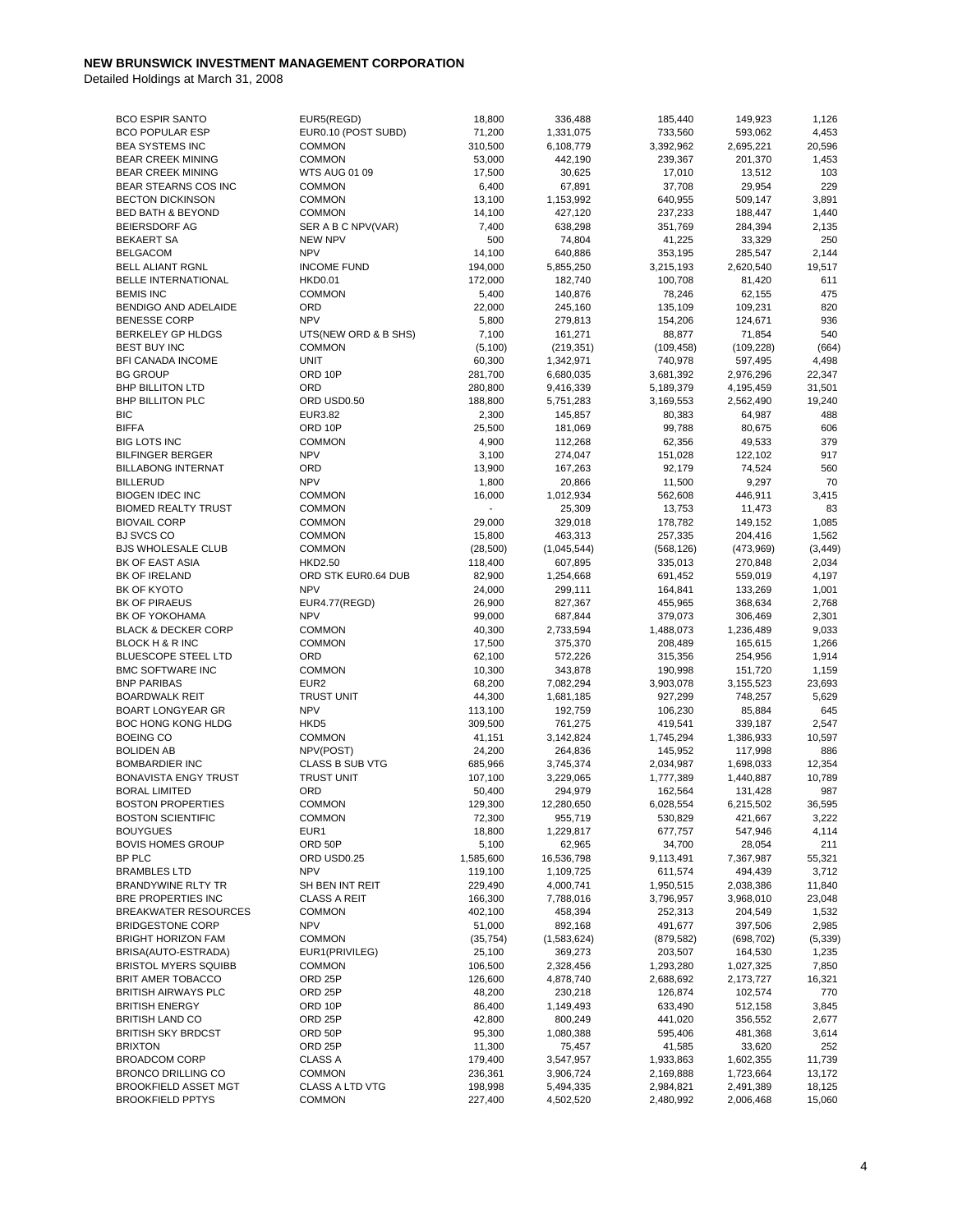| <b>BROTHER INDUSTRIES</b>       | <b>NPV</b>             | 11,000    | 116,115       | 63,991        | 51,735      | 388      |
|---------------------------------|------------------------|-----------|---------------|---------------|-------------|----------|
| <b>BROWN FORMAN CORP</b>        | <b>CLASS B</b>         | (19, 100) | (1, 313, 837) | (710, 214)    | (599, 312)  | (4, 311) |
|                                 |                        |           |               |               |             |          |
| <b>BRUNSWICK CORP</b>           | <b>COMMON</b>          | 4,700     | 77,057        | 42,799        | 33,998      | 260      |
| BT GROUP PLC                    | ORD <sub>5P</sub>      | 671,100   | 2,969,335     | 1,636,411     | 1,322,990   | 9,933    |
| <b>BUILDERS ENERGY SVCS</b>     | <b>TRUST UNIT</b>      | 96,800    | 400,752       | 222,587       | 176,814     | 1,351    |
| <b>BULGARI SPA</b>              | <b>EUR0.07</b>         | 12,500    | 148,543       | 81,863        | 66,183      | 497      |
|                                 |                        |           |               |               |             |          |
| <b>BUNZL</b>                    | ORD 32.14857P          | 27,300    | 394,936       | 217,651       | 175,964     | 1,321    |
| <b>BURBERRY GROUP</b>           | ORD 0.05P              | 36,200    | 331,965       | 182,947       | 147,907     | 1,111    |
| <b>BURGER KING HLDGS</b>        | <b>COMMON</b>          | 54,600    | 1,551,249     | 842,916       | 703,217     | 5,117    |
| <b>BURLINGTN NRTHRN S F</b>     | <b>COMMON</b>          | 2,100     | 196,782       | 125,128       | 70,895      | 760      |
|                                 |                        |           |               |               |             |          |
| <b>BWIN INTERACTIVE ENT</b>     | NPV(EU)                | 1,100     | 36,801        | 20,281        | 16,397      | 123      |
| C C LAND HOLDINGS               | <b>HKD0.1</b>          | 82,000    | 80,527        | 44,378        | 35,879      | 269      |
| C H ROBINSON WLDWIDE            | <b>COMMON</b>          | 9,200     | 514,964       | 286,023       | 227,204     | 1,736    |
| CA INC                          | <b>COMMON</b>          | 21,000    | 484,819       | 269,280       | 213,904     | 1,635    |
|                                 | ORD <sub>25P</sub>     |           |               |               |             |          |
| <b>CABLE &amp; WIRELESS</b>     |                        | 207,100   | 628.763       | 346,514       | 280,146     | 2,103    |
| <b>CADBURY SCHWEPPES</b>        | ORD 12.5P              | 176,400   | 1,989,005     | 1,096,148     | 886,203     | 6,654    |
| <b>CAE INC</b>                  | <b>COMMON</b>          | 357,100   | 4,142,360     | 2,276,654     | 1,851,886   | 13,820   |
| CALFRAC WELL SERVICE            | <b>COMMON</b>          | 16,000    | 357,120       | 198,810       | 157,103     | 1,207    |
| CALLOWAY RL EST INV             | <b>TRUST UNIT</b>      |           |               |               |             | 4,924    |
|                                 |                        | 72,600    | 1,470,803     | 811,220       | 654,659     |          |
| CALTEX AUSTRALIA                | ORD                    | 11,300    | 136,611       | 75,287        | 60,867      | 457      |
| <b>CAMDEN PPTY TR</b>           | SH BEN INT             | 137,500   | 7,182,359     | 3,501,025     | 3,660,082   | 21,252   |
| CAMECO CORP                     | <b>COMMON</b>          | 251,494   | 11,046,755    | 5,600,194     | 5,412,560   | 34,001   |
| <b>CAMERON INTL</b>             | <b>COMMON</b>          | 11,700    |               | 278,145       | 220,947     | 1,688    |
|                                 |                        |           | 500,781       |               |             |          |
| CAMPBELL SOUP CO                | <b>COMMON</b>          | (51, 400) | (1,796,436)   | (971, 186)    | (819, 355)  | (5,895)  |
| CANACCORD CAPITAL               | <b>COMMON</b>          | (46,900)  | (459, 620)    | (249, 748)    | (208, 356)  | (1, 516) |
| <b>CANFOR CORPORATION</b>       | <b>COMMON</b>          | 44,000    | 351,560       | 195,736       | 154,636     | 1,188    |
| <b>CANON INC</b>                | <b>NPV</b>             |           |               |               |             |          |
|                                 |                        | 89,300    | 4,206,901     | 2,318,439     | 1,874,389   | 14,073   |
| <b>CANON MARKETING JP</b>       | <b>NPV</b>             | 6,300     | 121,769       | 67,107        | 54,254      | 407      |
| CANWEST GLBL COMMUN             | <b>SUB VTG</b>         | 101,500   | 507,500       | 280,176       | 225,623     | 1,701    |
| <b>CAP GEMINI SA</b>            | EUR8                   | 11,500    | 673,576       | 371,210       | 300,113     | 2,253    |
| <b>CAPITA GROUP</b>             |                        |           |               |               |             |          |
|                                 | ORD 2.066666P          | 50,300    | 695,873       | 383,498       | 310,047     | 2,328    |
| CAPITACOMMERCIAL                | NPV (REIT)             | 81,000    | 130,236       | 71,774        | 58,027      | 436      |
| CAPITAL ONE FINL CO             | <b>COMMON</b>          | (44,900)  | (2,273,496)   | (1, 223, 142) | (1,042,929) | (7, 425) |
| CAPITALAND                      | SGD1                   | 146,000   | 687,938       | 379,125       | 306,511     | 2,301    |
| <b>CAPITAMALL TRUST</b>         | <b>SGD1 UNITS</b>      |           |               |               |             | 829      |
|                                 |                        | 97,000    | 247,662       | 136,487       | 110,346     |          |
| CARDINAL HEALTH INC             | <b>COMMON</b>          | 19,200    | 1,036,518     | 575,707       | 457,316     | 3,495    |
| <b>CARDIOME PHARMA</b>          | <b>COMMON</b>          | 63,900    | 555,291       | 306,576       | 246,854     | 1,861    |
| <b>CAREER EDUCATION</b>         | <b>COMMON</b>          | (39, 300) | (514, 651)    | (279, 650)    | (233, 303)  | (1,698)  |
| <b>CARGOTEC CORP</b>            | ORD 'B'                | 3,200     | 161,472       | 88,988        | 71,944      | 540      |
|                                 |                        |           |               |               |             |          |
| <b>CARLSBERG AS</b>             | 'B'DKK20               | 2,900     | 381,838       | 210,432       | 170,128     | 1,277    |
| <b>CARNIVAL CORP</b>            | <b>COMMON</b>          | (15,600)  | (651, 281)    | (342, 140)    | (307, 064)  | (2,077)  |
| <b>CARNIVAL PLC</b>             | ORD USD1.66            | 13,700    | 558,959       | 308,044       | 249,045     | 1,870    |
| CARPHONE WAREHOUSE              | ORD 0.1P               | 34,400    | 199,726       | 110,070       | 88,988      | 668      |
|                                 |                        |           |               |               |             |          |
| <b>CARREFOUR SA</b>             | <b>EUR2.5</b>          | 50,100    | 3,976,941     | 2,191,707     | 1,771,930   | 13,304   |
| <b>CASCADES INC</b>             | <b>COMMON</b>          | 50,500    | 394,910       | 219,307       | 174,272     | 1,331    |
| <b>CASINO GUICHARD-PERR</b>     | EUR1.53                | 3,600     | 443,839       | 244,601       | 197,753     | 1,485    |
| CASIO COMPUTER CO               | <b>NPV</b>             | 19,800    | 295,548       | 162,878       | 131,682     | 989      |
|                                 |                        |           |               |               |             |          |
| CASTELLUM AB                    | <b>NPV</b>             | 6,500     | 81,256        | 44,780        | 36,203      | 272      |
| CATERPILLAR INC                 | <b>COMMON</b>          | 33,600    | 2,701,519     | 1,500,488     | 1,191,922   | 9,108    |
| CATHAY PACIFIC AIR              | <b>HKD0.20</b>         | 115,000   | 231,324       | 127,484       | 103,067     | 774      |
| <b>CATTLES</b>                  | ORD 10P                | 15,200    | 71,670        | 39,498        | 31,933      | 240      |
| CB RICHARD ELLIS GRP            | <b>CLASS A</b>         | 9,300     | 206,485       |               |             | 696      |
|                                 |                        |           |               | 114,686       | 91,102      |          |
| <b>CBL &amp; ASSOCIATE PROP</b> | REIT                   | 197,000   | 4,875,098     | 2,376,798     | 2,483,873   | 14,428   |
| <b>CBS CORPORATION</b>          | <b>CLASS B</b>         | 16,200    | 368,948       | 210,570       | 157,100     | 1,278    |
| <b>CCL INDUSTRIES INC</b>       | <b>CLASS B NON VTG</b> | 25,800    | 767,292       | 423,522       | 341,199     | 2,571    |
| <b>CDN APARTMENT PPTS</b>       | <b>TRUST UNIT</b>      |           |               |               |             |          |
|                                 |                        | 71,500    | 1,136,850     | 626,970       | 506,074     | 3,806    |
| CDN HYDRO DEVELOPERS            | <b>COMMON</b>          | 126,500   | 818,455       | 452,024       | 363,687     | 2,744    |
| <b>CDN IMP BANK COMMERC</b>     | <b>COMMON</b>          | 103,803   | 6,949,611     | 3,774,924     | 3,151,759   | 22,928   |
| <b>CDN NATL RAILWAY</b>         | <b>COMMON</b>          | 97,148    | 4,832,091     | 2,624,176     | 2,191,970   | 15,944   |
|                                 |                        |           |               |               |             |          |
| <b>CDN NATURAL RES</b>          | <b>COMMON</b>          | 214,447   | 15,079,903    | 8,192,011     | 6,838,144   | 49,748   |
| <b>CDN OIL SANDS TRUST</b>      | TRUST UNIT             | 220,105   | 9,134,358     | 4,962,299     | 4,141,925   | 30,133   |
| <b>CDN PACIFIC RAILWAY</b>      | <b>COMMON</b>          | 68,436    | 4,524,133     | 2,457,720     | 2,051,488   | 14,925   |
| CDN REAL ESTATE INV             | <b>TRUST UNIT</b>      | 59,500    | 1,607,143     | 887,655       | 714,099     | 5,388    |
|                                 |                        |           |               |               |             |          |
| <b>CDN SUPERIOR ENERGY</b>      | <b>COMMON</b>          | 1         | 3             | 2             | 1           | 0        |
| <b>CDN TIRE CORP</b>            | <b>CLASS A NON VTG</b> | 9,637     | 636,504       | 345,700       | 288,704     | 2,100    |
| <b>CDN UTILITIES LTD</b>        | CLASS A NON VTG        | 63,700    | 2,637,817     | 1,454,924     | 1,174,061   | 8,832    |
| CDN WESTERN BANK                | <b>COMMON</b>          | 271,100   | 6,947,898     | 3,789,536     | 3,135,359   | 23,003   |
|                                 |                        |           |               |               |             |          |
| <b>CE FRANKLIN LTD</b>          | <b>COMMON</b>          | 32,600    | 249,716       | 135,690       | 113,202     | 824      |
| CELESIO AG                      | NPV(EU)                | 7,100     | 363,921       | 200,558       | 162,145     | 1,217    |
| CELESTICA INC                   | SUB VTG                | 122,800   | 841,180       | 469,023       | 369,310     | 2,847    |
| <b>CELGENE CORP</b>             | <b>COMMON</b>          | 24,600    | 1,547,524     | 859,532       | 682,775     | 5,218    |
|                                 |                        |           |               |               |             |          |
| <b>CENTERPOINT ENERGY</b>       | <b>COMMON</b>          | 17,600    | 257,797       | 143,187       | 113,741     | 869      |
| <b>CENTERRA GOLD</b>            | <b>COMMON</b>          | 73,900    | 990,999       | 546,527       | 441,155     | 3,318    |
| <b>CENTEX CORP</b>              | <b>COMMON</b>          | 6,600     | 164,244       | 91,225        | 72,465      | 554      |
|                                 |                        |           |               |               |             |          |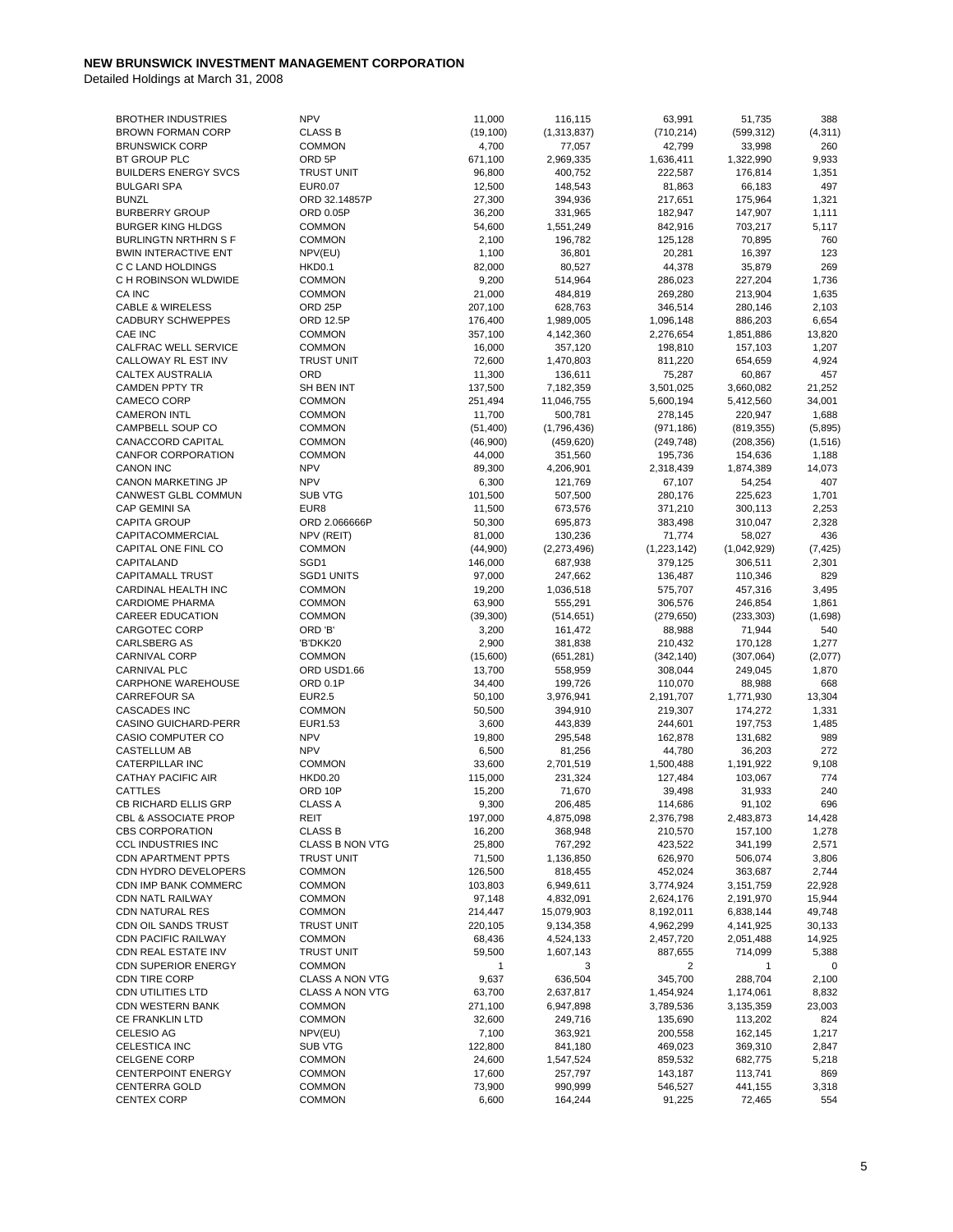| <b>CENTRAL GARDEN &amp; PET</b> | <b>CLASS A NV</b>      | 37,630                   | 169,805       | 94,314        | 74,919        | 573          |
|---------------------------------|------------------------|--------------------------|---------------|---------------|---------------|--------------|
| CENTRAL GARDEN&PET              | <b>COMMON</b>          | (37, 258)                | (174, 254)    | (96, 785)     | (76, 881)     | (588)        |
| CENTRAL GLASS CO                | <b>NPV</b>             | 7,000                    | 27,998        | 15,430        | 12,474        | 94           |
| CENTRAL JAPAN RLWY              | <b>NPV</b>             | 131                      | 1,377,419     | 759,101       | 613,710       | 4,608        |
| <b>CENTRICA</b>                 | ORD 6.17284P           | 307,800                  | 1,870,239     | 1,030,695     | 833,287       | 6,257        |
| CENTURYTEL INC                  | <b>COMMON</b>          | 5,700                    | 194,754       | 108,171       | 85,926        | 657          |
|                                 | <b>COMMON</b>          |                          |               |               |               |              |
| CF INDUSTRIES HLDGS             |                        | 15,100                   | 1,606,919     | 873,165       | 728,453       | 5,300        |
| <b>CFS RETAIL PROP</b>          | <b>NPV</b>             | 122,000                  | 247,914       | 136,626       | 110,458       | 829          |
| <b>CGG VERITAS</b>              | EUR <sub>2</sub>       | 2,200                    | 563,928       | 310,783       | 251,259       | 1,887        |
| CGI GROUP INC                   | CLASS A SUB VTG        | 307,800                  | 3,327,318     | 1,835,376     | 1,480,801     | 11,141       |
| CHALLENGER FIN SER              | ORD                    | 30,100                   | 51,300        | 28,272        | 22,857        | 172          |
| <b>CHARTER</b>                  | ORD 2P(REGD)           | 7,000                    | 121,176       | 66,781        | 53,990        | 405          |
|                                 |                        |                          |               |               |               |              |
| CHARTWELL SR HOUSING            | <b>TRUST UNIT</b>      | 58,500                   | 542,393       | 302,162       | 238,397       | 1,834        |
| CHC HELICOPTER CORP             | <b>CLASS A SUB VTG</b> | 109,700                  | 3,327,201     | 1,844,421     | 1,471,584     | 11,196       |
| CHESAPEAKE ENERGY               | <b>COMMON</b>          | 24,600                   | 1,167,660     | 648,546       | 515,177       | 3,937        |
| CHEUNG KONG INFRAS              | HKD1                   | 38,000                   | 155,530       | 85,713        | 69,297        | 520          |
| CHEUNG KONG(HLDGS)              | <b>HKD0.50</b>         | 126,000                  | 1,835,278     | 1,011,429     | 817,710       | 6,140        |
| <b>CHEVRON CORP</b>             | <b>COMMON</b>          | 111,700                  | 9,784,656     | 5,434,632     | 4,317,035     | 32,989       |
| <b>CHIBA BANK</b>               | <b>NPV</b>             | 64,000                   | 445,986       | 245,785       | 198,710       | 1,492        |
| <b>CHICAGO BRIDGE &amp; IRN</b> | N Y REGISTRY SH        | 191,200                  | 7,704,152     | 4,186,271     | 3,492,469     | 25,412       |
|                                 | <b>HKD0.1</b>          |                          |               |               |               | 254          |
| CHINESE ESTATES HL              |                        | 48,000                   | 75,800        | 41,773        | 33,773        |              |
| CHIPOTLE MEXICAN GRI            | CL B                   | (28, 400)                | (2,853,845)   | (1,585,094)   | (1,259,129)   | (9,622)      |
| CHIPOTLE MEXICAN GRL            | <b>CLASS A</b>         | 24,000                   | 2,794,079     | 1,551,898     | 1,232,760     | 9,420        |
| CHIYODA CORP                    | <b>NPV</b>             | 12,000                   | 111,579       | 61,492        | 49,714        | 373          |
| CHOICE HOTELS INTL              | <b>COMMON</b>          | (60,000)                 | (2, 106, 167) | (1, 144, 446) | (954, 774)    | (6, 947)     |
| <b>CHRISTIAN DIOR</b>           | EUR <sub>2</sub>       | 2,300                    | 261,878       | 144,322       | 116,680       | 876          |
| <b>CHUBB CORP</b>               | <b>COMMON</b>          | 19,900                   | 1,017,033     | 564,884       | 448,720       | 3,429        |
| CHUBU ELEC POWER                |                        |                          |               |               |               |              |
|                                 | <b>NPV</b>             | 55,400                   | 1,416,303     | 780,530       | 631,035       | 4,738        |
| CHUGAI PHARM CO                 | <b>NPV</b>             | 23,400                   | 271,130       | 149,420       | 120,802       | 907          |
| CHUGOKU ELEC POWER              | <b>NPV</b>             | 11,600                   | 264,866       | 145,969       | 118,011       | 886          |
| CHUO MITSUI TST HLD             | <b>NPV</b>             | 66,000                   | 408,896       | 225,344       | 182,184       | 1,368        |
| CHURCH & DWIGHT INC             | <b>COMMON</b>          | (37,900)                 | (2, 113, 439) | (1, 148, 398) | (958, 071)    | (6,971)      |
| CHURCHILL CORP THE              | <b>COMMON</b>          | 14,900                   | 300,235       | 163,141       | 136,103       | 990          |
| <b>CI FINANCIAL</b>             | <b>INCOME FUND</b>     |                          |               |               |               |              |
|                                 |                        | 98,484                   | 2,141,042     | 1,186,680     | 947,158       | 7,205        |
| CIBA HOLDING AG                 | CHF1(REGD)             | 5,900                    | 221,671       | 122,164       | 98,766        | 742          |
| CIE DE ST-GOBAIN                | EUR4                   | 23,500                   | 1,972,016     | 1,086,786     | 878,634       | 6,597        |
| <b>CIENA CORPORATION</b>        | <b>COMMON</b>          | 4,700                    | 148,847       | 82,673        | 65,672        | 502          |
| <b>CIGNA CORP</b>               | <b>COMMON</b>          | 15,100                   | 629,232       | 349,491       | 277,620       | 2,121        |
| <b>CIMPOR CIMENTOS DE</b>       | EUR1(REGD)             | 16,900                   | 157,697       | 86,907        | 70,262        | 528          |
| <b>CINCINNATI FINL CORP</b>     | <b>COMMON</b>          | 8,900                    | 350,871       | 194,882       | 154,806       | 1,183        |
| <b>CINEPLEX GALAXY</b>          | <b>INCOME FUND</b>     | 51,300                   | 855,171       | 470,980       | 381,332       | 2,859        |
|                                 |                        |                          |               |               |               |              |
| <b>CINTAS CORP</b>              | <b>COMMON</b>          | 7,000                    | 205,282       | 114,018       | 90,571        | 692          |
| <b>CINTRA CONCES INFR</b>       | <b>EUR0.2</b>          | 18,100                   | 275,704       | 151,941       | 122,840       | 922          |
| CIRCLE K SUNKUS CO              | <b>NPV</b>             | 2,000                    | 34,616        | 19,077        | 15,423        | 116          |
| <b>CIRCUIT CITY STORE</b>       | <b>COMMON</b>          | $\overline{\phantom{a}}$ | 374           | 208           | 165           | $\mathbf{1}$ |
| CISCO SYSTEMS INC               | <b>COMMON</b>          | 448,700                  | 11,115,371    | 6,135,549     | 4,942,578     | 37,244       |
| CIT GROUP INC                   | <b>COMMON</b>          | 10,300                   | 123,766       | 68,743        | 54,606        | 417          |
| CITIC INTL FIN HLD              | HKD1                   |                          |               |               |               | 105          |
|                                 |                        | 60,000                   | 31,320        | 17,260        | 13,954        |              |
| <b>CITIGROUP INC</b>            | <b>COMMON</b>          | 280,100                  | 6,135,464     | 3,407,784     | 2,706,995     | 20,686       |
| <b>CITIZEN HOLDINGS</b>         | <b>NPV</b>             | 28,600                   | 247,651       | 136,481       | 110,341       | 828          |
| CITIZENS COMMUN CO              | <b>COMMON</b>          | 17,600                   | 189,413       | 105,205       | 83,570        | 639          |
| CITRIX SYS INC                  | <b>COMMON</b>          | 10,000                   | 301,689       | 167,565       | 133,106       | 1,017        |
| <b>CITY DEVELOPMENTS</b>        | SGD0.50                | 42,000                   | 343,902       | 189,526       | 153,226       | 1,150        |
| CLEAR CHANNEL COMMUN            | <b>COMMON</b>          | 26,800                   | 800,537       | 444,637       | 353,200       | 2,699        |
| <b>CLOROX CO</b>                | <b>COMMON</b>          |                          |               |               |               |              |
|                                 |                        | (29, 300)                | (1,706,309)   | (921, 913)    | (778, 800)    | (5,596)      |
| CLOSE BROTHERS GP.              | ORD <sub>25P</sub>     | 5,600                    | 70,337        | 38,763        | 31,339        | 235          |
| <b>CLP HOLDINGS</b>             | HKD <sub>5</sub>       | 111,000                  | 932,765       | 514,050       | 415,594       | 3,120        |
| CMB(CIE MARITIME)               | <b>NPV</b>             | 600                      | 41,503        | 22,872        | 18,492        | 139          |
| CME GROUP INC                   | <b>CLASS A</b>         | 2,900                    | 1,392,830     | 773,611       | 614,523       | 4,696        |
| CML HEALTHCARE IN FD            | <b>TRUST UNIT</b>      | 95,900                   | 1,531,163     | 844,101       | 681,939       | 5,124        |
| CMNWLTH BK OF AUST              | ORD                    | 110,100                  | 4,304,517     | 2,372,235     | 1,917,882     | 14,400       |
|                                 |                        |                          |               |               |               |              |
| <b>CMS ENERGY CORP</b>          | <b>COMMON</b>          | 12,100                   | 168,032       | 93,329        | 74,136        | 567          |
| <b>CNP ASSURANCES</b>           | EUR4                   | 3,700                    | 469,340       | 258,655       | 209,115       | 1,570        |
| <b>COACH INC</b>                | <b>COMMON</b>          | 18,900                   | 584,762       | 324,791       | 258,000       | 1,972        |
| <b>COBHAM</b>                   | ORD 2.5P               | 95,000                   | 386,437       | 212,967       | 172,177       | 1,293        |
| COCA COLA ENTERPRISE            | <b>COMMON</b>          | (112,200)                | (2,791,314)   | (1,512,100)   | (1, 270, 035) | (9, 179)     |
| COCA-COLA AMATIL                | ORD                    | 44,200                   | 351,821       | 193,890       | 156,754       | 1,177        |
| COCA-COLA CO                    | <b>COMMON</b>          | 158,600                  | 9,973,140     |               | 4,439,176     |              |
|                                 |                        |                          |               | 5,500,575     |               | 33,390       |
| COCA-COLA HELL BOT              | EUR0.50(CB)            | 13,700                   | 644,086       | 354,958       | 286,973       | 2,155        |
| COCA-COLA WEST HLDS             | <b>NPV</b>             | 4,600                    | 113,094       | 62,327        | 50,389        | 378          |
| <b>COCHLEAR LTD</b>             | ORD                    | 4,700                    | 240,442       | 132,508       | 107,129       | 804          |
| <b>COFINIMMO</b>                | NPV ORD                | 400                      | 88,760        | 48,916        | 39,547        | 297          |
| COGECO CABLE INC                | SUB VTG                | 26,800                   | 961,316       | 530,612       | 427,483       | 3,221        |
| COGNIZANT TECH SOLNS            | <b>CLASS A</b>         | 15,500                   | 458,217       | 254,505       | 202,168       | 1,545        |
|                                 |                        |                          |               |               |               |              |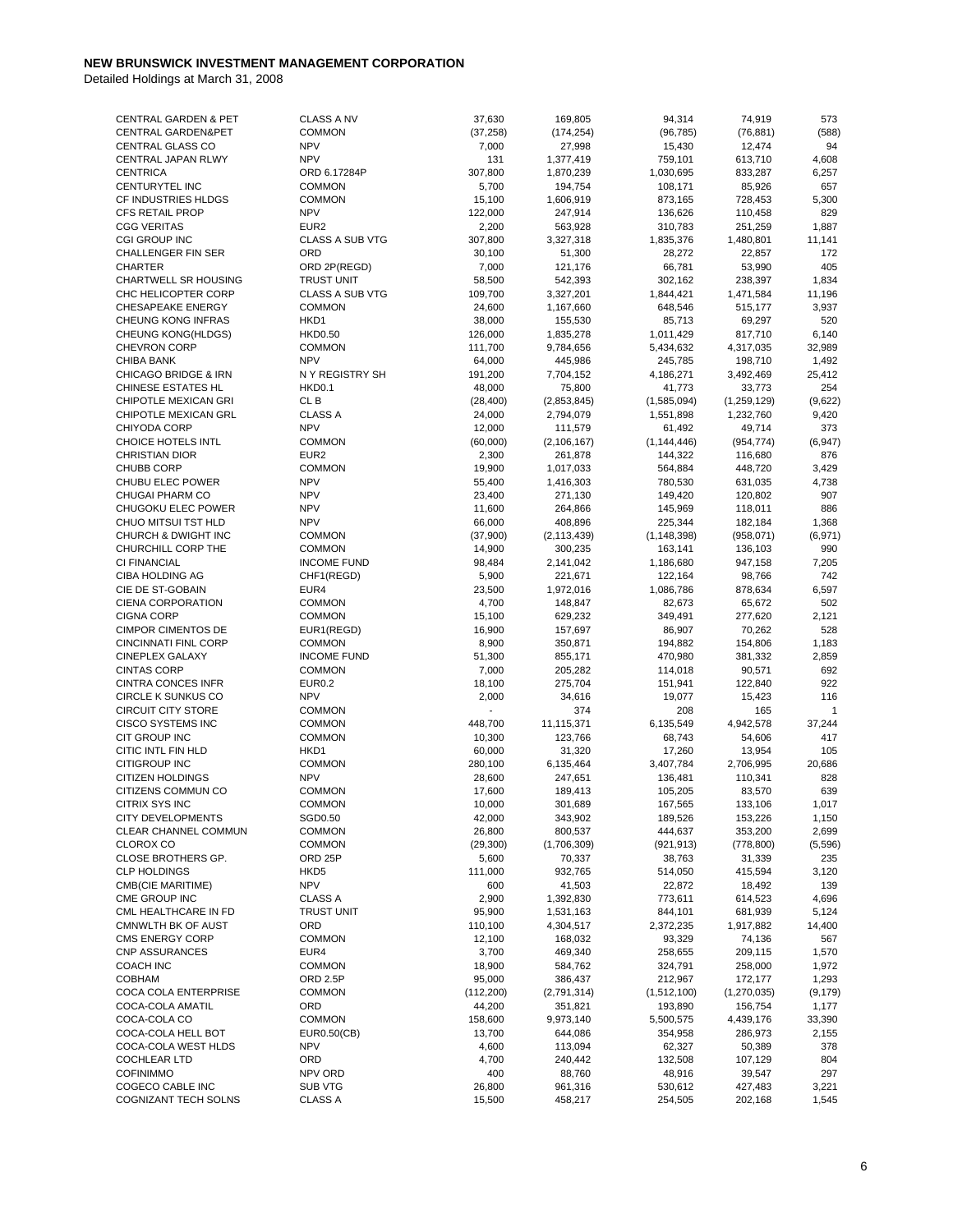| COLGATE PALMOLIVE CO             | <b>COMMON</b>          | 53,900    | 4,312,079     | 2,369,495   | 1,928,200   | 14,383   |
|----------------------------------|------------------------|-----------|---------------|-------------|-------------|----------|
| COLLAGENEX PHARMA I              | <b>COMMON</b>          | 122,112   | 2,079,849     | 1,155,198   | 917,639     | 7,012    |
| <b>COLOPLAST</b>                 | SER'B'DKK5             | 2,200     | 206,941       | 114,046     | 92,203      | 692      |
| <b>COLRUYT SA</b>                | NPV(EU)                | 1,400     | 370,789       | 204,343     | 165,206     | 1,240    |
| <b>COMCAST CORP</b>              | <b>CLASS A</b>         | 8,809     | 172,552       | 71,470      | 100,648     | 434      |
| <b>COMCAST CORP</b>              | NEW CL A SPL           | 256,798   | 4,996,813     | 2,775,350   | 2,204,617   | 16,847   |
| <b>COMERICA INC</b>              | <b>COMMON</b>          | 8,100     | 295,548       | 164,154     | 130,397     | 996      |
| COMFORTDELGRO CORP               | SGD0.25                | 157,000   |               |             | 94,247      | 708      |
|                                  |                        |           | 211,530       | 116,575     |             |          |
| <b>COMINAR REAL EST</b>          | <b>TRUST UNIT</b>      | 37,600    | 769,033       | 424,395     | 342,061     | 2,576    |
| <b>COMMERCE GROUP INC</b>        | <b>COMMON</b>          | (34, 800) | (1, 289, 899) | (716, 441)  | (569, 109)  | (4, 349) |
| <b>COMMERZBANK AG</b>            | ORD NPV                | 52,200    | 1,670,863     | 920,819     | 744,455     | 5,590    |
| <b>COMMONWEALTH PROPE</b>        | UNITS ORD              | 60,900    | 75,279        | 41,486      | 33,540      | 252      |
| <b>COMPASS GROUP</b>             | ORD 10P                | 158,500   | 1,040,632     | 573,496     | 463,655     | 3,481    |
| <b>COMPTON PETROLEUM</b>         | <b>COMMON</b>          | 72,700    | 825,872       | 460,248     | 362,831     | 2,794    |
| <b>COMPUTER SCIENCES</b>         | <b>COMMON</b>          | (57,600)  | (2, 415, 869) | (1,308,297) | (1,099,631) | (7, 942) |
| <b>COMPUTERSHARE LTD</b>         | ORD (POST RECON)       | 39,500    | 323,658       | 178,369     | 144,206     | 1,083    |
| <b>COMPUWARE CORP</b>            | <b>COMMON</b>          | 14,800    | 111,815       | 62,105      | 49,333      | 377      |
| <b>COMSYS HOLDINGS</b>           | <b>NPV</b>             | 5,000     | 44,481        | 24,514      | 19,819      | 149      |
| CONAGRA FOODS INC                | <b>COMMON</b>          |           |               |             |             |          |
|                                  |                        | (21, 100) | (520, 521)    | (275, 084)  | (243, 768)  | (1,670)  |
| CONNACHER OIL & GAS              | <b>COMMON</b>          | 224,000   | 694,400       | 383,028     | 309,047     | 2,325    |
| <b>CONOCOPHILLIPS</b>            | <b>COMMON</b>          | 84,035    | 6,575,213     | 3,651,816   | 2,901,228   | 22,169   |
| CONS WTRHEATER I F               | <b>TRUST UNIT</b>      | 52,300    | 691,275       | 381,344     | 307,617     | 2,315    |
| CONSOL ENERGY INC                | <b>COMMON</b>          | 9,800     | 695,570       | 386,336     | 306,888     | 2,345    |
| CONSOLDTD EDISON INC             | <b>COMMON</b>          | 14,600    | 595,641       | 330,833     | 262,800     | 2,008    |
| <b>CONSTELLATION BRANDS</b>      | <b>CLASS A</b>         | (31,700)  | (576, 632)    | (311, 054)  | (263, 690)  | (1,888)  |
| <b>CONSTELLATION ENRGY</b>       | <b>COMMON</b>          | 9,600     | 874,025       | 485,454     | 385,624     | 2,947    |
| <b>CONTACT ENERGY</b>            | <b>NPV</b>             | 24,100    | 155,905       | 85,920      | 69,464      | 522      |
| <b>CONTINENTAL AG</b>            | ORD NPV                | 12,800    | 1,337,968     | 737,359     | 596,133     | 4,476    |
| <b>CONVERGYS CORP</b>            | <b>COMMON</b>          |           |               |             |             |          |
|                                  |                        | 6,800     | 105,055       | 58,350      | 46,351      | 354      |
| <b>CON-WAY INC</b>               | <b>COMMON</b>          | (27, 400) | (1, 393, 577) | (757, 240)  | (631, 741)  | (4, 597) |
| <b>COOKSON GROUP</b>             | ORD 10P                | 8,900     | 120,495       | 66,405      | 53,687      | 403      |
| COOPER INDS LTD                  | <b>CLASS A</b>         | 9,500     | 393,259       | 218,426     | 173,508     | 1,326    |
| <b>CORDERO ENERGY</b>            | <b>COMMON</b>          | 850,000   | 3,697,500     | 2,053,680   | 1,631,354   | 12,466   |
| <b>CORINTHIAN COLLEGES</b>       | <b>COMMON</b>          | (73, 200) | (545, 507)    | (296, 417)  | (247, 291)  | (1,799)  |
| <b>CORIO NV</b>                  | <b>EUR10</b>           | 3,400     | 306,482       | 168,903     | 136,553     | 1,025    |
| CORNING INCORPORATED             | <b>COMMON</b>          | 84,700    | 2,089,515     | 1,160,567   | 921,904     | 7,045    |
| <b>CORPORATE EXPRESS</b>         | EUR1.20                | 6,100     | 73,084        | 40,277      | 32,563      | 244      |
| <b>CORPORATE OFFICE PPT</b>      | SH BEN INT             |           | (16, 810)     | (9, 134)    | (7,620)     | (55)     |
|                                  |                        |           |               |             |             |          |
| <b>CORUS ENTERTAINMT</b>         | <b>CLASS B NON VTG</b> | 129,300   | 2,310,591     | 1,268,049   | 1,034,844   | 7,697    |
| <b>COSCO CORPORATION</b>         | SGD0.10(POST SUB)      | 66,000    | 181,286       | 99,907      | 80,772      | 606      |
| COSMO OIL COMPANY                | <b>NPV</b>             | 46,000    | 147,473       | 81,273      | 65,707      | 493      |
| <b>COSTCO WHSL CORP</b>          | <b>COMMON</b>          | 39,000    | 2,601,317     | 1,432,300   | 1,160,322   | 8,694    |
| <b>COUNTRYWIDE FINL</b>          | <b>COMMON</b>          | 31,200    | 174,463       | 96,901      | 76,974      | 588      |
| <b>COUSINS PPTYS INC</b>         | <b>COMMON</b>          | 37,100    | 942,318       | 459,416     | 480,113     | 2,789    |
| <b>COVENTRY HEALTH CAR</b>       | <b>COMMON</b>          | 8,300     | 344,249       | 191,204     | 151,884     | 1,161    |
| <b>COVIDIEN LTD</b>              | <b>COMMON</b>          | 26,800    | 1,223,119     | 679,349     | 539,646     | 4,124    |
| <b>CREDIT AGRICOLE</b>           | EUR <sub>3</sub>       | 55,100    | 1,754,732     | 967,039     | 781,822     | 5,870    |
| <b>CREDIT SAISON CO</b>          | <b>NPV</b>             | 13,700    | 391,197       | 215,590     | 174,298     | 1,309    |
| <b>CREDIT SUISSE GRP AG</b>      | CHF0.04(REGD)          | 87,500    | 4,588,153     | 2,528,548   | 2,044,256   | 15,349   |
|                                  |                        |           |               |             |             |          |
| <b>CRESCENT POINT ENRGY</b>      | <b>TRUST UNIT</b>      | 145,400   | 4,187,520     | 2,306,231   | 1,867,289   | 13,999   |
| <b>CRH</b>                       | ORD EUR0.32(DUBLIN     | 45,800    | 1,783,927     | 983,128     | 794,830     | 5,968    |
| CRITERIA CAIXACORP               | EUR1                   | 56,300    | 396,297       | 218,401     | 176,571     | 1,326    |
| <b>CROSS HAIR EXPLOR</b>         | <b>COMMON</b>          | 552,000   | 690,000       | 383,243     | 304,431     | 2,326    |
| <b>CROWN LTD</b>                 | <b>NPV</b>             | 37,400    | 367,741       | 202,663     | 163,847     | 1,230    |
| CRYSTALLEX INTL CORP             | <b>COMMON</b>          | 278,000   | 636,620       | 351,833     | 282,651     | 2,136    |
| <b>CSK HOLDINGS CORP</b>         | <b>NPV</b>             | 5,300     | 125,114       | 68,951      | 55,745      | 419      |
| <b>CSL LTD</b>                   | ORD                    | 46,000    | 1,580,039     | 870,765     | 703,988     | 5,286    |
| <b>CSR</b>                       | ORD 0.1P               | 5,500     | 36,503        | 20,117      | 16,264      | 122      |
|                                  | <b>NPV</b>             |           |               | 132,690     |             | 805      |
| <b>CSR LIMITED</b>               |                        | 80,600    | 240,772       |             | 107,276     |          |
| <b>CSX CORP</b>                  | <b>COMMON</b>          | 42,700    | 2,455,281     | 1,349,177   | 1,097,914   | 8,190    |
| <b>CUMMINS INC</b>               | <b>COMMON</b>          | 10,900    | 524,128       | 291,113     | 231,248     | 1,767    |
| <b>CVR ENERGY INC</b>            | COM                    | 88,200    | 2,076,132     | 1,128,126   | 941,158     | 6,848    |
| <b>CVS CAREMARK CORP</b>         | <b>COMMON</b>          | 137,300   | 5,710,147     | 3,141,345   | 2,549,734   | 19,069   |
| D R HORTON INC                   | <b>COMMON</b>          | 14,700    | 237,078       | 131,679     | 104,600     | 799      |
| <b>D.CARNEGIE</b>                | <b>NPV</b>             | 2,300     | 39,497        | 21,767      | 17,598      | 132      |
| DAI NIPPON PRINTNG               | <b>NPV</b>             | 51,000    | 829,606       | 457,199     | 369,632     | 2,775    |
| DAICEL CHEM INDS                 | <b>NPV</b>             | 23,000    | 120,918       | 66,639      | 53,875      | 405      |
| DAIDO STEEL CO                   | <b>NPV</b>             | 27,000    | 143,061       | 78,842      | 63,741      | 479      |
| DAIFUKU CO                       |                        |           |               |             |             | 154      |
|                                  |                        |           |               |             |             |          |
|                                  | <b>NPV</b>             | 3,500     | 45,893        | 25,292      | 20,448      |          |
| DAIHATSU MOTOR CO                | <b>NPV</b>             | 8,000     | 98,467        | 54,265      | 43,872      | 329      |
| DAIICHI SANKYO COM               | <b>NPV</b>             | 58,400    | 1,769,925     | 975,412     | 788,592     | 5,921    |
| <b>DAIKIN INDUSTRIES</b>         | <b>NPV</b>             | 22,100    | 972,780       | 536,103     | 433,423     | 3,254    |
| DAILY MAIL&GEN TST<br>DAIMLER AG | 'A'NON VTG 12.5P       | 24,600    | 216,811       | 119,486     | 96,601      | 725      |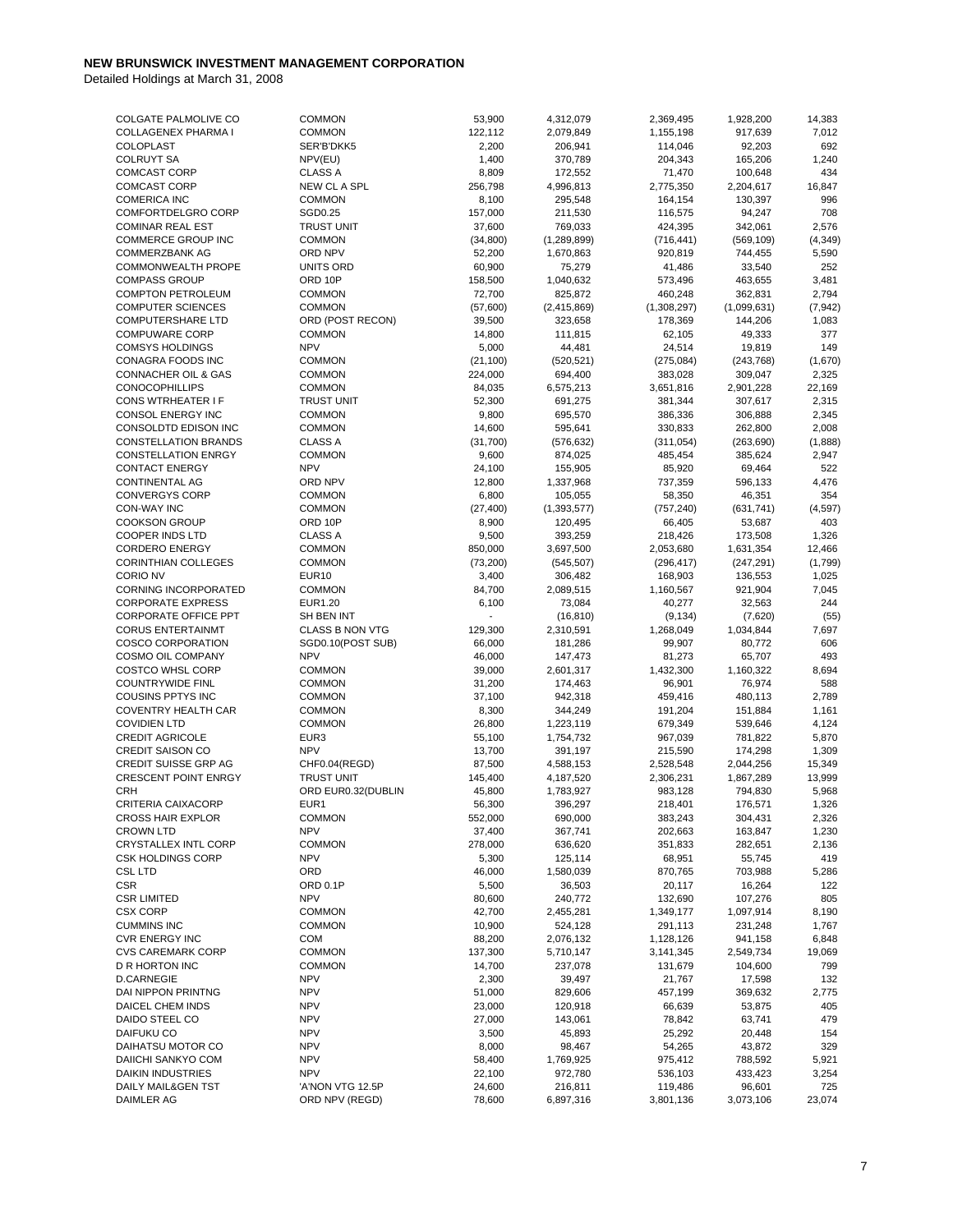| DAINIPPON SUMITOMO          | <b>NPV</b>              | 7,000     | 65,593        | 36,148     | 29,225     | 219      |
|-----------------------------|-------------------------|-----------|---------------|------------|------------|----------|
| DAITO TRUST CONST           | <b>NPV</b>              | 6,700     | 353,622       | 194,882    | 157,557    | 1,183    |
| DAIWA HOUSE INDS            | <b>NPV</b>              | 43,000    | 435,729       | 240,132    | 194,140    | 1,458    |
|                             |                         |           |               |            |            |          |
| DAIWA SECS GROUP            | <b>NPV</b>              | 112,000   | 991,758       | 546,562    | 441,879    | 3,318    |
| <b>DANAHER CORP</b>         | <b>COMMON</b>           | 13,700    | 1,071,094     | 594,911    | 472,572    | 3,611    |
| DANISCO A/S                 | DKK20                   | 4,100     | 307,905       | 169,688    | 137,187    | 1,030    |
| <b>DANSKE BANK A/S</b>      | DKK10                   | 38,000    | 1,443,445     | 795,488    | 643,128    | 4,829    |
| DARDEN RESTAURANT           | <b>COMMON</b>           | (37, 300) | (1, 248, 305) | (675, 203) | (569,004)  | (4,099)  |
| DASSAULT SYSTEMES           | EUR1                    | 4,900     | 292,180       | 161,021    | 130,181    | 977      |
| DAVINCI ADVISORS            | <b>NPV</b>              | 46        | 36,133        | 19,913     | 16,099     | 121      |
|                             |                         |           |               |            |            |          |
| DAVIS + HENDERSON           | <b>INCOM FD TR UNIT</b> | 85,900    | 1,482,892     | 812,404    | 665,556    | 4,931    |
| DAVIS SERVICE GP            | ORD 30P                 | 7,100     | 71,153        | 39,213     | 31,702     | 238      |
| <b>DAYLIGHT RESOURCES</b>   | <b>TRUST UNIT</b>       | 82,900    | 745,271       | 411,075    | 331,701    | 2,495    |
| <b>DBS GROUP HLDGS</b>      | SGD1                    | 95,000    | 1,271,470     | 700,712    | 566,505    | 4,253    |
| DCC                         | EUR0.25 DUBLIN          | 3,400     | 83,018        | 45,752     | 36,989     | 278      |
| DE LA RUE                   | ORD 29.7535P            | 6,300     | 113,876       | 62,757     | 50,737     | 381      |
| DEAN FOODS CO NEW           | <b>COMMON</b>           | 8,100     | 167,269       | 92,905     | 73,800     | 564      |
|                             |                         |           |               |            |            |          |
| DEERE & CO                  | <b>COMMON</b>           | 23,500    | 1,945,496     | 1,080,575  | 858,362    | 6,559    |
| DELHAIZE GROUP              | <b>NPV</b>              | 8,400     | 680,175       | 374,847    | 303,053    | 2,275    |
| DELL INC                    | <b>COMMON</b>           | 120,600   | 2,470,617     | 1,372,240  | 1,090,048  | 8,330    |
| <b>DENISON MINES CORP</b>   | <b>COMMON</b>           | 172,900   | 1,113,476     | 614,487    | 495,259    | 3,730    |
| DENKI KAGAKU KOGYO          | <b>NPV</b>              | 40,000    | 129,062       | 71,127     | 57,504     | 432      |
| <b>DENSO CORP</b>           | <b>NPV</b>              | 40,700    | 1,342,577     | 739,899    | 598,186    | 4,491    |
| <b>DENTSU INC</b>           | <b>NPV</b>              | 163       | 379,744       | 209,278    | 169,195    | 1,270    |
|                             |                         |           |               |            |            |          |
| DETOUR GOLD CORP            | <b>COMMON</b>           | (73,000)  | (1, 287, 720) | (715, 230) | (568, 148) | (4, 342) |
| DETOUR GOLD CORP            | <b>COMMON</b>           | 6,800     | 119,000       | 64,662     | 53,945     | 393      |
| DETOUR GOLD CORP            | <b>COMMON</b>           | (66, 200) | (1, 168, 720) | (650, 568) | (514, 202) | (3,949)  |
| DEUTSCHE BANK AG            | NPV(EU) REG             | 42,000    | 4,880,435     | 2,689,626  | 2,174,483  | 16,327   |
| DEUTSCHE BOERSE AG          | <b>NPV</b>              | 16,700    | 2,762,873     | 1,522,629  | 1,231,001  | 9,243    |
| DEUTSCHE LUFTHANSA          | ORD NPV (REGD)(VINK)    | 19,200    | 533,730       | 294,141    | 237,804    | 1,785    |
|                             | NPV(EU)                 |           |               |            |            | 6,889    |
| DEUTSCHE POST AG            |                         | 65,500    | 2,059,313     | 1,134,895  | 917,529    |          |
| DEUTSCHE TELEKOM            | NPV(REGD)               | 237,200   | 4,064,246     | 2,239,821  | 1,810,829  | 13,596   |
| DEVELOPERS DIVER RTY        | REIT                    | 315,800   | 13,777,722    | 6,735,507  | 7,001,328  | 40,886   |
| <b>DEVON ENERGY CORP</b>    | <b>COMMON</b>           | 23,900    | 2,562,318     | 1,423,173  | 1,130,506  | 8,639    |
| DEVRY INC DEL               | <b>COMMON</b>           | 23,300    | 1,001,831     | 544,374    | 454,153    | 3,304    |
| <b>DEXIA</b>                | <b>NPV</b>              | 44,000    | 1,288,938     | 710,339    | 574,288    | 4,312    |
| <b>DEXUS PROPERTY GROUP</b> | STAPLED SEC             | 245,300   | 383,614       | 211,411    | 170,920    | 1,283    |
|                             |                         |           |               |            |            |          |
| <b>DIAGEO</b>               | ORD 28 101/108P         | 217,300   | 4,501,586     | 2,480,841  | 2,005,686  | 15,059   |
| <b>DIAMONDROCK HOSPITAL</b> | <b>COMMON</b>           | 115,400   | 1,534,699     | 748,225    | 781,932    | 4,542    |
| DIC CORPORATION             | <b>NPV</b>              | 53,000    | 168,276       | 92,737     | 74,975     | 563      |
| D'IETEREN TRADING           | <b>NPV</b>              | 100       | 36,364        | 20,040     | 16,202     | 122      |
| DIGITAL RLTY TR INC         | <b>COMMON</b>           | 202,300   | 7,379,939     | 3,598,004  | 3,760,094  | 21,841   |
| <b>DILLARDS INC</b>         | <b>CLASS A</b>          | 3,100     | 54,967        | 30,530     | 24,252     | 185      |
| DIRECTV GROUP INC           | <b>COMMON</b>           | 38,300    | 974,372       | 541,190    | 429,897    | 3,285    |
|                             |                         |           |               |            |            |          |
| <b>DISCOVER FINL SVCS</b>   | <b>COMMON</b>           | 25,800    | 433,864       | 240,979    | 191,423    | 1,463    |
| <b>DIVESTCO INC</b>         | <b>COMMON</b>           | 59,850    | 139,451       | 75,774     | 63,216     | 460      |
| <b>DNB NOR</b>              | NOK <sub>10</sub>       | 61,300    | 955,488       | 526,573    | 425,718    | 3,196    |
| DNO INTERNATIONAL           | <b>NOK0.25</b>          | 32,200    | 58,902        | 32,461     | 26,244     | 197      |
| DOLLAR TREE INC             | <b>COMMON</b>           | (37,600)  | (1,066,714)   | (579, 629) | (483, 566) | (3, 518) |
| DOMINION RES INC VA         | <b>COMMON</b>           | 30,900    | 1,296,847     | 720,300    | 572,175    | 4,372    |
| DONNELLEY R R & SONS        | <b>COMMON</b>           | 11,600    | 360.929       | 200,468    | 159,243    | 1,217    |
|                             |                         |           |               |            |            |          |
| DOREL INDUSTRIES INC        | CLASS B SUB VTG         | 43,600    | 1,320,644     | 725,474    | 590,766    | 4,404    |
| DOUGLAS EMMETT INC          | <b>COMMON</b>           | 274,800   | 6,284,183     | 3,063,781  | 3,201,804  | 18,598   |
| DOUGLAS HLDG AG             | DEM <sub>5</sub>        | 1,300     | 72,825        | 40,134     | 32,447     | 244      |
| DOVER CORP                  | <b>COMMON</b>           | 10,300    | 441,811       | 245,392    | 194,929    | 1,490    |
| DOW CHEMICAL COMPANY        | <b>COMMON</b>           | 50,500    | 1,932,051     | 1,073,107  | 852,430    | 6,514    |
| DOWA HOLDINGS               | <b>NPV</b>              | 23,000    | 139,412       | 76,830     | 62,115     | 466      |
| <b>DOWNER EDI LTD</b>       | ORD                     |           |               | 41,609     |            | 253      |
|                             |                         | 12,900    | 75,501        |            | 33,639     |          |
| <b>DSG INTERNATIONAL</b>    | ORD 2.5P                | 148,900   | 192,029       | 105,828    | 85,559     | 642      |
| <b>DSV</b>                  | DKK1 (POST)             | 16,900    | 380,383       | 209,630    | 169,480    | 1,272    |
| DT POSTBANK AG              | <b>NPV</b>              | 6,900     | 678,624       | 373,992    | 302,362    | 2,270    |
| DTE ENERGY CO               | <b>COMMON</b>           | 8,800     | 354,743       | 197,033    | 156,514    | 1,196    |
| DU PONT E I DE NEMOU        | <b>COMMON</b>           | 48,400    | 2,325,829     | 1,291,821  | 1,026,166  | 7,842    |
| DUKE ENERGY CORP            | <b>COMMON</b>           | 67,900    | 1,243,736     | 690,801    | 548,742    | 4,193    |
|                             |                         |           |               |            |            |          |
| DUNDEE CORP                 | CLASS A SUB VTG         | 73,700    | 963,996       | 532,126    | 428,640    | 3,230    |
| <b>DUNDEE REIT</b>          | <b>TRUST UNITS</b>      | 15,082    | 488,551       | 269,451    | 217,465    | 1,636    |
| DUNDEEWEALTH INC            | <b>COMMON</b>           | 50,900    | 613,776       | 338,908    | 272,811    | 2,057    |
| DUVERNAY OIL CORP           | <b>COMMON</b>           | 51,200    | 2,239,488     | 1,235,171  | 996,819    | 7,498    |
| <b>DYNEGY INC</b>           | <b>CLASS A</b>          | 26,700    | 215,992       | 119,967    | 95,296     | 728      |
| E TRADE FINL CORP           | <b>COMMON</b>           | 24,900    | 98,028        | 54,447     | 43,250     | 331      |
| E.ON AG                     | NPV(EU)                 | 52,100    |               | 5,474,188  | 4,425,718  | 33,229   |
|                             |                         |           | 9,933,135     |            |            |          |
| <b>EACCESS LTD</b>          | <b>NPV</b>              | 55        | 34,698        | 19,122     | 15,460     | 116      |
| EADS(EU AERO DEF)           | EUR <sub>1</sub>        | 27,200    | 662,819       | 365,282    | 295,320    | 2,217    |
| EAST JAPAN RAILWAY          | <b>NPV</b>              | 284       | 2,421,132     | 1,334,295  | 1,078,738  | 8,099    |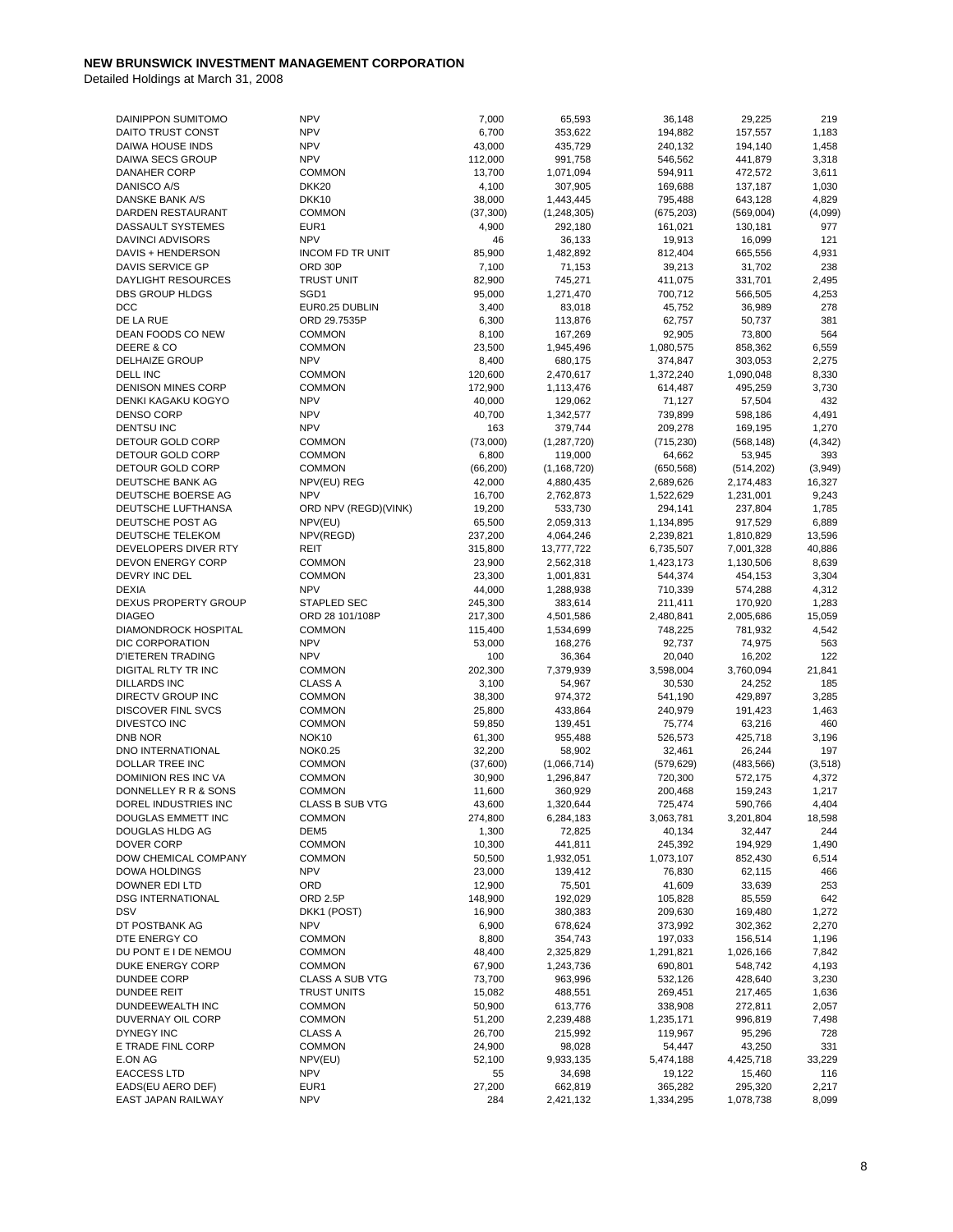| <b>EASTERN PLATINUM LTD</b> | <b>COMMON</b>               | 749,500         | 2,398,400  | 1,322,004  | 1,068,371  | 8,025    |
|-----------------------------|-----------------------------|-----------------|------------|------------|------------|----------|
| <b>EASTMAN CHEM CO</b>      | <b>COMMON</b>               | 4,300           | 277,078    | 153,896    | 122,248    | 934      |
| <b>EASTMAN KODAK CO</b>     | <b>COMMON</b>               | 15,500          | 281,048    | 156,101    | 124,000    | 948      |
| <b>EATON CORP</b>           | <b>COMMON</b>               | 7,900           | 646,628    | 359,153    | 285,295    | 2,180    |
|                             |                             |                 |            |            |            |          |
| <b>EBARA CORP</b>           | <b>NPV</b>                  | 32,000          | 99,951     | 55,083     | 44,533     | 334      |
| <b>EBAY INC</b>             | <b>COMMON</b>               | 24,900          | 761,896    | 436,143    | 323,105    | 2,647    |
| <b>ECOLAB INC</b>           | <b>COMMON</b>               | 9,400           | 420,098    | 233,332    | 185,349    | 1,416    |
| <b>EDF</b>                  | <b>EUR0.5</b>               | 8,400           | 752,412    | 414,657    | 335,238    | 2,517    |
| <b>EDION CORP</b>           | <b>NPV</b>                  | 3,300           | 31,365     | 17,285     | 13,975     | 105      |
| <b>EDISON INTL</b>          | <b>COMMON</b>               | 17,500          | 887,091    | 492,711    | 391,388    | 2,991    |
| EDP ENERGIAS PORTU          |                             | 153,000         | 955,097    | 526,357    | 425,544    | 3,195    |
|                             | EUR1(REGD)                  |                 |            |            |            |          |
| <b>EFG EUROBANK ERGAS</b>   | EUR2.75(CR)                 | 26,200          | 807,540    | 445,039    | 359,800    | 2,701    |
| EFG INTERNATIONAL           | CHF0.50 (REGD)              | 3,700           | 130,302    | 71,810     | 58,056     | 436      |
| <b>EIFFAGE</b>              | EUR4 (POST SUBD)            | 1,600           | 160,197    | 88,285     | 71,376     | 536      |
| EISAI CO                    | <b>NPV</b>                  | 21,100          | 735,180    | 405,161    | 327,560    | 2,459    |
| EL PASO CORPORATION         | COMMON                      | 37,700          | 644,836    | 358,157    | 284,504    | 2,174    |
| <b>ELAN CORP</b>            | ORD EUR0.05                 | 39,300          | 835,651    | 460,530    | 372,325    | 2,796    |
| ELDORADO GOLD CORP          | <b>COMMON</b>               | 896,500         | 6,311,360  | 3,450,694  | 2,839,720  | 20,946   |
|                             |                             |                 |            |            |            |          |
| ELEC POWER DEV              | <b>NPV</b>                  | 12,500          | 461,305    | 254,227    | 205,535    | 1,543    |
| <b>ELECTROCOMPONENTS</b>    | ORD 10P                     | 18,200          | 67,354     | 37,119     | 30,009     | 225      |
| <b>ELECTROLUX</b>           | SER'B'NPV (POST)            | 21,300          | 358,402    | 197,517    | 159,687    | 1,199    |
| <b>ELECTRONIC ARTS</b>      | <b>COMMON</b>               | 17,000          | 871,443    | 484,020    | 384,485    | 2,938    |
| ELECTRONIC DATA SYS         | <b>COMMON</b>               | 27,400          | 468,375    | 260,147    | 206,649    | 1,579    |
| <b>ELEKTA</b>               | SER'B'NPV                   | 3,600           | 63,378     | 34,928     | 28,238     | 212      |
| ELI LILLY & CO              |                             |                 |            |            |            | 9,497    |
|                             | <b>COMMON</b>               | 53,200          | 2,816,787  | 1,564,511  | 1,242,779  |          |
| <b>ELISA CORPORATION</b>    | SER'A' EUR0.5               | 12,500          | 321,471    | 177,164    | 143,232    | 1,075    |
| <b>ELPIDA MEMORY INC</b>    | <b>NPV</b>                  | 8,100           | 275,546    | 151,854    | 122,770    | 922      |
| <b>EMBARQ CORPORATION</b>   | <b>COMMON</b>               | 8,300           | 341,689    | 189,782    | 150,755    | 1,152    |
| <b>EMC CORP MASS</b>        | <b>COMMON</b>               | 113,000         | 1,662,145  | 923,195    | 733,346    | 5,604    |
| <b>EMERA INC</b>            | <b>COMMON</b>               | 105,700         | 2,222,871  | 1,228,414  | 987,000    | 7,457    |
| <b>EMERSON ELEC CO</b>      | <b>COMMON</b>               | 42,400          | 2,242,779  | 1,245,693  | 989,524    | 7,562    |
|                             | <b>CLASS A NON VTG</b>      |                 |            |            |            |          |
| <b>EMPIRE LTD</b>           |                             | 24,500          | 940,065    | 518,992    | 417,923    | 3,150    |
| <b>ENAGAS SA</b>            | EUR1.50                     | 14,000          | 430,372    | 237,180    | 191.753    | 1,440    |
| <b>ENBRIDGE INC</b>         | <b>COMMON</b>               | 39,107          | 1,651,031  | 896,273    | 749,308    | 5,449    |
| <b>ENCANA CORPORATION</b>   | <b>COMMON</b>               | 286,427         | 22,367,084 | 12,150,546 | 10,142,749 | 73,789   |
| <b>ENEL</b>                 | EUR <sub>1</sub>            | 362,200         | 3,950,896  | 2,177,354  | 1,760,326  | 13,217   |
| ENERFLEX SYST INC FD        | <b>TRUST UNIT</b>           | 47,500          | 523,925    | 288,950    | 233,221    | 1,754    |
| <b>ENERGY SAVINGS INCM</b>  | <b>UNITS</b>                | 104,800         | 1,362,400  | 751,660    | 606,177    | 4,563    |
|                             |                             |                 |            |            |            |          |
| <b>ENERPLUS RES FUND</b>    | TRUST UNIT SER G            | 32,366          | 1,441,258  | 782,821    | 653,682    | 4,755    |
| <b>ENI</b>                  | EUR1                        | 217,800         | 7,661,959  | 4,222,534  | 3,413,793  | 25,632   |
| <b>ENIRO AB</b>             | <b>NPV</b>                  | 6,800           | 50,709     | 27,946     | 22,594     | 170      |
| ENSCO INTL INC              | <b>COMMON</b>               | 7,700           | 495,152    | 275,019    | 218,463    | 1,669    |
| <b>ENSIGN ENERGY SERVCS</b> | <b>COMMON</b>               | 143,700         | 2,868,611  | 1,580,823  | 1,278,193  | 9,596    |
| <b>ENTERGY CORP</b>         | <b>COMMON</b>               | 10,300          | 1,152,435  | 640,090    | 508,460    | 3,885    |
| <b>ENTERPRISE INNS</b>      | ORD 2.5P                    | 42,500          | 347,709    | 191,624    | 154,922    | 1,163    |
|                             |                             |                 |            |            |            |          |
| <b>ENTERTAINMENT PPTYS</b>  | <b>COMMON BEN INT</b>       | 16,400          | 845,744    | 412,333    | 430,908    | 2,503    |
| <b>EOG RESOURCES INC</b>    | <b>COMMON</b>               | 13,300          | 1,640,528  | 911,189    | 723,809    | 5,531    |
| <b>EPCOR POWER</b>          | LTD PARTNERSHP UNT          | 39,000          | 878,280    | 484,607    | 390,731    | 2,942    |
| <b>EQUIFAX INC</b>          | <b>COMMON</b>               | 7,000           | 247,806    | 137,637    | 109,333    | 835      |
| <b>EQUINOX MINERALS</b>     | <b>COMMON</b>               | 595,700         | 2,889,145  | 1,593,928  | 1,285,542  | 9,675    |
| <b>EQUITY LIFESTYLE PPT</b> | <b>COMMON</b>               | 29,800          | 1,511,245  | 736,404    | 770,371    | 4,470    |
| <b>EQUITY RESIDENTIAL</b>   | SH BEN INT USD0.01          | 403,300         |            | 8,485,821  | 8,784,282  | 51,511   |
|                             |                             |                 | 17,321,613 |            |            |          |
| ERICSSON(LM)TEL             | SER'B' NPV                  | 1,240,200       | 2,499,881  | 1,377,694  | 1,113,824  | 8,363    |
| ERSTE BANK DER OST          | NPV(EU)                     | 15,900          | 1,052,260  | 579,904    | 468,835    | 3,520    |
| <b>ESPRIT HOLDINGS</b>      | <b>HKD0.10</b>              | 87,600          | 1,070,417  | 589,911    | 476,925    | 3,581    |
| <b>ESSENTIAL ENRGY SVCS</b> | TRUST UNIT                  | (121, 200)      | (412,080)  | (228, 879) | (181, 812) | (1, 389) |
| ESSEX PPTY TR INC           | REIT                        | 111,600         | 13,192,069 | 6,431,641  | 6,721,387  | 39,041   |
| <b>ESSILOR INTL</b>         | <b>EUR0.18</b>              | 16,500          | 1,109,671  | 611,544    | 494,415    | 3,712    |
| <b>ESTEE LAUDER CO</b>      |                             |                 |            |            |            |          |
|                             | <b>CLASS A</b>              | 6,100           | 287,300    | 159,573    | 126,758    | 969      |
| EURASIAN NATURAL            | ORD USD0.20                 | 26,900          | 537,515    | 296,226    | 239,490    | 1,798    |
| <b>EURAZEO</b>              | <b>NPV</b>                  | 1,000           | 131,449    | 72,442     | 58,567     | 440      |
| <b>EURONAV</b>              | <b>NPV</b>                  | 1,000           | 38,950     | 21,466     | 17,354     | 130      |
| EUROPEAN GOLDFIELDS         | <b>COMMON</b>               | 140,500         | 748,865    | 413,060    | 333,297    | 2,507    |
| <b>EXELON CORP</b>          | <b>COMMON</b>               | 35,600          | 2,967,712  | 1,648,338  | 1,309,368  | 10,006   |
| <b>EXETER RESOURCE CORP</b> | <b>COMMON</b>               | (900)           | (3,915)    | (2, 174)   |            | (13)     |
|                             |                             |                 |            |            | (1,727)    |          |
| <b>EXPEDIA INC</b>          | <b>COMMON</b>               | 11,200          | 251,548    | 139,716    | 110,984    | 848      |
| <b>EXPEDITORS INTL WASH</b> | <b>COMMON</b>               | (10, 100)       | (469, 920) | (248, 930) | (219, 479) | (1, 511) |
| <b>EXPERIAN GROUP</b>       | ORD NPV                     | 85,600          | 638,803    | 352,047    | 284,619    | 2,137    |
| <b>EXPRESS SCRIPTS INC</b>  | <b>COMMON</b>               | 13,600          | 899,018    | 499,336    | 396,651    | 3,031    |
| <b>EXTENDICARE REIT</b>     | TRUST UNIT                  | 64,500          | 745,136    | 411,061    | 331,580    | 2,495    |
| <b>EXTER RESOURCES</b>      | <b>COMMON</b>               | 110,000         | 495,000    | 274,935    | 218,396    | 1,669    |
| <b>EXXON MOBIL CORP</b>     | <b>COMMON</b>               | 287,800         | 25,015,353 | 13,894,125 | 11,036,887 | 84,340   |
|                             |                             |                 |            |            |            |          |
| <b>FABEGE AB</b>            | NPV (POST)<br><b>COMMON</b> | 5,600<br>68,400 | 61,527     | 33,908     | 27,413     | 206      |
| FAIRBORNE ENERGY LTD        |                             |                 | 471,276    | 260,357    | 209,338    | 1,580    |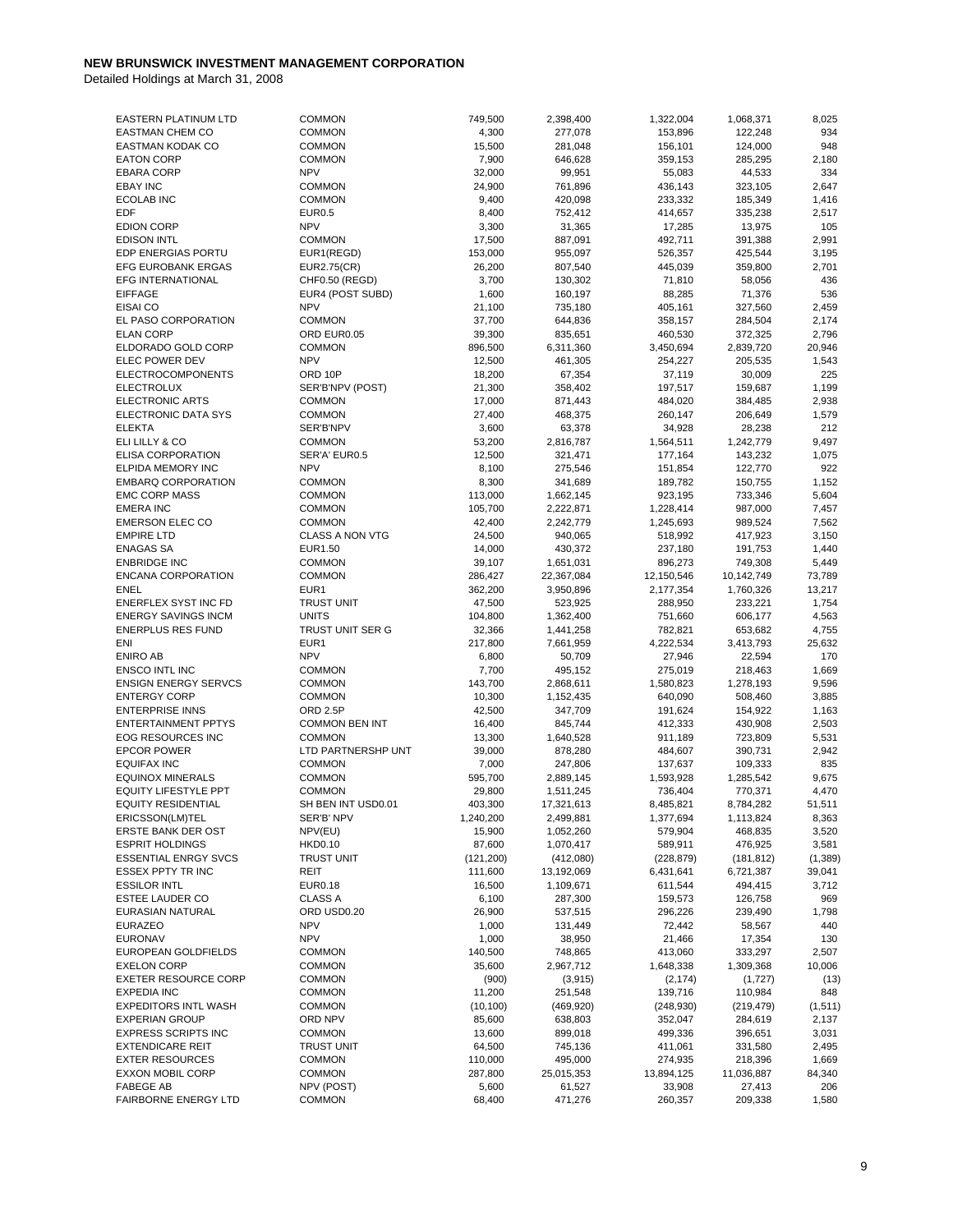| FAIRFAX FINL HOLDNGS          | <b>SUB VTG</b>      | 18,500    | 5,504,490   | 3,036,244   | 2,449,816  | 18,431   |
|-------------------------------|---------------------|-----------|-------------|-------------|------------|----------|
| <b>FAIRFAX MEDIA LTD</b>      | ORD                 | 101,300   |             | 180,884     |            | 1,098    |
|                               |                     |           | 328,221     |             | 146,239    |          |
| <b>FAMILY DOLLAR STORES</b>   | <b>COMMON</b>       | (41, 100) | (829, 167)  | (448, 708)  | (377, 735) | (2, 724) |
| <b>FAMILYMART CO</b>          | <b>NPV</b>          | 4,900     | 179,316     | 98,822      | 79,894     | 600      |
| <b>FANUC</b>                  | <b>NPV</b>          | 16,000    | 1,556,993   | 858,065     | 693,720    | 5,209    |
| <b>FAST RETAILING CO</b>      | <b>NPV</b>          | 4,400     | 397,330     | 218,970     | 177,031    | 1,329    |
| FEDERAL NTL MTG ASSN          | <b>COMMON</b>       | 52,600    | 1,422,517   | 790,100     | 627,621    | 4,796    |
| FEDERAL RLTY INVT TR          | SH BEN INT(CUM RTS) | 163,200   | 13,201,020  | 6,436,946   | 6,724,999  | 39,074   |
|                               |                     |           |             |             |            |          |
| FEDERATED INVS INC            | <b>CLASS B</b>      | 4,700     | 188,704     | 104,811     | 83,257     | 636      |
| FEDEX CORPORATION             | <b>COMMON</b>       | 16,600    | 1,582,526   | 878,973     | 698,218    | 5,336    |
| <b>FIAT SPA</b>               | EUR <sub>5</sub>    | 59,400    | 1,409,821   | 776,958     | 628,147    | 4,716    |
| FIDELITY NATL INFO            | <b>COMMON</b>       | 9,200     | 358,503     | 199,121     | 158,173    | 1,209    |
| FIFTH THIRD BANCORP           | <b>COMMON</b>       | 28,700    | 630,136     | 349,992     | 278,019    | 2,125    |
|                               |                     |           |             |             |            |          |
| <b>FINMECCANICA SPA</b>       | EUR4.40             | 24,900    | 872,716     | 480,957     | 388,839    | 2,920    |
| <b>FINNING INTL</b>           | <b>COMMON</b>       | 217,510   | 6,316,490   | 3,476,198   | 2,819,191  | 21,101   |
| FIRST CALGARY PETE            | <b>COMMON</b>       | 258,600   | 729,252     | 402,546     | 324,262    | 2,444    |
| FIRST HORIZON NATL            | <b>COMMON</b>       | 6,800     | 98,905      | 54,934      | 43,637     | 333      |
| FIRST QUANTUM MNRL            | <b>COMMON</b>       | 25,457    | 2,118,786   | 1,150,988   | 960,808    | 6,990    |
| <b>FIRSTENERGY CORP</b>       | <b>COMMON</b>       | 16,400    | 1,156,766   | 642,495     | 510,370    | 3,900    |
|                               |                     |           |             |             |            |          |
| <b>FIRSTGROUP</b>             | ORD 5P              | 36,400    | 417,851     | 230,279     | 186,174    | 1,398    |
| <b>FIRSTSERVICE CORP</b>      | SUB VTG             | 30,200    | 667,722     | 368,380     | 297,106    | 2,236    |
| <b>FISERV INC</b>             | <b>COMMON</b>       | 90,400    | 4,468,627   | 2,428,156   | 2,025,731  | 14,739   |
| <b>FISERV INC</b>             | <b>COMMON</b>       | 8,800     | 434,999     | 241,609     | 191,924    | 1,467    |
| FISHER & PAYKEL AP            | <b>NPV</b>          | 11,300    | 21,653      | 11,933      | 9,647      | 72       |
|                               |                     |           |             |             |            |          |
| FISHER & PAYKEL HE            | <b>NPV</b>          | 21,300    | 50,931      | 28,068      | 22,692     | 170      |
| <b>FKI</b>                    | ORD 10P             | 24,600    | 34,860      | 19,212      | 15,532     | 117      |
| FLETCHER BUILDING             | <b>NPV</b>          | 41,900    | 286,495     | 157,889     | 127,648    | 958      |
| FLINT ENERGY SERV             | <b>COMMON</b>       | 36,400    | 681,772     | 376,312     | 303,176    | 2,284    |
| FLSMIDTH & CO A/S             | SER'B'DKK20         | 4,500     | 456,642     | 251,657     | 203,457    | 1,528    |
| <b>FLUGHAFEN WIEN AG</b>      | NPV(EU)             | 400       | 50,967      | 28,088      | 22,708     | 171      |
|                               |                     |           |             |             |            |          |
| <b>FLUOR CORPORATION</b>      | <b>COMMON</b>       | 48,200    | 6,994,687   | 3,809,154   | 3,162,410  | 23,122   |
| <b>FNX MINING</b>             | <b>COMMON</b>       | 99,653    | 2,871,003   | 1,581,414   | 1,279,989  | 9,600    |
| <b>FOLLI FOLLIE</b>           | EUR0.30(CB)         | 700       | 24,079      | 13,270      | 10,728     | 81       |
| FOM CONST Y CONTRA            | EUR1                | 3,800     | 257,599     | 141,964     | 114,774    | 862      |
| FONDIARIA-SAI                 | EUR1                | 5,800     | 247,032     | 136,140     | 110,066    | 826      |
| FORD MOTOR CO                 |                     |           |             |             |            |          |
|                               | <b>COMMON</b>       | 118,700   | 695,467     | 386,279     | 306,843    | 2,345    |
| FORDING CDN COAL TR           | <b>TRUST UNIT</b>   | 41,984    | 2,267,556   | 1,231,840   | 1,028,235  | 7,481    |
| FOREST LABS INC               | <b>COMMON</b>       | 16,800    | 689,885     | 383,179     | 304,381    | 2,326    |
| FORT CHICAGO ENERGY           | <b>CLASS A UNIT</b> | 138,900   | 1,490,855   | 822,470     | 663,393    | 4,993    |
| <b>FORTESCUE METALS</b>       | ORD                 | 105,500   | 642,165     | 353,899     | 286,117    | 2,148    |
| <b>FORTIS</b>                 | NPV (BEL)           | 175,000   | 4,537,571   | 2,500,672   | 2,021,719  | 15,180   |
| <b>FORTIS INC</b>             | <b>COMMON</b>       |           |             | 3,267,281   | 2,652,166  | 19,833   |
|                               |                     | 203,400   | 5,939,280   |             |            |          |
| FORTUM OYJ                    | EUR3.40             | 37,300    | 1,565,026   | 862,492     | 697,299    | 5,236    |
| FORTUNE BRANDS INC            | <b>COMMON</b>       | 8,300     | 591,835     | 328,719     | 261,120    | 1,995    |
| FORZANI GROUP LTD             | <b>CLASS A</b>      | 62,900    | 1,096,976   | 601,117     | 492,210    | 3,649    |
| <b>FOSTER WHEELER LTD</b>     | <b>COMMON</b>       | 37,400    | 2,177,053   | 1,182,964   | 986,908    | 7,181    |
| <b>FOSTERS GROUP</b>          | ORD                 | 161,200   | 772,886     | 425,941     | 344,360    | 2,586    |
|                               | <b>HKD0.10</b>      | 134,500   |             |             |            |          |
| FOSUN INTERNATIONA            |                     |           | 93,079      | 51,296      | 41,471     | 311      |
| <b>FOXCONN INTERNATIO</b>     | <b>USD0.04</b>      | 177,000   | 244,981     | 135,010     | 109,151    | 820      |
| FPL GROUP INC                 | <b>COMMON</b>       | 21,900    | 1,411,891   | 784,198     | 622,933    | 4,760    |
| <b>FRANCE TELECOM</b>         | EUR4                | 152,800   | 5,290,877   | 2,915,822   | 2,357,355  | 17,700   |
| FRANCO NEVADA CORP            | <b>COMMON</b>       | 13,200    | 265,980     | 144,528     | 120,575    | 877      |
| FRANKLIN RES INC              | <b>COMMON</b>       | (19,900)  | (1,986,828) | (1,069,387) | (910, 950) | (6, 491) |
| <b>FRAPORT AG</b>             | <b>NPV</b>          |           | 96,453      | 53,155      | 42,975     | 323      |
|                               |                     | 1,300     |             |             |            |          |
| <b>FRASER &amp; NEAVE LTD</b> | SGD <sub>0.2</sub>  | 70,000    | 251,153     | 138,411     | 111,901    | 840      |
| <b>FREDDIE MAC</b>            | <b>COMMON</b>       | 34,800    | 905,720     | 503,058     | 399,608    | 3,054    |
| FREEHOLD ROYALTY              | <b>TRUST UNIT</b>   | 52,800    | 955,152     | 526,837     | 425,117    | 3,198    |
| FREEPORT-MCMORAN C&G          | <b>COMMON</b>       | 20,600    | 2,036,586   | 1,131,169   | 898,551    | 6,866    |
| FRESENIUS MED CARE            | NPV(EU)             | 15,900    | 821,181     | 452,556     | 365,878    | 2,747    |
|                               |                     |           |             |             |            |          |
| <b>FRESENIUS SE</b>           | PFD NON VTG NPV     | 3,200     | 273,680     | 150,826     | 121,938    | 916      |
| FRIENDS PROVIDENT             | ORD 10P             | 153,200   | 386,091     | 212,776     | 172,023    | 1,292    |
| FRONTEER DEV GRP              | <b>COMMON</b>       | 88,600    | 442,114     | 243,869     | 196,764    | 1,480    |
| FRONTIER OIL CORP             | <b>COMMON</b>       | 18,700    | 522,062     | 283,677     | 236,663    | 1,722    |
| <b>FRONTLINE LTD</b>          | <b>USD2.50</b>      | 2,200     | 103,052     | 56,793      | 45,915     | 345      |
| <b>FUGRO NV</b>               | CVA EUR0.05 (POST)  | 4,900     | 391,830     | 215,939     | 174,580    | 1,311    |
|                               |                     |           |             |             |            |          |
| <b>FUJI ELECTRIC HLDG</b>     | <b>NPV</b>          | 47,000    | 195,253     | 107,605     | 86,995     | 653      |
| FUJI FILM HLD CORP            | <b>NPV</b>          | 40,900    | 1,484,091   | 817,888     | 661,238    | 4,965    |
| FUJI HEAVY INDS               | <b>NPV</b>          | 25,000    | 106,950     | 58,941      | 47,652     | 358      |
| FUJI SOFT INC                 | <b>NPV</b>          | 1,300     | 24,832      | 13,685      | 11,064     | 83       |
| <b>FUJI TELEVISION</b>        | <b>NPV</b>          | 40        | 60,202      | 33,177      | 26,823     | 201      |
| <b>FUJIKURA</b>               | <b>NPV</b>          | 29,000    | 133,928     | 73,808      | 59,672     | 448      |
|                               |                     |           |             |             |            |          |
| <b>FUJITSU</b>                | <b>NPV</b>          | 156,000   | 1,043,672   | 575,171     | 465,009    | 3,491    |
| FUKUOKA FINANCIAL             | <b>NPV</b>          | 65,000    | 346,417     | 190,911     | 154,346    | 1,159    |
| FURUKAWA ELECTRIC             | <b>NPV</b>          | 53,000    | 174,832     | 96,350      | 77,896     | 585      |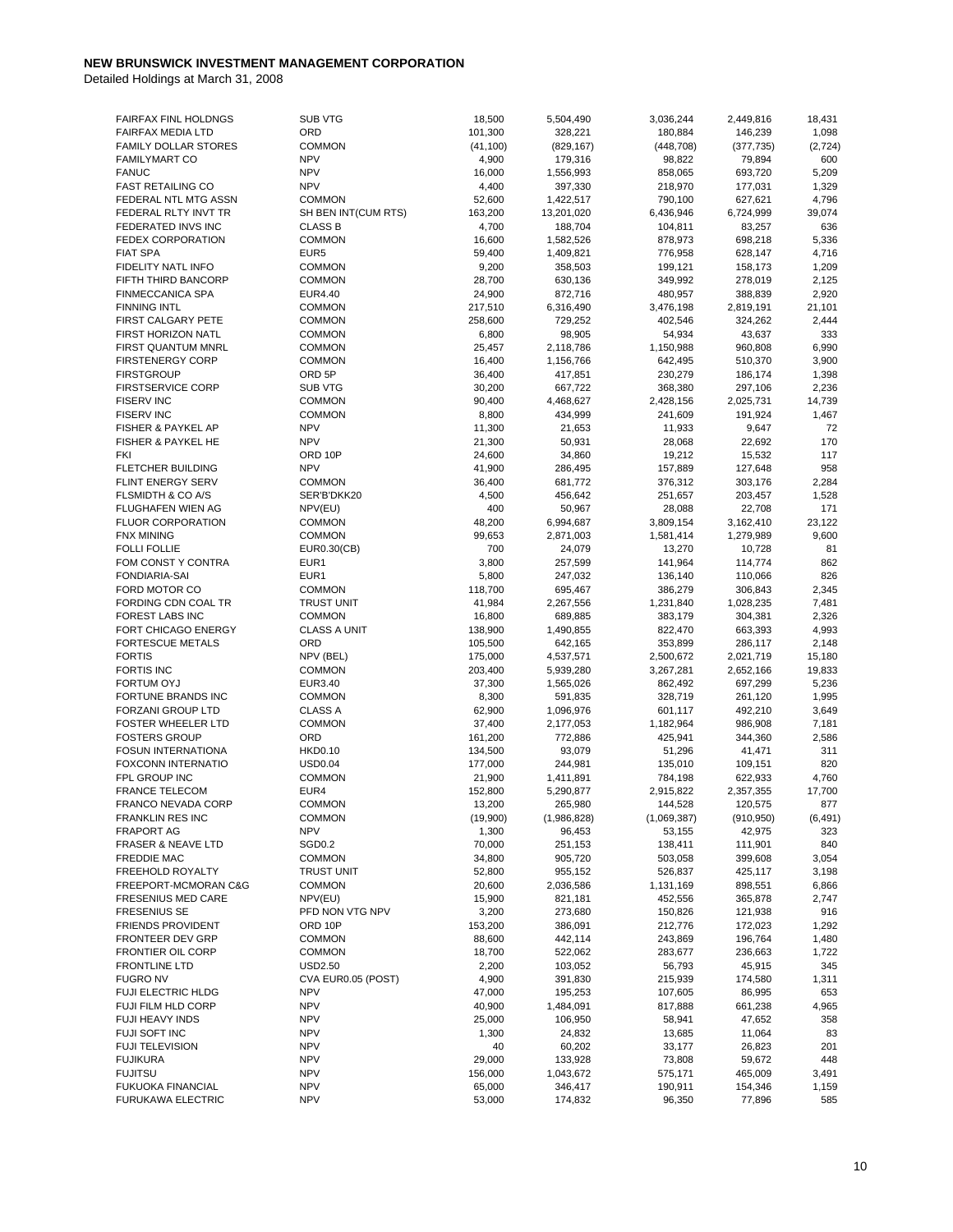| <b>FUTURIS CORP</b>                             | ORD                               | 25,300            | 44,778                 | 24,677                 | 19,951                 | 150             |
|-------------------------------------------------|-----------------------------------|-------------------|------------------------|------------------------|------------------------|-----------------|
| G4S                                             | ORD <sub>25P</sub>                | 96,400            | 447,659                | 246,707                | 199,455                | 1,498           |
| <b>GABRIEL RESOURCES</b>                        | <b>COMMON</b>                     | 210,000           | 354,900                | 192,845                | 160,884                | 1,171           |
| <b>GALIFORM</b>                                 | ORD 10P                           | 25,200            | 40,720                 | 22,441                 | 18,143                 | 136             |
| <b>GALLEON ENERGY INC</b>                       | <b>CLASS A</b>                    | 97,900            | 1,446,962              | 795,109                | 647,027                | 4,826           |
| <b>GAMESA CORP TECNO</b>                        | <b>EUR0.17</b>                    | 14,200            | 666,900                | 367,531                | 297,138                | 2,231           |
| <b>GAMESTOP CORP HLDG</b>                       | <b>CLASS A</b>                    | 8,700             | 461,534                | 256,347                | 203,631                | 1,556           |
| <b>GAMMON GOLD</b>                              | <b>COMMON</b>                     | 125,000           | 962,500                | 530,983                | 428,294                | 3,223           |
| <b>GANNETT INC</b><br><b>GAP INC</b>            | <b>COMMON</b>                     | 12,400            | 374,008                | 207,733<br>274,855     | 165,014<br>218,333     | 1,261<br>1,668  |
| <b>GAS NATURAL SDG</b>                          | <b>COMMON</b><br>EUR <sub>1</sub> | 24,500<br>9,400   | 494,857<br>598,711     | 329,952                | 266,756                | 2,003           |
| <b>GAZ DE FRANCE</b>                            | EUR1                              | 16,500            | 1,024,373              | 564,536                | 456,411                | 3,427           |
| <b>GEA GROUP AG</b>                             | <b>NPV</b>                        | 13,400            | 462,248                | 254,746                | 205,955                | 1,546           |
| <b>GEBERIT</b>                                  | CHF0.10(REGD)(POST)               | 3,300             | 506,622                | 279,201                | 225,726                | 1,695           |
| <b>GECINA</b>                                   | <b>EUR7.50</b>                    | 1,000             | 153,428                | 84,555                 | 68,360                 | 513             |
| <b>GENERAL DYNAMICS</b>                         | <b>COMMON</b>                     | 21,600            | 1,850,590              | 1,027,862              | 816,489                | 6,239           |
| <b>GENERAL ELECTRIC CO</b>                      | <b>COMMON</b>                     | 537,200           | 20,478,738             | 11,374,381             | 9,035,312              | 69,045          |
| <b>GENERAL GROWTH PPTYS</b>                     | <b>COMMON</b>                     | 340,000           | 13,294,447             | 6,519,778              | 6,735,093              | 39,576          |
| <b>GENERAL MILLS INC</b>                        | <b>COMMON</b>                     | 64,600            | 3,970,860              | 2,171,082              | 1,786,599              | 13,179          |
| <b>GENERAL MOTORS CORP</b>                      | <b>COMMON</b>                     | 30,500            | 597,236                | 331,719                | 263,503                | 2,014           |
| <b>GENIVAR INCOME FUND</b>                      | <b>UNITS</b>                      | 6,400             | 174,165                | 94,638                 | 78,953                 | 574             |
| <b>GENTING INTL</b>                             | <b>USD0.10</b>                    | 201,000           | 89,024                 | 49,061                 | 39,665                 | 298             |
| <b>GENUINE PARTS CO</b>                         | <b>COMMON</b>                     | 8,900             | 370,122                | 205,575                | 163,300                | 1,248           |
| <b>GENWORTH FINANCIAL</b>                       | <b>COMMON CLASS A</b>             | 23,300            | 541,272                | 300,635                | 238,811                | 1,825           |
| <b>GENZYME CORP</b>                             | <b>COMMON</b>                     | 14,400            | 1,101,547              | 611,826                | 486,008                | 3,714           |
| <b>GEOLOGIX EXPLOR</b>                          | <b>COMMON</b>                     | 200,000           | 322,000                | 178,847                | 142,068                | 1,086           |
| <b>GEOLOGIX EXPLOR WARR</b>                     | WTS FEB 25 2010                   | 50,000            | 16,925                 | 9,401                  | 7,467                  | 57              |
| <b>GEORGE WESTON LTD</b>                        | <b>COMMON</b>                     | 282,242           | 13,414,746             | 7,420,040              | 5,949,664              | 45,043          |
| <b>GERDAU AMERISTEEL</b>                        | <b>COMMON</b>                     | 180,400           | 2,624,820              | 1,444,761              | 1,171,289              | 8,770           |
| <b>GESTEVIS TELECINCO</b>                       | <b>EUR0.5</b>                     | 8,300             | 173,922                | 95,849                 | 77,491                 | 582             |
| <b>GETINGE</b>                                  | SER'B'NPV                         | 15,100            | 402,346                | 221,734                | 179,266                | 1,346           |
| <b>GETTY RLTY CORP NEW</b>                      | <b>COMMON</b>                     | 48,100            | 804,668                | 392,307                | 409,980                | 2,381           |
| <b>GILDAN ACTIVEWEAR</b><br>GILEAD SCIENCES INC | <b>COMMON</b><br><b>COMMON</b>    | 114,790<br>50,000 | 4,410,232<br>2,646,843 | 2,396,196<br>1,470,120 | 1,999,488<br>1,167,799 | 14,548<br>8,924 |
| <b>GIORDANO INTL LTD</b>                        | <b>HKD0.05</b>                    | 62,000            | 25,417                 | 14,007                 | 11,324                 | 85              |
| <b>GIVAUDAN AG</b>                              | CHF10                             | 550               | 560,537                | 308,914                | 249,748                | 1,875           |
| <b>GKN</b>                                      | ORD 50P                           | 58,900            | 365,091                | 201,203                | 162,667                | 1,221           |
| <b>GLAXOSMITHKLINE</b>                          | ORD <sub>25P</sub>                | 461,700           | 10,025,860             | 5,525,289              | 4,467,032              | 33,540          |
| <b>GLORY</b>                                    | <b>NPV</b>                        | 2,600             | 56,820                 | 31,314                 | 25,316                 | 190             |
| <b>GLUSKIN SHEFF+ASSOC</b>                      | <b>SUB VTG</b>                    | 47,100            | 939,645                | 510,583                | 425,963                | 3,099           |
| <b>GMP CAPITAL TRUST</b>                        | <b>TRUST UNIT</b>                 | 48,000            | 809,760                | 446,808                | 360,240                | 2,712           |
| <b>GN STORE NORD</b>                            | DKK4                              | 8,300             | 42,520                 | 23,433                 | 18,945                 | 142             |
| <b>GOLD EAGLE MINES</b>                         | <b>COMMON</b>                     | 107,900           | 978,653                | 539,801                | 435,575                | 3,277           |
| <b>GOLDCORP INC</b>                             | <b>COMMON</b>                     | 322,921           | 12,853,744             | 6,982,809              | 5,828,531              | 42,404          |
| <b>GOLDEN STAR RES</b>                          | <b>COMMON</b>                     | 157,400           | 550,900                | 306,566                | 242,474                | 1,861           |
| <b>GOLDMAN SACHS GROUP</b>                      | <b>COMMON</b>                     | 21,310            | 3,613,812              | 2,007,065              | 1,594,563              | 12,184          |
| <b>GOODMAN FIELDER</b>                          | ORD                               | 110,900           | 185,375                | 102,161                | 82,594                 | 620             |
| <b>GOODMAN GROUP</b>                            | <b>STAPLED UNITS</b>              | 121,900           | 487,430                | 268,624                | 217,175                | 1,631           |
| <b>GOODRICH CORP</b>                            | <b>COMMON</b>                     | 6,700             | 397,109                | 220,564                | 175,206                | 1,339           |
| <b>GOODWILL GROUP</b>                           | <b>NPV</b>                        | 63                | 8,313                  | 4,581                  | 3,704                  | 28              |
| <b>GOODYEAR TIRE &amp; RUBR</b>                 | <b>COMMON</b>                     | 12,900            | 341,177                | 189,498                | 150,529                | 1,150           |
| GOOGLE INC<br><b>GPT GROUP</b>                  | <b>CLASS A</b>                    | 18,000            | 8,149,294<br>533,086   | 4,496,319              | 3,625,681              | 27,294          |
| <b>GRAINGER W W INC</b>                         | ORD NPV (UNITS)<br><b>COMMON</b>  | 175,700<br>3,600  | 282,640                | 293,786<br>156,985     | 237,517<br>124,702     | 1,783<br>953    |
| <b>GRAMERCY CAP CORP</b>                        | <b>COMMON</b>                     | (88, 300)         | (1,900,589)            | (1,055,633)            | (838, 549)             | (6, 408)        |
| <b>GRANT PRIDECO INC</b>                        | <b>COMMON</b>                     | 135,900           | 6,867,240              | 3,814,229              | 3,029,857              | 23,153          |
| <b>GREAT CDN GAMING</b>                         | <b>COMMON</b>                     | 119,350           | 1,349,849              | 740,164                | 605,192                | 4,493           |
| <b>GREAT PORTLAND EST</b>                       | ORD 12.5P                         | 7,600             | 81,898                 | 45,134                 | 36,490                 | 274             |
| <b>GREAT-WEST LIFECO</b>                        | <b>COMMON</b>                     | 100,200           | 3,096,498              | 1,675,029              | 1,411,302              | 10,168          |
| <b>GREENCORE GROUP</b>                          | EUR0.63                           | 6,700             | 41,280                 | 22,750                 | 18,392                 | 138             |
| <b>GROUPE BRUXELLES L</b>                       | <b>NPV</b>                        | 6,800             | 852,402                | 469,762                | 379,788                | 2,852           |
| <b>GROUPE DANONE</b>                            | <b>EUR0.25 (POST)</b>             | 36,500            | 3,360,785              | 1,852,141              | 1,497,401              | 11,243          |
| <b>GRUPO FERROVIAL SA</b>                       | EUR <sub>1</sub>                  | 5,300             | 396,245                | 218,372                | 176,547                | 1,326           |
| <b>GUESTLOGIX</b>                               | <b>COMMON</b>                     | 443,000           | 522,740                | 284,046                | 236,970                | 1,724           |
| <b>GUNMA BANK</b>                               | <b>NPV</b>                        | 32,000            | 234,868                | 129,437                | 104,646                | 786             |
| <b>GUNZE</b>                                    | <b>NPV</b>                        | 8,000             | 34,637                 | 19,088                 | 15,432                 | 116             |
| H&R REAL EST INV                                | <b>TRUST UNIT</b>                 | 143,000           | 2,778,490              | 1,532,863              | 1,236,322              | 9,305           |
| H.LUNDBECK A/S                                  | DKK <sub>5</sub>                  | 2,200             | 56,231                 | 30,989                 | 25,054                 | 188             |
| <b>H2O RETAILING CO</b>                         | <b>NPV</b>                        | 5,000             | 34,430                 | 18,975                 | 15,340                 | 115             |
| <b>HACHIJUNI BANK</b>                           | <b>NPV</b>                        | 34,000            | 221,509                | 122,074                | 98,693                 | 741             |
| HAKUHODO DY HLDGS                               | <b>NPV</b>                        | 1,950             | 119,001                | 65,582                 | 53,021                 | 398             |
| <b>HALLIBURTON</b>                              | <b>COMMON</b>                     | 47,300            | 1,912,212              | 1,062,088              | 843,676                | 6,447           |
| <b>HAMMERSON</b>                                | ORD <sub>25P</sub>                | 24,200            | 546,723                | 301,301                | 243,593                | 1,829           |
| HANG LUNG GROUP                                 | HKD1                              | 36,000            | 172,495                | 95,063                 | 76,855                 | 577             |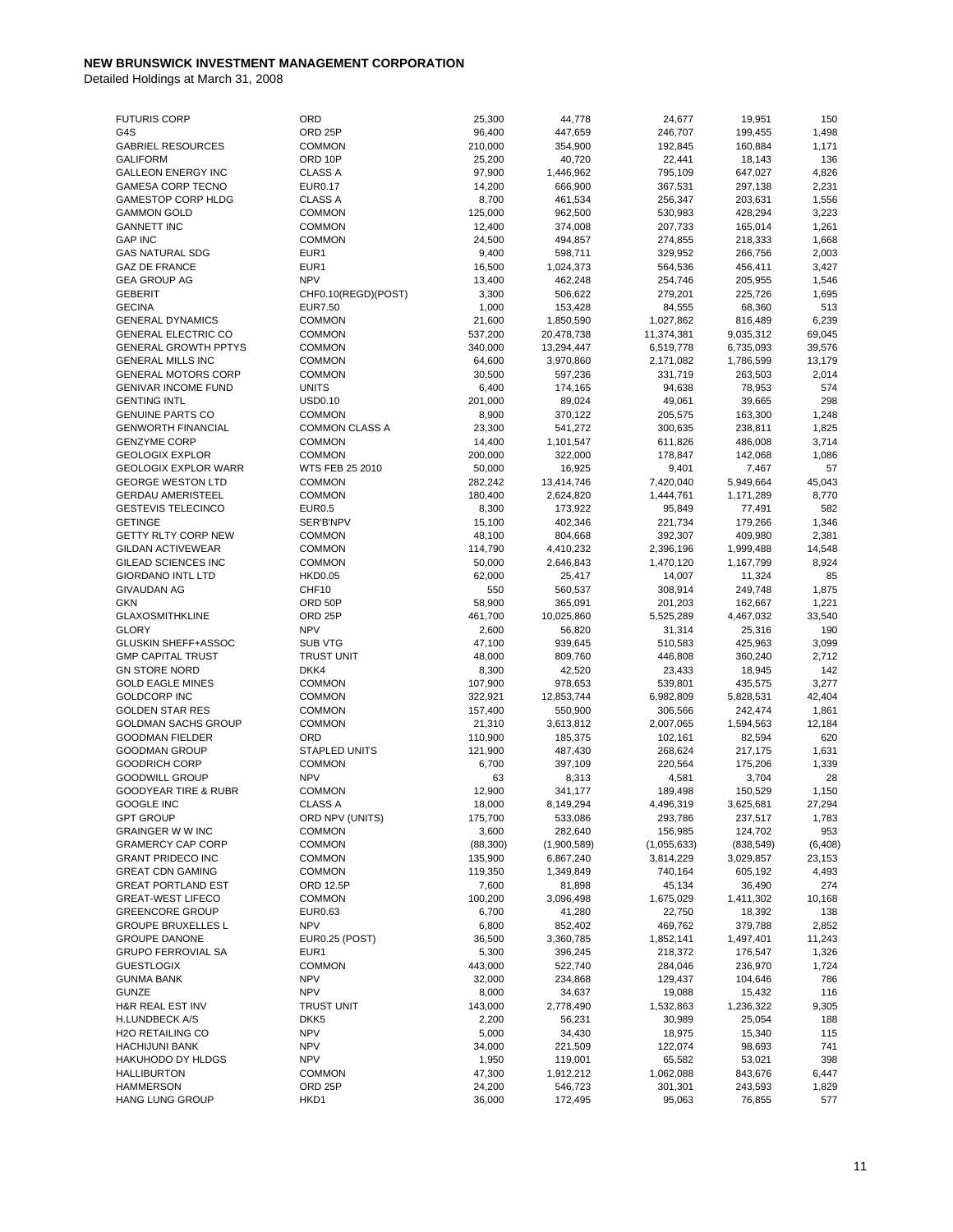| <b>HANG LUNG PROP</b>           | HKD1                      | 173,000   | 628,256     | 346,234     | 279,920    | 2,102    |
|---------------------------------|---------------------------|-----------|-------------|-------------|------------|----------|
| <b>HANG SENG BANK</b>           | HKD <sub>5</sub>          | 64,000    | 1,186,136   | 653,684     | 528,484    | 3,968    |
| HANKYU HANSHIN HLD              | <b>NPV</b>                | 101,000   | 447,697     | 246,728     | 199,472    | 1,498    |
| <b>HANSEN NAT CORP</b>          | <b>COMMON</b>             | 19,700    | 714,609     | 388,303     | 323,949    | 2,357    |
| HARLEY DAVIDSON INC             | <b>COMMON</b>             | 12,800    | 493,260     | 273,969     | 217,629    | 1,663    |
| HARMAN INTL INDS                | <b>COMMON</b>             | 3,300     | 147,419     | 81,880      | 65,042     | 497      |
| HARRY WINSTON DIAMON            | <b>COMMON</b>             | 62,800    | 1,539,856   | 849,251     | 685,450    | 5,155    |
| <b>HARTFORD FINL SVCS</b>       | <b>COMMON</b>             | 16,900    | 1,321,595   | 734,045     | 583,094    | 4,456    |
| <b>HARVEST ENERGY</b>           | <b>TRUST UNIT</b>         | 147,300   | 3,429,960   | 1,894,268   | 1,524,193  | 11,499   |
| HARVEY NORMAN HLDG              | ORD (POST SPLIT)          | 44,400    | 162,154     | 89,364      | 72,248     | 542      |
| <b>HASBRO INC</b>               | <b>COMMON</b>             | 104,900   | 3,002,974   | 1,634,407   | 1,358,646  | 9,921    |
| <b>HASEKO CORPORATION</b>       | <b>NPV</b>                | 106,500   | 160,287     | 88,335      | 71,416     | 536      |
| HAW PAR CORP LTD                | SGD1                      | 5,000     | 25,420      | 14,009      | 11,326     | 85       |
| <b>HAYS</b>                     | ORD 1P                    | 118,200   | 274,145     | 151,083     | 122,146    | 917      |
| <b>HBOS</b>                     | ORD <sub>25</sub> P       | 312,200   | 3,564,783   | 1,964,565   | 1,588,293  | 11,925   |
| HCP INC                         | <b>COMMON</b>             | 455,100   | 15,703,955  | 7,685,797   | 7,971,503  | 46,654   |
| HEALTH CARE REIT INC            | REIT                      | 239,000   | 11,087,001  | 5,405,339   | 5,648,850  | 32,812   |
| HEALTHCARE RLTY TR              | <b>REIT</b>               | 64,900    | 1,744,485   | 850,504     | 888,819    | 5,163    |
| HEARTLAND EXPRESS IN            | <b>COMMON</b>             | (127,700) | (1,875,606) | (1,019,164) | (850, 255) | (6, 187) |
| HEIDELBERGCEMENT                | <b>NPV</b>                | 1,000     | 177,422     | 97,778      | 79,051     | 594      |
| <b>HEIDELBERGER DRUCK</b>       | ORD NPV                   | 4,700     | 129,507     | 71,372      | 57,702     | 433      |
| <b>HEINEKEN HOLDING</b>         | EUR1.6                    | 4,600     | 238,173     | 131,258     | 106,118    | 797      |
| <b>HEINEKEN NV</b>              | EUR1.60                   | 20,500    | 1,226,050   | 675,681     | 546,268    | 4,102    |
| HEINZ H J CO                    | <b>COMMON</b>             | (29,600)  | (1,443,838) | (774, 622)  | (664, 513) | (4, 702) |
| <b>HELLENIC EXCHANGES</b>       | EUR1.25(CR)               | 2,500     | 61,043      | 33,641      | 27,198     | 204      |
| <b>HELLENIC PETROLEUM</b>       | EUR2.18                   | 9,000     | 122,313     | 67,407      | 54,497     | 409      |
| <b>HELLENIC TECHNODOM</b>       | EUR1.03(REGD)             | 5,200     | 65,429      | 36,058      | 29,152     | 219      |
| HENDERSON LAND DEV              | HKD <sub>2</sub>          | 90,000    | 654,863     | 360,898     | 291,775    | 2,191    |
| HENKEL AG&CO, KGAA              | NON-VTG PRF NPV           | 14,900    | 707,526     | 389,920     | 315,239    | 2,367    |
| HENKEL AG&CO. KGAA              | NPV(BR)                   | 8,700     | 379,317     | 209,043     | 169,005    | 1,269    |
| <b>HENNES &amp; MAURITZ</b>     | SER'B'NPV                 | 39,700    | 2,503,743   | 1,379,822   | 1,115,545  | 8,376    |
| <b>HERCULES INC</b>             | <b>COMMON</b>             | 6,100     | 114,807     | 63,767      | 50,653     | 387      |
| <b>HERMES INTL</b>              | NPV(EU)                   | 5,800     | 745,623     | 410,916     | 332,213    | 2,494    |
| <b>HESS CORPORATION</b>         | <b>COMMON</b>             | 15,000    | 1,357,291   | 753,872     | 598,843    | 4,576    |
| HEWLETT PACKARD CO              | <b>COMMON</b>             | 132,600   | 6,232,038   | 3,461,423   | 2,749,604  | 21,012   |
| <b>HHGREGG INC</b>              | COM                       | 86,000    | 990,957     | 538,465     | 449,224    | 3,269    |
| HIGH RIVER GOLD MNS             | <b>COMMON</b>             | 324,700   | 827,985     | 456,778     | 368,434    | 2,773    |
| <b>HIGHPINE OIL&amp;GAS</b>     | <b>CLASS A</b>            | 56,300    | 543,858     | 300,170     | 241,866    | 1,822    |
| HIKARI TSUSHIN INC              | <b>NPV</b>                | 2,200     | 66,448      | 36,620      | 29,606     | 222      |
| <b>HINO MOTORS</b>              | <b>NPV</b>                | 22,000    | 149,226     | 82,239      | 66,488     | 499      |
| <b>HIROSE ELECTRIC</b>          | <b>NPV</b>                | 2,700     | 310,058     | 170,874     | 138,147    | 1,037    |
| <b>HIROSHIMA BANK</b>           | <b>NPV</b>                | 42,000    | 207,819     | 114,530     | 92,594     | 695      |
| <b>HITACHI</b>                  | <b>NPV</b>                | 282,000   | 1,715,125   | 945,212     | 764,176    | 5,738    |
| <b>HITACHI CABLE</b>            | <b>NPV</b>                | 14,000    | 53,398      | 29,428      | 23,792     | 179      |
| <b>HITACHI CHEMICAL</b>         | <b>NPV</b>                | 8,700     | 167,529     | 92,326      | 74,643     | 560      |
| HITACHI CONST MACH              | <b>NPV</b>                | 9,000     | 231,013     | 127,312     | 102,928    | 773      |
| <b>HITACHI HIGH-TECH</b>        | <b>NPV</b>                | 5,800     | 98,293      | 54,170      | 43,795     | 329      |
| <b>HITACHI METALS</b>           | <b>NPV</b>                | 7,000     | 105,713     | 58,259      | 47,101     | 354      |
| <b>HOCHTIEF AG</b>              | NPV(EU)                   | 3,500     | 329,721     | 181,710     | 146,907    | 1,103    |
| <b>HOGANAS AB</b>               | SER'B'NPV                 | 1,000     | 24,310      | 13,397      | 10,831     | 81       |
| <b>HOKKAIDO ELECTRIC</b>        | <b>NPV</b>                | 15,300    | 364,333     | 200,785     | 162,329    | 1,219    |
| HOKUHOKU FINANCIAL              | <b>NPV</b>                | 99,000    | 304,121     | 167,602     | 135,501    | 1,017    |
| HOKURIKU ELEC PWR               | <b>NPV</b>                | 7,400     | 178,883     | 98,583      | 79,702     | 598      |
| <b>HOLCIM</b>                   | CHF2(REGD)                | 17,500    | 1,893,351   | 1,043,433   | 843,584    | 6,334    |
| <b>HOLMEN AB</b>                | SER'B'NPV                 | 4,400     | 156,447     | 86,218      | 69,705     | 523      |
| HOME CAPITAL GROUP              | <b>COMMON</b>             | 40,800    | 1,434,120   | 788,471     | 640,863    | 4,786    |
| HOME DEPOT INC                  | <b>COMMON</b>             | 38,800    | 1,111,781   | 635,518     | 472,405    | 3,858    |
| HOME PROPERTIES INC             | <b>COMMON</b>             | 34,700    | 1,711,714   | 834,526     | 872,122    | 5,066    |
| HOME RETAIL GROUP               | ORD NPV                   | 73,400    | 390,989     | 215,475     | 174,206    | 1,308    |
| HONDA MOTOR CO                  | <b>NPV</b>                | 130,500   | 3,807,077   | 2,098,094   | 1,696,247  | 12,736   |
| HONEYWELL INTL INC              | <b>COMMON</b>             | 40,000    | 2,319,765   | 1,288,453   | 1,023,491  | 7,821    |
| <b>HONG KONG AIRCRAFT</b>       | HKD1                      | 5,600     | 93,748      | 51,665      | 41,769     | 314      |
| <b>HONG KONG ELECTRIC</b>       | HKD1                      |           |             | 414,175     | 334,848    |          |
|                                 |                           | 116,000   | 751,538     |             |            | 2,514    |
| HONG KONG EXCHANGE              | HKD1                      | 89,500    | 1,576,154   | 868,624     | 702,257    | 5,273    |
| HONGKONG&CHINA GAS              | <b>HKD0.25</b>            | 304,000   | 937,689     | 516,764     | 417,788    | 3,137    |
| <b>HOPEWELL HLDGS</b>           | HKD2.50                   | 53,000    | 206,095     | 113,580     | 91,826     | 689      |
| <b>HOSPIRA INC</b>              | <b>COMMON</b>             | 8,500     | 373,076     | 207,216     | 164,603    | 1,258    |
| <b>HOSPITALITY PPTYS TR</b>     | <b>COMMON SBI</b>         | 105,000   | 3,671,762   | 1,790,125   | 1,870,770  | 10,866   |
| <b>HOST HOTELS &amp; RESRTS</b> | <b>REIT</b><br><b>NPV</b> | 856,540   | 14,183,848  | 6,946,872   | 7,194,807  | 42,169   |
| <b>HOUSE FOODS CORP</b>         |                           | 3,000     | 45,770      | 25,224      | 20,393     | 153      |
| <b>HOYA CORP</b>                | <b>NPV</b>                | 34,600    | 829,266     | 457,011     | 369,480    | 2,774    |
| <b>HSBC HOLDINGS</b>            | ORD USD0.50(UK REG)       | 989,700   | 16,749,190  | 9,230,541   | 7,462,618  | 56,031   |
| <b>HUDBAY MINERALS</b>          | <b>COMMON</b>             | 160,300   | 2,609,684   | 1,436,054   | 1,164,913  | 8,717    |
| <b>HUDSON CITY BANCORP</b>      | <b>COMMON</b>             | 27,900    | 507,034     | 281,619     | 223,706    | 1,709    |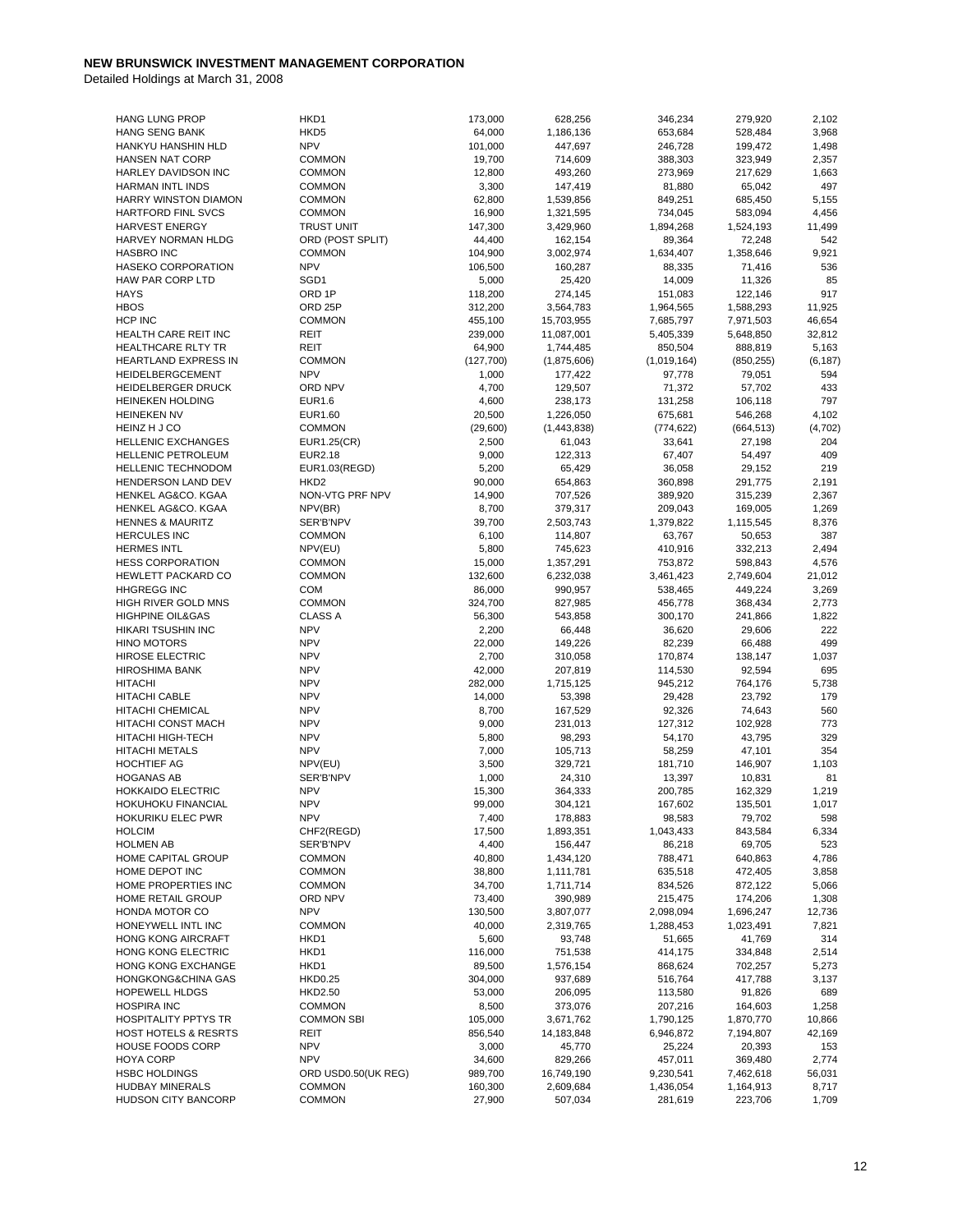| <b>HUMANA INC</b>            | <b>COMMON</b>               | 9,200     | 424,132     | 235,573     | 187,129     | 1,430       |
|------------------------------|-----------------------------|-----------|-------------|-------------|-------------|-------------|
| <b>HUNTINGTON BANCSHARE</b>  | <b>COMMON</b>               | 19,700    | 221,107     | 122,808     | 97,554      | 745         |
| <b>HUNTSMAN CORP</b>         | COMMON                      | (70,000)  | (1,694,493) | (941, 162)  | (747, 618)  | (5, 713)    |
| HUSKY ENERGY INC             | <b>COMMON</b>               | 128,114   | 5,191,647   | 2,820,455   | 2,354,066   | 17,127      |
| HUSQVARNA AB                 | SER(B)NPV                   | 22,800    | 281,074     | 154,901     | 125,233     | 940         |
| HUTCHISON TELECOMM           | <b>HKD0.25</b>              | 120,000   | 174,947     | 96,414      | 77,948      | 585         |
| <b>HUTCHISON WHAMPOA</b>     | <b>HKD0.25</b>              | 178,000   | 1,722,206   | 949,114     | 767,331     | 5,761       |
| <b>HYPO REAL ESTATE</b>      | <b>NPV</b>                  | 16,800    | 447,897     | 246,837     | 199,561     | 1,498       |
| HYSAN DEVELOPMENT            | HKD <sub>5</sub>            | 52,000    | 148,742     | 81,972      | 66,272      | 498         |
| <b>IAC INTERACTIVECORP</b>   | <b>COMMON</b>               | 9,700     | 206,591     | 114,746     | 91,149      | 697         |
| <b>IAMGOLD CORP</b>          | <b>COMMON</b>               | 411,900   | 3,105,726   | 1,707,035   | 1,388,329   | 10,362      |
| <b>IAWS GROUP</b>            | ORD EUR0.30 (DUBLIN)        | 5,300     | 127,515     | 70,274      | 56,815      | 427         |
| <b>IBERDROLA RENOVABL</b>    | <b>EUR0.5</b>               | 70,700    | 505,704     | 278,696     | 225,317     | 1,692       |
| <b>IBERDROLA SA</b>          | EUR0.75 (POST)              | 292,500   | 4,664,655   | 2,570,709   | 2,078,342   | 15,605      |
| <b>IBERIA LINEAS AERE</b>    | EUR0.78                     | 39,900    | 179,022     | 98,660      | 79,763      | 599         |
| <b>IBIDEN CO</b>             | <b>NPV</b>                  | 10,700    | 431,276     | 237,678     | 192,155     | 1,443       |
| <b>ICADE</b>                 | <b>NPV</b>                  | 1,600     | 245,173     | 135,116     | 109,237     | 820         |
| <b>ICAP</b>                  | ORD 10P                     | 43,200    | 500,756     | 275,969     | 223,112     | 1,675       |
| <b>IDEMITSU KOSAN CO</b>     | <b>NPV</b>                  | 1,700     | 134,412     | 74,075      | 59,888      | 450         |
| IFI(ISTIT FIN IND)           | PFD EUR1                    | 4,800     | 135,930     | 74,911      | 60,564      | 455         |
| <b>IFIL SPA</b>              | EUR1                        | 15,200    | 125,896     | 69,382      | 56,093      | 421         |
| IGM FINANCIAL INC            | <b>COMMON</b>               | 79,500    | 3,634,487   | 1,997,497   | 1,624,864   | 12,125      |
| <b>IHI CORPORATION</b>       | <b>NPV</b>                  | 110,000   | 217,715     | 119,984     | 97,003      | 728         |
| <b>ILLINOIS TOOL WORKS</b>   | <b>COMMON</b>               | 21,500    | 1,072,064   | 595,450     | 472,999     | 3,615       |
| <b>ILUKA RESOURCES</b>       | ORD                         | 15,900    | 68,938      | 37,992      | 30,715      | 231         |
| <b>IMERYS</b>                | EUR <sub>2</sub>            | 2,700     | 254,795     | 140,418     | 113,524     | 852         |
| IMI                          | ORD <sub>25P</sub>          | 27,100    | 251,140     | 138,404     | 111,896     | 840         |
| <b>IMMOEAST AG</b>           | NPV(BR)                     | 34,900    | 343,246     | 189,164     | 152,934     | 1,148       |
| <b>IMMOFINANZ AG</b>         | NPV(EU)                     | 38,400    | 415,748     | 229,120     | 185,237     | 1,391       |
| <b>IMPERIAL OIL LTD</b>      | <b>COMMON</b>               | 51,889    | 2,794,340   | 1,517,709   | 1,267,411   | 9,220       |
| <b>IMPERIAL TOBACCO</b>      | ORD 10P                     | 56,700    | 2,678,683   | 1,476,232   | 1,193,490   | 8,961       |
| IMS HEALTH INC               | <b>COMMON</b>               | 9,900     | 213,700     | 118,694     | 94,286      | 720         |
| <b>INBEV</b>                 | <b>NPV</b>                  | 15,400    | 1,390,938   | 766,551     | 619,734     | 4,653       |
| <b>INCHCAPE</b>              | ORD 25 P                    | 36,900    | 302,270     | 166,582     | 134,677     | 1,011       |
| <b>INCITEC PIVOT</b>         | ORD                         |           |             |             |             | 1,852       |
|                              |                             | 4,200     | 553,577     | 305,079     | 246,647     |             |
| IND ALLNCE & FNCL            | <b>COMMON</b><br><b>NPV</b> | 94,200    | 3,568,296   | 1,965,563   | 1,590,802   | 11,931<br>4 |
| <b>INDEPENDENT TANKER</b>    |                             | 680       | 1,167       | 643         | 520         |             |
| <b>INDITEX</b>               | EUR0.15                     | 18,300    | 1,046,875   | 576,937     | 466,436     | 3,502       |
| <b>INDRA SISTEMAS SA</b>     | <b>EUR0.20</b>              | 9,600     | 284,656     | 156,875     | 126,829     | 952         |
| <b>INFINEON TECHNOLOG</b>    | ORD NPV                     | 62,700    | 451,540     | 248,845     | 201,184     | 1,511       |
| ING CANADA INC               | LTD VTG                     | 44,759    | 1,633,256   | 899,416     | 728,381     | 5,460       |
| ING GROEP NV CVA             | EUR0.24 (NL)                | 158,300   | 6,104,081   | 3,363,981   | 2,719,679   | 20,420      |
| ING INDUSTRIAL FD            | <b>UNITS</b>                | 42,100    | 82,791      | 45,626      | 36,888      | 277         |
| INGERSOLL-RAND CO            | <b>CLASS A</b>              | (18, 100) | (829, 410)  | (460, 674)  | (365, 940)  | (2,796)     |
| <b>INMET MINING CORP</b>     | <b>COMMON</b>               | 20,537    | 1,540,070   | 836,657     | 698,332     | 5,081       |
| <b>INNVEST REIT</b>          | <b>UNIT</b>                 | 76,700    | 768,055     | 423,749     | 341,733     | 2,572       |
| <b>INPEX HOLDINGS INC</b>    | <b>NPV</b>                  | 69        | 782,414     | 431,191     | 348,605     | 2,617       |
| <b>INSURANCE AUST GRP</b>    | ORD                         | 155,000   | 529,792     | 291,970     | 236,049     | 1,772       |
| <b>INTEGRYS ENERGY</b>       | <b>COMMON</b>               | 4,100     | 196,180     | 108,963     | 86,555      | 661         |
| <b>INTEL CORP</b>            | <b>COMMON</b>               | 311,400   | 6,779,465   | 3,765,477   | 2,991,131   | 22,857      |
| INTER PIPELINE FUND          | CL A LP TRUST UNITS         | 235,800   | 2,263,680   | 1,248,598   | 1,007,503   | 7,579       |
| INTERCONTINENTALEXCH         | <b>COMMON</b>               | 3,800     | 509,697     | 283,098     | 224,880     | 1,718       |
| <b>INTERCONTL HOTELS</b>     | ORD 13.617P                 | 24,700    | 382,505     | 210,800     | 170,425     | 1,280       |
| <b>INTERNATIONAL PAPER</b>   | <b>COMMON</b>               | 23,000    | 642,345     | 356,774     | 283,406     | 2,166       |
| <b>INTEROIL CORP</b>         | <b>COMMON</b>               | 23,400    | 396,630     | 218,991     | 176,310     | 1,329       |
| <b>INTERPUBLIC GROUP</b>     | <b>COMMON</b>               | 25,300    | 218,189     | 121,188     | 96,266      | 736         |
| <b>INTERTEK GROUP</b>        | ORD 1P                      | 6,600     | 138,744     | 76,462      | 61,818      | 464         |
| <b>INTESA SANPAOLO</b>       | DI RISP EUR0.52(NCV)        | 78,000    | 527,488     | 290,701     | 235,023     | 1,765       |
| <b>INTESA SANPAOLO</b>       | <b>EUR0.52</b>              | 644,400   | 4,653,799   | 2,564,726   | 2,073,505   | 15,568      |
| INTL BUSINESS MCHN           | <b>COMMON</b>               | 44,100    | 5,209,839   | 2,937,011   | 2,255,000   | 17,828      |
| INTL FLAVORS & FRAGR         | <b>COMMON</b>               | 4,400     | 199,601     | 110,863     | 88,065      | 673         |
| INTL GAME TECH               | <b>COMMON</b>               | 16,800    | 695,354     | 386,216     | 306,793     | 2,344       |
| <b>INTL POWER</b>            | ORD 50P                     | 125,600   | 1,016,699   | 560,306     | 452,991     | 3,401       |
| <b>INTUIT</b>                | <b>COMMON</b>               | 17,600    | 489,001     | 271,603     | 215,749     | 1,649       |
| <b>INVENSYS</b>              | ORD 10P                     | 66,700    | 305,659     | 168,450     | 136,187     | 1,023       |
| <b>INVESTEC</b>              | ORD 0.02P                   | 33,300    | 229,665     | 126,569     | 102,327     | 768         |
| <b>INVESTOR AB</b>           | SER'B'NPV                   | 19,100    | 442,007     | 243,592     | 196,937     | 1,479       |
| <b>IRISH LIFE &amp; PERM</b> | EUR0.32                     | 23,200    | 456,048     | 251,330     | 203,193     | 1,526       |
| ISHARES CDN S&P/TSX          | <b>GOLD INDX FD</b>         | (52,700)  | (4,393,072) | (2,387,101) | (1,991,481) | (14, 490)   |
| <b>ISHARES INC</b>           | <b>MSCI CDA INDEX</b>       | 4,900     | 152,411     | 82,817      | 69,091      | 503         |
| <b>ISHARES S&amp;P/TSX</b>   | CAP FINCLS INDEX            | (19, 200) | (901, 824)  | (490, 032)  | (408, 818)  | (2, 975)    |
| ISHARES S&P/TSX 60           | <b>INDEX FUND</b>           | 1,923     | 150,936     | 72,003      | 78,395      | 537         |
| <b>ISHARES SILVER TRUST</b>  | <b>ISHARES</b>              | (15, 100) | (2,655,382) | (1,442,878) | (1,203,746) | (8, 759)    |
| <b>ISHARES TR</b>            | DJ US TELECOMM              | (68, 800) | (1,655,544) | (899, 587)  | (750, 496)  | (5, 461)    |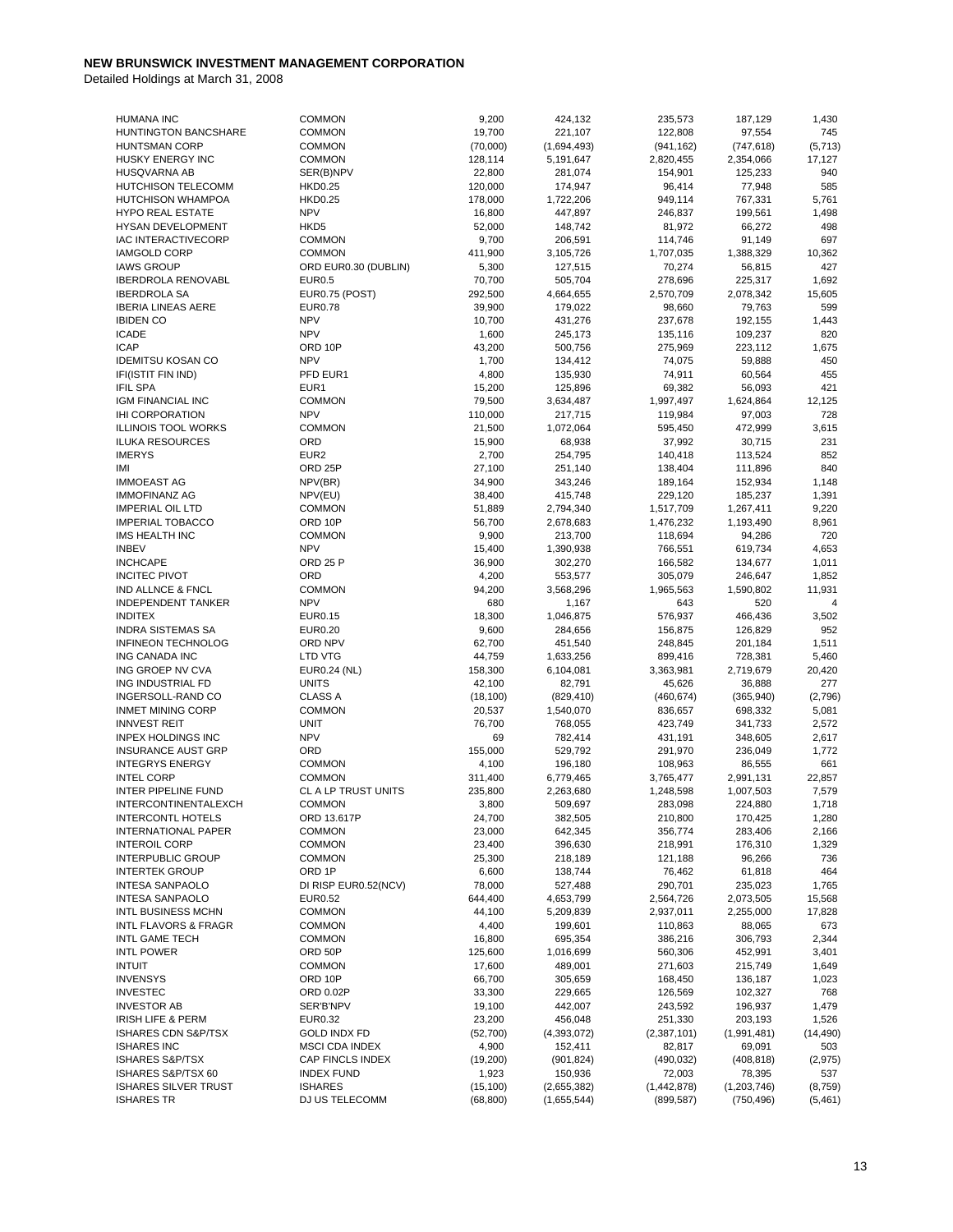| <b>ISUZU MOTORS</b>                       | <b>NPV</b>                  | 60,000          | 306,162            | 168,727          | 136,411          | 1,024                    |
|-------------------------------------------|-----------------------------|-----------------|--------------------|------------------|------------------|--------------------------|
| <b>ITALCEMENTI</b>                        | DI RISP EUR1                | 4,400           | 64,769             | 35,694           | 28,858           | 217                      |
| <b>ITALCEMENTI</b>                        | EUR1                        | 5,900           | 122,481            | 67,500           | 54,571           | 410                      |
| <b>ITEMUS INC</b>                         | <b>COMMON</b>               | 875,000         |                    |                  |                  | $\overline{\phantom{a}}$ |
| <b>ITO EN</b>                             | <b>NPV</b>                  | 5,000           | 90,766             | 50,022           | 40,441           | 304                      |
| <b>ITOCHU CORP</b>                        | <b>NPV</b>                  | 126,000         | 1,274,190          | 702,211          | 567,717          | 4,263                    |
| <b>ITOCHU TECHNO SOLU</b>                 | <b>NPV</b>                  | 2,500           | 77,571             | 42,750           | 34,562           | 260                      |
| <b>ITT CORPORATION</b>                    | <b>COMMON</b>               | 9,800           | 522,429            | 290,170          | 230,498          | 1,761                    |
| <b>ITV</b>                                | ORD 10P                     | 276,600         | 357,000            | 196,744          | 159,062          | 1,194                    |
| <b>IVANHOE MINES</b>                      | <b>COMMON</b>               | 288,800         | 3,061,280          | 1,688,808        | 1,362,221        | 10,251                   |
| <b>IVERNIA INC</b>                        | <b>COMMON</b>               | 275,000         | 401,500            | 218,166          | 182,009          | 1,324                    |
| <b>IVG IMMOBILIEN AG</b>                  | <b>NPV</b>                  | 7,800           | 223,295            | 123,059          | 99,489           | 747                      |
| J FRONT RETAILING                         | <b>NPV</b>                  | 36,000          | 234,910            | 129,460          | 104,664          | 786                      |
| JABIL CIRCUIT INC                         | <b>COMMON</b>               | 11,200          | 108,448            | 60,234           | 47,848           | 366                      |
| <b>JACOBS ENGR GROUP</b>                  | <b>COMMON</b>               | 6,500           | 491,681            | 273,091          | 216,932          | 1,658                    |
| JAFCO CO                                  | <b>NPV</b>                  | 2,600           | 88,715             | 48,891           | 39,527           | 297                      |
| JAGUAR MINING INC                         | <b>COMMON</b>               | 68,400          | 737,352            | 406,714          | 328,169          | 2,469                    |
| JAMES HARDIE ID NV<br>JANUS CAPITAL GROUP | CUFS EUR0.5                 | 39,100          | 228,477            | 125,914          | 101,798          | 764                      |
|                                           | <b>COMMON</b><br><b>NPV</b> | 7,900           | 188,637            | 104,774          | 83,228           | 636<br>670               |
| JAPAN AIRLINES CORP                       | <b>NPV</b>                  | 75,000<br>2,400 | 200,242            | 110,354          | 89,218           | 544                      |
| JAPAN PETROLEUM EX<br>JAPAN PRIME REALTY  | REAL ESTATE INV TRU         | 47              | 162,544<br>157,947 | 89,579<br>87,045 | 72,422<br>70,373 | 528                      |
| JAPAN REAL ESTATE                         | <b>REAL ESTATE INV REIT</b> | 35              | 414,916            | 228,662          | 184,866          | 1,388                    |
| JAPAN RETAIL FUND                         | RETAIL FUND INV REIT        | 29              | 185,048            | 101,980          | 82,448           | 619                      |
| JAPAN STEEL WORKS                         | <b>NPV</b>                  | 30,000          | 524,496            | 289,051          | 233,689          | 1,755                    |
| JAPAN TOBACCO INC                         | <b>NPV</b>                  | 376             | 1,926,366          | 1,061,628        | 858,294          | 6,444                    |
| <b>JARDINE CYCLE &amp; CARR</b>           | SGD1                        | 12,000          | 172,934            | 95,304           | 77,051           | 579                      |
| <b>JAZZ AIR</b>                           | <b>INCOME FUND</b>          | 84,400          | 672,920            | 370,663          | 300,007          | 2,250                    |
| <b>JC DECAUX SA</b>                       | NPV (EU)                    | 5,600           | 169,327            | 93,317           | 75,444           | 566                      |
| <b>JDS UNIPHASE CORP</b>                  | <b>COMMON</b>               | 12,100          | 166,291            | 92,362           | 73,368           | 561                      |
| <b>JEAN COUTU GROUP</b>                   | CLASS A SUB VTG             | 141,300         | 1,462,455          | 806,661          | 650,897          | 4,897                    |
| <b>JERONIMO MARTINS</b>                   | EUR1 (POST)                 | 7,900           | 65,369             | 36,025           | 29,125           | 219                      |
| JFE HOLDINGS INC                          | <b>NPV</b>                  | 48.800          | 2,208,406          | 1,217,061        | 983,958          | 7,388                    |
| <b>JGC CORP</b>                           | <b>NPV</b>                  | 17,000          | 266,021            | 146,605          | 118,526          | 890                      |
| JOHNSON & JOHNSON                         | <b>COMMON</b>               | 152,400         | 10,149,480         | 5,637,264        | 4,477,997        | 34,219                   |
| JOHNSON CONTROLS INC                      | <b>COMMON</b>               | 31,900          | 1,109,883          | 616,456          | 489,686          | 3,742                    |
| <b>JOHNSON MATTHEY</b>                    | ORD GBP1                    | 18,000          | 735,132            | 405,134          | 327,539          | 2,459                    |
| JONES APPAREL GROUP                       | COMMON                      | 4,700           | 64,834             | 36,010           | 28,605           | 219                      |
| <b>JOYO BANK</b>                          | <b>NPV</b>                  | 55,000          | 284,617            | 156,854          | 126,811          | 952                      |
| <b>JPMORGAN CHASE &amp; CO</b>            | <b>COMMON</b>               | 182,700         | 8,062,139          | 4,477,905        | 3,557,052        | 27,182                   |
| <b>JS GROUP CORP</b>                      | <b>NPV</b>                  | 22,300          | 343,439            | 189,271          | 153,020          | 1,149                    |
| <b>JSR CORP</b>                           | <b>NPV</b>                  | 15,000          | 347,138            | 191,309          | 154,668          | 1,161                    |
| <b>JTEKT CORPORATION</b>                  | <b>NPV</b>                  | 16,100          | 269,364            | 148,447          | 120,015          | 901                      |
| <b>JULIUS BAER HLDG</b>                   | CHF0.05 (POST)              | 8,900           | 675,787            | 372,429          | 301,098          | 2,261                    |
| JUNIPER NETWORKS COM                      | <b>COMMON</b>               | 28,200          | 724,959            | 402,660          | 319,855          | 2,444                    |
| JUPITER TELECOMM                          | <b>NPV</b>                  | 203             | 194,195            | 107,022          | 86,524           | 650                      |
| <b>JYSKE BANK A/S</b>                     | DKK10                       | 4,500           | 310,968            | 171,376          | 138,552          | 1,040                    |
| K & S AG                                  | NPV(EU)                     | 3,100           | 1,036,522          | 571,231          | 461,823          | 3,467                    |
| <b>KABOOSE INC</b>                        | <b>COMMON</b>               | 90,800          | 132,568            | 72,035           | 60,096           | 437                      |
| KAJIMA CORP                               | <b>NPV</b>                  | 75,000          | 216,478            | 119,302          | 96,452           | 724                      |
| KAMIGUMI CO                               | <b>NPV</b>                  | 22,000          | 178,254            | 98,237           | 79,421           | 596                      |
| <b>KANEKA CORP</b>                        | <b>NPV</b>                  | 25,000          | 159,781            | 88,056           | 71,191           | 535                      |
| KANSAI ELEC POWER                         | <b>NPV</b>                  | 64,400          | 1,643,069          | 905,501          | 732,071          | 5,497                    |
| KANSAI PAINT CO                           | <b>NPV</b>                  | 18,000          | 119,867            | 66,059           | 53,407           | 401                      |
| KAO CORP                                  | <b>NPV</b>                  | 44,000          | 1,274,541          | 702,404          | 567,873          | 4,264                    |
| KAWASAKI HEAVY IND                        | <b>NPV</b>                  | 119,000         | 271,103            | 149,406          | 120,790          | 907                      |
| KAWASAKI KISEN KAI                        | <b>NPV</b>                  | 48,000          | 478,478            | 263,691          | 213,187          | 1,601                    |
| <b>KAZAKHMYS</b>                          | ORD 20P                     | 8,700           | 283,293            | 156,124          | 126,222          | 948                      |
| <b>KB HOME</b>                            | <b>COMMON</b>               | 4,100           | 104,222            | 57,887           | 45,983           | 351                      |
| <b>KBC ANCORA</b>                         | NPV (POST)                  | 1,300           | 137,493            | 75,773           | 61,260           | 460                      |
| <b>KBC GROEP NV</b>                       | <b>NPV</b>                  | 13,400          | 1,788,868          | 985,852          | 797,032          | 5,984                    |
| <b>KBW INSURANCE</b>                      | SPDR SERIES TRUST           | (110,000)       | (5, 291, 897)      | (2,875,503)      | (2,398,939)      | (17, 455)                |
| <b>KDDI CORP</b>                          | <b>NPV</b>                  | 206             | 1,286,870          | 709,199          | 573,366          | 4,305                    |
| KEIHIN ELEC EXP RL                        | <b>NPV</b>                  | 36,000          | 250,867            | 138,254          | 111,774          | 839                      |
| <b>KEIO CORP</b>                          | <b>NPV</b>                  | 48,000          | 274,618            | 151,343          | 122,356          | 919                      |
| KEISEI ELEC RY CO                         | <b>NPV</b>                  | 25,000          | 137,618            | 75,842           | 61,316           | 460                      |
| KELLOGG CO                                | <b>COMMON</b>               | 74,200          | 4,008,761          | 2,187,385        | 1,808,097        | 13,278                   |
| <b>KEPPEL CORP</b>                        | <b>NPV</b>                  | 93,000          | 685,348            | 377,698          | 305,357          | 2,293                    |
| <b>KEPPEL LAND LTD</b>                    | SGD0.50                     | 30,000          | 123,939            | 68,303           | 55,221           | 415                      |
| <b>KERRY GROUP</b>                        | 'A'ORD EUR0.125(DUBL        | 11,000          | 354,065            | 195,126          | 157,754          | 1,184                    |
| <b>KERRY PROPERTIES</b>                   | HKD1                        | 53,000          | 326,259            | 179,802          | 145,365          | 1,091                    |
| <b>KESA ELECTRICALS</b>                   | ORD 25P                     | 44,300          | 185,621            | 102,297          | 82,704           | 621                      |
| <b>KESKO OYJ</b>                          | NPV SER'B'                  | 5,500           | 292,819            | 161,373          | 130,466          | 980                      |
| <b>KEYCORP</b>                            | <b>COMMON</b>               | 21,500          | 484,208            | 268,941          | 213,635          | 1,633                    |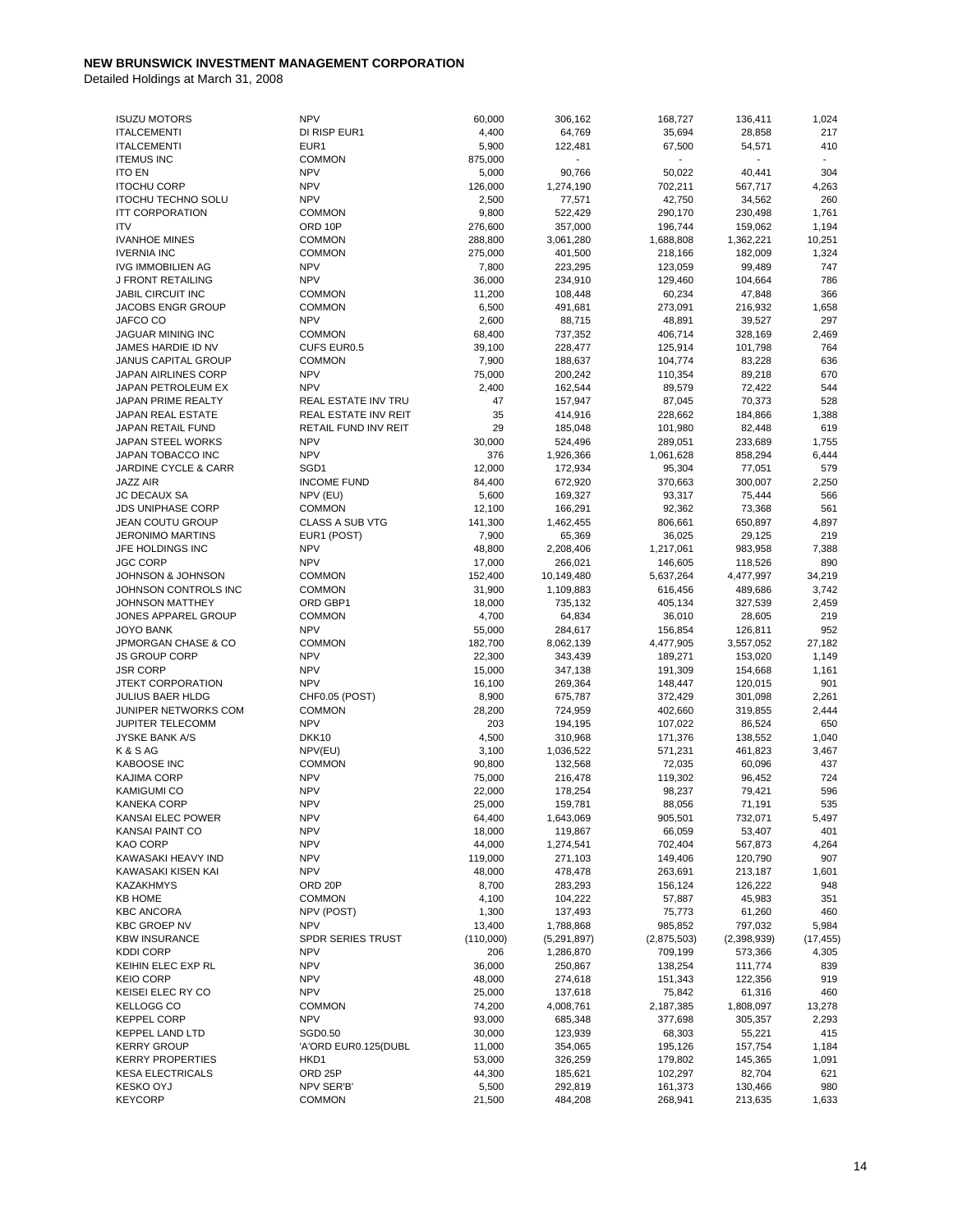| <b>KEYENCE CORP</b>       | <b>NPV</b>          | 2,900     | 683,689       | 376,784     | 304,618     | 2,287     |
|---------------------------|---------------------|-----------|---------------|-------------|-------------|-----------|
| <b>KEYERA FACILITIES</b>  | <b>TRUST UNIT</b>   | 65,900    | 1,389,502     | 766,331     | 618,519     | 4,652     |
|                           | <b>NPV</b>          |           |               |             |             |           |
| <b>KIKKOMAN CORP</b>      |                     | 12,000    | 151,287       | 83,375      | 67,406      | 506       |
| <b>KILLAM PROPERTIES</b>  | <b>COMMON</b>       | 75,100    | 587,783       | 319,389     | 266,455     | 1,939     |
| KIMBERLY CLARK CORP       | <b>COMMON</b>       | (8,300)   | (556,061)     | (283, 982)  | (270, 355)  | (1, 724)  |
| KIMCO REALTY CORP         | <b>COMMON</b>       | 373,242   | 14,962,563    | 7,331,836   | 7,586,221   | 44,506    |
| KINDEN CORPORATION        | <b>NPV</b>          | 10,000    | 98,755        | 54,424      | 44,000      | 330       |
| KING PHARMACEUTICALS      | <b>COMMON</b>       | 13,200    | 118,044       | 65,564      | 52,082      | 398       |
| KINGBOARD CHEMICAL        | <b>HKD0.10</b>      | 49,000    | 176,654       | 97,354      | 78,708      | 591       |
| <b>KINGFISHER</b>         |                     |           |               |             |             |           |
|                           | ORD GBP0.157142857  | 196,000   | 526,325       | 290,060     | 234,505     | 1,761     |
| <b>KINGSPAN GROUP</b>     | ORD EUR0.13(DUBLIN  | 10,700    | 148,513       | 81,846      | 66,170      | 497       |
| <b>KINGSWAY FINANCIAL</b> | <b>COMMON</b>       | 59,000    | 711,540       | 392,491     | 316,667     | 2,383     |
| KINROSS GOLD CORP         | <b>COMMON</b>       | 240,401   | 5,483,547     | 2,978,885   | 2,486,572   | 18,090    |
| <b>KINTETSU CORP</b>      | <b>NPV</b>          | 136,000   | 497,693       | 274,281     | 221,748     | 1,665     |
| KIRIN HOLDINGS CO         | <b>NPV</b>          | 66,000    | 1,275,675     | 703,029     | 568,378     | 4,268     |
| KIWI INC PROP TST         | UNITS NPV           | 29,900    | 29,626        | 16,327      | 13,200      | 99        |
| <b>KLA-TENCOR CORP</b>    | <b>COMMON</b>       | 9,700     | 370,010       | 205,512     | 163,250     | 1,248     |
|                           |                     |           |               |             |             |           |
| <b>KLEPIERRE</b>          | EUR4.20             | 5,800     | 366,211       | 201,820     | 163,166     | 1,225     |
| KOBE STEEL                | <b>NPV</b>          | 222,000   | 643,064       | 354,395     | 286,518     | 2,151     |
| KOHLS CORP                | <b>COMMON</b>       | 63,600    | 2,798,026     | 1,529,343   | 1,259,400   | 9,283     |
| KOKUYO CO                 | <b>NPV</b>          | 3,500     | 30,848        | 17,001      | 13,744      | 103       |
| <b>KOMATSU</b>            | <b>NPV</b>          | 75,200    | 2,139,546     | 1,179,112   | 953,277     | 7,157     |
| <b>KOMORI CORP</b>        | <b>NPV</b>          | 2,400     | 51,089        | 28,155      | 22,763      | 171       |
| KON KPN NV                | EUR0.24(NL)         | 154,200   | 2,682,210     | 1,478,176   | 1,195,061   | 8,973     |
| <b>KONAMI CORP</b>        | <b>NPV</b>          |           |               |             |             |           |
|                           |                     | 7,800     | 300,719       | 165,727     | 133,986     | 1,006     |
| <b>KONE CORP</b>          | ORD 'B'             | 12,800    | 540,597       | 297,925     | 240,864     | 1,808     |
| KONECRANES OYJ            | <b>NPV</b>          | 2,500     | 99,164        | 54,650      | 44,183      | 332       |
| KONICA MINOLTA HOL        | <b>NPV</b>          | 40,000    | 556,246       | 306,549     | 247,836     | 1,861     |
| KONINKLIJKE DSM NV        | EUR1.5              | 11,400    | 565,977       | 311,912     | 252,171     | 1,893     |
| <b>KOSE CORPORATION</b>   | <b>NPV</b>          | 1,400     | 31,101        | 17,140      | 13,857      | 104       |
| <b>KRAFT FOODS INC</b>    | <b>CLASS A</b>      | 133,300   | 4,283,504     | 2,359,440   | 1,909,742   | 14,322    |
|                           |                     |           |               |             |             |           |
| <b>KROGER CO</b>          | <b>COMMON</b>       | 36,200    | 942,901       | 523,710     | 416,012     | 3,179     |
| <b>KUBOTA CORP</b>        | <b>NPV</b>          | 92,000    | 585,151       | 322,479     | 260,714     | 1,958     |
| KUDELSKI SA               | CHF10(BR)           | 1,500     | 22,686        | 12,502      | 10,108      | 76        |
| KUEHNE & NAGEL AG         | CHF1(REGD)(POST)    | 4,500     | 463,756       | 255,577     | 206,627     | 1,551     |
| KUNGSLEDEN                | <b>NPV</b>          | 5,700     | 72,734        | 40,084      | 32,407      | 243       |
| KUONI REISEN HLDGS        | CHF1 SER'B'(REGD)   | 120       | 68,649        | 37,833      | 30,587      | 230       |
| <b>KURARAY CO</b>         | <b>NPV</b>          | 30,500    | 372,574       | 205,327     | 166,001     | 1,246     |
| KURITA WATER INDS         | <b>NPV</b>          | 9,400     | 354,653       | 195,451     | 158,016     | 1,186     |
|                           |                     |           |               |             |             |           |
| <b>KYOCERA CORP</b>       | <b>NPV</b>          | 13,600    | 1,167,827     | 643,594     | 520,327     | 3,907     |
| KYOWA HAKKO KOGYO         | <b>NPV</b>          | 20,000    | 196,067       | 108,053     | 87,358      | 656       |
| KYUSHU ELEC POWER         | <b>NPV</b>          | 31,700    | 794,073       | 437,616     | 353,800     | 2,656     |
| <b>L-3 COMMUNICATIONS</b> | <b>COMMON</b>       | 6,600     | 740,489       | 411,285     | 326,707     | 2,497     |
| LABORATORY CORP AMER      | <b>COMMON</b>       | 5,900     | 446,052       | 247,748     | 196,800     | 1,504     |
| LABRADOR IRON ORE         | <b>TRUST UNIT</b>   | 36,500    | 2,006,405     | 1,105,670   | 894,023     | 6,712     |
| <b>LADBROKES</b>          | ORD 28.333P         |           | 325,939       | 179,626     | 145,222     |           |
|                           |                     | 51,400    |               |             |             | 1,090     |
| LAFARGE                   | EUR4                | 12,300    | 2,199,093     | 1,211,928   | 979,808     | 7,357     |
| LAGARDERE S.C.A.          | EUR6.10(REGD)       | 10,700    | 823,797       | 453,998     | 367,044     | 2,756     |
| <b>LAND SECURITIES</b>    | ORD 10P             | 38,900    | 1,192,915     | 657,420     | 531,505     | 3,991     |
| <b>LANDSTAR SYS INC</b>   | <b>COMMON</b>       | (57, 700) | (3,093,601)   | (1,680,996) | (1,402,400) | (10, 204) |
| LAS VEGAS SANDS CORP      | <b>COMMON</b>       | (10, 200) | (772, 189)    | (419, 591)  | (350, 051)  | (2, 547)  |
| LASALLE HOTEL PPTYS       | COM SH BEN INT REIT | 94,800    | 2,816,158     | 1,372,985   | 1,434,838   | 8,334     |
| <b>LAURENTIAN BK CDA</b>  | <b>COMMON</b>       | 14,700    | 628,866       | 350,653     | 276,085     | 2,129     |
|                           |                     |           |               |             |             |           |
| <b>LAWSON INC</b>         | <b>NPV</b>          | 5,300     | 240,394       | 132,482     | 107,108     | 804       |
| LEE & MAN PAPER MA        | <b>HKD0.10</b>      | 34,000    | 55,843        | 30,775      | 24,881      | 187       |
| LEGAL & GENERAL GP        | ORD 2.5P            | 530,800   | 1,366,930     | 753,320     | 609,037     | 4,573     |
| LEGG MASON INC            | <b>COMMON</b>       | 7,300     | 420,787       | 233,715     | 185,653     | 1,419     |
| LEGGETT & PLATT INC       | <b>COMMON</b>       | 9,000     | 142,575       | 79,189      | 62,905      | 481       |
| <b>LEGRAND SA</b>         | EUR4                | 3,900     | 125,976       | 69,426      | 56,129      | 421       |
|                           |                     |           |               |             |             |           |
| LEHMAN BROS HLDGS         | <b>COMMON</b>       | 28,500    | 1,096,225     | 608,869     | 483,659     | 3,696     |
| <b>LEIGHTON HOLDINGS</b>  | ORD                 | 11,600    | 464,707       | 256,102     | 207,051     | 1,555     |
| <b>LEND LEASE CORP</b>    | ORD                 | 30,200    | 374,717       | 206,508     | 166,956     | 1,254     |
| <b>LENNAR CORP</b>        | <b>CLASS A</b>      | (77, 650) | (1,502,145)   | (834, 327)  | (662, 753)  | (5,065)   |
| <b>LENNAR CORP</b>        | <b>CLASS B</b>      | 87,560    | 1,539,950     | 855,325     | 679,433     | 5,192     |
| LEOPALACE 21 CORP         | <b>NPV</b>          | 10,700    | 177,474       | 97,807      | 79,074      | 594       |
| LEUCADIA NATL CORP        | <b>COMMON</b>       | 9,100     | 422,141       | 234,467     | 186,251     | 1,423     |
| LEXINGTON REALTY TR       | <b>COMMON</b>       |           |               |             | 4,813       | 35        |
|                           |                     |           | 10,617        | 5,769       |             |           |
| <b>LEXMARK INTL</b>       | <b>CLASS A</b>      | 5,100     | 160,833       | 89,331      | 70,960      | 542       |
| LI & FUNG LTD             | <b>HKD0.025</b>     | 188,000   | 711,228       | 391,960     | 316,888     | 2,379     |
| LIBERTY GLOBAL INC        | <b>CLASS A</b>      | 71,985    | 2,520,955     | 1,400,198   | 1,112,257   | 8,499     |
| LIBERTY GLOBAL INC        | <b>SERIES C</b>     | (72, 454) | (2, 416, 729) | (1,342,309) | (1,066,272) | (8, 148)  |
| <b>LIBERTY INTERNTL</b>   | ORD 50P             | 21,200    | 420,808       | 231,909     | 187,491     | 1,408     |
| <b>LIBERTY PPTY TR</b>    | SH BEN INT          | 101,300   | 3,304,447     | 1,611,045   | 1,683,623   | 9,779     |
| LIFESTYLE INTERNAT        | <b>HKD0.005</b>     | 57,000    | 122,471       | 67,494      | 54,567      | 410       |
|                           |                     |           |               |             |             |           |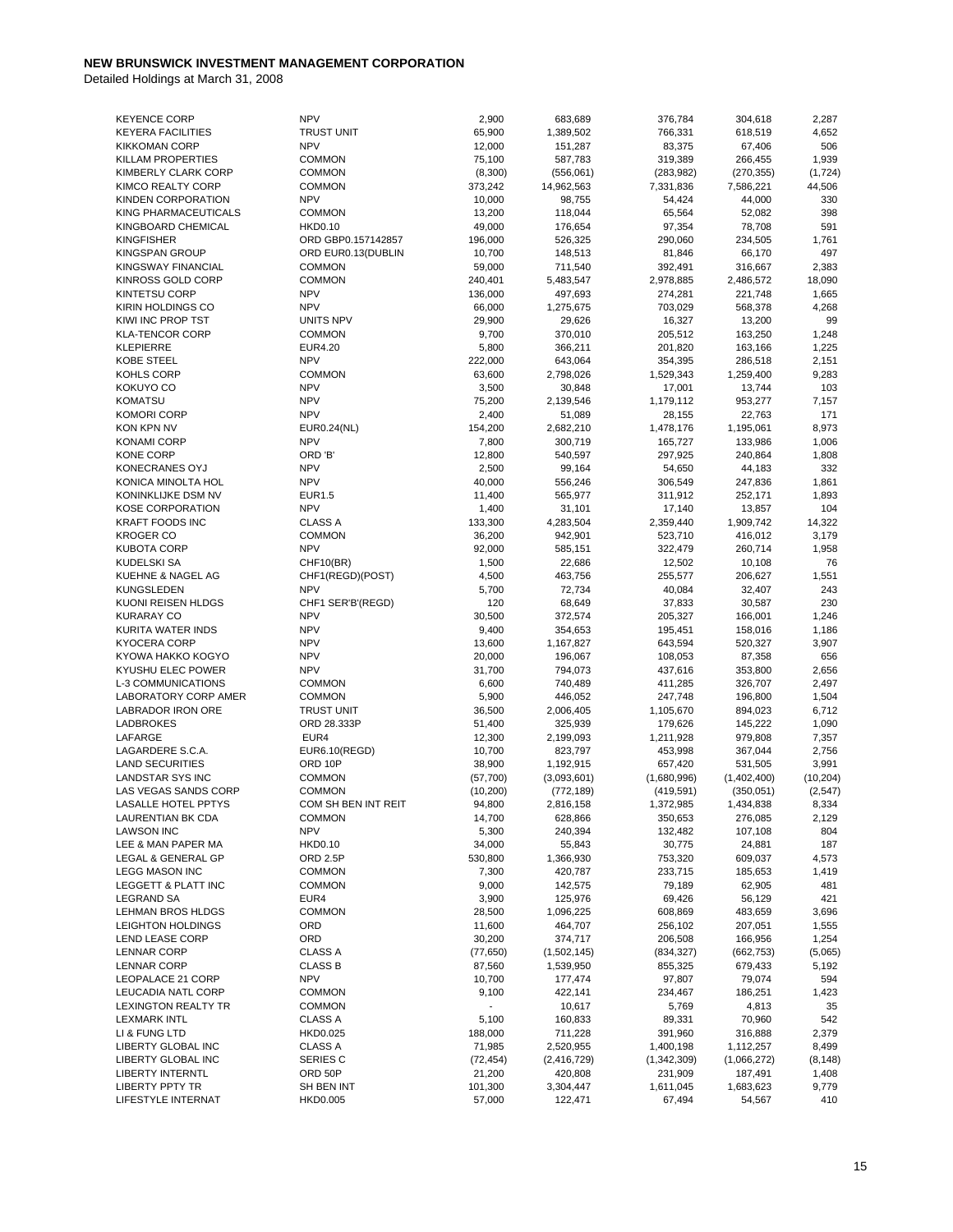| <b>LIMITED BRANDS INC</b>     | <b>COMMON</b>        | 16,700     | 293,194        | 162,847       | 129,359     | 989          |
|-------------------------------|----------------------|------------|----------------|---------------|-------------|--------------|
| <b>LINAMAR CORPORATION</b>    | <b>COMMON</b>        | 39,900     | 543,039        | 301,339       | 239,871     | 1,829        |
|                               |                      |            |                |               |             |              |
| <b>LINCOLN NATL CORP</b>      | <b>COMMON</b>        | 115,540    | 6,160,266      | 3,356,476     | 2,783,416   | 20,375       |
| <b>LINDE AG</b>               | NPV(EU)              | 10,100     | 1,465,722      | 807,765       | 653,054     | 4,903        |
| <b>LINDT &amp; SPRUENGLI</b>  | PTG CERT CHF10       | 70         | 239,619        | 132,055       | 106,762     | 802          |
| LINEAR TECHNOLOGY             | <b>COMMON</b>        | (135,700)  | (4,279,921)    | (2,321,103)   | (1,944,728) | (14,090)     |
| <b>LINK R/EST INVEST</b>      | <b>NPV</b>           | 179,000    | 407,724        | 224,698       | 181,662     | 1,364        |
| <b>LION NATHAN LTD</b>        | ORD (AUST LIST)      | 24,600     | 200,878        | 110,705       | 89,501      | 672          |
|                               |                      |            |                |               |             |              |
| LIZ CLAIBORNE INC             | <b>COMMON</b>        | 5,400      | 100,578        | 55,863        | 44,375      | 339          |
| <b>LLOYDS TSB GROUP</b>       | ORD <sub>25P</sub>   | 472,500    | 4,342,599      | 2,393,222     | 1,934,849   | 14,527       |
| <b>LOBLAW COS LTD</b>         | <b>COMMON</b>        | (342, 800) | (10, 485, 955) | (5,808,320)   | (4,642,377) | (35, 258)    |
| LOCKHEED MARTIN CORP          | <b>COMMON</b>        | 18,400     | 1,877,908      | 1,043,035     | 828,541     | 6,331        |
| <b>LOEWS CORP</b>             | <b>COMMON</b>        | 23,700     | 978,591        | 543,533       | 431,759     | 3,299        |
| <b>LOGICA PLC</b>             | ORD 10P              | 121,900    | 262,222        | 144,511       | 116,833     | 877          |
|                               |                      |            |                |               |             |              |
| <b>LOGITECH INTL</b>          | CHF0.25(REGD)(POST)  | 14,400     | 375,523        | 206,952       | 167,315     | 1,256        |
| LONDON STOCK EXCH             | ORD 444.767441P      | 12,900     | 317,475        | 174,961       | 141,451     | 1,062        |
| <b>LONMIN</b>                 | ORD USD1             | 6,500      | 406,348        | 223,940       | 181,049     | 1,359        |
| LONZA GROUP AG                | CHF1(REGD)           | 3,800      | 519,132        | 286,096       | 231,300     | 1,737        |
| <b>L'OREAL</b>                | <b>EUR0.2</b>        | 20,700     | 2,705,522      | 1,491,023     | 1,205,448   | 9,051        |
| LOTTOMATICA                   | EUR1                 | 5,700      | 182,914        | 100,805       | 81,497      | 612          |
|                               |                      |            |                |               |             |              |
| LOUISIANA PAC CORP            | <b>COMMON</b>        | (13,000)   | (122, 670)     | (66, 656)     | (55,609)    | (405)        |
| LOWES CO                      | <b>COMMON</b>        | 120,700    | 2,842,387      | 1,566,816     | 1,266,060   | 9,511        |
| <b>LSI CORPORATION</b>        | <b>COMMON</b>        | 35,600     | 180,771        | 100,404       | 79,757      | 609          |
| LUNDIN MINING CORP            | <b>COMMON</b>        | 66,952     | 467,994        | 254,187       | 212,264     | 1,544        |
| LUNDIN PETROLEUM A            | <b>NPV</b>           | 19,700     | 274,387        | 151,216       | 122,253     | 918          |
| <b>LUXOTTICA GROUP</b>        | <b>EUR0.06</b>       |            |                | 165,239       |             | 1,003        |
|                               |                      | 11,600     | 299,833        |               | 133,591     |              |
| LVMH MOET HENNESSY            | EUR0.30 (FR)         | 20,500     | 2,345,792      | 1,292,775     | 1,045,170   | 7,847        |
| M & T BK CORP                 | <b>COMMON</b>        | 4,100      | 338,542        | 188,034       | 149,366     | 1,141        |
| M UFJ LEASE                   | <b>NPV</b>           | 3,360      | 119,496        | 65,855        | 53,242      | 400          |
| <b>MABUCHI MOTOR CO</b>       | <b>NPV</b>           | 2,400      | 119,001        | 65,582        | 53,021      | 398          |
| <b>MACDONALD DETTWILER</b>    | <b>COMMON</b>        | 41,900     | 1,946,255      | 1,071,477     | 868,274     | 6,504        |
| <b>MACERICH CO</b>            | <b>REIT</b>          |            |                |               |             |              |
|                               |                      | 128,100    | 9,226,396      | 4,498,223     | 4,700,868   | 27,305       |
| <b>MACK CALI RLTY CORP</b>    | <b>COMMON</b>        | 187,100    | 6,867,750      | 3,348,292     | 3,499,133   | 20,325       |
| <b>MACQUARIE AIRPORTS</b>     | STAPLED F/PAID       | 57,500     | 173,921        | 95,848        | 77,490      | 582          |
| MACQUARIE COMM INF            | <b>STAPLED SEC</b>   | 18,200     | 71,241         | 39,261        | 31,741      | 238          |
| <b>MACQUARIE GP LTD</b>       | <b>NPV</b>           | 22,700     | 1,122,806      | 618,783       | 500,268     | 3,756        |
| <b>MACQUARIE INFRA GR</b>     | <b>STAPLED SEC</b>   | 204,700    | 532,897        | 293,682       | 237,433     | 1,783        |
|                               | UNITS ORD            |            |                |               |             | 484          |
| MACQUARIE OFFICE              |                      | 169,800    | 144,697        | 79,743        | 64,470      |              |
| <b>MACQUARIE POWER INFR</b>   | CONTINGENCY VAL RECP | 5,800      |                |               |             | $\mathbf{r}$ |
| <b>MACYS INC</b>              | <b>COMMON</b>        | 23,300     | 553,203        | 307,262       | 244,076     | 1,865        |
| <b>MAGNA INTL INC</b>         | CLASS A SUB VTG      | 19,515     | 1,449,379      | 786,995       | 657,601     | 4,783        |
| <b>MAJOR DRILLING GRP</b>     | <b>COMMON</b>        | 36,100     | 1,922,325      | 1,055,566     | 860,351     | 6,408        |
| <b>MAKITA CORP</b>            | <b>NPV</b>           | 9,600      | 309,749        | 170,704       | 138,009     | 1,036        |
| <b>MAN AG</b>                 | ORD NPV              |            |                |               | 572,048     | 4,295        |
|                               |                      | 9,400      | 1,283,912      | 707,569       |             |              |
| <b>MAN GROUP</b>              | ORD USD0.03428571    | 143,500    | 1,620,966      | 893,320       | 722,223     | 5,423        |
| <b>MANITOBA TELECOM</b>       | <b>COMMON</b>        | 22,400     | 885,174        | 503,394       | 378,725     | 3,056        |
| <b>MANITOWOC INC</b>          | <b>COMMON</b>        | 7,000      | 293,568        | 163,055       | 129,524     | 990          |
| MANSFIELD MNRLS INC           | <b>COMMON</b>        | 5,500      | 16,280         | 8,846         | 7,380       | 54           |
| MANULIFE FINCL CORP           | <b>COMMON</b>        | 559,251    | 21,939,417     | 11,918,413    | 9,948,626   | 72,377       |
| MANULIFE FNL CORP             | <b>COMMON</b>        | 160,000    | 6,246,343      | 3,394,129     | 2,831,611   | 20,603       |
|                               |                      |            |                |               |             |              |
| <b>MAPFRE SA</b>              | EUR0.10              | 47,600     | 246,070        | 135,610       | 109,637     | 823          |
| MAPLE LEAF FOODS              | <b>COMMON</b>        | 54,600     | 711,984        | 394,309       | 315,281     | 2,394        |
| MARATHON OIL CORP             | <b>COMMON</b>        | 38,100     | 1,784,657      | 991,241       | 787,399     | 6,017        |
| <b>MARKS &amp; SPENCER GP</b> | ORD <sub>25P</sub>   | 140,900    | 1,111,819      | 612,728       | 495,372     | 3,719        |
| <b>MARRIOTT INTL INC</b>      | <b>CLASS A</b>       | 73,400     | 2,592,388      | 1,415,540     | 1,168,256   | 8,593        |
| MARSH & MCLENNAN COS          | <b>COMMON</b>        | 28,000     | 699,959        | 388,774       | 308,825     | 2,360        |
|                               |                      |            |                |               |             |              |
| MARSHALL&ILSLEY NEW           | <b>COMMON</b>        | 14,100     | 336,247        | 186,759       | 148,354     | 1,134        |
| <b>MARTINREA INTL</b>         | <b>COMMON</b>        | 36,700     | 275,617        | 153,347       | 121,339     | 931          |
| <b>MARUBENI CORP</b>          | <b>NPV</b>           | 138,000    | 1,028,518      | 566,820       | 458,257     | 3,441        |
| MARUI GROUP CO                | <b>NPV</b>           | 24,700     | 269,133        | 148,320       | 119,912     | 900          |
| MASCO CORP                    | <b>COMMON</b>        | 19,600     | 398,706        | 221,451       | 175,911     | 1,344        |
| MASTERCARD INC                | <b>COMMON</b>        | (6,900)    | (1,581,559)    | (859, 385)    | (716, 957)  | (5, 217)     |
|                               |                      |            |                |               |             |              |
| <b>MATSUI SECURITIES</b>      | <b>NPV</b>           | 10,100     | 58,721         | 32,361        | 26,163      | 196          |
| MATSUMOTOKIYOSHI H            | <b>NPV</b>           | 1,600      | 35,626         | 19,634        | 15,873      | 119          |
| <b>MATSUSHITA ELC IND</b>     | <b>NPV</b>           | 164,000    | 3,634,770      | 2,003,135     | 1,619,476   | 12,159       |
| <b>MATSUSHITA ELC WKS</b>     | <b>NPV</b>           | 31,000     | 326,593        | 179,987       | 145,514     | 1,093        |
| MATTEL INC                    | <b>COMMON</b>        | (105, 700) | (2, 162, 714)  | (1, 170, 400) | (985, 210)  | (7, 105)     |
| MAYR-MELNHOFF KARTO           | NPV(EU)              | 300        | 31,022         | 17,096        | 13,822      | 104          |
|                               |                      |            |                |               |             |              |
| MAZDA MOTOR CORP              | <b>NPV</b>           | 39,000     | 141,113        | 77,768        | 62,873      | 472          |
| <b>MBIA INC</b>               | <b>COMMON</b>        | 11,300     | 141,706        | 78,707        | 62,521      | 478          |
| MCCORMICK & CO INC            | COMMON NON VTG       | 6,900      | 262,068        | 145,559       | 115,626     | 884          |
| MCDONALDS CORP                | <b>COMMON</b>        | 108,500    | 6,216,523      | 3,420,714     | 2,775,045   | 20,764       |
| MCGRAW HILL COS INC           | <b>COMMON</b>        | 17,400     | 660,152        | 366,664       | 291,262     | 2,226        |
| <b>MCKESSON CORP</b>          | <b>COMMON</b>        | 15,600     | 839,685        | 466,381       | 370,473     | 2,831        |
|                               |                      |            |                |               |             |              |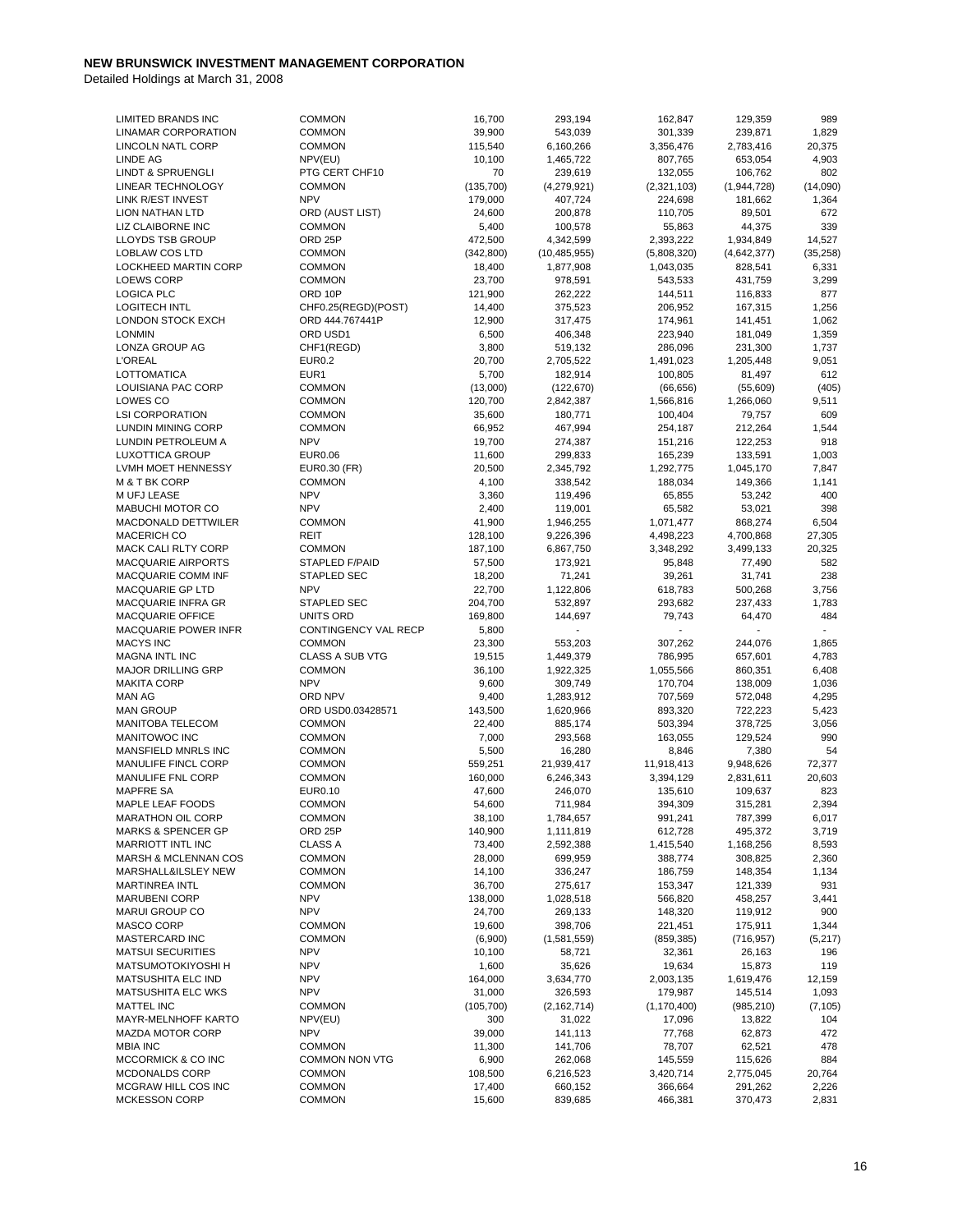| <b>MDS INC</b>                | <b>COMMON</b>          | 24,722    | 492,957       | 267,833     | 223,498    | 1,626    |
|-------------------------------|------------------------|-----------|---------------|-------------|------------|----------|
| MEADWESTVACO CORP             | <b>COMMON</b>          | 9,400     | 262,717       | 145,919     | 115,912    | 886      |
| MEDCO HEALTH SOL              | <b>COMMON</b>          | 28,200    | 1,268,172     | 704,373     | 559,523    | 4,276    |
| <b>MEDIASET</b>               | <b>EUR0.52</b>         | 64,200    | 610,020       | 336,184     | 271,795    | 2,041    |
| MEDICEO PALTAC HLD            | <b>NPV</b>             | 12,200    | 226,877       | 125,033     | 101,085    | 759      |
| <b>MEDIOBANCA SPA</b>         | <b>EUR0.5</b>          | 41,100    | 864,571       | 476,468     | 385,211    | 2,892    |
|                               |                        |           |               |             | 59,986     | 450      |
| MEDIOLANUM                    | <b>EUR0.1</b>          | 21,400    | 134,632       | 74,196      |            |          |
| MEDTRONIC INC                 | <b>COMMON</b>          | 60,400    | 3,001,197     | 1,666,936   | 1,324,142  | 10,119   |
| <b>MEGGITT</b>                | ORD 5P                 | 55,100    | 309,798       | 170,731     | 138,031    | 1,036    |
| <b>MEIJI DAIRIES CORP</b>     | <b>NPV</b>             | 22,000    | 135,618       | 74,740      | 60,425     | 454      |
| MEIJI SEIKA KAISHA            | <b>NPV</b>             | 14,000    | 73,170        | 40,324      | 32,601     | 245      |
| MEINL EUROPEAN LND            | EUR <sub>5</sub>       | 25,100    | 291,746       | 160,782     | 129,988    | 976      |
| MEITEC CORPORATION            | <b>NPV</b>             | 1,400     | 43,440        | 23,940      | 19,355     | 145      |
|                               |                        |           |               |             |            |          |
| MELCO INTERNATIONL            | <b>HKD0.50</b>         | 62,000    | 86,957        | 47,922      | 38,744     | 291      |
| <b>MEMC ELECTR MATLS</b>      | <b>COMMON</b>          | 12,300    | 896,274       | 497,812     | 395,440    | 3,022    |
| <b>MERCATOR MINERALS</b>      | <b>COMMON</b>          | 79,400    | 832,906       | 459,426     | 370,692    | 2,789    |
| <b>MERCK &amp; CO INC</b>     | <b>COMMON</b>          | 116,500   | 4,577,818     | 2,542,630   | 2,019,754  | 15,434   |
| <b>MERCK KGAA</b>             | ORD NPV                | 5,400     | 684,369       | 377,158     | 304,921    | 2,289    |
| <b>MEREDITH CORP</b>          | <b>COMMON</b>          | 2,000     | 78,490        | 43,595      | 34,630     | 265      |
| MERRILL LYNCH & CO            | <b>COMMON</b>          | 52,300    | 2,181,547     | 1,211,683   | 962,508    | 7,355    |
|                               |                        |           |               |             |            |          |
| <b>METHANEX CORP</b>          | <b>COMMON</b>          | 104,500   | 2,805,825     | 1,547,580   | 1,248,851  | 9,394    |
| <b>METLIFE INC</b>            | <b>COMMON</b>          | 38,200    | 2,362,622     | 1,312,257   | 1,042,400  | 7,966    |
| <b>METRO AG</b>               | ORD NPV                | 13,600    | 1,130,640     | 623,100     | 503,758    | 3,782    |
| <b>METRO INC</b>              | <b>CLASS A SUB VTG</b> | 107,500   | 2,611,175     | 1,440,289   | 1,162,143  | 8,743    |
| METROPOLE TV-(M6)             | EUR0.4                 | 5,400     | 123,776       | 68,214      | 55,149     | 414      |
| METSO OYJ                     | EUR1.70                | 10,700    | 594,365       | 327,557     | 264,820    | 1,988    |
|                               |                        |           |               |             |            |          |
| <b>MGIC INVT CORP</b>         | <b>COMMON</b>          | 6,400     | 69,075        | 38,366      | 30,476     | 233      |
| <b>MGM MIRAGE</b>             | <b>COMMON</b>          | (12,800)  | (773, 376)    | (420, 236)  | (350, 589) | (2, 551) |
| MICHELIN(CGDE)                | EUR2(REGD)             | 12,000    | 1,289,849     | 710,840     | 574,693    | 4,315    |
| MICROCHIP TECHNOLOGY          | <b>COMMON</b>          | 10,200    | 343,160       | 190,599     | 151,404    | 1,157    |
| <b>MICRON TECHNOLOGY</b>      | <b>COMMON</b>          | 40,900    | 250,985       | 139,403     | 110,736    | 846      |
| MICROSOFT CORP                | <b>COMMON</b>          | 393,600   | 11,465,838    | 6,368,401   | 5,058,780  | 38,658   |
|                               | <b>REIT</b>            |           |               |             |            |          |
| MID-AMER APT CMNTYS           |                        | 86,200    | 4,416,072     | 2,153,005   | 2,249,998  | 13,069   |
| MIDLAND CO                    | <b>COMMON</b>          | 8,923     | 595,168       | 330,571     | 262,591    | 2,007    |
| MILLEA HOLDINGS IN            | <b>NPV</b>             | 62,100    | 2,342,973     | 1,291,221   | 1,043,914  | 7,838    |
| MILLICOM INTL CELL            | SDR EACH REP1 USD1.5   | 2,700     | 264,412       | 145,719     | 117,809    | 885      |
| <b>MILLIPORE CORP</b>         | <b>COMMON</b>          | 3,000     | 207,410       | 115,200     | 91,510     | 699      |
| MINEBEA CO                    | <b>NPV</b>             | 30,000    | 178,749       | 98,509      | 79,642     | 598      |
| <b>MIRVAC GROUP</b>           | STAPLED SEC            | 86,800    | 326,758       | 180,078     | 145,587    | 1,093    |
|                               |                        |           |               |             |            |          |
| <b>MISYS</b>                  | ORD <sub>1P</sub>      | 21,100    | 59,478        | 32,779      | 26,501     | 199      |
| MITCHELLS &BUTLERS            | ORD 8.5416P            | 33,700    | 235,516       | 129,793     | 104,934    | 788      |
| MITSUBISHI CHEM HL            | <b>NPV</b>             | 98,000    | 662,712       | 365,223     | 295,272    | 2,217    |
| MITSUBISHI CORP               | <b>NPV</b>             | 113,300   | 4,111,187     | 2,265,690   | 1,831,743  | 13,753   |
| MITSUBISHI ELEC CP            | <b>NPV</b>             | 162,000   | 1,437,848     | 792,403     | 640,634    | 4,810    |
| <b>MITSUBISHI ESTATE</b>      | <b>NPV</b>             | 98,000    | 2,439,708     | 1,344,532   | 1,087,014  | 8,162    |
| MITSUBISHI GAS CHM            | <b>NPV</b>             | 32,000    | 233,549       | 128,710     | 104,058    | 781      |
|                               |                        |           |               |             |            |          |
| MITSUBISHI HVY IND            | <b>NPV</b>             | 268,000   | 1,174,136     | 647,071     | 523,137    | 3,928    |
| <b>MITSUBISHI LOGISTI</b>     | <b>NPV</b>             | 10,000    | 131,227       | 72,320      | 58,468     | 439      |
| <b>MITSUBISHI MATERLS</b>     | <b>NPV</b>             | 96,000    | 426,524       | 235,059     | 190,038    | 1,427    |
| MITSUBISHI MOTOR C            | <b>NPV</b>             | 149,000   | 250,362       | 137,975     | 111,549    | 838      |
| <b>MITSUBISHI RAYON</b>       | <b>NPV</b>             | 45,000    | 147,050       | 81,040      | 65,518     | 492      |
| MITSUBISHI TANABE             | <b>NPV</b>             | 19,000    | 226,807       | 124,994     | 101,054    | 759      |
|                               | <b>NPV</b>             |           |               |             |            | 21,335   |
| MITSUBISHI UFJ FIN            |                        | 727,000   | 6,377,620     | 3,514,730   | 2,841,555  |          |
| <b>MITSUI &amp; CO</b>        | <b>NPV</b>             | 144,000   | 2,976,265     | 1,640,230   | 1,326,078  | 9,957    |
| <b>MITSUI CHEMICALS</b>       | <b>NPV</b>             | 53,000    | 359,498       | 198,121     | 160,175    | 1,203    |
| <b>MITSUI ENG&amp;SHIPBG</b>  | <b>NPV</b>             | 63,000    | 172,750       | 95,203      | 76,969     | 578      |
| MITSUI FUDOSAN CO             | <b>NPV</b>             | 70,000    | 1,426,591     | 786,199     | 635,619    | 4,772    |
| <b>MITSUI MINING &amp; SM</b> | <b>NPV</b>             | 48,000    | 153,885       | 84,807      | 68,564     | 515      |
| MITSUI O.S.K.LINES            | <b>NPV</b>             | 91,000    |               | 619,853     | 501,133    | 3,763    |
|                               |                        |           | 1,124,748     |             |            |          |
| <b>MITSUMI ELECTRIC</b>       | <b>NPV</b>             | 6,900     | 223,344       | 123,085     | 99,511     | 747      |
| MIZUHO FINL GP                | <b>NPV</b>             | 763       | 2,862,995     | 1,577,807   | 1,275,610  | 9,578    |
| <b>MIZUHO TRUST &amp; BKG</b> | <b>NPV</b>             | 53,000    | 78,128        | 43,057      | 34,810     | 261      |
| <b>MLP AG</b>                 | <b>NPV</b>             | 2,300     | 33,613        | 18,524      | 14,976     | 112      |
| <b>MOBISTAR</b>               | <b>NPV</b>             | 2,600     | 242,399       | 133,587     | 108,001    | 811      |
| <b>MODERN TIMES GROUP</b>     | SER'B'NPV              | 4,300     | 307,270       | 169,338     | 136,904    | 1,028    |
|                               |                        |           |               |             |            |          |
| MOHAWK INDS INC               | <b>COMMON</b>          | (20, 600) | (1,516,323)   | (823, 937)  | (687, 384) | (5,001)  |
| MOLEX INC                     | <b>COMMON</b>          | (92, 588) | (2, 212, 746) | (1,229,012) | (976, 274) | (7, 460) |
| MOLEX INC                     | <b>CLASS A</b>         | 100,332   | 2,262,896     | 1,256,867   | 998,400    | 7,629    |
| MOLSON COORS BREWING          | <b>CLASS B</b>         | 36,800    | 1,986,281     | 1,084,114   | 895,587    | 6,581    |
| <b>MONDADORI EDIT</b>         | <b>EUR0.26</b>         | 4,900     | 42,377        | 23,354      | 18,881     | 142      |
| <b>MONDI</b>                  | ORD EUR0.20            | 30,700    | 261,654       | 144,198     | 116,580    | 875      |
| MONSANTO CO                   |                        |           |               |             |            |          |
|                               | <b>COMMON</b>          | 59,400    | 6,778,577     | 3,723,884   | 3,032,089  | 22,605   |
| MONSTER WORLDWIDE             | <b>COMMON</b>          | 6,800     | 169,011       | 93,873      | 74,569     | 570      |
| MONTREAL EXCHANGE             | <b>COMMON</b>          | 240,100   | 7,923,300     | 4,400,790   | 3,495,796  | 26,714   |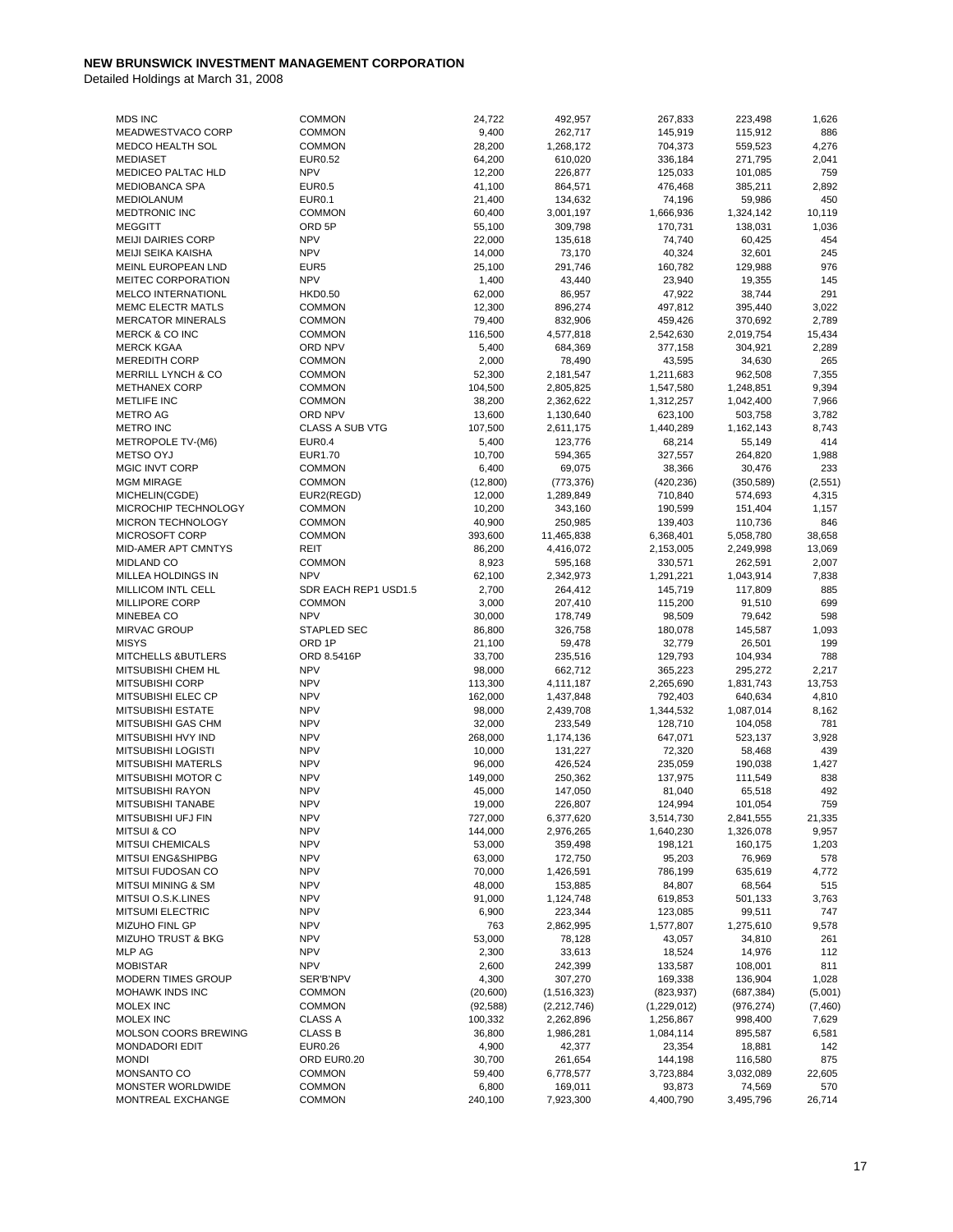| <b>MOODYS CORP</b>             | <b>COMMON</b>       | 11,100    | 397,400       | 220,725     | 175,334       | 1,340     |
|--------------------------------|---------------------|-----------|---------------|-------------|---------------|-----------|
| <b>MORGAN STANLEY</b>          | <b>COMMON</b>       | 59,400    | 2,782,379     | 1,545,400   | 1,227,598     | 9,381     |
| MORRISON(W)SUPMART             | ORD 10P             | 101,100   | 565,340       | 311,561     | 251,888       | 1,891     |
| MOSAIC CO                      | <b>COMMON</b>       | 16,900    | 1,778,148     | 966,207     | 806,075       | 5,865     |
|                                |                     |           |               |             |               | 138       |
| MOTOR OIL(HELLAS) SA           | <b>EUR0.3(CR)</b>   | 1,900     | 41,389        | 22,810      | 18,441        |           |
| MOTOROLA INC                   | <b>COMMON</b>       | 121,300   | 1,161,834     | 645,311     | 512,607       | 3,917     |
| <b>MTR CORP</b>                | HKD1                | 117,500   | 413,541       | 227,904     | 184,253       | 1,383     |
| MUENCHENER RUECKVE             | NPV(REGD)           | 17,300    | 3,477,482     | 1,916,453   | 1,549,396     | 11,633    |
| <b>MULLEN GROUP</b>            | <b>INCOME FD</b>    | 64,600    | 1,221,586     | 673,803     | 543,693       | 4,090     |
| <b>MURATA MFG CO</b>           | <b>NPV</b>          | 17,900    | 913,383       | 503,369     | 406,959       | 3,056     |
| MURPHY OIL CORP                | <b>COMMON</b>       | 10,200    | 861,203       | 478,333     | 379,967       | 2,904     |
| <b>MYLAN INC</b>               | <b>COMMON</b>       | 16,400    | 195,211       | 108,425     | 86,128        | 658       |
| <b>NABORS INDS LTD</b>         | <b>COMMON</b>       |           |               |             | 230,985       |           |
|                                |                     | 15,100    | 523,533       | 290,783     |               | 1,765     |
| <b>NAL OIL &amp; GAS TRUST</b> | <b>TRUST UNIT</b>   | 93,700    | 1,251,921     | 691,004     | 556,722       | 4,195     |
| <b>NAMCO BANDAI HLDGS</b>      | <b>NPV</b>          | 17,100    | 237,619       | 130,953     | 105,871       | 795       |
| NATIONAL BK CDA                | <b>COMMON</b>       | 118,946   | 5,756,986     | 3,128,075   | 2,609,922     | 18,990    |
| NATIONAL CITY CORP             | <b>COMMON</b>       | 34,100    | 348,761       | 193,710     | 153,875       | 1,176     |
| <b>NATIONAL GRID</b>           | ORD 11.395P         | 214,400   | 3,022,937     | 1,665,952   | 1,346,873     | 10,113    |
| NATIONAL OILWELL VAR           | <b>COMMON</b>       | (41,900)  | (2,514,799)   | (1,396,780) | (1, 109, 541) | (8, 479)  |
| NATIONAL RETAIL PPTY           | <b>COMMON</b>       | 70,900    | 1,605,505     | 782,745     | 818,008       | 4,751     |
| NATIONAL SEMICONDUCT           | <b>COMMON</b>       | 12,200    | 230,075       | 127,789     | 101,510       | 776       |
|                                |                     |           |               |             |               |           |
| NATIONWIDE FINL SVCS           | <b>CLASS A</b>      | 34,400    | 1,678,174     | 932,098     | 740,418       | 5,658     |
| NATIONWIDE HEALTH PP           | <b>COMMON</b>       | 227,400   | 7,888,876     | 3,846,130   | 4,019,399     | 23,347    |
| <b>NATIXIS</b>                 | EUR1.6(POST)        | 15,300    | 253,449       | 139,677     | 112,924       | 848       |
| NATL AUSTRALIA BK              | ORD                 | 135,800   | 3,807,433     | 2,098,290   | 1,696,405     | 12,737    |
| <b>NATL BK OF GREECE</b>       | EUR5.00(REGD)       | 33,800    | 1,813,240     | 999,283     | 807,891       | 6,066     |
| <b>NATL EXPRESS GRP</b>        | ORD <sub>5P</sub>   | 10,900    | 223,137       | 122,972     | 99,419        | 746       |
| NATL PORTEFEUILLE              | NPV (NAT POORT)     | 1,700     | 132,542       | 73,044      | 59,054        | 443       |
| <b>NAVTEQ CORP</b>             | <b>COMMON</b>       | 3,900     | 272,318       | 151,252     | 120,148       | 918       |
| <b>NEC CORP</b>                | <b>NPV</b>          | 170,000   | 664,175       | 366,030     | 295,924       | 2,222     |
|                                |                     |           |               |             |               |           |
| NEC ELECTRONICS CP             | <b>NPV</b>          | 3,100     | 61,516        | 33,902      | 27,408        | 206       |
| <b>NEOPOST</b>                 | EUR1                | 2,700     | 311,021       | 171,405     | 138,576       | 1,040     |
| NEPTUNE ORIENT LNS             | SGD1                | 37,000    | 88,960        | 49,026      | 39,636        | 298       |
| NESTE OIL OYJ                  | <b>NPV</b>          | 10,700    | 383,372       | 211,278     | 170,812       | 1,282     |
| <b>NESTLE SA</b>               | CHF1(REGD)          | 32,900    | 16,935,777    | 9,333,369   | 7,545,752     | 56,655    |
| NETAPP INC COM                 | <b>COMMON</b>       | 18,500    | 381,464       | 211,874     | 168,304       | 1,286     |
| NEUF CEGETEL                   | EUR0.16             | 2,600     | 148,694       | 81,946      | 66,251        | 497       |
| NEW WORLD DEVEL CO             | HKD1                | 202,000   | 496,858       | 273,820     | 221,376       | 1,662     |
| <b>NEW YORK TIMES CO</b>       | <b>CLASS A</b>      | 7,700     |               | 82,866      | 65,825        | 503       |
|                                |                     |           | 149,195       |             |               |           |
| NEWALTA INCM FUND              | <b>TRUST UNIT</b>   | 44,500    | 766,958       | 423,006     | 341,384       | 2,568     |
| NEWCREST MINING                | ORD                 | 37,900    | 1,181,855     | 651,325     | 526,577       | 3,954     |
| NEWELL RUBBERMAID IN           | <b>COMMON</b>       | 14,900    | 349,811       | 194,293     | 154,338       | 1,179     |
| NEWMONT MINING CORP            | <b>COMMON</b>       | 24,400    | 1,135,908     | 630,910     | 501,168       | 3,830     |
| <b>NEWS CORP LTD</b>           | <b>CLASS A</b>      | (183,900) | (3, 542, 457) | (1,969,197) | (1,561,307)   | (11, 953) |
| <b>NEWS CORP LTD</b>           | <b>CLASS B</b>      | 384,700   | 7,529,402     | 4,165,526   | 3,338,591     | 25,286    |
| <b>NEXEN INC</b>               | <b>COMMON</b>       | 136,076   | 4,145,553     | 2,251,643   | 1,880,233     | 13,678    |
| <b>NEXT PLC</b>                | ORD 10P             | 17,100    | 396,781       | 218,667     | 176,786       | 1,327     |
| <b>NGK INSULATORS</b>          | <b>NPV</b>          |           |               |             | 177,637       | 1,334     |
|                                |                     | 22,000    | 398,691       | 219,720     |               |           |
| NGK SPARK PLUG CO              | <b>NPV</b>          | 14,000    | 186,604       | 102,838     | 83,142        | 624       |
| <b>NHK SPRING CO</b>           | <b>NPV</b>          | 12,000    | 86,962        | 47,925      | 38,746        | 291       |
| NICHIREI CORP                  | <b>NPV</b>          | 10,000    | 49,171        | 27,099      | 21,908        | 164       |
| NICOR INC                      | <b>COMMON</b>       | 2,400     | 82,520        | 45,833      | 36,408        | 278       |
| NIDEC CORPORATION              | <b>NPV</b>          | 9,100     | 567,533       | 312,770     | 252,865       | 1,899     |
| <b>NIKE INC</b>                | <b>CLASS B</b>      | 20,600    | 1,447,788     | 804,062     | 638,845       | 4,881     |
| NIKO RESOURCES LTD             | <b>COMMON</b>       | 57,400    | 4,770,514     | 2,623,248   | 2,131,343     | 15,924    |
| <b>NIKON CORP</b>              | <b>NPV</b>          | 27,000    | 737,572       | 406,479     | 328,626       | 2,467     |
|                                | <b>NPV</b>          |           |               |             | 1,944,197     |           |
| NINTENDO CO                    |                     | 8,300     | 4,363,580     | 2,404,785   |               | 14,598    |
| NIPPON BUILDING FD             | NIPPON BLDG FD REIT | 43        | 554,081       | 305,356     | 246,871       | 1,854     |
| NIPPON ELEC GLASS              | <b>NPV</b>          | 28,000    | 444,213       | 244,807     | 197,920       | 1,486     |
| NIPPON EXPRESS CO              | <b>NPV</b>          | 67,000    | 395,753       | 218,101     | 176,328       | 1,324     |
| NIPPON KAYAKU CO               | <b>NPV</b>          | 6,000     | 37,296        | 20,554      | 16,617        | 125       |
| NIPPON LIGHT METAL             | <b>NPV</b>          | 21,000    | 32,255        | 17,776      | 14,371        | 108       |
| NIPPON MEAT PACKER             | <b>NPV</b>          | 15,000    | 227,147       | 125,182     | 101,206       | 760       |
| NIPPON MINING HLDG             | <b>NPV</b>          | 74,000    | 401,247       | 221,129     | 178,776       | 1,342     |
| NIPPON OIL CORP                | <b>NPV</b>          | 104,000   | 662,547       | 365,132     | 295,198       | 2,216     |
|                                |                     |           |               |             |               |           |
| NIPPON PAPER GROUP             | <b>NPV</b>          | 75        | 180,914       | 99,702      | 80,606        | 605       |
| NIPPON SHEET GLASS             | <b>NPV</b>          | 50,000    | 226,787       | 124,983     | 101,045       | 759       |
| NIPPON SHOKUBAI CO             | <b>NPV</b>          | 11,000    | 74,840        | 41,244      | 33,345        | 250       |
| NIPPON STEEL CORP              | <b>NPV</b>          | 484,000   | 2,519,599     | 1,388,560   | 1,122,610     | 8,429     |
| NIPPON TEL&TEL CP              | <b>NPV</b>          | 435       | 1,923,717     | 1,060,168   | 857,114       | 6,435     |
| NIPPON YUSEN KK                | <b>NPV</b>          | 93,000    | 892,539       | 491,882     | 397,672       | 2,986     |
| NIPPONKOA INSURAN              | <b>NPV</b>          | 29,000    | 225,704       | 124,386     | 100,563       | 755       |
| NISCAYAH GROUP AB              | SER'B'NPV           | 13,100    | 38,985        | 21,485      | 17,370        | 130       |
| NISHIMATSU CONSTCN             | <b>NPV</b>          | 11,000    | 24,153        | 13,311      | 10,761        | 81        |
|                                |                     |           |               |             |               |           |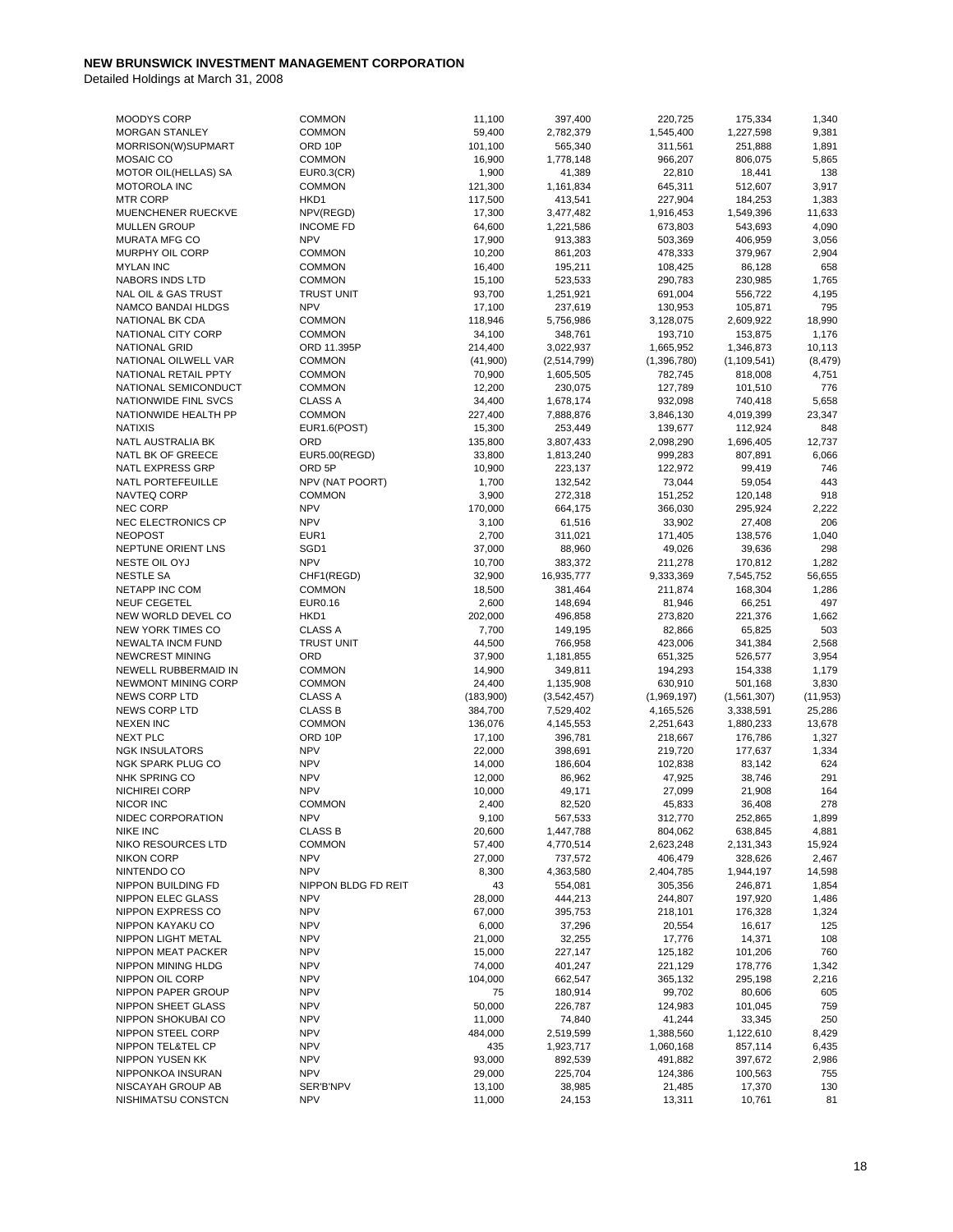| NISHI-NIPPON CITY                     | <b>NPV</b>                         | 57,000            | 153,359            | 84,517             | 68,329             | 513            |
|---------------------------------------|------------------------------------|-------------------|--------------------|--------------------|--------------------|----------------|
| NISOURCE INC                          | <b>COMMON</b>                      | 14,700            | 260,045            | 144,435            | 114,733            | 877            |
| NISSAN CHEMICAL IN                    | <b>NPV</b>                         | 12,000            | 129,763            | 71,513             | 57,816             | 434            |
| NISSAN MOTOR CO                       | <b>NPV</b>                         | 189,100           | 1,594,555          | 878,765            | 710,456            | 5,334          |
| NISSHIN SEIFUN GRP                    | <b>NPV</b>                         | 16,000            | 175,162            | 96,532             | 78,043             | 586            |
| NISSHIN STEEL CO                      | <b>NPV</b>                         | 67,000            | 236,899            | 130,556            | 105,551            | 793            |
| NISSHINBO IND INC                     | <b>NPV</b>                         | 12,000            | 114,177            | 62,923             | 50,872             | 382            |
| NISSIN FOOD PRODS                     | <b>NPV</b>                         | 7,500             | 258,227            | 142,310            | 115,053            | 864            |
| NITORI CO                             | <b>NPV</b>                         | 3,100             | 179,914            | 99,151             | 80,161             | 602            |
| NITTO DENKO CORP                      | <b>NPV</b>                         | 13,800            | 596,057            | 328,489            | 265,574            | 1,994          |
| <b>NKT HOLDING</b>                    | DKK20                              | 1,000             | 74,118             | 40,847             | 33,023             | 248            |
| NOBEL BIOCARE AG                      | CHF2.00(BR)                        | 2,000             | 479,237            | 264,109            | 213,525            | 1,603          |
| <b>NOBIA AB</b>                       | <b>NPV</b>                         | 6,200             | 54,978             | 30,298             | 24,495             | 184            |
| NOBLE CORPORATION                     | <b>COMMON</b>                      | 14,500            | 740,309            | 411,185            | 326,628            | 2,496          |
| <b>NOBLE ENERGY INC</b>               | <b>COMMON</b>                      | 9,200             | 688,446            | 382,380            | 303,746            | 2,321          |
| <b>NOBLE GROUP</b>                    | <b>HKD0.25</b>                     | 86,000            | 139,556            | 76,910             | 62,179             | 467            |
| <b>NOK CORP</b>                       | <b>NPV</b>                         | 9,400             | 196,706            | 108,406            | 87,643             | 658            |
| <b>NOKIA OYJ</b>                      | EUR0.06                            | 329,400           | 10,725,788         | 5,911,021          | 4,778,886          | 35,881         |
| <b>NOKIAN RENKAAT</b>                 | <b>NPV</b>                         | 8,800             | 386,252            | 212,865            | 172,095            | 1,292          |
| NOMURA HOLDINGS                       | <b>NPV</b>                         | 148,000           | 2,262,547          | 1,246,898          | 1,008,080          | 7,569          |
| NOMURA REAL ESTATE                    | R/EST OFFICE F(REIT)               | 20                | 166,791            | 91,919             | 74,314             | 558            |
| NOMURA RESEARCH IN                    | <b>NPV</b>                         | 9,400             | 251,939            | 138,845            | 112,252            | 843            |
| NOMURA RL EST INC                     | <b>NPV</b>                         | 4,400             | 74,885             | 41,269             | 33,365             | 251            |
| NORBORD INC                           | <b>COMMON</b>                      | 73,300            | 365,767            | 202,784            | 161,752            | 1,231          |
| NORDEA BANK AB                        | ORD NPV(SEK QUOTE)                 | 173,800           | 2,892,854          | 1,594,263          | 1,288,914          | 9,678          |
| NORDSTROM INC                         | <b>COMMON</b><br><b>COMMON</b>     | 9,600             | 321,593            | 178,620            | 141,888            | 1,084          |
| NORFOLK SOUTHERN                      | NOK1.098                           | 7,500             | 416,898            | 240,096            | 175,344            | 1,457          |
| NORSK HYDRO ASA                       |                                    | 59,200            | 886,896            | 488,772            | 395,158<br>406,978 | 2,967          |
| NORTEL NETWORKS CORP<br>NORTH WEST CO | <b>COMMON</b><br><b>TRUST UNIT</b> | 130,300<br>52,100 | 897,767<br>989,900 | 487,827<br>545,952 | 440,634            | 2,961<br>3,314 |
| NORTHBRIDGE FIN CORP                  | <b>COMMON</b>                      | 20,100            | 659,079            | 363,736            | 293,135            | 2,208          |
| NORTHERN TR CORP                      | <b>COMMON</b>                      | 10,300            | 704,611            | 391,358            | 310,878            | 2,376          |
| NORTHGATE MINERALS                    | <b>COMMON</b>                      | 267,200           | 863,056            | 476,159            | 384,006            | 2,890          |
| NORTHLAND POWER                       | <b>TRUST UNIT</b>                  | 62,900            | 813,297            | 448,997            | 361,574            | 2,726          |
| NORTHROP GRUMMAN CO                   | <b>COMMON</b>                      | 18,200            | 1,454,156          | 807,673            | 641,580            | 4,903          |
| NORTHSTAR AEROSPACE                   | <b>COMMON</b>                      | 68,400            | 140,220            | 76,193             | 63,565             | 463            |
| NOVA CHEMICALS CORP                   | <b>COMMON</b>                      | 16,773            | 410,939            | 223,177            | 186,406            | 1,356          |
| NOVAGOLD RES                          | <b>COMMON</b>                      | 107,100           | 848,232            | 468,200            | 377,190            | 2,842          |
| <b>NOVARTIS AG</b>                    | CHF0.50(REGD)                      | 194,100           | 10,248,305         | 5,647,879          | 4,566,142          | 34,284         |
| <b>NOVELL INC</b>                     | <b>COMMON</b>                      | 18,900            | 122,004            | 67,764             | 53,829             | 411            |
| NOVELLUS SYS INC                      | <b>COMMON</b>                      | 5,500             | 118,892            | 66,035             | 52,456             | 401            |
| NOVO-NORDISK AS                       | DKK1 SER'B'                        | 40,600            | 2,841,025          | 1,565,699          | 1,265,821          | 9,504          |
| NOVOZYMES A/S                         | SER'B'DKK10                        | 3,900             | 375,352            | 206,858            | 167,239            | 1,256          |
| <b>NSK</b>                            | <b>NPV</b>                         | 37,000            | 287,205            | 158,280            | 127,964            | 961            |
| NTL MED HEALTH CARD                   | <b>COMMON</b>                      | 10,550            | 110,179            | 61,196             | 48,611             | 371            |
| <b>NTN CORP</b>                       | <b>NPV</b>                         | 33,000            | 230,642            | 127,108            | 102,763            | 772            |
| <b>NTT DATA CORP</b>                  | <b>NPV</b>                         | 106               | 476,417            | 262,555            | 212,268            | 1,594          |
| NTT DOCOMO                            | <b>NPV</b>                         | 1,344             | 2,078,190          | 1,145,298          | 925,940            | 6,952          |
| NTT URBAN DEVELOPM                    | <b>NPV</b>                         | 96                | 139,536            | 76,899             | 62,170             | 467            |
| <b>NUCO2 INC</b>                      | <b>COMMON</b>                      | (33,900)          | (966, 623)         | (536, 885)         | (426, 478)         | (3, 259)       |
| <b>NUCOR CORP</b>                     | <b>COMMON</b>                      | 15,500            | 1,086,274          | 603,343            | 479,269            | 3,662          |
| NUVISTA ENERGY LTD                    | <b>COMMON</b>                      | 75,400            | 1,189,812          | 656,312            | 529,516            | 3,984          |
| <b>NVIDIA CORP</b>                    | <b>COMMON</b>                      | 29,900            | 608,845            | 338,167            | 268,625            | 2,053          |
| <b>NWS HOLDINGS LTD</b>               | HKD1                               | 34,000            | 116,526            | 64,218             | 51,918             | 390            |
| <b>NYSE EURONEXT</b>                  | <b>COMMON</b>                      | 14,300            | 905,310            | 502,831            | 399,427            | 3,052          |
| NYSE EURONEXT INC                     | <b>USD0.01</b>                     | (4,075)           | (260, 541)         | (143, 585)         | (116,084)          | (872)          |
| <b>OBAYASHI CORP</b>                  | <b>NPV</b>                         | 51,000            | 218,179            | 120,239            | 97,210             | 730            |
| OBIC CO                               | <b>NPV</b>                         | 580               | 105,408            | 58,091             | 46,965             | 353            |
| OC OERLIKON CORP                      | CHF20(REGD)                        | 500               | 181,270            | 99,899             | 80,765             | 606            |
| OCCIDENTAL PETE CORP                  | <b>COMMON</b>                      | 44,300            | 3,336,403          | 1,853,118          | 1,472,036          | 11,249         |
| OCE NV                                | <b>EUR0.5</b>                      | 3,300             | 57,670             | 31,782             | 25,695             | 193            |
| OCEAN RIG ASA                         | NOK <sub>5</sub>                   | 7,100             | 55,477             | 30,574             | 24,718             | 186            |
| ODAKYU ELEC RLWY                      | <b>NPV</b>                         | 52,000            | 394,526            | 217,425            | 175,782            | 1,320          |
| <b>OEST ELEKTRIZITATS</b>             | CLASS'A'NPV(EU)                    | 6,400             | 468,185            | 258,018            | 208,600            | 1,566          |
| OFFICE DEPOT INC                      | <b>COMMON</b>                      | 14,700            | 166,665            | 92,570             | 73,533             | 562            |
| OFFICEMAX INC                         | <b>COMMON</b>                      | 4,100             | 81,169             | 45,083             | 35,812             | 274            |
| OILEXCO INC                           | <b>COMMON</b>                      | 266,600           | 3,580,438          | 1,971,360          | 1,597,112          | 11,967         |
| OILSANDS QUEST                        | <b>COMMON</b>                      | 201,400           | 809,445            | 439,835            | 366,940            | 2,670          |
| OJI PAPER CO                          | <b>NPV</b>                         | 71,000            | 327,160            | 180,299            | 145,767            | 1,094          |
| OKI ELECTRIC IND                      | <b>NPV</b>                         | 26,000            | 51,192             | 28,212             | 22,809             | 171            |
| OKUMA CORPORATION                     | <b>NPV</b>                         | 12,000            | 131,742            | 72,604             | 58,698             | 441            |
| OKUMURA CORP                          | <b>NPV</b>                         | 7,000             | 36,585             | 20,162             | 16,300             | 122            |
| OLAM INTERNATIONAL                    | SGD <sub>0.1</sub>                 | 52,000            | 83,221             | 45,864             | 37,079             | 278            |
| OLD MUTUAL                            | 10P                                | 432,200           | 973,776            | 536,652            | 433,867            | 3,258          |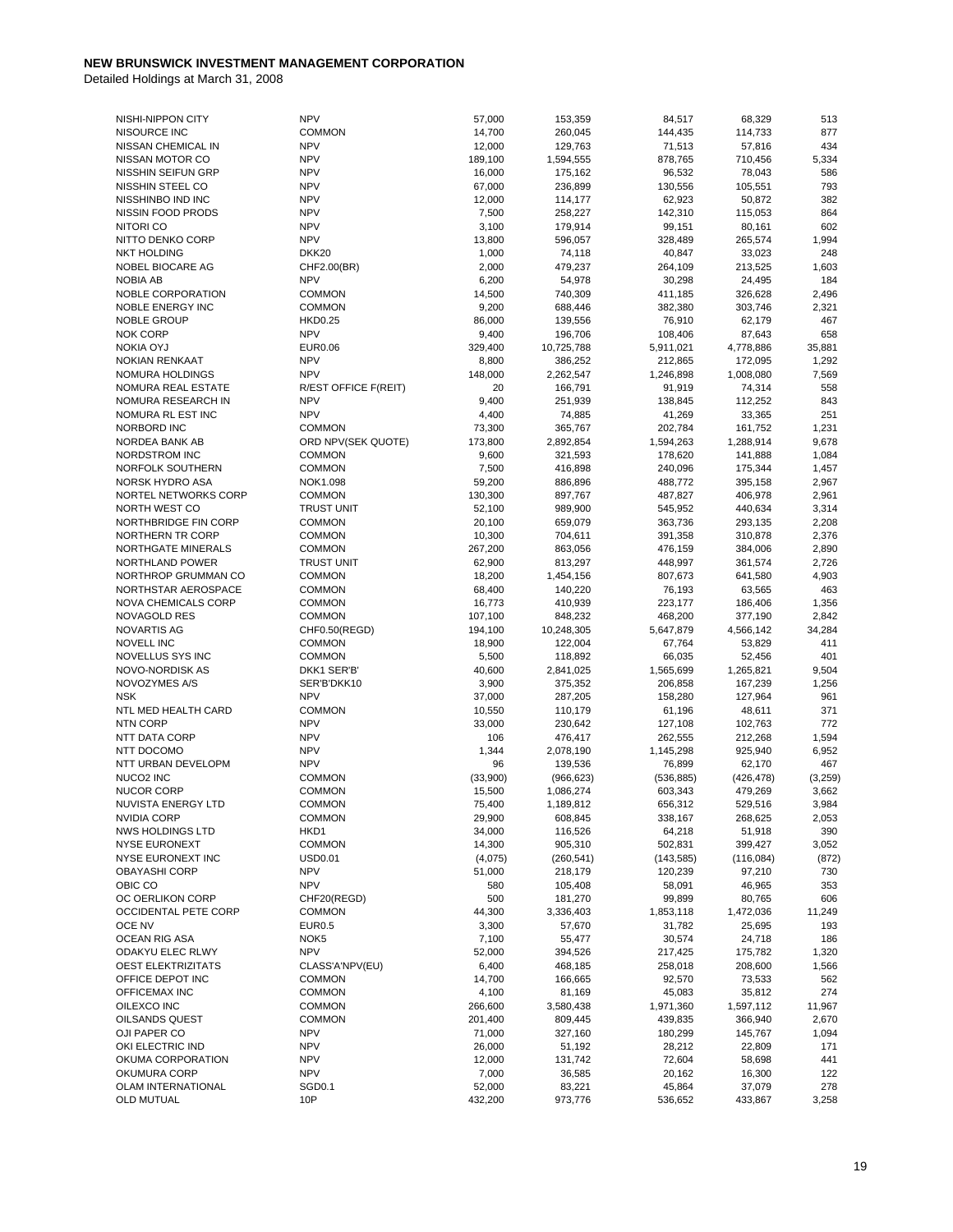| <b>OLYMPUS CORP</b>       | <b>NPV</b>            |           |               |               |            |         |
|---------------------------|-----------------------|-----------|---------------|---------------|------------|---------|
|                           |                       | 19,000    | 587,583       | 323,819       | 261,798    | 1,966   |
| <b>OMEGA PHARMA</b>       | NPV(POST SPLIT)       | 800       | 38,144        | 21,021        | 16,995     | 128     |
| OMNICOM GROUP INC         | <b>COMMON</b>         | 17,200    | 782,264       | 434,488       | 345,138    | 2,637   |
| <b>OMRON CORP</b>         | <b>NPV</b>            | 17,700    | 367,657       | 202,617       | 163,810    | 1,230   |
| OMV AG                    | NPV(VAR)(EU)          | 13,800    | 942,222       | 519,262       | 419,808    | 3,152   |
| ON SEMICONDUCTOR COR      | <b>COMMON</b>         | 280,000   | 1,631,894     | 886,736       | 739,775    | 5,383   |
| <b>ONESTEEL</b>           | ORD                   | 62,300    | 369,294       | 203,519       | 164,539    | 1,235   |
|                           |                       |           |               |               |            |         |
| <b>ONEX CORP</b>          | <b>SUB VTG</b>        | 153,900   | 4,603,149     | 2,525,876     | 2,061,940  | 15,333  |
| ONO PHARMACEUTICAL        | <b>NPV</b>            | 4,000     | 196,273       | 108,167       | 87,450     | 657     |
| ONWARD HOLDINGS           | <b>NPV</b>            | 12,000    | 125,805       | 69,331        | 56,052     | 421     |
| OPAP (ORG OF FOOTB)       | EUR0.30(CR)           | 18,700    | 684,596       | 377,284       | 305,023    | 2,290   |
| OPEN TEXT CORP            | <b>COMMON</b>         | 76,500    | 2,464,065     | 1,353,267     | 1,102,584  | 8,215   |
| OPTI CANADA INC           | <b>COMMON</b>         |           | 4,410,758     |               |            | 14,728  |
|                           |                       | 255,400   |               | 2,426,240     | 1,969,790  |         |
| ORACLE CORP               | <b>COMMON</b>         | 260,800   | 5,235,531     | 2,896,332     | 2,321,617  | 17,581  |
| ORACLE CORP JAPAN         | <b>NPV</b>            | 3,200     | 152,401       | 83,989        | 67,902     | 510     |
| <b>ORICA LIMITED</b>      | ORD                   | 25,800    | 700,162       | 385,862       | 311,958    | 2,342   |
| ORIENT O/SEAS INTL        | <b>USD0.10</b>        | 18,000    | 106,415       | 58,646        | 47,413     | 356     |
| ORIENTAL LAND CO          | <b>NPV</b>            | 4,000     | 240,394       | 132,482       | 107,108    | 804     |
|                           | SDR REP 1 EUR1.25     | 1,700     |               | 63,624        | 51,438     | 386     |
| ORIFLAME COSMETICS        |                       |           | 115,449       |               |            |         |
| <b>ORIGIN ENERGY</b>      | ORD (POST RECON)      | 73,200    | 627,895       | 346,035       | 279,759    | 2,101   |
| ORION CORP                | SER'B'NPV             | 7,400     | 164,807       | 90,826        | 73,430     | 551     |
| ORIX CORP                 | <b>NPV</b>            | 7,710     | 1,073,753     | 591,749       | 478,412    | 3,592   |
| ORKLA ASA                 | <b>NOK1.25 (POST)</b> | 69,400    | 903,788       | 498,081       | 402,684    | 3,023   |
| OSAKA GAS CO              | <b>NPV</b>            | 168,000   | 687,534       | 378,903       | 306,332    | 2,300   |
| <b>OSAKA TITANIUM TEC</b> | <b>NPV</b>            | 1,500     | 95,096        | 52,408        | 42,370     | 318     |
|                           |                       |           |               |               |            |         |
| <b>OSG CORP</b>           | <b>NPV</b>            | 3,300     | 39,189        | 21,597        | 17,461     | 131     |
| OSTASIATISKE KOMPA        | DKK70                 | 600       | 54,019        | 29,770        | 24,068     | 181     |
| OTE(HELLENIC TLCM)        | EUR2.39(CR)           | 22,600    | 656,167       | 361,616       | 292,356    | 2,195   |
| <b>OTSUKA CORP</b>        | <b>NPV</b>            | 1,300     | 112,301       | 61,889        | 50,036     | 376     |
| OUTOKUMPU OY              | 'A'NPV(EU)            | 9,900     | 463,664       | 255,527       | 206,586    | 1,551   |
|                           |                       |           | 1,258,600     |               |            |         |
| OVERSEA-CHINESE BK        | <b>SGD0.5</b>         | 209,000   |               | 693,619       | 560,770    | 4,210   |
| OXIANA LIMITED            | ORD                   | 116,300   | 346,328       | 190,863       | 154,307    | 1,159   |
| PACCAR INC                | <b>COMMON</b>         | 19,700    | 911,436       | 506,233       | 402,130    | 3,073   |
| PACIFIC BASIN SHIP        | <b>USD0.1</b>         | 106,000   | 178,569       | 98,410        | 79.562     | 597     |
| PACIFIC BRANDS            | ORD                   | 21,000    | 39,331        | 21,675        | 17,524     | 132     |
| PACTIV CORP               | <b>COMMON</b>         | 7,000     | 188,445       | 104,667       | 83,143     | 635     |
| PADDY POWER               | ORD EUR0.10 (DUBLIN)  | 1,900     | 72,708        | 40,070        | 32,395     | 243     |
|                           |                       |           |               |               |            |         |
| PAGESJAUNES GROUPE        | <b>EUR0.20</b>        | 10,600    | 194,202       | 107,026       | 86,527     | 650     |
| PALADIN ENERGY LTD        | <b>NPV</b>            | 45,400    | 216,399       | 119,258       | 96,417     | 724     |
| PALL CORP                 | <b>COMMON</b>         | 6,600     | 237,852       | 132,109       | 104,941    | 802     |
| PAN AMERICAN SILVER       | <b>COMMON</b>         | 27,600    | 1,090,386     | 619,084       | 467,544    | 3,758   |
| PAPERLINX                 | ORD (EU)              | 18,900    | 48,672        | 26,823        | 21,686     | 163     |
| PARAMOUNT ENERGY TR       | <b>TRUST UNIT</b>     | 93,600    | 781,560       | 431,134       | 347,809    | 2,617   |
|                           |                       |           |               |               |            |         |
| PARAMOUNT RES LTD         | <b>CLASS A</b>        | 32,300    | 491,606       | 271,112       | 218,848    | 1,646   |
| PARGESA                   | CHF20(BR)(POST SUBD)  | 1,100     | 125,515       | 69,172        | 55,923     | 420     |
| PARKER HANNIFIN CORP      | <b>COMMON</b>         | 9,100     | 647,289       | 359,520       | 285,587    | 2,182   |
| PARKSON RETAIL GRO        | <b>HKD0.10</b>        | 8,000     | 68,755        | 37,891        | 30,634     | 230     |
| PARKWAY HLDGS             | SGD0.25               | 52,000    | 123,477       | 68,049        | 55,015     | 413     |
| PARMALAT SPA              | EUR <sub>1</sub>      | 131,300   | 519,209       | 286,138       | 231,334    | 1,737   |
|                           |                       |           |               |               |            |         |
| PARTYGAMING               | ORD 0.0015P           | 50,200    | 20,983        | 11,564        | 9,349      | 70      |
| <b>PASON SYSTEMS</b>      | <b>COMMON</b>         | 65,800    | 991,606       | 546,898       | 441,389    | 3,320   |
| PATTERSON COMPANIES       | <b>COMMON</b>         | 7,000     | 260,686       | 144,791       | 115,016    | 879     |
| PAYCHEX INC               | <b>COMMON</b>         | 17,400    | 613,114       | 340,538       | 270,508    | 2,067   |
| <b>PCCW LIMITED</b>       | <b>HKD0.25</b>        | 340,000   | 217,365       | 119,791       | 96,847     | 727     |
| PEABODY ENERGY CORP       | <b>COMMON</b>         | 14,600    | 763,724       | 424,190       | 336,958    | 2,575   |
| <b>PEARSON</b>            | ORD <sub>25P</sub>    | 67,600    | 939,344       | 517,676       | 418,526    | 3,142   |
|                           |                       |           |               |               |            |         |
| PEER 1 NETWORK ENT        | <b>COMMON</b>         | 470,100   | 564,120       | 306,531       | 255,729    | 1,861   |
| PELANGIO MINES INC        | <b>COMMON</b>         | 261,400   | 1,016,846     | 564,781       | 448,637    | 3,428   |
| PEMBINA PIPEL INCOME      | <b>TRUST UNIT</b>     | 139,800   | 2,294,118     | 1,265,627     | 1,020,809  | 7,683   |
| PENGROWTH ENERGY          | <b>TRUST UNIT</b>     | 223,600   | 4,448,522     | 2,460,236     | 1,973,352  | 14,934  |
| PENN WEST ENERGY          | TRUST UNIT            | 75,620    | 2,197,517     | 1,193,700     | 996,567    | 7,250   |
| PENNEY J C INC            | <b>COMMON</b>         | 11,900    | 459,924       | 255,453       | 202,920    | 1,551   |
|                           |                       |           |               |               |            |         |
| PEPCO HOLDINGS INC        | <b>COMMON</b>         | 10,800    | 274,092       | 152,237       | 120,930    | 924     |
| PEPSI BOTTLING GRP        | <b>COMMON</b>         | 7,400     | 257,631       | 143,094       | 113,668    | 869     |
| PEPSIAMERICAS INC         | <b>COMMON</b>         | ۰         | (10,685)      | (5,806)       | (4, 844)   | (35)    |
| PEPSICO INC               | <b>COMMON</b>         | 86,200    | 6,395,507     | 3,552,218     | 2,821,727  | 21,563  |
| PERFORMANCE FOOD GRP      | <b>COMMON</b>         | (63, 400) | (2, 133, 628) | (1, 159, 368) | (967, 223) | (7,038) |
| PERKINELMER INC           | <b>COMMON</b>         | 6,300     | 156,778       | 87,078        | 69,171     | 529     |
|                           |                       |           |               |               |            |         |
| PERNOD-RICARD             | NPV(EU)               | 14,700    | 1,556,885     | 858,005       | 693,671    | 5,208   |
| PERPETUAL LIMITED         | ORD                   | 3,100     | 156,267       | 86,119        | 69,625     | 523     |
| <b>PERSIMMON</b>          | ORD 10P               | 23,900    | 372,309       | 205,181       | 165,883    | 1,245   |
| PETROBANK ENGY & RES      | <b>COMMON</b>         | 80,600    | 3,747,900     | 2,065,780     | 1,669,581  | 12,540  |
| PETRO-CANADA              | <b>COMMON</b>         | 119,224   | 5,341,937     | 2,901,434     | 2,422,878  | 17,625  |
| PETROLEUM GEO SVS         | NOK3                  | 14,300    | 363,071       | 200,090       | 161,767    | 1,215   |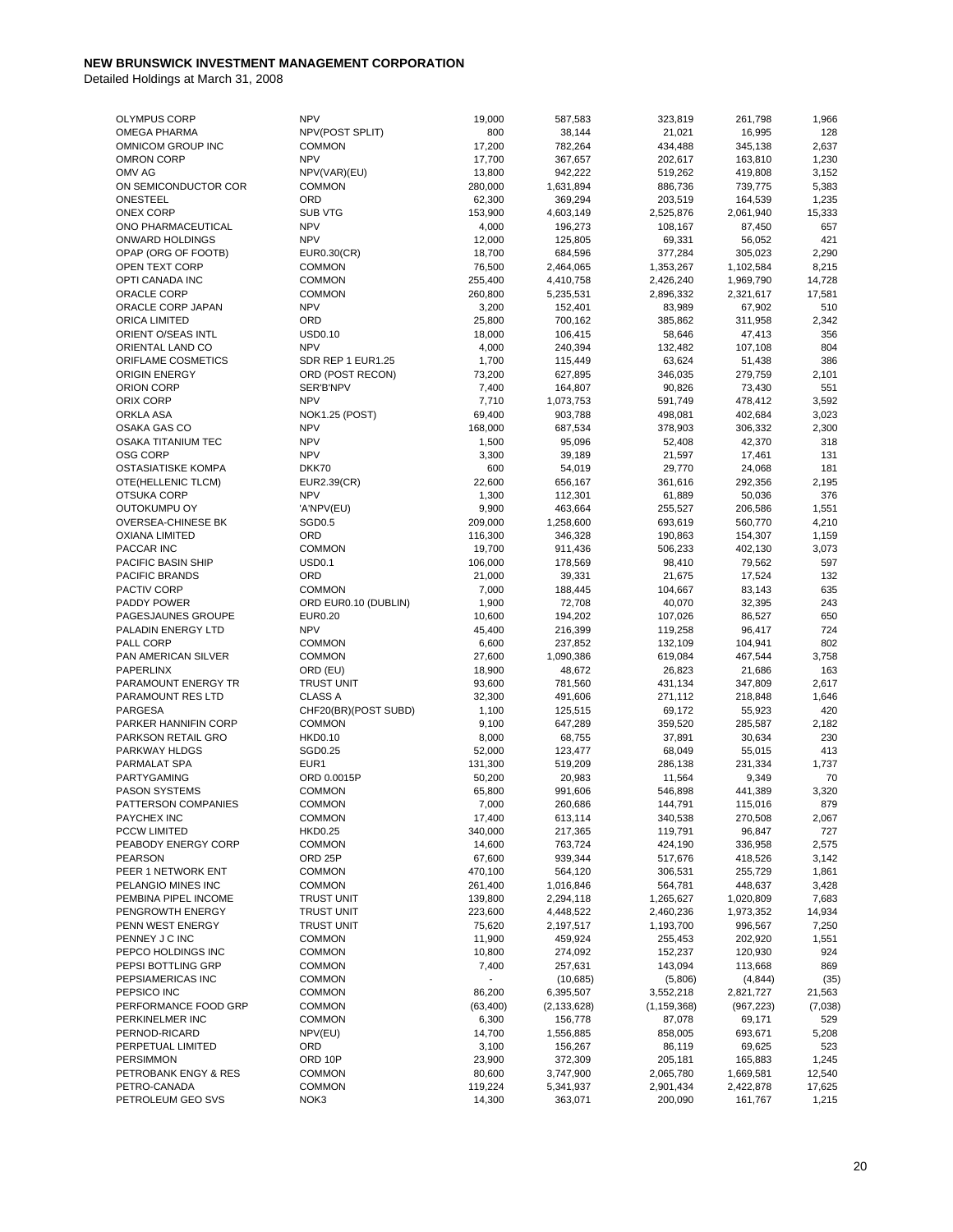| PEUGEOT SA               | EUR1                   | 12,700    | 1,013,495     | 558,541     | 451,564       | 3,390     |
|--------------------------|------------------------|-----------|---------------|-------------|---------------|-----------|
| PEYTO ENERGY TRUST       | <b>TRUST UNIT</b>      | 89,900    | 1,762,939     | 972,432     | 784,605       | 5,903     |
| PFIZER INC               | <b>COMMON</b>          | 363,700   | 7,805,930     | 4,335,600   | 3,444,012     | 26,318    |
| PG&E CORP                | <b>COMMON</b>          | 19,100    | 729,755       | 405,323     | 321,971       | 2,460     |
| PHILIP MORRIS INTL       | <b>COMMON</b>          | 113,400   | 5,879,481     | 3,265,604   | 2,594,054     | 19,823    |
| PHILIPS ELEC(KON)        | EUR 0.20               | 95,600    | 3,765,616     | 2,075,245   | 1,677,774     | 12,597    |
| PINNACLE WEST CAP        | <b>COMMON</b>          | 5,400     | 194,329       | 107,935     | 85,739        | 655       |
| PIONEER CORP             | <b>NPV</b>             | 13,200    | 134,711       | 74,240      | 60,021        | 451       |
| PIRELLI & CO.            | EUR0.29                | 240,800   | 216,670       | 119,408     | 96,538        | 725       |
| PITNEY BOWES INC         | <b>COMMON</b>          | 11,400    | 409,781       | 227,602     | 180,797       | 1,382     |
| PLUM CREEK TIMBER CO     | <b>COMMON</b>          | 141,500   | 5,919,728     | 2,912,223   | 2,989,827     | 17,678    |
| PLUTONIC POWER           | <b>COMMON</b>          | 23,700    | 174,906       | 95,040      | 79,289        | 577       |
| PNC FINL SVCS GRP        | <b>COMMON</b>          | 18,300    | 1,233,221     | 684,960     | 544,103       | 4,158     |
| POHJOLA PANKKI           | NPV SER'A'             | 8,000     | 155,151       | 85,504      | 69,128        | 519       |
| POLO RALPH LAUREN        | <b>CLASS A</b>         | 3,200     | 191,568       | 106,401     | 84,521        | 646       |
| PORSCHE AUTOMOBIL HL     | NON VTG PRF NPV        | 7,300     | 1,374,575     | 757,534     | 612,443       | 4,598     |
| PORTUGAL TCOM SGPS       | EUR0.03                | 66,100    | 790,868       | 435,850     | 352,372       | 2,646     |
| POST PPTYS INC           | <b>REIT</b>            | 17,100    | 686,737       | 334,811     | 349,894       | 2,032     |
| POTASH CORP OF SASK      | <b>COMMON</b>          | 117,033   | 18,639,846    | 10,124,975  | 8,453,375     | 61,496    |
| POWER CORP OF CDA        | <b>SUB VTG</b>         | 642,900   | 21,852,171    | 12,048,255  | 9,730,780     | 73,135    |
| POWER FINANCIAL CORP     | <b>COMMON</b>          | 311,900   | 11,045,159    | 6,082,154   | 4,926,085     | 36,920    |
| PPG INDUSTRIES INC       | <b>COMMON</b>          | (39, 100) | (2,432,765)   | (1,315,329) | (1, 109, 451) | (7, 984)  |
| PPL CORP                 | <b>COMMON</b>          | 20,100    | 952,703       | 529,154     | 420,337       | 3,212     |
| <b>PPR</b>               | EUR4                   | 6,500     | 989,463       | 545,297     | 440,856       | 3,310     |
| <b>PRAXAIR INC</b>       | <b>COMMON</b>          | 16,900    | 1,460,075     | 810,961     | 644,192       | 4,923     |
| PRECISION CASTPARTS      | <b>COMMON</b>          | 7,500     | 786,883       | 437,054     | 347,176       | 2,653     |
| PRECISION DRILLING       | <b>TRUST UNIT</b>      | 133,700   | 3,192,756     | 1,761,138   | 1,420,927     | 10,690    |
| PREMIER FARNELL PLC      | ORD <sub>5P</sub>      | 15,300    | 55,451        | 30,560      | 24,706        | 186       |
| PREMIERE AG              | NPV (REGD)             | 4,000     | 88,695        | 48,880      | 39,518        | 297       |
| PRICE T ROWE GRP         | <b>COMMON</b>          | 14,200    | 729,663       | 405,272     | 321,931       | 2,460     |
| PRIMARIS RETAIL REIT     | <b>TRUST UNIT</b>      | 59,500    | 989,580       | 546,353     | 439,910       | 3,316     |
| PRINCIPAL FINL GRP       | <b>COMMON</b>          | (94, 600) | (5, 421, 522) | (2,936,349) | (2,467,348)   | (17, 824) |
| PROCTER & GAMBLE CO      | <b>COMMON</b>          | 195,900   | 14,091,565    | 7,800,539   | 6,243,675     | 47,351    |
| PROEX ENERGY             | <b>COMMON</b>          | 56,200    | 923,928       | 509,643     | 411,192       | 3,094     |
| PROGRESS ENERGY INC      | <b>COMMON</b>          | 14,000    | 599,368       | 332,904     | 264,444       | 2,021     |
| PROGRESS ENERGY TR       | <b>TRUST UNIT</b>      | 155,800   | 1,998,914     | 1,097,163   | 895,091       | 6,660     |
| PROGRESSIVE CORP         | <b>COMMON</b>          | 36,500    | 602,545       | 334,668     | 265,845       | 2,032     |
| <b>PROLOGIS</b>          | COM SH BEN INT         | 344,290   | 20,798,450    | 10,197,047  | 10,539,505    | 61,898    |
| PROMETIC LIFE SCIENC     | <b>SUB VTG</b>         | 882,000   | 361,620       | 196,497     | 163,931       | 1,193     |
| PROMISE CO               | <b>NPV</b>             | 6,200     | 182,470       | 100,560     | 81,300        | 610       |
| PROMOTORA DE INFOR       | <b>EUR0.1</b>          | 6,400     | 99,255        | 54,700      | 44,223        | 332       |
| PROSAFE SE               | <b>EUR0.25</b>         | 15,400    | 248,747       | 137,085     | 110,830       | 832       |
| PROSIEBENSAT1 MEDI       | <b>NPV PRF</b>         | 6,900     | 152,550       | 84,071      | 67,969        | 510       |
| PROVIDENT ENERGY         | <b>TRUST UNIT</b>      | 216,100   | 2,374,640     | 1,314,638   | 1,052,022     | 7,980     |
| PRUDENTIAL               | ORD <sub>5P</sub>      | 206,700   | 2,802,685     | 1,544,570   | 1,248,739     | 9,376     |
| PRUDENTIAL FINL          | <b>COMMON</b>          | 24,000    | 1,928,176     | 1,070,955   | 850,720       | 6,501     |
| PRYSMIAN SPA             | <b>EUR0.1</b>          | 11,300    | 248,543       | 136,973     | 110,738       | 831       |
| PSP SWISS PROPERTY       | CHF10.50(REGD)         | 1,900     | 132,050       | 72,773      | 58,835        | 442       |
| PUBLIC POWER CORP        | EUR4.60(CR)            | 8,700     | 383,560       | 211,381     | 170,896       | 1,283     |
| PUBLIC STORAGE           | REIT                   | 213,500   | 19,448,248    | 9,523,201   | 9,867,240     | 57,808    |
| PUBLIC SVC ENTERPR       | <b>COMMON</b>          | 27,400    | 1,129,958     | 627,606     | 498,543       | 3,810     |
| PUBLICIS GROUP SA        | EUR0.40                | 11,900    | 467,959       | 257,894     | 208,499       | 1,565     |
| PULSE DATA INC           | <b>COMMON</b>          | 86,800    | 217,000       | 117,913     | 98,371        | 716       |
| PULTE HOMES INC          | <b>COMMON</b>          | 11,500    | 171,992       | 95,529      | 75,884        | 580       |
| PUMA AG                  | NPV(EU)                | 500       | 199,889       | 110,159     | 89,061        | 669       |
| PUNCH TAVERNS            | ORD SHS 0.04786P       | 22,300    | 244,624       | 134,813     | 108,993       | 818       |
| Q.P.CORP                 | <b>NPV</b>             | 4,200     | 44,551        | 24,552      | 19,850        | 149       |
| <b>QANTAS AIRWAYS</b>    | ORD                    | 79,300    | 291,841       | 160,835     | 130,030       | 976       |
| QBE INSURANCE GROUP      | ORD                    | 74,100    | 1,541,159     | 849,338     | 686,665       | 5,156     |
| Q-CELLS AG               | <b>NPV</b>             | 4,100     | 418,370       | 230,565     | 186,405       | 1,400     |
| <b>QIAGEN NV</b>         | EUR0.01                | 7,700     | 163,353       | 90,024      | 72,782        | 546       |
| QLOGIC CORP              | <b>COMMON</b>          | 7,200     | 113,604       | 63,098      | 50,122        | 383       |
| <b>QUADRA MINING LTD</b> | <b>COMMON</b>          | 58,600    | 1,107,540     | 610,950     | 492,882       | 3,709     |
| <b>QUALCOMM INC</b>      | <b>COMMON</b>          | 14,300    | 599,984       | 369,999     | 227,740       | 2,246     |
| QUEBECOR INC             | <b>CLASS B SUB VTG</b> | 67,700    | 1,737,037     | 954,319     | 776,925       | 5,793     |
| <b>QUEST DIAGNOSTICS</b> | <b>COMMON</b>          | 8,500     | 395,356       | 219,590     | 174,433       | 1,333     |
| <b>QUESTAR CORP</b>      | <b>COMMON</b>          | 9,300     | 539,728       | 299,778     | 238,130       | 1,820     |
| QWEST COMMUNCTN INTL     | <b>COMMON</b>          | 82,700    | 383,383       | 212,940     | 169,150       | 1,293     |
| RADIOSHACK CORP          | <b>COMMON</b>          | 7,100     | 118,521       | 65,829      | 52,292        | 400       |
| RAIFFEISEN INTL BK       | NPV (REGD)             | 4,500     | 630,367       | 347,397     | 280,861       | 2,109     |
| <b>RAKUTEN INC</b>       | <b>NPV</b>             | 547       | 336,633       | 185,520     | 149,987       | 1,126     |
| RANDSTAD HLDGS NV        | EUR0.10                | 4,400     | 212,224       | 116,958     | 94,557        | 710       |
| RANGE RESOURCES CORP     | <b>COMMON</b>          | 8,100     | 527,535       | 293,005     | 232,751       | 1,779     |
| <b>RANK GROUP</b>        | ORD 13.88888P          | 16,300    | 29,247        | 16,118      | 13,031        | 98        |
|                          |                        |           |               |             |               |           |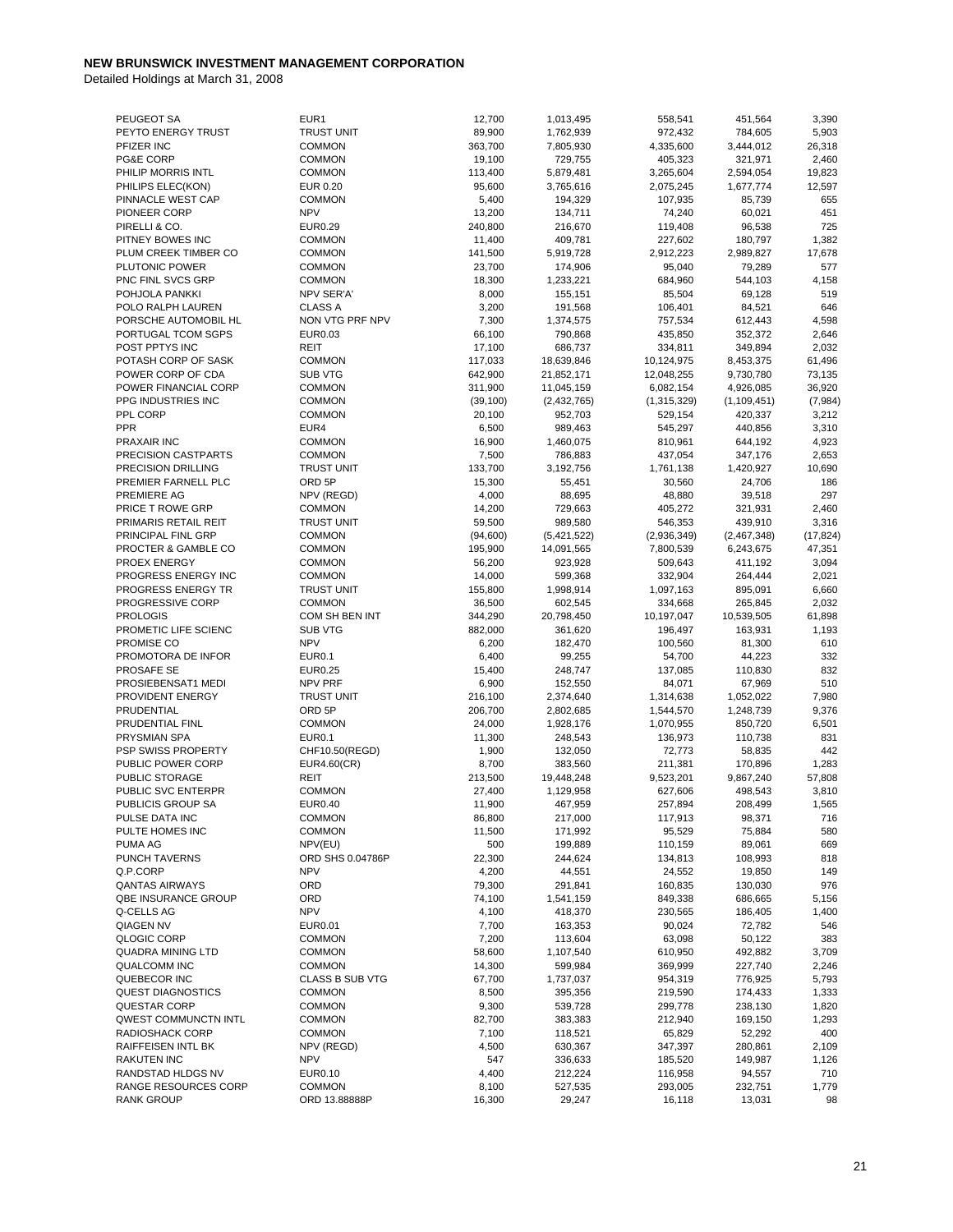| RAUTARUUKKI OY              | 'K'NPV(EU)              | 7,000      | 347,871       | 191,713     | 154,994     | 1,164     |
|-----------------------------|-------------------------|------------|---------------|-------------|-------------|-----------|
| <b>RAYONIER INC</b>         | <b>COMMON REIT</b>      | 47,250     | 2,105,920     | 1,026,717   | 1,072,971   | 6,232     |
| <b>RAYTHEON</b>             | <b>COMMON</b>           | 22,900     | 1,526,498     | 847,854     | 673,498     | 5,147     |
| <b>REALTY INCOME CORP</b>   | <b>COMMON</b>           | 101,800    | 2,705,071     | 1,319,374   | 1,377,688   | 8,009     |
| <b>RECKITT BENCKISER</b>    | ORD 10P                 | 50,600     | 2,879,536     | 1,586,923   | 1,282,980   | 9,633     |
| <b>RED BACK MINING</b>      | <b>COMMON</b>           | 175,100    | 1,222,198     | 674,194     | 543,911     | 4,093     |
| RED ELECTRICA DE E          | EUR <sub>2</sub>        | 9,100      | 572,650       | 315,590     | 255,145     | 1,916     |
| <b>REED ELSEVIER</b>        | ORD 14P                 | 91,900     | 1,201,118     | 661,941     | 535,159     | 4,018     |
| REED ELSEVIER NV            | <b>EUR0.07</b>          | 52,300     | 1,027,054     | 566,013     | 457,605     | 3,436     |
| <b>REGENCY CENTERS CORP</b> | <b>REIT</b>             |            |               |             |             | 9,100     |
|                             |                         | 46,200     | 3,074,911     | 1,499,138   | 1,566,674   |           |
| <b>REGIONS FINL CORP</b>    | <b>COMMON</b>           | 37,300     | 767,093       | 426,062     | 338,445     | 2,586     |
| REITMANS CDA LTD            | <b>CLASS A NON VTG</b>  | 45,000     | 822,600       | 455,550     | 364,285     | 2,765     |
| <b>RENAULT</b>              | <b>EUR3.81</b>          | 15,500     | 1,766,340     | 973,437     | 786,995     | 5,909     |
| RENEWABLE ENERGY            | NOK1                    | 14,500     | 414,259       | 228,300     | 184,573     | 1,386     |
| <b>RENTOKIL INITIAL</b>     | ORD 1P                  | 151,800    | 301,005       | 165,885     | 134,113     | 1,007     |
| REPSOL YPF SA               | EUR <sub>1</sub>        | 66,400     | 2,359,625     | 1,300,398   | 1,051,333   | 7,894     |
| <b>RESEARCH IN MOTION</b>   | <b>COMMON</b>           | 151,905    | 17,531,356    | 9,523,063   | 7,950,456   | 57,838    |
| <b>RESOLUTION</b>           | ORD <sub>5P</sub>       | 57,400     | 800,535       | 441,178     | 356,679     | 2,678     |
| <b>RESONA HOLDINGS</b>      | <b>NPV</b>              | 477        | 806,412       | 444,417     | 359,298     | 2,698     |
| <b>RETAIL HOLDRS TR</b>     | DEP RCPT                | (18, 100)  | (1,710,206)   | (929, 289)  | (775, 276)  | (5,641)   |
| <b>REUTERS GROUP</b>        | ORD <sub>25P</sub>      | 106,300    | 1,257,110     | 692,798     | 560,107     | 4,205     |
| REUTERS GROUP PLC           | ADR (6 ORD)             | 53,141     | 3,816,107     | 2,119,557   | 1,683,684   | 12,866    |
| <b>REXAM</b>                | ORD 64.285714P          | 53,700     | 466,714       | 257,208     | 207,945     | 1,561     |
|                             |                         |            |               |             |             |           |
| REYNOLDS AMERN INC          | <b>COMMON</b>           | 9,200      | 597,611       | 331,522     | 264,076     | 2,012     |
| RHEINMETALL AG              | NPV(EU)                 | 3,000      | 217,413       | 119,817     | 96,869      | 727       |
| RHI AG                      | NPV(EU)                 | 1,100      | 47,191        | 26,007      | 21,026      | 158       |
| RICHELIEU HARDWARE          | <b>COMMON</b>           | 15,500     | 322,090       | 175,017     | 146,011     | 1,062     |
| RICHEMONT(CIE FIN)          | 'A'CHF1(BR)EQ UNIT      | 43,700     | 2,524,907     | 1,391,485   | 1,124,975   | 8,447     |
| RICOH CO                    | <b>NPV</b>              | 56,000     | 939,804       | 517,929     | 418,730     | 3,144     |
| <b>RIETER HLDGS</b>         | CHF <sub>5</sub>        | 200        | 78,836        | 43,447      | 35,125      | 264       |
| RINNAI CORP                 | <b>NPV</b>              | 1,600      | 53,439        | 29,451      | 23,810      | 179       |
| RIO TINTO LIMITED           | ORD                     | 23,900     | 2,741,667     | 1,510,943   | 1,221,552   | 9,172     |
| RIO TINTO PLC               | ORD 10P(REGD)           | 83,400     | 8,898,749     | 4,904,133   | 3,964,846   | 29,769    |
| RIOCAN REAL ESTATE          | <b>TRUST UNIT</b>       | 226,500    |               |             | 2,093,263   | 15,744    |
|                             |                         |            | 4,702,706     | 2,593,699   |             |           |
| RITCHIE BROS AUCTNRS        | <b>COMMON</b>           | 7,600      | 641,355       | 348,499     | 290,741     | 2,115     |
| ROBERT HALF INTL INC        | <b>COMMON</b>           | 8,500      | 224,894       | 124,912     | 99,224      | 758       |
| ROCHE HLDGS AG              | <b>GENUSSCHEINE NPV</b> | 58,800     | 11,399,750    | 6,282,444   | 5,079,170   | 38,136    |
| ROCKWELL AUTOMATION         | <b>COMMON</b>           | 8,000      | 471,436       | 261,847     | 208,000     | 1,589     |
| ROCKWELL COLLINS INC        | <b>COMMON</b>           | 8,700      | 510,630       | 283,616     | 225,292     | 1,722     |
| ROCKWOOL INTL               | SER'B'DKK10             | 650        | 111,090       | 61,222      | 49,496      | 372       |
| ROGERS COMMUNICATION        | <b>CLASS B NON VTG</b>  | 251,875    | 9,360,123     | 5,084,919   | 4,244,326   | 30,878    |
| ROHM & HAAS CO              | <b>COMMON</b>           | (43, 400)  | (2, 413, 208) | (1,306,801) | (1,098,475) | (7, 933)  |
| ROHM CO                     | <b>NPV</b>              | 8,400      | 526,475       | 290,142     | 234,571     | 1,761     |
| ROLLS ROYCE GROUP           | 'B' N-CUM RED CNV PR    | 11,872,000 | 19,365        | 10,672      | 8,628       | 65        |
| <b>ROLLS ROYCE GROUP</b>    | ORD <sub>20P</sub>      | 152,200    | 1,249,863     | 688,804     | 556,878     | 4,181     |
| <b>RONA INC</b>             | <b>COMMON</b>           | 122,700    | 1,743,567     | 961,785     | 775,944     | 5,838     |
| <b>ROTHMANS INC</b>         | <b>COMMON</b>           | 91,900     | 2,397,671     | 1,318,374   | 1,071,294   | 8,003     |
|                             |                         |            |               |             |             |           |
| ROUND ONE CORP              | <b>NPV</b>              | 15         | 15,927        | 8,777       | 7,096       | 53        |
| ROWAN COS INC               | <b>COMMON</b>           | 6,000      | 253,727       | 140,926     | 111,945     | 855       |
| ROYAL BANK CDA              | <b>COMMON</b>           | 167,176    | 7,991,773     | 4,338,505   | 3,626,891   | 26,376    |
| ROYAL BK SCOT GRP           | ORD <sub>25P</sub>      | 837,200    | 5,752,694     | 3,170,331   | 2,563,119   | 19,245    |
| ROYAL CARIBBEAN CRUS        | <b>COMMON</b>           | 44,700     | 1,517,174     | 824,400     | 687,770     | 5,004     |
| ROYAL DUTCH SHELL           | 'A'SHS EUR0.07          | 300,400    | 10,633,147    | 5,859,966   | 4,737,609   | 35,571    |
| ROYAL DUTCH SHELL           | 'B'SHS EUR0.07          | 230,900    | 7,984,761     | 4,400,431   | 3,557,618   | 26,712    |
| ROYAL UTILITIES             | <b>INCOME FUND</b>      | 274,500    | 3,246,615     | 1,803,248   | 1,432,421   | 10,946    |
| ROYAL&SUN ALLIANCE          | ORD 27.5P               | 279,246    | 732,787       | 403,842     | 326,494     | 2,451     |
| RPM INTERNATIONAL           | <b>COMMON</b>           | (237, 800) | (5, 118, 461) | (2,781,262) | (2,320,316) | (16, 883) |
| RUSH ENTERPISES INC         | CL A                    | 870        | 14,138        | 7,853       | 6,238       | 48        |
|                             | <b>CLASS B</b>          |            |               |             |             |           |
| RUSH ENTERPRISES INC        |                         | (900)      | (13, 673)     | (7, 594)    | (6,033)     | (46)      |
| RUSSEL METALS INC           | <b>COMMON</b>           | 64,000     | 1,671,680     | 922,801     | 743,277     | 5,602     |
| RWE AG (NEU)                | NON VTG PRF NPV         | 3,300      | 320,107       | 176,412     | 142,624     | 1,071     |
| RWE AG (NEU)                | NPV 'A'                 | 37,200     | 4,703,656     | 2,592,202   | 2,095,719   | 15,735    |
| RYANAIR HLDGS               | SP ADR (5 ORD)          | 5,300      | 153,766       | 84,741      | 68,511      | 514       |
| RYDER SYSTEMS INC           | <b>COMMON</b>           | 3,100      | 193,898       | 107,696     | 85,549      | 654       |
| RYOHIN KEIKAKU CO           | <b>NPV</b>              | 1,000      | 59,480        | 32,780      | 26,501      | 199       |
| SABMILLER                   | ORD USD0.10             | 75,500     | 1,699,527     | 936,616     | 757,226     | 5,685     |
| SACYR VALLEHERMOSO          | EUR1                    | 7,100      | 253,694       | 139,812     | 113,034     | 849       |
| SAFECO CORP                 | <b>COMMON</b>           | (110, 200) | (4,970,785)   | (2,698,414) | (2,255,991) | (16, 380) |
| SAFEWAY INC                 | <b>COMMON</b>           | 91,700     | 2,768,276     | 1,512,840   | 1,246,253   | 9,183     |
|                             |                         |            |               |             |             |           |
| SAFRAN                      | <b>EUR0.20</b>          | 14,000     | 293,818       | 161,924     | 130,911     | 983       |
| SAGE GROUP                  | ORD 1P                  | 109,100    | 418,433       | 230,600     | 186,433     | 1,400     |
| SAINSBURY(J)                | ORD 28.571428P          | 131,200    | 917,572       | 505,677     | 408,825     | 3,070     |
| SAIPEM                      | EUR <sub>1</sub>        | 11,100     | 461,581       | 254,379     | 205,658     | 1,544     |
| SALZGITTER AG               | ORD NPV                 | 3,400      | 606,055       | 333,999     | 270,029     | 2,027     |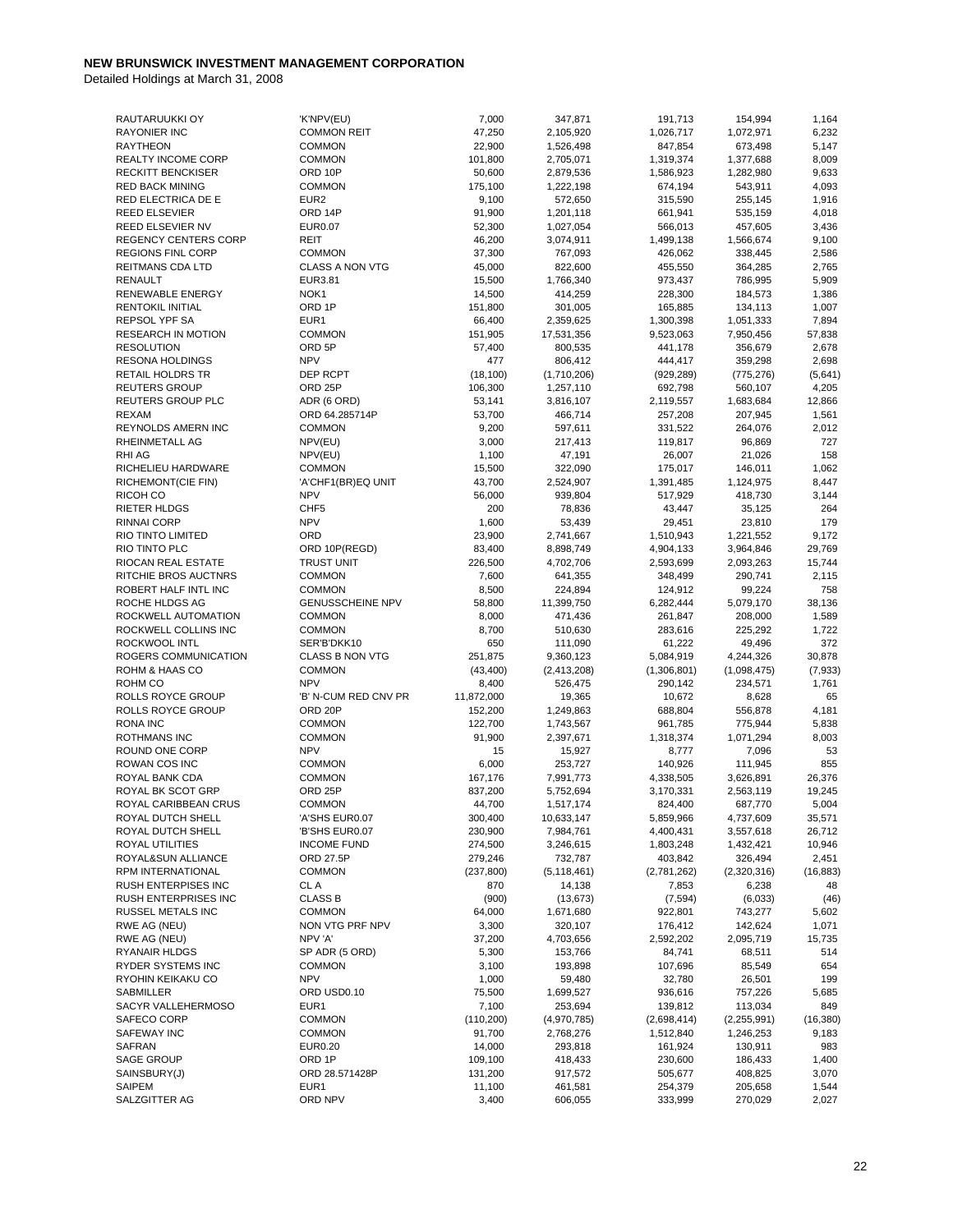| SAMPO OYJ                                | SER'A'NPV                | 36,200           | 1,008,658          | 555,875            | 449,409            | 3,374        |
|------------------------------------------|--------------------------|------------------|--------------------|--------------------|--------------------|--------------|
| <b>SANDISK CORP</b>                      | <b>COMMON</b>            | 12,300           | 284,724            | 158,143            | 125,622            | 960          |
| SANDVIK                                  | NPV (POST)               | 79,400           | 1,418,444          | 781,710            | 631,989            | 4,745        |
| SANKEN ELECTRIC CO                       | <b>NPV</b>               | 4,000            | 24,081             | 13,271             | 10,729             | 81           |
| SANKYO CO                                | <b>NPV</b>               | 4,500            | 274,154            | 151,087            | 122,150            | 917          |
| SANOFI-AVENTIS                           | EUR <sub>2</sub>         | 85,500           | 6,602,135          | 3,638,461          | 2,941,588          | 22,086       |
| SANOMA WSOY OYJ                          | <b>NPV</b>               | 6,900            | 196,969            | 108,550            | 87,760             | 659          |
| SANTEN PHARM, CO.                        | <b>NPV</b>               | 6,200            | 148,277            | 81,716             | 66,065             | 496          |
| <b>SANTOS LIMITED</b>                    | ORD                      | 49,000           | 664,883            | 366,419            | 296,239            | 2,224        |
| SANWA SHUTTER CORP                       | <b>NPV</b>               | 9,000            | 39,987             | 22,037             | 17,816             | 134          |
| SANYO ELECTRIC CO                        | <b>NPV</b>               | 133,000          | 286,545            | 157,916            | 127,670            | 959          |
| SAP AG                                   | ORD NPV                  | 73,000           | 3,736,975          | 2,059,461          | 1,665,013          | 12,501       |
| SAPPORO HOKUYO HLD                       | <b>NPV</b>               | 25               | 178,594            | 98,424             | 79,573             | 597          |
| SAPPORO HOLDINGS                         | <b>NPV</b>               | 21,000           | 175,347            | 96,635             | 78,126             | 587          |
| <b>SAPUTO INC</b>                        | <b>COMMON</b>            | 185,200          | 5,096,704          | 2,801,797          | 2,277,899          | 17,007       |
| SARA LEE CORP                            | <b>COMMON</b>            | 38,300           | 553,546            | 307,453            | 244,227            | 1,866        |
| SAVANNA ENERGY                           | <b>COMMON</b>            | 81,904           | 1,576,242          | 865,353            | 705,637            | 5,253        |
| SBI E-TRADE SECURI                       | <b>NPV</b>               | 130              | 116,187            | 64,031             | 51,767             | 389          |
| SBI HOLDINGS INC                         | <b>NPV</b>               | 779              | 176,586            | 97,317             | 78,678             | 591          |
| SBM OFFSHORE NV                          | EUR0.25 (POST SUBD)      | 12,000           | 398,542            | 219,638            | 177,571            | 1,333        |
| <b>SCANIA</b>                            | SER'B'NPV (POST)         | 30,100           | 649,694            | 358,049            | 289,472            | 2,173        |
| <b>SCHERING PLOUGH CORP</b>              | <b>COMMON</b>            | 87,200           | 1,291,610          | 717,391            | 569,864            | 4,355        |
| <b>SCHIBSTED A/S</b>                     | NOK1                     | 2,000            | 61,177             | 33,715             | 27,258             | 205          |
| SCHINDLER HOLDING AG                     | PTG CERT CHF0.10(EX)     | 4,300            | 330,741            | 182,273            | 147,362            | 1,106        |
| <b>SCHLUMBERGER LTD</b>                  | <b>COMMON</b>            | 64,400           | 5,762,968          | 3,200,890          | 2,542,647          | 19,430       |
| <b>SCHNEIDER ELECTRIC</b>                | EUR8                     | 18,500           | 2,464,895          | 1,358,413          | 1,098,236          | 8,246        |
| <b>SCHRODERS</b>                         | ORD GBP1                 | 9,400            | 179,781            | 99,078             | 80,101             | 601          |
| <b>SCHWAB CHARLES CORP</b>               | <b>COMMON</b>            | 196,100          | 3,789,538          | 2,070,909          | 1,706,059          | 12,571       |
| <b>SCOR SE</b>                           | EUR7.876972 (POST)       | 14,500           | 356,406            | 196,416            | 158,797            | 1,192        |
| <b>SCOT &amp; NEWCASTLE</b>              | ORD <sub>20P</sub>       | 67,300           | 1,082,690          | 596,675            | 482,394            | 3,622        |
| <b>SCOT &amp; SOUTHERN ENG</b>           | ORD 50P                  | 72,300           | 2,068,274          | 1,139,834          | 921,522            | 6,919        |
| SCRIPPS E W CO OHIO                      | <b>CLASS A</b>           | 4,800            | 206,781            | 114,851            | 91,233             | 697          |
| <b>SEADRILL LTD</b>                      | USD <sub>2</sub>         | 21,700           | 598,053            | 329,589            | 266,463            | 2,001        |
| <b>SEALED AIR CORP</b>                   | <b>COMMON</b>            | 8,700            | 225,446            | 125,218            | 99,468             | 760          |
| <b>SEARS CANADA INC</b>                  | <b>COMMON</b>            | 32,400           | 743,256            | 410,310            | 330,455            | 2,491        |
|                                          |                          |                  |                    |                    |                    |              |
| SEARS HOLDING CORP<br>SEAT PAGINE GIALLE | <b>COMMON</b><br>EUR0.03 | 3,900<br>343,400 | 409,179<br>61,016  | 227,268<br>33,626  | 180,532<br>27,186  | 1,380<br>204 |
|                                          |                          |                  |                    |                    |                    |              |
|                                          |                          |                  |                    |                    |                    |              |
| <b>SECOM CO</b>                          | <b>NPV</b>               | 17,600           | 876,303            | 482,934            | 390,438            | 2,932        |
| <b>SECTOR SPDR TR</b>                    | SBI INT-ENERGY           | (94,000)         | (7, 174, 757)      | (3,898,609)        | (3, 252, 482)      | (23, 665)    |
| <b>SECTOR SPDR TR</b>                    | <b>MATERIALS</b>         | (9, 100)         | (378, 272)         | (205, 545)         | (171, 479)         | (1, 248)     |
| <b>SECTOR SPDR TR</b>                    | <b>SBI INT-INDS</b>      | (212,000)        | (8, 182, 395)      | (4, 446, 138)      | (3,709,268)        | (26, 989)    |
| <b>SECTOR SPDR TR</b>                    | SBI CONS STPLS           | (127, 800)       | (3,677,376)        | (1,998,207)        | (1,667,039)        | (12, 130)    |
| <b>SECURITAS</b>                         | SER'B'NPV                | 26,200           | 354,721            | 195,488            | 158,046            | 1,187        |
| <b>SEGA SAMMY HLDGS</b>                  | <b>NPV</b>               | 16,600           | 180,361            | 99,398             | 80,360             | 603          |
| <b>SEGRO PLC</b>                         | ORD 27.083333P           | 36,500           | 377,695            | 208,149            | 168,282            | 1,264        |
| SEIKO EPSON CORP                         | <b>NPV</b>               | 10,700           | 296,158            | 163,213            | 131,953            | 991          |
| <b>SEINO HOLDINGS</b>                    | <b>NPV</b>               | 6,000            | 40,079             | 22,088             | 17,857             | 134          |
| <b>SEKISUI CHEMICAL</b>                  | <b>NPV</b>               | 38,000           | 235,817            | 129,960            | 105,068            | 789          |
| <b>SEKISUI HOUSE</b>                     | <b>NPV</b>               | 42,000           | 398,320            | 219,515            | 177,472            | 1,333        |
| SEMBCORP INDUSTRIE                       | SGD0.25 (POST REORG)     | 75,000           | 227,221            | 125,222            | 101,239            | 760          |
| SEMBCORP MARINE LTD                      | SGD0.10                  | 69,000           | 195,689            | 107,845            | 87,190             | 655          |
| <b>SEMPRA ENERGY</b>                     | <b>COMMON</b>            | 14,100           | 774,825            | 430,356            | 341,856            | 2,612        |
| SENIOR HSG PPTYS TR                      | <b>COMMON SBI</b>        | 52,600           | 1,281,401          | 624,732            | 652,876            | 3,792        |
| <b>SERCO GROUP</b>                       | ORD <sub>2P</sub>        | 40,500           | 374,494            | 206,385            | 166,856            | 1,253        |
| <b>SES SA</b>                            | REP 1'A' NPV             | 12,600           | 273,859            | 150,925            | 122,018            | 916          |
| SEVEN & I HOLDINGS                       | <b>NPV</b>               | 68,800           | 1,765,966          | 973,231            | 786,828            | 5,908        |
| <b>SEVERN TRENT</b>                      | ORD 97.89P               | 19,600           | 566,689            | 312,304            | 252,489            | 1,896        |
| SGS SA                                   | CHF1(REGD)               | 390              | 577,699            | 318,372            | 257,394            | 1,933        |
| SHANGRI-LA ASIA                          | HKD1                     | 108,000          | 291,841            | 160,835            | 130,030            | 976          |
| SHARP CORP                               | <b>NPV</b>               | 84,000           | 1,461,660          | 805,526            | 651,244            | 4,890        |
| SHAW COMMUNICATIONS                      | CLASS B NON VTG          | 71,814           | 1,340,049          | 727,765            | 607,862            | 4,422        |
| SHAWCOR LTD                              | CLASS A SUB VTG          | 62,600           | 1,750,922          | 965,938            | 779,121            | 5,863        |
| SHERRITT INTL CORP                       | <b>COMMON</b>            | 111,909          | 1,622,383          | 884,724            | 732,288            | 5,370        |
| SHERWIN WILLIAMS CO                      | <b>COMMON</b>            | 34,700           | 1,820,501          | 992,697            | 821,778            | 6,026        |
| SHIKOKU ELEC POWER                       | <b>NPV</b>               | 7,800            | 238,404            | 131,385            | 106,221            | 798          |
| SHIMACHU CO                              | <b>NPV</b>               | 1,800            | 55,480             | 30,575             | 24,719             | 186          |
| SHIMAMURA CO                             | <b>NPV</b>               | 1,800            | 157,905            | 87,022             | 70,355             | 528          |
| SHIMANO INC                              | <b>NPV</b>               | 5,600            | 263,815            | 145,389            | 117,543            | 883          |
| SHIMIZU CORP                             | <b>NPV</b>               | 49,000           | 230,333            | 126,937            | 102,625            | 771          |
| SHIN-ETSU CHEMICAL                       | <b>NPV</b>               | 34,300           | 1,820,942          | 1,003,528          | 811,322            | 6,092        |
| SHINKO ELEC INDS                         | <b>NPV</b>               | 5,700            | 66,103             | 36,430             | 29,452             | 221          |
| SHINKO SECURITIES                        | <b>NPV</b>               | 44,000           | 131,536            | 72,490             | 58,606             | 440          |
| SHINSEI BANK<br>SHIONOGI & CO            | <b>NPV</b><br><b>NPV</b> | 82,000<br>25,000 | 275,566<br>437,337 | 151,866<br>241,018 | 122,779<br>194,856 | 922<br>1,463 |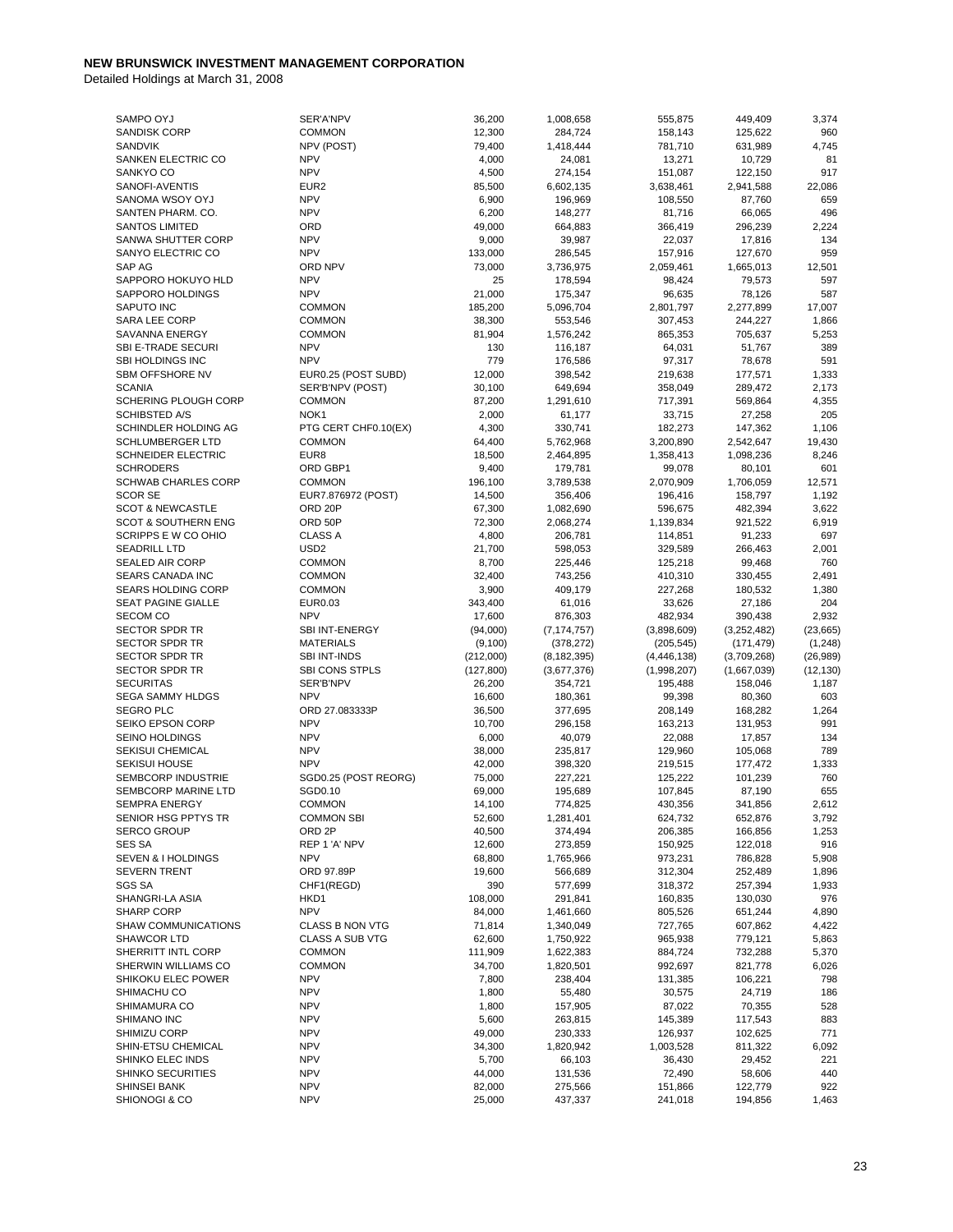| <b>SHIRE</b>              | ORD 5P               | 23,400    | 464,477     | 255,975     | 206,948    | 1,554    |
|---------------------------|----------------------|-----------|-------------|-------------|------------|----------|
| SHISEIDO CO               | <b>NPV</b>           | 27,000    | 732,005     | 403,411     | 326,146    | 2,449    |
| SHIZUOKA BANK             | <b>NPV</b>           | 48,000    | 579,914     | 319,593     | 258,381    | 1,940    |
| SHOPPERS DRUG MART        | <b>COMMON</b>        | 77,045    | 4,017,512   | 2,182,182   | 1,822,075  | 13,255   |
| SHORE GOLD INC            | <b>COMMON</b>        | 237,600   | 955,152     | 525,441     | 426,521    | 3,190    |
| <b>SHOWA DENKO KK</b>     | <b>NPV</b>           | 99,000    | 340,860     | 187,849     | 151,871    | 1,140    |
| SHOWA SHELL SEKIYU        | <b>NPV</b>           | 15,800    | 164,014     | 90,389      | 73,077     | 549      |
| SHUI ON LAND LTD          | USD0.0025            | 157,500   | 148,442     | 81,807      | 66,138     | 497      |
|                           |                      |           |             |             |            | 443      |
| SHUN TAK HLDG LTD         | <b>HKD0.25</b>       | 98,000    | 132,280     | 72,900      | 58,938     |          |
| <b>SIEMENS AG</b>         | NPV(REGD)(EU)        | 72,700    | 8,086,157   | 4,456,311   | 3,602,795  | 27,051   |
| SIGMA ALDRICH CORP        | <b>COMMON</b>        | 7,000     | 428,696     | 238,108     | 189,143    | 1,445    |
| <b>SIGNET GROUP</b>       | ORD USD0.009         | 142,700   | 178,942     | 98,615      | 79,728     | 599      |
| SILVER STANDARD RES       | <b>COMMON</b>        | 67,400    | 2,094,118   | 1,154,951   | 932,156    | 7,011    |
| <b>SILVER WHEATON</b>     | <b>COMMON</b>        | 528,500   | 8,413,720   | 4,602,920   | 3,782,859  | 27,941   |
| SILVERCORP METALS         | <b>COMMON</b>        | 159,600   | 1,307,124   | 720,930     | 581,818    | 4,376    |
| SIMON PPTY INC            | <b>REIT</b>          | 277,200   | 26,399,124  | 12,948,169  | 13,372,357 | 78,598   |
| SIMS GROUP LTD.           | <b>NPV</b>           | 12,800    | 354,559     | 195,399     | 157,974    | 1,186    |
| <b>SINGAPORE AIRLINES</b> | SGD0.50(1000 LOT)    | 45,000    | 518,533     | 285,765     | 231,033    | 1,735    |
| SINGAPORE EXCHANGE        | SGD0.01              | 67,000    | 374,049     | 206,140     | 166,658    | 1,251    |
| SINGAPORE LAND            | SGD1                 | 10,000    | 50,320      | 27,731      | 22,420     | 168      |
| SINGAPORE PETROL          | SGD0.50              | 8,000     | 40,196      | 22,152      | 17,910     | 134      |
| SINGAPORE POST            | SGD0.05              | 60,000    | 50,915      | 28,060      | 22,685     | 170      |
| SINGAPORE PRESS HD        | SGD0.20              | 129,000   | 440,753     | 242,901     | 196,378    | 1,474    |
| SINGAPORE TECH ENG        | SGD0.10              |           | 281,791     |             |            | 943      |
|                           |                      | 112,000   |             | 155,296     | 125,552    |          |
| SINGAPORE TELECOMM        | SGD0.15(POST RE-ORG) | 666,000   | 1,933,444   | 1,065,528   | 861,448    | 6,468    |
| <b>SINO FOREST CORP</b>   | <b>COMMON</b>        | 193,200   | 3,089,268   | 1,701,189   | 1,377,752  | 10,327   |
| SINO LAND CO              | HKD1                 | 120,000   | 265,425     | 146,277     | 118,261    | 888      |
| SIRIUS SATEL RADIO        | <b>COMMON</b>        | 20,000    | 58,179      | 32,314      | 25,669     | 196      |
| SKAND ENSKILDA BKN        | SER'A'NPV            | 38,800    | 1,040,555   | 573,454     | 463,620    | 3,481    |
| <b>SKANSKA SE</b>         | SER'B'NPV            | 31,500    | 645,848     | 355,929     | 287,758    | 2,161    |
| <b>SKF</b>                | SER'B'NPV (POST)     | 34,000    | 701,518     | 386,609     | 312,562    | 2,347    |
| <b>SKY CITY ENT GP</b>    | <b>NPV</b>           | 39,900    | 120,564     | 66,443      | 53,717     | 403      |
| <b>SKY NETWORK TELEVI</b> | <b>NPV</b>           | 8,100     | 31,705      | 17,473      | 14,126     | 106      |
|                           |                      |           |             | 8,122,996   |            |          |
| SL GREEN RLTY CORP        | REIT                 | 197,100   | 16,661,243  |             | 8,488,938  | 49,308   |
| <b>SLM CORP</b>           | <b>VOTING COMMON</b> | 25,100    | 395,518     | 219,680     | 174,505    | 1,334    |
| <b>SMC CORP</b>           | <b>NPV</b>           | 4,800     | 519,053     | 286,052     | 231,264    | 1,736    |
| SMITH & NEPHEW            | ORD USD0.20          | 75,200    | 1,021,185   | 562,779     | 454,990    | 3,416    |
| SMITH INTL INC            | <b>COMMON</b>        | 10,800    | 713,149     | 396,100     | 314,644    | 2,404    |
| <b>SMITHS GROUP</b>       | ORD 37.5P            | 32,400    | 620,991     | 342,230     | 276,683    | 2,077    |
| SMRT CORPORATION          | SGD0.10              | 29,000    | 39,288      | 21,652      | 17,505     | 131      |
| SMUCKER J M CO            | <b>COMMON</b>        | (38, 100) | (1,984,780) | (1,078,487) | (899, 747) | (6, 547) |
| <b>SMURFIT KAPPA GRP</b>  | ORD EUR0.001 (WI)    | 10,000    | 123,549     | 68,088      | 55,047     | 413      |
| <b>SNAM RETE GAS</b>      | EUR <sub>1</sub>     | 73,700    | 482,534     | 265,926     | 214,993    | 1,614    |
| SNAP-ON INC               | <b>COMMON</b>        | 3,100     | 161,746     | 89,838      | 71,363     | 545      |
|                           |                      |           |             |             |            |          |
| <b>SNC-LAVALIN GROUP</b>  | <b>COMMON</b>        | 83,632    | 3,729,163   | 2,025,957   | 1,690,904  | 12,302   |
| <b>SOC GENERALE</b>       | EUR1.25              | 39,000    | 3,932,068   | 2,166,977   | 1,751,937  | 13,154   |
| SODEXO                    | EUR4                 | 8,000     | 505,900     | 278,803     | 225,404    | 1,692    |
| <b>SOFTBANK CORP</b>      | <b>NPV</b>           | 63,300    | 1,175,853   | 648,017     | 523,903    | 3,934    |
| SOGECABLE SA              | EUR <sub>2</sub>     | 4,000     | 180,576     | 99,516      | 80,456     | 604      |
| SOJITZ CORPORATION        | <b>NPV</b>           | 98,100    | 384,280     | 211,778     | 171,216    | 1,286    |
| SOLARWORLD AG             | NPV(EU)              | 7,000     | 343,774     | 189,455     | 153,169    | 1,150    |
| SOLVAY SA                 | <b>NPV</b>           | 5,300     | 696,337     | 383,754     | 310,254    | 2,329    |
| SOMPO JAPAN INS           | <b>NPV</b>           | 70,000    | 632,838     | 348,759     | 281,961    | 2,117    |
| SONAE INDUSTRIA           | EUR5                 | 2,600     | 18,597      | 10,249      | 8,286      | 62       |
| SONAE SGPS SA             | EUR <sub>1</sub>     | 66,900    | 126,700     | 69,825      | 56,451     | 424      |
| SONIC HEALTHCARE          |                      |           |             |             |            |          |
|                           | ORD                  | 26,500    | 340,968     | 187,909     | 151,919    | 1,141    |
| SONOVA HOLDING AG         | CHF0.05              | 3,900     | 368,546     | 203,107     | 164,206    | 1,233    |
| SONY CORP                 | <b>NPV</b>           | 84,000    | 3,429,013   | 1,889,742   | 1,527,800  | 11,471   |
| SONY CORP                 | ADR (1 ORD)          | 84,500    | 3,482,755   | 1,892,454   | 1,578,813  | 11,488   |
| SONY FINANCIAL HOL        | <b>NPV</b>           | 73        | 302,513     | 166,716     | 134,785    | 1,012    |
| SOUTHERN CO               | <b>COMMON</b>        | 41,100    | 1,502,715   | 834,644     | 663,005    | 5,066    |
| SOUTHWEST AIRLS CO        | <b>COMMON</b>        | 39,600    | 503,926     | 279,893     | 222,334    | 1,699    |
| SOVEREIGN BANCORP         | <b>COMMON</b>        | 19,400    | 185,454     | 103,005     | 81,823     | 625      |
| SPDR S&P RETAIL           | SPDR SERIES TRUST    | 50,700    | 1,655,368   | 899,492     | 750,417    | 5,460    |
| SPECTRA ENERGY            | <b>INCOME FUND</b>   | 455,000   | 5,146,050   | 2,858,239   | 2,270,461  | 17,350   |
|                           |                      |           | 793,683     |             |            |          |
| SPECTRA ENERGY CORP       | <b>COMMON</b>        | 34,000    |             | 440,830     | 350,176    | 2,676    |
| SPRINT NEXTEL             | SER 1 COMMON         | 153,300   | 1,049,463   | 582,897     | 463,028    | 3,538    |
| SQUARE-ENIX CO            | <b>NPV</b>           | 4,300     | 153,813     | 84,767      | 68,531     | 515      |
| SSAB(SVENSKT STAL)        | SER'A'NPV            | 15,100    | 436,310     | 240,452     | 194,398    | 1,460    |
| SSAB(SVENSKT STAL)        | SER'B'NPV            | 7,000     | 184,701     | 101,789     | 82,294     | 618      |
| <b>SSL INTERNATIONAL</b>  | ORD 10P              | 8,000     | 73,974      | 40,767      | 32,959     | 247      |
| ST GEORGE BANK LTD        | ORD                  | 23,200    | 556,171     | 306,508     | 247,803    | 1,861    |
| ST JUDE MEDICAL INC       | <b>COMMON</b>        | 18,500    | 820,357     | 455,646     | 361,945    | 2,766    |
| STAGECOACH GROUP          | ORD 0.9824P(POST)    | 44,700    | 220,336     | 121,428     | 98,171     | 737      |
|                           |                      |           |             |             |            |          |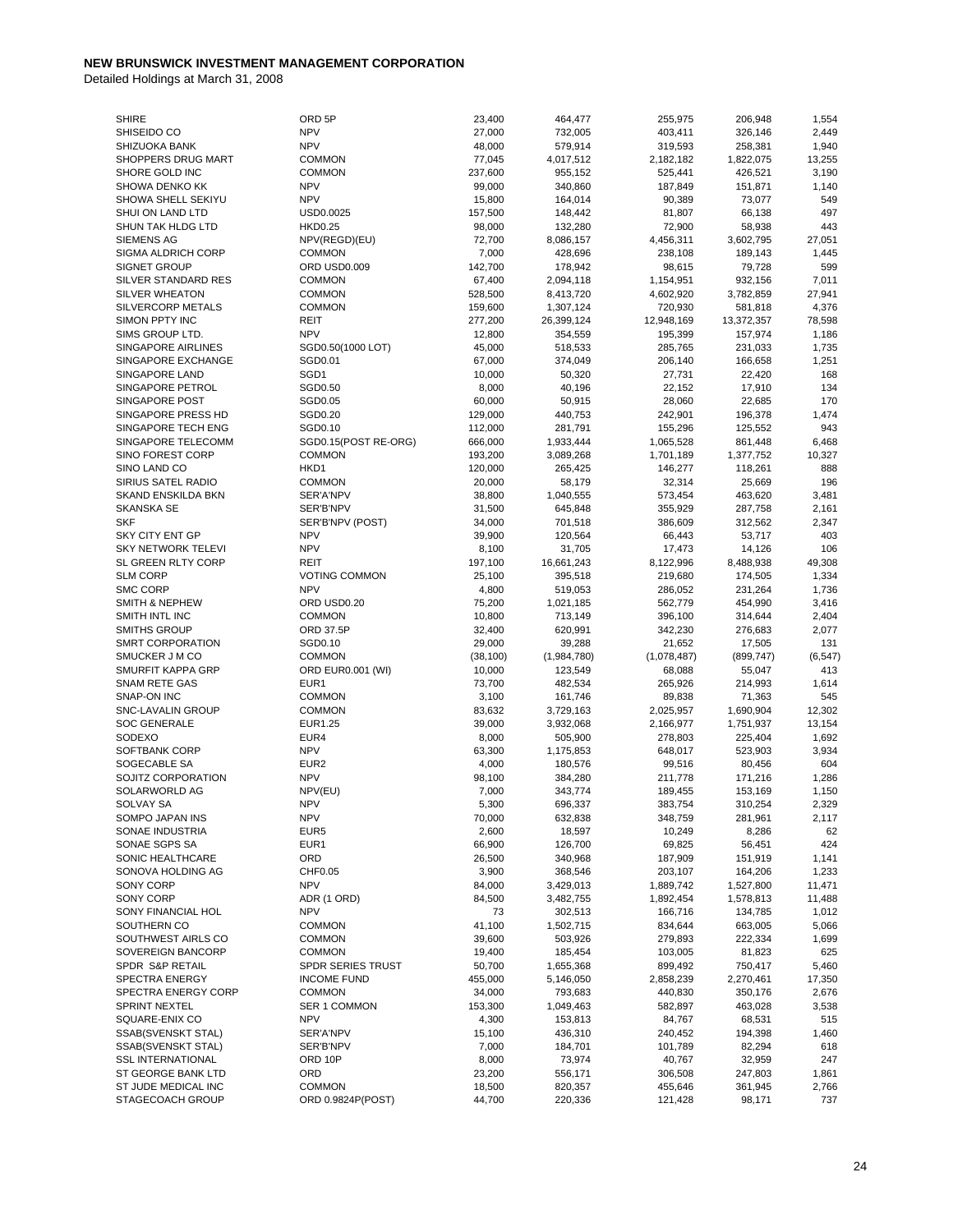| STANDARD CHARTERED              | ORD USD0.50          | 58,900    | 2,068,048     | 1,139,709  | 921,421    | 6,918    |
|---------------------------------|----------------------|-----------|---------------|------------|------------|----------|
| STANDARD LIFE                   | ORD 10P              | 181,900   | 913,316       | 503,332    | 406,929    | 3,055    |
| <b>STANLEY ELECTRIC</b>         | <b>NPV</b>           | 12,600    | 313,677       | 172,868    | 139,759    | 1,049    |
| <b>STANLEY WORKS</b>            | <b>COMMON</b>        | (27, 300) | (1, 339, 578) | (725, 422) | (609, 752) | (4, 403) |
|                                 |                      |           |               |            |            |          |
| <b>STANTEC INC</b>              | <b>COMMON</b>        | 48,195    | 1,444,886     | 797,081    | 642,967    | 4,838    |
| <b>STAPLES INC</b>              | <b>COMMON</b>        | 37,700    | 868,816       | 482,561    | 383,326    | 2,929    |
| <b>STARBUCKS CORP</b>           | <b>COMMON</b>        | 39,300    | 707,342       | 392,875    | 312,083    | 2,385    |
| STARWOOD HTLS&RESORT            | <b>COMMON</b>        | 10,100    | 536,635       | 298,060    | 236,766    | 1,809    |
| <b>STATE STREET CORP</b>        | <b>COMMON</b>        | 20,800    | 1,693,749     | 940,749    | 747,290    | 5,711    |
| STATOILHYDRO ASA                | <b>NOK2.50</b>       | 107,400   | 3,309,071     | 1,823,641  | 1,474,360  | 11,070   |
|                                 |                      |           |               |            |            |          |
| STELLA JONES INC                | <b>COMMON</b>        | 13,700    | 476,212       | 258,763    | 215,878    | 1,571    |
| <b>STMICROELECTRONICS</b>       | EUR1.04(SICOVAM)     | 57,100    | 622,850       | 343,255    | 277,511    | 2,084    |
| STOCKLAND TRUST GRP             | <b>STAPLED SEC</b>   | 121,400   | 791,241       | 436,056    | 352,538    | 2,647    |
| STOLT-NIELSEN SA                | <b>NPV</b>           | 1,500     | 32,103        | 17,692     | 14,303     | 107      |
| STORA ENSO OYJ                  | NPV SER 'R'          | 48,600    | 577,535       | 318,282    | 257,321    | 1,932    |
| STOREBRAND ASA                  |                      |           |               |            |            |          |
|                                 | 'A'NOK5              | 34,200    | 276,897       | 152,599    | 123,372    | 926      |
| <b>STRATEGIC HOTEL&amp;RSRT</b> | <b>COMMON</b>        | 69,700    | 956,482       | 466,322    | 487,329    | 2,831    |
| <b>STRAUMANN HLDG</b>           | CHF0.1(REGD)         | 700       | 205,854       | 113,447    | 91,719     | 689      |
| <b>STRYKER CORP</b>             | <b>COMMON</b>        | 12,800    | 854,687       | 474,713    | 377,092    | 2,882    |
| SUEDZUCKER AG                   | NPV(EU)              | 2,800     | 63,862        | 35,194     | 28,454     | 214      |
| <b>SUEZ</b>                     | EUR <sub>2</sub>     | 87,000    | 5,872,206     | 3,236,194  | 2,616,367  | 19,644   |
|                                 |                      |           |               |            |            |          |
| SULZER AG                       | CHF0.01(REGD)        | 240       | 326,379       | 179,869    | 145,419    | 1,092    |
| SUMCO CORPORATION               | <b>NPV</b>           | 9,600     | 214,251       | 118,075    | 95,460     | 717      |
| SUMITOMO CHEM CO                | <b>NPV</b>           | 132,000   | 865,418       | 476,935    | 385,588    | 2,895    |
| <b>SUMITOMO CORP</b>            | <b>NPV</b>           | 88,900    | 1,195,933     | 659,083    | 532,849    | 4,001    |
| SUMITOMO ELECTRIC               | <b>NPV</b>           | 62,800    | 813,747       | 448,459    | 362,566    | 2,722    |
|                                 | <b>NPV</b>           |           |               |            | 141,536    | 1,063    |
| SUMITOMO HEAVY IND              |                      | 48,000    | 317,666       | 175,067    |            |          |
| SUMITOMO METAL IND              | <b>NPV</b>           | 342,000   | 1,325,588     | 730,537    | 590,617    | 4,435    |
| <b>SUMITOMO METAL MNG</b>       | <b>NPV</b>           | 46,000    | 875,829       | 482,673    | 390,227    | 2,930    |
| SUMITOMO MITSUI GR              | <b>NPV</b>           | 550       | 3,628,585     | 1,999,727  | 1,616,720  | 12,139   |
| SUMITOMO OSAKA CEM              | <b>NPV</b>           | 16,000    | 37,935        | 20,906     | 16,902     | 127      |
| SUMITOMO RLTY&DEV               | <b>NPV</b>           | 32,000    | 577,275       | 318,138    | 257,205    | 1,931    |
|                                 |                      |           |               |            |            |          |
| <b>SUMITOMO RUBBER</b>          | <b>NPV</b>           | 14,300    | 112,033       | 61,742     | 49,916     | 375      |
| <b>SUMITOMO TRUST&amp;BKG</b>   | <b>NPV</b>           | 105,000   | 739,273       | 407,416    | 329,384    | 2,473    |
| SUN HUNG KAI PROP               | <b>HKD0.50</b>       | 115,000   | 1,823,613     | 1,005,000  | 812,512    | 6,101    |
| SUN LIFE FNCL INC               | <b>COMMON</b>        | 76,679    | 3,759,924     | 2,041,205  | 1,706,310  | 12,409   |
| SUN MICROSYSTEMS INC            | <b>COMMON</b>        | 42,600    | 679,598       | 377,465    | 299,842    | 2,291    |
| SUNCOR ENERGY INC               | <b>COMMON</b>        | 174,002   | 17,208,798    | 9,348,254  | 7,803,771  | 56,772   |
|                                 |                      |           |               |            |            |          |
| SUNCORP-METWAY                  | ORD                  | 77,900    | 937,392       | 516,600    | 417,656    | 3,136    |
| SUNOCO INC                      | <b>COMMON</b>        | 6,300     | 339,266       | 188,436    | 149,686    | 1,144    |
| SUNTRUST BANKS INC              | <b>COMMON</b>        | 18,900    | 1,070,639     | 594,659    | 472,371    | 3,610    |
| <b>SUPERIOR PLUS</b>            | <b>INCOME FUND</b>   | 87,600    | 1,224,210     | 675,948    | 544,159    | 4,103    |
| SUPERVALU INC                   | <b>COMMON</b>        | (59, 800) | (1,843,175)   | (997, 314) | (839, 807) | (6,054)  |
| <b>SURUGA BANK</b>              | <b>NPV</b>           | 17,000    | 219,756       | 121,108    | 97,913     | 735      |
|                                 |                      |           |               |            |            |          |
| <b>SUZUKEN CO</b>               | <b>NPV</b>           | 5,500     | 231,322       | 127,483    | 103,066    | 774      |
| <b>SUZUKI MOTOR CORP</b>        | <b>NPV</b>           | 14,800    | 382,177       | 210,619    | 170,279    | 1,279    |
| SVENSKA CELLULOSA               | SER'B'NPV            | 47,100    | 882,166       | 486,165    | 393,050    | 2,951    |
| SVENSKA HANDELSBKN              | SER'A'NPV            | 41,300    | 1,236,226     | 681,289    | 550,802    | 4,136    |
| <b>SWATCH GROUP</b>             | CHF0.45(REGD)        | 4,300     | 227,259       | 125,243    | 101,256    | 760      |
| <b>SWATCH GROUP</b>             | CHF2.25(BR)          | 2,600     | 716,055       | 394,621    | 319,039    | 2,395    |
|                                 |                      |           |               |            |            |          |
| SWEDBANK AB                     | SER'A'NPV            | 15,100    | 435,004       | 239,732    | 193,816    | 1,455    |
| <b>SWEDISH MATCH</b>            | <b>NPV</b>           | 22,300    | 498,697       | 274,834    | 222,195    | 1,668    |
| <b>SWIRE PACIFIC</b>            | 'A'HKD0.60           | 69,000    | 792,203       | 436,586    | 352,967    | 2,650    |
| SWISS LIFE HLDG                 | CHF41(REGD)          | 2,900     | 830,263       | 457,561    | 369,925    | 2,777    |
| <b>SWISS REINSURANCE</b>        | CHF0.1(REGD)         | 29,400    | 2,645,608     | 1,458,004  | 1,178,753  | 8,850    |
| SWISSCOM AG                     | CHF1(REGD)           | 1,900     | 670,595       | 369,567    | 298,784    | 2,243    |
|                                 |                      |           |               |            |            |          |
| SXC HEALTH SOL CORP             | <b>COMMON</b>        | (2,300)   | (28, 134)     | (15, 626)  | (12, 413)  | (95)     |
| <b>SYDBANK</b>                  | DKK10                | 5,300     | 198,434       | 109,358    | 88,413     | 664      |
| SYMANTEC CORP                   | <b>COMMON</b>        | 45,500    | 775,437       | 430,697    | 342,127    | 2,614    |
| <b>SYNENCO ENERGY</b>           | <b>CLASS A</b>       | 50,800    | 364,744       | 201,362    | 162,160    | 1,222    |
| SYNGENTA                        | CHF0.10(REGD)        | 8,700     | 2,626,159     | 1,447,286  | 1,170,088  | 8,785    |
| SYNTHES INC                     | CHF0.001 (POST SUBD) | 5,000     | 720,412       | 397,022    | 320,980    | 2,410    |
|                                 |                      |           |               |            |            |          |
| SYSCO CORP                      | <b>COMMON</b>        | 104,200   | 3,108,250     | 1,700,634  | 1,397,293  | 10,323   |
| T&D HOLDINGS INC                | <b>NPV</b>           | 16,500    | 882,767       | 486,496    | 393,318    | 2,953    |
| <b>TABCORP HOLDINGS LTD</b>     | ORD                  | 43,900    | 578,415       | 318,766    | 257,713    | 1,935    |
| <b>TAIHEIYO CEMENT</b>          | <b>NPV</b>           | 76,000    | 187,243       | 103,190    | 83,426     | 626      |
| <b>TAISEI CORP</b>              | <b>NPV</b>           | 80,000    | 207,819       | 114,530    | 92,594     | 695      |
| TAISHO PHARM CO                 | <b>NPV</b>           | 12,000    | 244,311       | 134,641    | 108,853    | 817      |
|                                 |                      |           |               |            |            |          |
| TAIYO NIPPON SANSO              | <b>NPV</b>           | 24,000    | 196,686       | 108,394    | 87,634     | 658      |
| TAIYO YUDEN CO                  | <b>NPV</b>           | 9,000     | 90,086        | 49,647     | 40,138     | 301      |
| <b>TAKARA HOLDINGS</b>          | <b>NPV</b>           | 7,000     | 49,285        | 27,161     | 21,959     | 165      |
| <b>TAKASHIMAYA CO</b>           | <b>NPV</b>           | 25,000    | 287,607       | 158,501    | 128,143    | 962      |
| TAKEDA PHARMACEUTI              | <b>NPV</b>           | 70,700    | 3,622,184     | 1,996,199  | 1,613,868  | 12,117   |
| <b>TAKEFUJI CORP</b>            | <b>NPV</b>           | 9,240     | 200,978       | 110,760    | 89,546     | 672      |
|                                 |                      |           |               |            |            |          |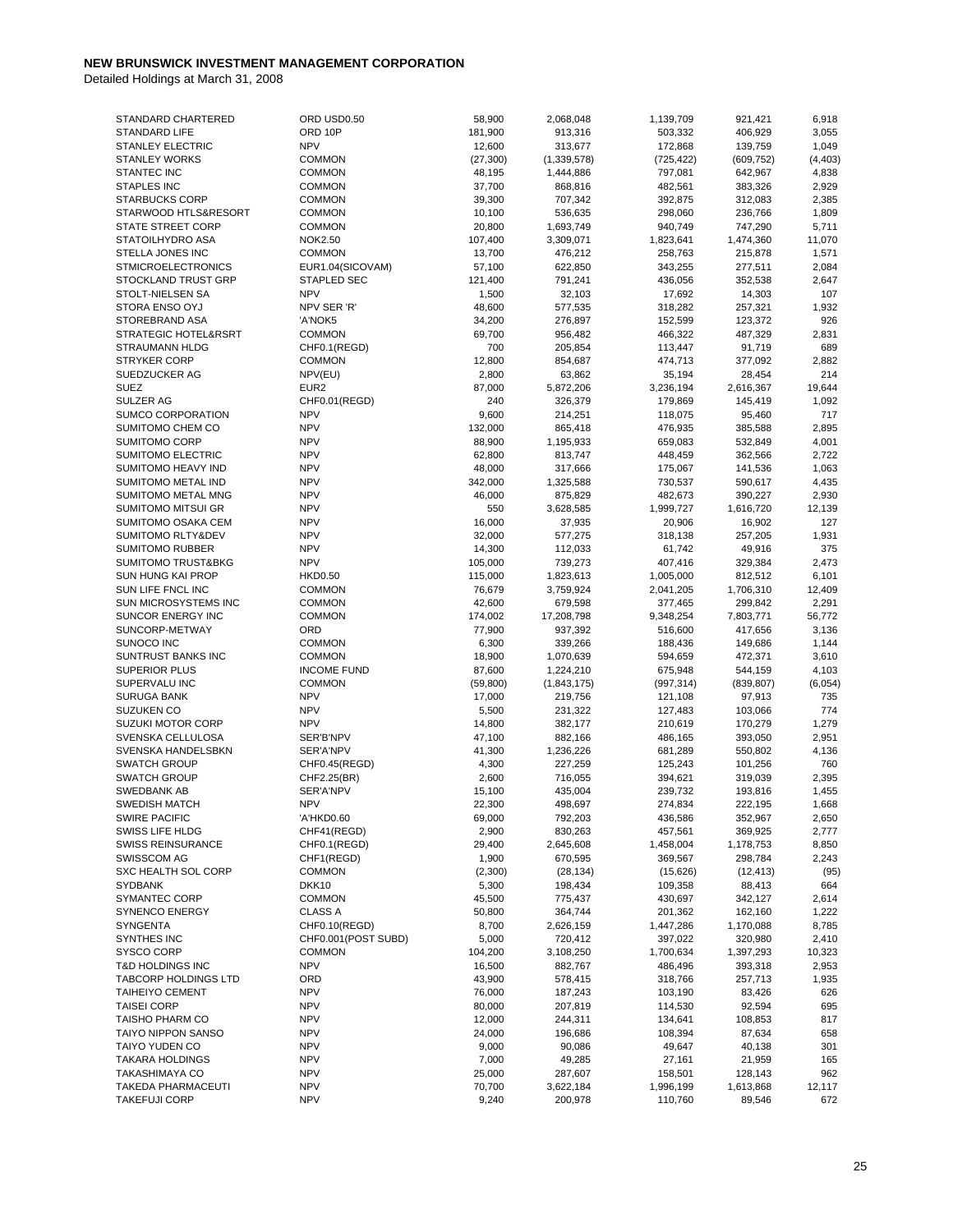| TALISMAN ENERGY INC             | <b>COMMON</b>          | 253,782   | 4,611,219     | 2,504,213     | 2,091,791   | 15,215   |
|---------------------------------|------------------------|-----------|---------------|---------------|-------------|----------|
|                                 |                        |           |               |               |             |          |
| <b>TANDBERG ASA</b>             | NOK1(NEW)              | 4,800     | 73,655        | 40,592        | 32,817      | 246      |
| TANZANIAN RYLTY EXP             | <b>COMMON</b>          | 87,700    | 512,168       | 282,764       | 227,688     | 1,716    |
| <b>TARGET CORPORATION</b>       | <b>COMMON</b>          | 12,700    | 657,523       | 384,844       | 270,342     | 2,336    |
| TATE & LYLE                     | ORD <sub>25P</sub>     | 39,600    | 435,611       | 240,067       | 194,087     | 1,457    |
| <b>TATTS GROUP LTD</b>          | <b>NPV</b>             | 90,000    | 292,451       | 161,171       | 130,302     | 978      |
|                                 |                        |           |               |               |             | 59       |
| TAUBMAN CTRS INC                | <b>COMMON</b>          |           | 17,959        | 9,759         | 8,141       |          |
| <b>TAYLOR WIMPEY</b>            | ORD <sub>25P</sub>     | 90,000    | 343,618       | 189,369       | 153,100     | 1,150    |
| <b>TDK CORP</b>                 | <b>NPV</b>             | 10,300    | 624,323       | 344,067       | 278,168     | 2,089    |
| <b>TECHNIP</b>                  | <b>NPV</b>             | 8,500     | 681,501       | 375,578       | 303,644     | 2,280    |
| <b>TECK COMINCO LTD</b>         | <b>CLASS B SUB VTG</b> | 123,693   | 5,202,528     | 2,825,935     | 2,359,429   | 17,164   |
|                                 |                        |           |               |               |             |          |
| <b>TECO ENERGY INC</b>          | <b>COMMON</b>          | 11,300    | 185,031       | 102,771       | 81,637      | 624      |
| <b>TEIJIN</b>                   | <b>NPV</b>             | 74,000    | 318,862       | 175,726       | 142,069     | 1,067    |
| TELE2 AB                        | SER'B'NPV              | 25,500    | 494,151       | 272,329       | 220,170     | 1,653    |
| TELECOM CORP OF NZ              | <b>NPV</b>             | 152,300   | 466,432       | 257,052       | 207,819     | 1,560    |
| <b>TELECOM ITALIA</b>           | EUR0.55                | 895,600   | 1,929,100     | 1,063,134     | 859,512     | 6,453    |
|                                 |                        |           |               |               |             |          |
| TELECOM ITALIA DI               | RISP EUR0.55           | 504,200   | 854,893       | 471,135       | 380,898     | 2,860    |
| <b>TELEFONICA SA</b>            | EUR <sub>1</sub>       | 359,400   | 10,627,606    | 5,856,913     | 4,735,140   | 35,553   |
| <b>TELEKOM AUSTRIA(TA</b>       | NPV(BR)                | 28,900    | 630,485       | 347,463       | 280,913     | 2,109    |
| <b>TELENOR GROUP</b>            | ORD NOK6               | 70,300    | 1,382,489     | 761,895       | 615,969     | 4,625    |
| <b>TELEPHONE &amp; DATA SYS</b> | <b>COMMON</b>          | 63,100    | 2,538,686     | 1,410,047     | 1,120,080   | 8,559    |
|                                 |                        |           |               |               |             |          |
| <b>TELEPHONE &amp; DATA SYS</b> | SPL COMMON             | (63, 100) | (2,425,829)   | (1, 347, 363) | (1,070,287) | (8, 179) |
| <b>TELEVISION BROADCT</b>       | <b>HKD0.05</b>         | 24,000    | 131,922       | 72,703        | 58,778      | 441      |
| <b>TELIASONERA AB</b>           | <b>NPV</b>             | 187,900   | 1,550,768     | 854,634       | 690,946     | 5,188    |
| <b>TELLABS INC</b>              | <b>COMMON</b>          | 22,300    | 124,697       | 69,259        | 55,017      | 420      |
|                                 |                        |           |               |               |             |          |
| <b>TELSTRA CORP</b>             | INST RPT(080331-PPD)   | 120,700   | 316,480       | 174,413       | 141,008     | 1,059    |
| <b>TELSTRA CORP</b>             | ORD                    | 243,600   | 1,001,434     | 551,894       | 446,190     | 3,350    |
| <b>TELUS CORP</b>               | <b>NON VTG</b>         | 29,500    | 1,212,005     | 673,275       | 534,643     | 4,087    |
| <b>TELUS CORP</b>               | <b>COMMON</b>          | 7,586     | 396,868       | 199,521       | 196,127     | 1,220    |
| TENCENT HLDGS LIMI              | ORD HKD0.0001          | 75,000    | 435,488       | 239,999       | 194,032     | 1,457    |
|                                 |                        |           |               |               |             |          |
| TENET HEALTHCARE                | <b>COMMON</b>          | 25,500    | 148,095       | 82,255        | 65,340      | 499      |
| <b>TERADATA CORP</b>            | <b>COMMON</b>          | 9,700     | 219,553       | 121,945       | 96,868      | 740      |
| <b>TERADYNE INC</b>             | <b>COMMON</b>          | 9,400     | 119,812       | 66,546        | 52,862      | 404      |
| <b>TERANET</b>                  | <b>INCOME FUND</b>     | 147,500   | 1,425,588     | 786,916       | 633,895     | 4,777    |
|                                 |                        |           |               |               |             |          |
| <b>TEREX CORP</b>               | <b>COMMON</b>          | 5,500     | 352,719       | 195,908       | 155,621     | 1,189    |
| <b>TERNA SPA</b>                | ORD EUR0.22            | 100,400   | 439,863       | 242,410       | 195,981     | 1,471    |
| <b>TERUMO CORP</b>              | <b>NPV</b>             | 14,100    | 751,457       | 414,131       | 334,813     | 2,514    |
| <b>TESCO</b>                    | ORD <sub>5P</sub>      | 656,000   | 5,069,384     | 2,793,756     | 2,258,669   | 16,959   |
| <b>TESCO CORPORATION</b>        | <b>COMMON</b>          | 30,500    | 749,995       | 413,812       | 333,671     | 2,512    |
|                                 |                        |           |               |               |             |          |
| <b>TESORO CORPORATION</b>       | <b>COMMON</b>          | 42,400    | 1,306,617     | 712,735       | 589,556     | 4,326    |
| <b>TEXAS INSTRUMENTS</b>        | <b>COMMON</b>          | 281,400   | 8,177,127     | 4,468,267     | 3,681,737   | 27,123   |
| <b>TEXTRON INC</b>              | <b>COMMON</b>          | 13,400    | 765,735       | 425,308       | 337,846     | 2,582    |
| TF1-TV FRANCAISE                | EUR0.20                | 9,800     | 221,923       | 122,302       | 98,878      | 742      |
| TGS NOPEC GEOPH CO              | <b>NOK0.25</b>         | 4,400     | 65,563        | 36,132        | 29,211      | 219      |
|                                 |                        |           |               |               |             |          |
| <b>THALES</b>                   | EUR <sub>3</sub>       | 7,400     | 493,099       | 271,749       | 219,701     | 1,650    |
| THE HANOVER INS GRP             | <b>COMMON</b>          | 183,400   | 7,742,387     | 4,207,047     | 3,509,802   | 25,538   |
| THE HERSHEY COMPANY             | <b>COMMON</b>          | 49,900    | 1,929,100     | 1,052,423     | 870,289     | 6,388    |
| THE WESTERN UNION               | <b>COMMON</b>          | 40,300    | 880,682       | 489,152       | 388,561     | 2,969    |
| THERMO FISHER SCI               | <b>COMMON</b>          |           | 1,314,581     |               |             | 4,432    |
|                                 |                        | 22,500    |               | 730,150       | 579,999     |          |
| THK CO                          | <b>NPV</b>             | 10,600    | 187,179       | 103,155       | 83,398      | 626      |
| THOMAS COOK GROUP               | ORD EUR0.10            | 40,900    | 241,634       | 133,166       | 107,660     | 808      |
| <b>THOMPSON CREEK MTLS</b>      | <b>COMMON</b>          | 187,400   | 3,510,002     | 1,925,882     | 1,572,429   | 11,691   |
| <b>THOMSON</b>                  | <b>EUR3.75</b>         | 20,300    | 145,202       | 80,022        | 64,695      | 486      |
| <b>THOMSON REUTERS</b>          | <b>COMMON</b>          | (51,000)  | (1,758,264)   | (976, 582)    | (775, 754)  |          |
|                                 |                        |           |               |               |             | (5,928)  |
| THOMSON REUTERS CORP            | <b>COMMON</b>          | 61,977    | 2,136,967     | 1,160,777     | 969,140     | 7,050    |
| THYSSENKRUPP AG                 | <b>NPV</b>             | 30,100    | 1,766,927     | 973,760       | 787,256     | 5,911    |
| TIETOENATOR OYJ                 | ORD NPV                | 3,100     | 78,818        | 43,437        | 35,117      | 264      |
| <b>TIFFANY &amp; CO</b>         | <b>COMMON</b>          | 6,800     | 292,692       | 162,568       | 129,137     | 987      |
|                                 |                        |           |               |               |             |          |
| TIM HORTONS INC                 | <b>COMMON</b>          | (34, 739) | (1, 217, 748) | (662, 071)    | (551, 661)  | (4,015)  |
| <b>TIMBERWEST FOREST</b>        | STAPLED UNIT           | 60,300    | 782,053       | 433,766       | 345,653     | 2,633    |
| TIME WARNER CABLE IN            | <b>CLASS A</b>         | (73, 500) | (1,887,255)   | (1,025,494)   | (855, 536)  | (6, 225) |
| TIME WARNER INC                 | <b>COMMON</b>          | 192,400   | 2,772,707     | 1,540,028     | 1,223,331   | 9,348    |
| <b>TIMMINCO LTD</b>             | <b>COMMON</b>          | 46,000    | 1,122,400     | 619,983       | 498,653     | 3,763    |
|                                 |                        |           |               |               |             |          |
| TINGYI(CAYMAN ISLA)             | USD0.005               | 140,000   | 182,328       | 100,482       | 81,237      | 610      |
| TITAN CEMENT CO                 | EUR <sub>2</sub>       | 5,200     | 227,564       | 125,411       | 101,391     | 761      |
| <b>TITANIUM METALS CORP</b>     | <b>COMMON</b>          | 5,300     | 81,990        | 45,539        | 36,175      | 276      |
| TJX COMPANIES INC               | <b>COMMON</b>          | 23,500    | 797,861       | 443,151       | 352,020     | 2,690    |
| TNT NV                          | EUR0.48                | 32,800    | 1,254,644     | 691,439       | 559,008     | 4,197    |
|                                 |                        |           |               |               |             |          |
| <b>TOBU RAILWAY CO</b>          | <b>NPV</b>             | 68,000    | 371,518       | 204,745       | 165,530     | 1,243    |
| <b>TODA CORP</b>                | <b>NPV</b>             | 9,000     | 37,946        | 20,912        | 16,907      | 127      |
| TOHO CO(FILM)                   | <b>NPV</b>             | 9,500     | 227,689       | 125,480       | 101,447     | 762      |
| TOHO TITANIUM CO                | <b>NPV</b>             | 2,300     | 60,696        | 33,450        | 27,043      | 203      |
| TOHOKU ELEC POWER               | <b>NPV</b>             | 35,800    | 896,776       | 494,217       | 399,559     | 3,000    |
|                                 |                        |           |               |               |             |          |
| <b>TOKAI RIKA CO</b>            | <b>NPV</b>             | 4,300     | 115,249       | 63,514        | 51,349      | 386      |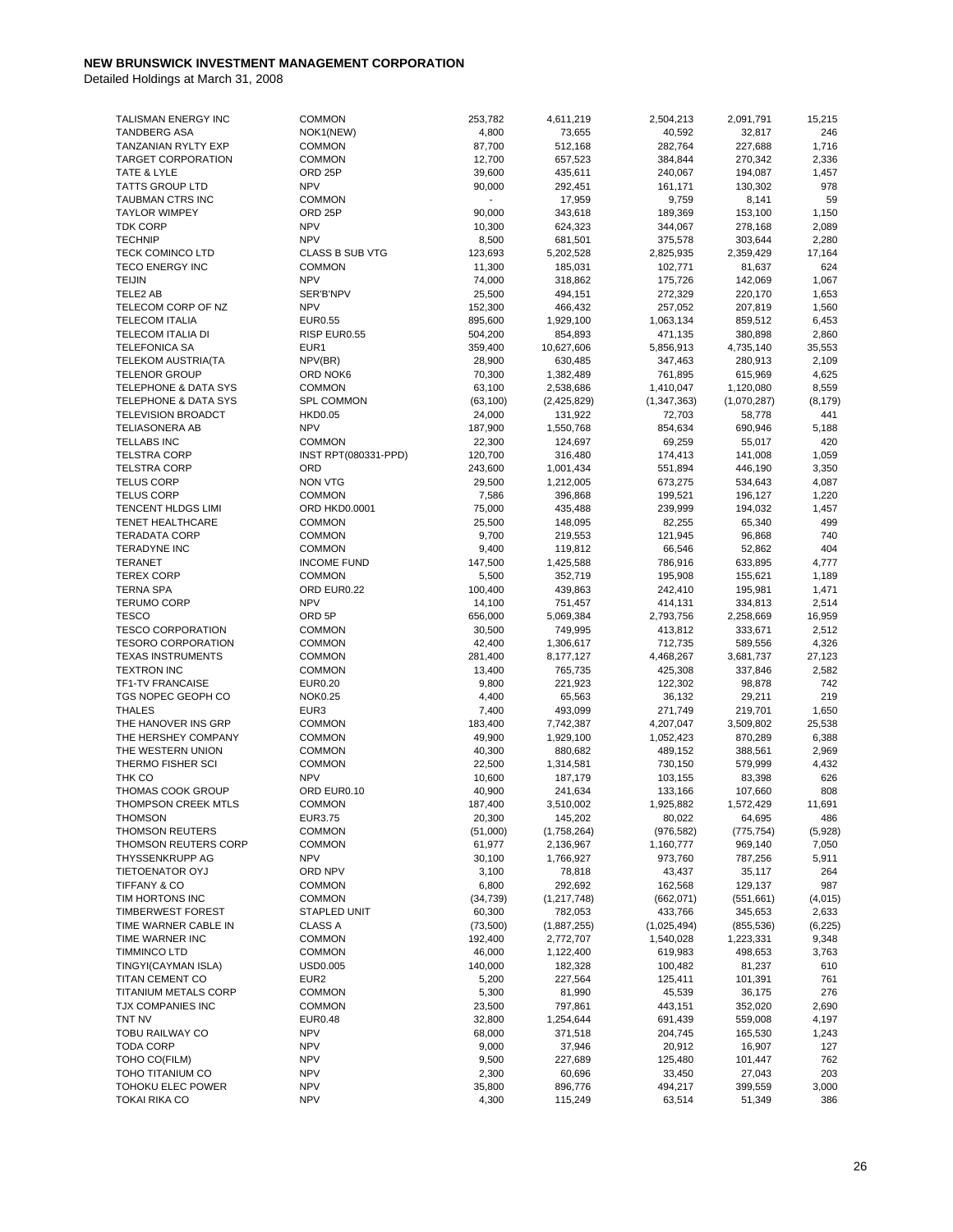| <b>TOKUYAMA CORP</b>                                   | <b>NPV</b>                     | 18,000             | 133,412                | 73,524               | 59,442               | 446             |
|--------------------------------------------------------|--------------------------------|--------------------|------------------------|----------------------|----------------------|-----------------|
| TOKYO BROADCASTING                                     | <b>NPV</b>                     | 3,200              | 78,344                 | 43,176               | 34,906               | 262             |
| <b>TOKYO ELEC POWER</b>                                | <b>NPV</b>                     | 101,900            | 2,788,903              | 1,536,975            | 1,242,598            | 9,330           |
| <b>TOKYO ELECTRON</b>                                  | <b>NPV</b>                     | 14,400             | 895,106                | 493,296              | 398,815              | 2,994           |
| <b>TOKYO GAS CO</b>                                    | <b>NPV</b>                     | 184,000            | 758,704                | 418,125              | 338,041              | 2,538           |
| TOKYO SEIMITSU CO                                      | <b>NPV</b>                     | 1,500              | 28,250                 | 15,569               | 12,587               | 95              |
| <b>TOKYO STEEL MFG</b>                                 | <b>NPV</b>                     | 9,100              | 126,827                | 69,895               | 56,508               | 424             |
| TOKYO TATEMONO CO                                      | <b>NPV</b>                     | 24,000             | 161,802                | 89,170               | 72,091               | 541             |
| <b>TOKYU CORP</b>                                      | <b>NPV</b>                     | 92,000             | 479,880                | 264,464              | 213,811              | 1,605           |
| <b>TOKYU LAND CORP</b>                                 | <b>NPV</b>                     | 36,000             | 230,828                | 127,210              | 102,845              | 772             |
| TOLL HOLDINGS LTD<br><b>TOMKINS</b>                    | ORD<br>ORD <sub>5P</sub>       | 45,900<br>73,800   | 426,388<br>268,224     | 234,984<br>147,819   | 189,978<br>119,508   | 1,426<br>897    |
| TOMRA SYSTEMS ASA                                      | NOK <sub>1</sub>               | 6,200              | 48,132                 | 26,526               | 21,445               | 161             |
| <b>TOMTOM NV</b>                                       | <b>EUR0.20</b>                 | 5,100              | 217,135                | 119,664              | 96,745               | 726             |
| TONEN GEN SEKIYU                                       | <b>NPV</b>                     | 24,000             | 210,293                | 115,893              | 93,696               | 703             |
| <b>TOPDANMARK AS</b>                                   | DKK10(REGD)                    | 1,400              | 241,101                | 132,872              | 107,423              | 807             |
| <b>TOPPAN PRINTING CO</b>                              | <b>NPV</b>                     | 47,000             | 558,627                | 307,861              | 248,897              | 1,869           |
| <b>TORAY INDS INC</b>                                  | <b>NPV</b>                     | 111,000            | 738,036                | 406,734              | 328,833              | 2,469           |
| <b>TORCHMARK CORP</b>                                  | <b>COMMON</b>                  | 4,900              | 302,354                | 167,934              | 133,400              | 1,019           |
| <b>TORM D/S</b>                                        | DKK <sub>5</sub>               | 1,200              | 36,623                 | 20,183               | 16,317               | 123             |
| <b>TOROMONT INDS LTD</b>                               | <b>COMMON</b>                  | 70,000             | 2,020,900              | 1,114,498            | 899,637              | 6,765           |
| <b>TORONTO DOMINION BK</b>                             | <b>COMMON</b>                  | 229,784            | 14,492,884             | 7,872,369            | 6,572,701            | 47,813          |
| <b>TORSTAR CORP</b>                                    | <b>CLASS B NON VTG</b>         | 41,600             | 685,568                | 378,402              | 304,869              | 2,297           |
| <b>TOSHIBA CORP</b>                                    | <b>NPV</b>                     | 257,000            | 1,759,122              | 969,458              | 783,778              | 5,885           |
| <b>TOSOH CORP</b>                                      | <b>NPV</b>                     | 40,000             | 141,020                | 77,717               | 62,832               | 472             |
| <b>TOTAL</b>                                           | EUR2.5 (POST SUBD)             | 180,200            | 13,771,134             | 7,589,323            | 6,135,742            | 46,069          |
| TOTAL SYS SVCS INC                                     | <b>COMMON</b>                  | 10,700             | 260,358                | 144,609              | 114,871              | 878             |
| <b>TOTO</b>                                            | <b>NPV</b>                     | 23,000             | 221,921                | 122,301              | 98,877               | 742             |
| TOYO SUISAN KAISHA                                     | <b>NPV</b>                     | 20,600             | 373,068                | 205,599              | 166,221              | 1,248           |
| <b>TOYODA GOSEI</b>                                    | <b>NPV</b>                     | 5,400              | 207,633                | 114,428              | 92,511               | 695             |
| TOYOTA BOSHOKU CP<br><b>TOYOTA INDUSTRIES</b>          | <b>NPV</b><br><b>NPV</b>       | 5,500<br>15,000    | 168,673<br>545,834     | 92,956<br>300,811    | 75,152<br>243,197    | 564<br>1,826    |
| <b>TOYOTA MOTOR CORP</b>                               | <b>NPV</b>                     | 226,500            | 11,557,611             | 6,369,442            | 5,149,505            | 38,664          |
| <b>TOYOTA TSUSHO CORP</b>                              | <b>NPV</b>                     | 17,800             | 386,248                | 212,863              | 172,093              | 1,292           |
| <b>TRANE INC</b>                                       | COMMON                         | 152,400            | 7,179,359              | 3,987,588            | 3,167,566            | 24,205          |
| <b>TRANSALTA CORP</b>                                  | <b>COMMON</b>                  | 57,500             | 1,850,728              | 1,005,646            | 838,978              | 6,104           |
| TRANSAT A.T. INC                                       | <b>CLASS B</b>                 | 35,650             | 829,576                | 457,601              | 369,196              | 2,778           |
| TRANSCANADA CORP                                       | <b>COMMON</b>                  | 229,413            | 9,132,296              | 4,960,673            | 4,141,495            | 30,129          |
| TRANSCONTINENTAL INC                                   | CLASS A SUB VTG                | 73,000             | 1,357,800              | 749,146              | 604,106              | 4,547           |
| <b>TRANSFORCE INCOME</b>                               | <b>TRUST UNITS</b>             | 70,800             | 544,629                | 300,860              | 241,943              | 1,826           |
| TRANSOCEAN INC                                         | <b>COMMON</b>                  | 46,900             | 6,510,559              | 3,566,291            | 2,922,620            | 21,648          |
| <b>TRANSURBAN GROUP</b>                                | STAPLED UNITS ORD              | 90,600             | 549,774                | 302,982              | 244,952              | 1,839           |
| TRAVELERS CO(THE)                                      | <b>COMMON</b>                  | 33,400             | 1,639,690              | 910,723              | 723,439              | 5,528           |
| <b>TRAVIS PERKINS</b>                                  | ORD 10P                        | 9,700              | 211,625                | 116,628              | 94,290               | 708             |
| <b>TRELLEBORG AB</b>                                   | SER'B'NPV                      | 3,400              | 69,416                 | 38,256               | 30,929               | 232             |
| TREND MICRO INC                                        | <b>NPV</b>                     | 9,000              | 361,828                | 199,405              | 161,213              | 1,210           |
| TRIARC COS INC                                         | <b>CLASS A</b>                 | 31,800             | 205,603                | 114,197              | 90,713               | 693             |
| TRIARC COS INC                                         | <b>CLASS B</b>                 | (31,500)           | (224, 385)             | (124, 629)           | (99,000)             | (757)           |
| <b>TRICAN WELL SERVICE</b><br><b>TRINIDAD DRILLING</b> | <b>COMMON</b><br><b>COMMON</b> | 104,500<br>77,600  | 2,227,940<br>1,005,696 | 1,233,567<br>554,763 | 986,885<br>447,565   | 7,488<br>3,368  |
| <b>TRINITY MIRROR</b>                                  | ORD 10P                        | 12,300             | 73,922                 | 40.738               | 32,936               | 247             |
| <b>TRISTAR OIL&amp;GAS</b>                             | <b>COMMON</b>                  | 137,100            | 1,968,756              | 1,083,633            | 878,545              | 6,578           |
| <b>TRONOX INC</b>                                      | <b>CLASS A</b>                 | (3, 100)           | (12, 873)              | (7, 150)             | (5,680)              | (43)            |
| <b>TRONOX INC</b>                                      | <b>CLASS B</b>                 | 3,100              | 12,555                 | 6,973                | 5,539                | 42              |
| TRYGVESTA A/S                                          | DKK25                          | 2,300              | 206,822                | 113,980              | 92,150               | 692             |
| <b>TSX GROUP INC</b>                                   | <b>COMMON</b>                  | (40, 600)          | (1,584,898)            | (895, 051)           | (684, 414)           | (5, 433)        |
| TUI AG                                                 | <b>NPV</b>                     | 17,900             | 472,276                | 260,273              | 210,423              | 1,580           |
| TUI TRAVEL PLC                                         | ORD 10P                        | 46,800             | 245,478                | 135,284              | 109,373              | 821             |
| <b>TULLETT PREBON</b>                                  | ORD 325P                       | 7,600              | 73,530                 | 40,522               | 32,761               | 246             |
| <b>TULLOW OIL</b>                                      | ORD 10P                        | 60,200             | 810,740                | 446,802              | 361,226              | 2,712           |
| TYCO ELEC LTD                                          | <b>COMMON</b>                  | 26,200             | 922,655                | 512,465              | 407,080              | 3,111           |
| <b>TYCO INTL LTD</b>                                   | <b>COMMON</b>                  | 26,100             | 1,183,660              | 657,433              | 522,236              | 3,991           |
| <b>TYSON FOODS INC</b>                                 | <b>CLASS A</b>                 | 14,700             | 240,855                | 133,777              | 106,267              | 812             |
| <b>UAP HOLDINGS</b>                                    | <b>COMMON</b>                  | 109,900            | 4,335,643              | 2,408,120            | 1,912,905            | 14,618          |
| <b>UBE INDUSTRIES</b>                                  | <b>NPV</b>                     | 80,000             | 265,546                | 146,344              | 118,314              | 888             |
| <b>UBI BANCA</b>                                       | EUR2.50                        | 50,800             | 1,337,838              | 737,287              | 596,075              | 4,475           |
| <b>UBS AG</b>                                          | CHF0.1 (POST SUBD)             | 173,500            | 5,194,031              | 2,862,450            | 2,314,206            | 17,376          |
| <b>UCB</b><br>UDR INC                                  | <b>CAP NPV</b>                 | 9,200              | 329,105                | 181,371              | 146,633              | 1,101           |
| <b>UEX CORPORATION</b>                                 | <b>COMMON</b><br><b>COMMON</b> | 155,300<br>144,400 | 3,904,620<br>586,264   | 1,903,652<br>323,680 | 1,989,412<br>260,619 | 11,556<br>1,965 |
| <b>UMICORE</b>                                         | <b>NPV</b>                     | 10,400             | 555,722                | 306,261              | 247,603              | 1,859           |
| UNIBAIL-RODAMCO                                        | EUR5                           | 5,500              | 1,454,258              | 801,447              | 647,946              | 4,865           |
| <b>UNI-CHARM CORP</b>                                  | <b>NPV</b>                     | 3,500              | 261,939                | 144,355              | 116,707              | 876             |
| <b>UNICREDIT</b>                                       | EUR0.50                        | 782,700            | 5,375,845              | 2,962,648            | 2,395,213            | 17,984          |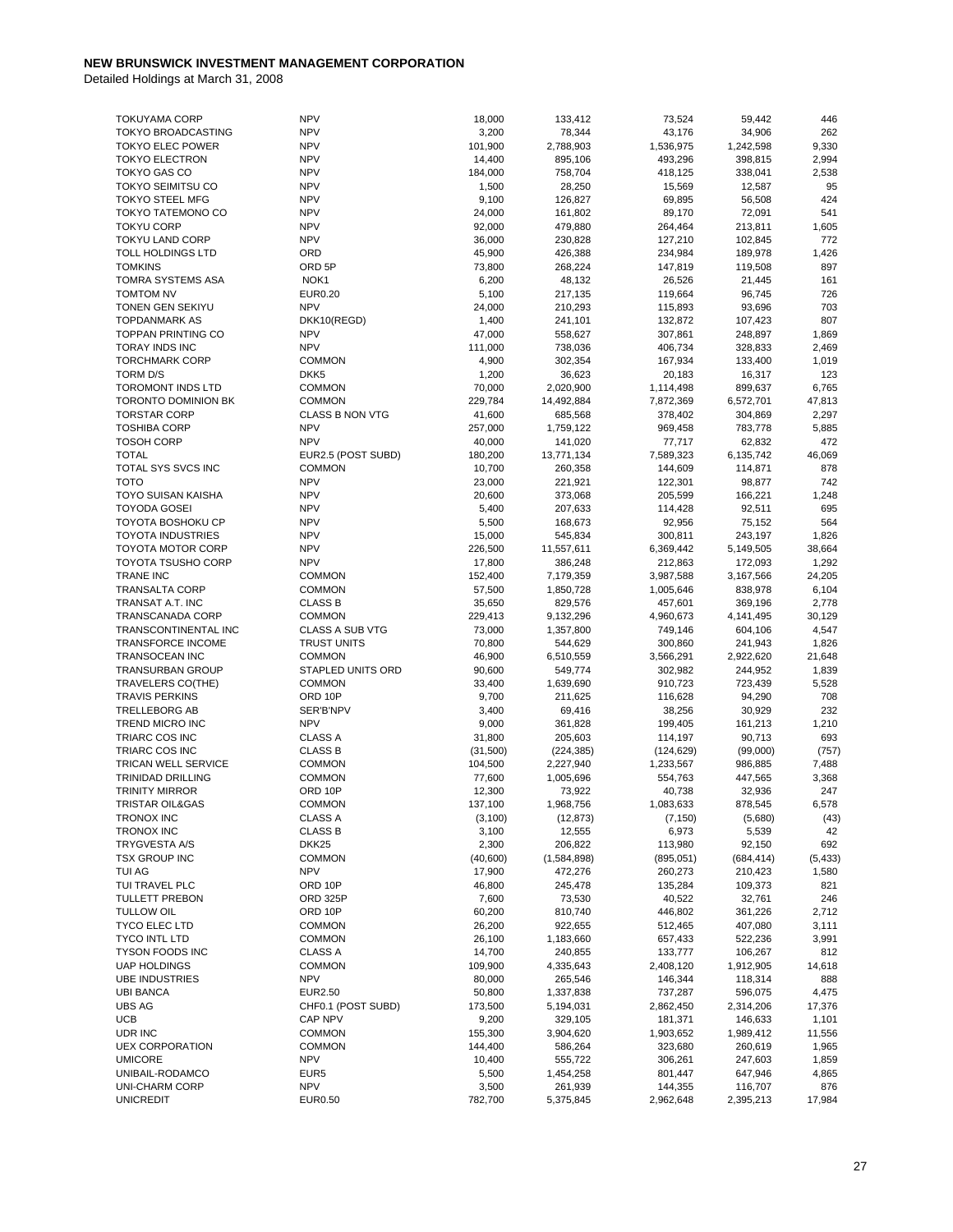| UNILEVER NV CVA                              | <b>EUR0.16</b>              | 143,500           | 4,961,855              | 2,734,497            | 2,210,759            | 16,599          |
|----------------------------------------------|-----------------------------|-------------------|------------------------|----------------------|----------------------|-----------------|
|                                              |                             |                   |                        |                      |                      |                 |
| UNILEVER PLC                                 | ORD 3.1111P                 | 108,600           | 3,762,144              | 2,073,331            | 1,676,227            | 12,586          |
| <b>UNION FENOSA SA</b>                       | EUR <sub>3</sub>            | 8,900             | 615,767                | 339,351              | 274,356              | 2,060           |
| UNION PAC CORP                               | <b>COMMON</b>               | 50,300            | 6,494,300              | 3,550,632            | 2,922,114            | 21,553          |
| <b>UNIPOL</b>                                | <b>NPV</b>                  | 24,800            | 79,342                 | 43,725               | 35,351               | 265             |
| <b>UNIPOL</b>                                | <b>NPV PRIV</b>             | 76,300            | 225,994                | 124,546              | 100,692              | 756             |
|                                              |                             |                   |                        |                      |                      |                 |
| UNISYS CORPORATION                           | <b>COMMON</b>               | 19,000            | 86,128                 | 47,837               | 38,000               | 290             |
| UNITED PARCEL SV INC                         | <b>CLASS B</b>              | 55,600            | 4,172,612              | 2,317,569            | 1,840,975            | 14,068          |
| UNITED STATES STL                            | <b>COMMON</b>               | 6,300             | 819,638                | 455,247              | 361,628              | 2,763           |
| UNITED TECHNOLOGIES                          | <b>COMMON</b>               | 52,800            | 3,730,734              | 2,072,139            | 1,646,017            | 12,578          |
|                                              |                             |                   |                        |                      |                      |                 |
| UNITEDHEALTH GRP INC                         | <b>COMMON</b>               | 67,300            | 2,378,328              | 1,320,980            | 1,049,329            | 8,019           |
| UNIVERSAL ENERGY                             | <b>COMMON</b>               | 4,300             | 66,650                 | 36,216               | 30,214               | 220             |
| <b>UNUM GROUP</b>                            | <b>COMMON</b>               | 18,700            | 423,070                | 234,983              | 186,661              | 1,426           |
| UNY CO                                       | <b>NPV</b>                  | 15,000            | 146,896                | 80,955               | 65,450               | 491             |
| <b>UOL GROUP</b>                             | SGD1                        | 43,000            | 122,911                | 67,737               | 54,763               | 411             |
|                                              |                             |                   |                        |                      |                      |                 |
| UPM-KYMMENE OY                               | <b>NPV</b>                  | 44,300            | 810,179                | 446,493              | 360,976              | 2,710           |
| <b>UPONOR OYJ</b>                            | EUR <sub>2</sub>            | 2,300             | 55,711                 | 30,702               | 24,822               | 186             |
| URANIUM ONE                                  | <b>COMMON</b>               | 183,962           | 618,112                | 335,766              | 280,307              | 2,039           |
| URBAN CORPORATION                            | <b>NPV</b>                  | 14,200            | 62,065                 | 34,204               | 27,653               | 208             |
|                                              |                             |                   |                        |                      |                      |                 |
| US BANCORP DEL                               | <b>COMMON</b>               | 93,100            | 3,132,657              | 1,739,953            | 1,382,143            | 10,562          |
| <b>USHIO INC</b>                             | <b>NPV</b>                  | 9,300             | 179,179                | 98,746               | 79,833               | 599             |
| USS CO                                       | <b>NPV</b>                  | 2,050             | 145,391                | 80,125               | 64,779               | 486             |
| UST INC                                      | <b>COMMON</b>               | 8,000             | 448,329                | 249,013              | 197,805              | 1,512           |
| UTD BUSINESS MEDIA                           | ORD 33.8068P                | 20,400            | 223,158                | 122,983              | 99,428               | 747             |
|                                              |                             |                   |                        |                      |                      |                 |
| UTD O/S BANK                                 | SGD1                        | 102,000           | 1,451,713              | 800,045              | 646,812              | 4,856           |
| <b>UTD UTILITIES</b>                         | ORD 100P                    | 73,600            | 1,036,224              | 571,067              | 461,691              | 3,466           |
| UTI WORLDWIDE INC                            | ORDINARY                    | (73, 400)         | (1,514,993)            | (823, 215)           | (686, 781)           | (4,997)         |
| UTS ENERGY CORP                              | <b>COMMON</b>               | 503,500           | 2,608,130              | 1,438,623            | 1,160,775            | 8,733           |
| V F CORP                                     | <b>COMMON</b>               | 4,700             |                        | 207,367              | 164,724              | 1,259           |
|                                              |                             |                   | 373,350                |                      |                      |                 |
| VALEO                                        | EUR <sub>3</sub>            | 5,900             | 240,837                | 132,726              | 107,305              | 806             |
| VALERO ENERGY CORP                           | <b>COMMON</b>               | 28,800            | 1,453,829              | 807,491              | 641,436              | 4,902           |
| VALLOUREC(USIN A T)                          | EUR4 (POST SUBD)            | 4,000             | 999,769                | 550,977              | 445,448              | 3,345           |
| <b>VALSPAR CORP</b>                          | <b>COMMON</b>               | (159, 400)        | (3,268,991)            | (1,776,300)          | (1,481,909)          | (10, 783)       |
|                                              |                             |                   |                        |                      |                      |                 |
| VARIAN MED SYS INC                           | <b>COMMON</b>               | 6,800             | 326,560                | 181,379              | 144,080              | 1,101           |
| <b>VECTOR</b>                                | <b>NPV</b>                  | 10,500            | 14,789                 | 8,150                | 6,589                | 49              |
| <b>VEDANTA RESOURCES</b>                     | ORD NPV                     | 6,000             | 256,422                | 141,315              | 114,249              | 858             |
| <b>VEDIOR</b>                                | CVA EUR0.05                 | 14,600            | 436,712                | 240,674              | 194,578              | 1,461           |
| <b>VENTAS INC</b>                            | <b>COMMON</b>               | 351,778           | 16,239,124             | 7,917,197            | 8,273,868            | 48,059          |
| <b>VENTURE CORP LTD</b>                      | SGD0.25                     | 20,000            | 156,319                | 86,148               | 69,648               | 523             |
|                                              |                             |                   |                        |                      |                      |                 |
| <b>VEOLIA ENVIRONNEME</b>                    | EUR <sub>5</sub>            | 29,300            | 2,102,921              | 1,158,928            | 936,959              | 7,035           |
| <b>VERISIGN INC</b>                          | <b>COMMON</b>               | 11,500            | 392,925                | 218,240              | 173,360              | 1,325           |
| <b>VERIZON COMMUNICATNS</b>                  | <b>COMMON</b>               | 154,400           | 5,778,550              | 3,209,545            | 2,549,522            | 19,483          |
| <b>VERMILION ENGY TRUST</b>                  | <b>TRUST UNIT</b>           | 95,200            | 3,473,848              | 1,909,336            | 1,552,922            | 11,590          |
| <b>VESTAS WIND SYSTEM</b>                    | DKK1                        | 15,500            | 1,740,135              | 958,995              | 775,319              | 5,821           |
|                                              |                             |                   |                        |                      |                      |                 |
| <b>VIACOM INC</b>                            | <b>CLASS A</b>              | (4,000)           | (162, 860)             | (90, 457)            | (71, 855)            | (549)           |
| <b>VIACOM INC</b>                            | <b>CLASS B</b>              | (9,800)           | (401,088)              | (199,080)            | (200, 799)           | (1,208)         |
| <b>VIENNA INS GRP</b>                        | NPV (BR)                    | 2,600             | 205,458                | 113,229              | 91,542               | 687             |
| <b>VINCI</b>                                 | <b>EUR2.50 (POST)</b>       | 34,300            | 2,553,227              | 1,407,093            | 1,137,593            | 8,541           |
| <b>VIOHALCO</b>                              | EUR0.30(BR)                 | 7,500             | 79,982                 | 44,078               | 35,636               | 268             |
|                                              |                             |                   |                        |                      |                      |                 |
| VISA INC                                     | <b>COMMON CLASS A</b>       | 17,000            | 1,088,299              | 591,359              | 493,351              | 3,590           |
| <b>VITERRA INC</b>                           | <b>COMMON</b>               | 290,900           | 4,215,141              | 2,316,325            | 1,884,756            | 14,061          |
| <b>VIVENDI SA</b>                            | <b>EUR5.5</b>               | 97,400            | 3,917,268              | 2,158,821            | 1,745,343            | 13,104          |
| <b>VODAFONE GROUP</b>                        |                             |                   |                        |                      |                      |                 |
|                                              |                             |                   |                        |                      |                      |                 |
|                                              | ORD USD0.11428571           | 4,443,400         | 13,662,460             | 7,529,432            | 6,087,323            | 45,705          |
| <b>VOESTALPINE AG</b>                        | <b>NPV</b>                  | 9,600             | 689,792                | 380,147              | 307,338              | 2,308           |
| VOLKSWAGEN AG                                | PFD NON VTG NPV             | 22,000            | 5,446,730              | 3,001,713            | 2,426,796            | 18,221          |
| <b>VOLVO</b>                                 | SER'B'NPV (POST)            | 130,700           | 2,017,585              | 1,111,899            | 898,937              | 6,749           |
| <b>VORNADO RLTY TR</b>                       | SH BEN INT REIT             |                   |                        | 6,766,355            |                      |                 |
|                                              |                             | 155,600           | 13,788,534             |                      | 6,981,106            | 41,073          |
| <b>VULCAN MATERIALS CO</b>                   | <b>COMMON</b>               | 5,800             | 395,448                | 219,641              | 174,473              | 1,333           |
| <b>WACHOVIA CORP</b>                         | <b>COMMON</b>               | 67,500            | 1,861,988              | 1,047,269            | 808,362              | 6,357           |
| WACKER CHEMIE AG                             | NPV(BR)                     | 700               | 147,125                | 81,081               | 65,552               | 492             |
| WACOAL HOLDINGS                              | <b>NPV</b>                  | 4,000             | 60,531                 | 33,359               | 26,970               | 202             |
|                                              |                             |                   |                        |                      |                      |                 |
| WAL MART STORES INC                          | <b>COMMON</b>               | 157,800           | 8,570,818              | 4,740,287            | 3,801,756            | 28,775          |
| <b>WALGREEN CO</b>                           | <b>COMMON</b>               | (11,300)          | (445, 165)             | (216, 789)           | (227,060)            | (1, 316)        |
| WALT DISNEY CO                               | <b>COMMON</b>               | 133,300           | 4,295,548              | 2,373,429            | 1,907,712            | 14,407          |
| WARTSILA OYJ ABP                             | <b>NPV</b>                  | 7,000             | 486,473                | 268,097              | 216,749              | 1,627           |
| WASH REAL ESTATE INV                         | SH BEN INT                  | 211,700           | 7,272,407              | 3,545,578            | 3,705,307            | 21,522          |
|                                              |                             |                   |                        |                      |                      |                 |
| <b>WASHINGTON MUTUAL</b>                     | <b>COMMON</b>               | 47,500            | 499,971                | 277,696              | 220,589              | 1,686           |
| <b>WASHINGTON POST CO</b>                    | <b>CLASS B</b>              | 300               | 202,837                | 112,660              | 89,492               | 684             |
| WASTE MANAGEMENT INC                         | <b>COMMON</b>               | 26,600            | 915,962                | 508,747              | 404,126              | 3,088           |
| <b>WATERS CORP</b>                           | <b>COMMON</b>               | 5,400             | 308,783                | 171,506              | 136,237              | 1,041           |
| <b>WATSON PHARMACEUTCLS</b>                  | <b>COMMON</b>               |                   |                        |                      |                      | 569             |
|                                              |                             | 5,600             | 168,658                | 93,677               | 74,413               |                 |
| <b>WEATHERFORD INTL LTD</b>                  | <b>COMMON</b>               | 18,200            | 1,353,695              | 751,875              | 597,256              | 4,564           |
| WEINGARTEN RLTY INVS<br><b>WELLPOINT INC</b> | SH BEN INT<br><b>COMMON</b> | 110,625<br>29,200 | 3,916,222<br>1,324,248 | 1,909,309<br>735,519 | 1,995,323<br>584,264 | 11,590<br>4,465 |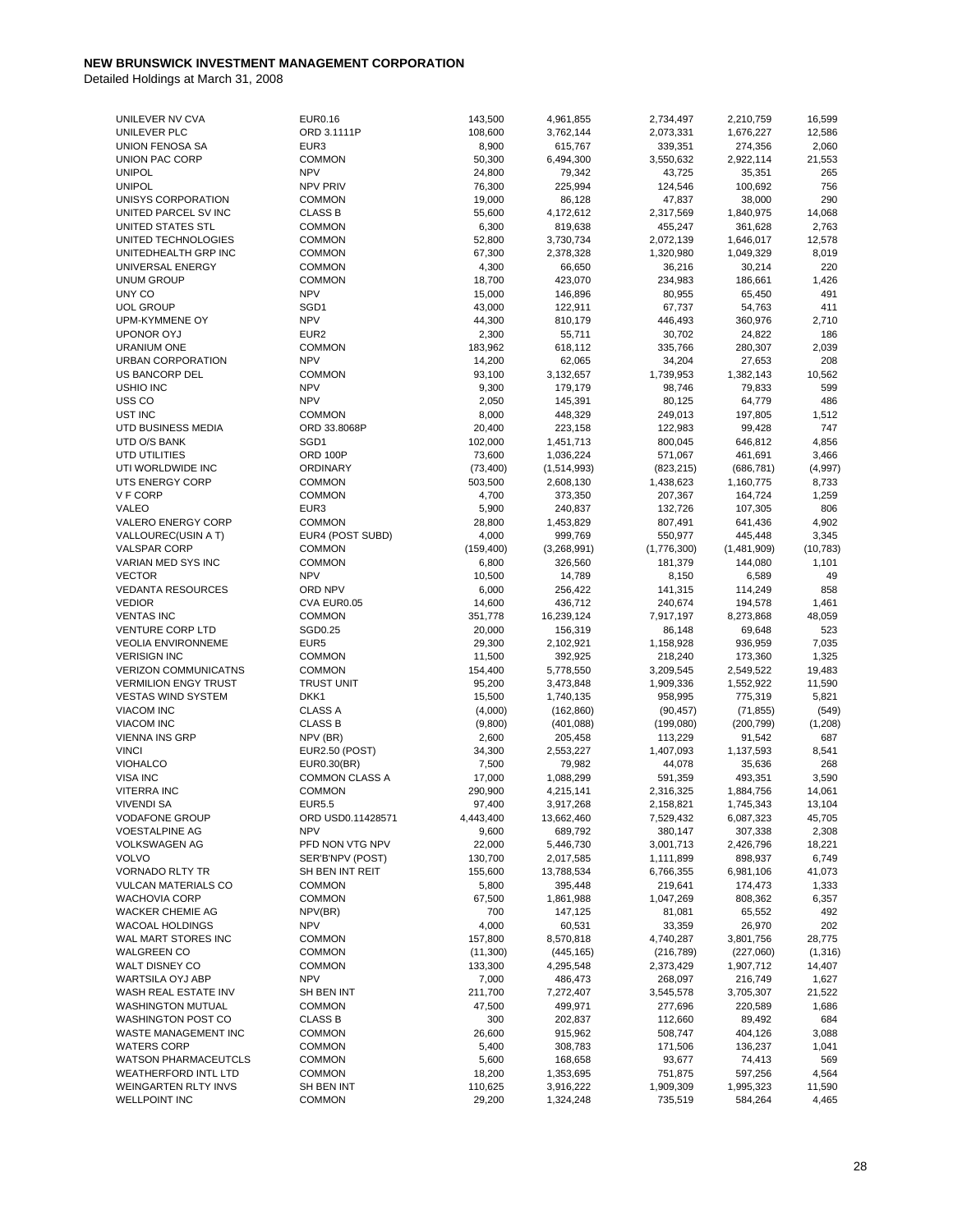| WELLS FARGO & CO              | <b>COMMON</b>            | 143,400    | 4,279,898   | 2,389,412   | 1,875,982   | 14,504    |
|-------------------------------|--------------------------|------------|-------------|-------------|-------------|-----------|
| WENDEL                        | EUR4                     | 1,400      | 180,979     | 99,738      | 80,636      | 605       |
| WENDYS INTL INC               | <b>COMMON</b>            | 4,700      | 111,213     | 61,770      | 49,068      | 375       |
| <b>WERELDHAVE NV</b>          | <b>EUR10</b>             | 900        | 114,310     | 62,997      | 50,931      | 382       |
| <b>WERNER ENTERPRISES</b>     | <b>COMMON</b>            | (160, 700) | (3,065,806) | (1,665,893) | (1,389,801) | (10, 112) |
| <b>WESFARMERS</b>             | ORD                      | 45,600     | 1,698,248   | 935,911     | 756,656     | 5,681     |
| <b>WESFARMERS LTD</b>         | <b>NPV PPS</b>           |            |             |             |             |           |
|                               |                          | 12,100     | 455,504     | 251,030     | 202,950     | 1,524     |
| <b>WEST FRASER TIMBER</b>     | <b>COMMON</b>            | 21,376     | 721,058     | 400,921     | 317,704     | 2,434     |
| WEST JAPAN RAILWAY            | <b>NPV</b>               | 142        | 638,219     | 351,725     | 284,359     | 2,135     |
| <b>WESTERN GOLDFIELDS</b>     | <b>COMMON</b>            | 576,700    | 1,851,207   | 1,005,906   | 839,195     | 6,106     |
| <b>WESTERNZAGROS RES</b>      | <b>COMMON</b>            | 293,100    | 703,440     | 390,707     | 310,361     | 2,372     |
| <b>WESTFIELD GROUP</b>        | <b>NPV STAPLED SECUR</b> | 146,200    | 2,434,220   | 1,341,507   | 1,084,569   | 8,143     |
| <b>WESTJET AIRLINES</b>       | <b>COMMON</b>            | 151,650    | 2,813,108   | 1,547,143   | 1,256,573   | 9,391     |
| <b>WESTPAC BANK CORP</b>      | ORD                      | 156,000    | 3,462,212   | 1,908,038   | 1,542,592   | 11,582    |
| <b>WESTPORT INNOVATIONS</b>   | <b>COMMON</b>            | 7,800      | 23,400      | 12,715      | 10,608      | 77        |
| <b>WESTSHORE TERMINALS</b>    | <b>TRUST UNIT</b>        | 66,116     | 1,116,699   | 616,096     | 496,863     | 3,740     |
| WEYERHAEUSER CO               | <b>COMMON</b>            | 11,300     | 754,528     | 419,083     | 332,901     | 2,544     |
|                               | HKD1                     |            |             |             |             | 1,856     |
| <b>WHARF(HLDGS)</b>           |                          | 115,000    | 554,815     | 305,761     | 247,198     |           |
| <b>WHEELOCK &amp; COMPANY</b> | <b>HKD0.50</b>           | 38,000     | 107,944     | 59,489      | 48,095      | 361       |
| WHIRLPOOL CORP                | <b>COMMON</b>            | (8,000)    | (714, 199)  | (383, 682)  | (328, 188)  | (2, 329)  |
| <b>WHITBREAD</b>              | ORD 76.797385P           | 15,300     | 364,061     | 200,635     | 162,208     | 1,218     |
| WHOLE FOODS MKT INC           | <b>COMMON</b>            | 7,500      | 254,097     | 141,131     | 112,109     | 857       |
| WI LAN INC                    | <b>COMMON</b>            | 84,740     | 171,175     | 93,013      | 77,597      | 565       |
| <b>WIENERBERGER AG</b>        | <b>NPV</b>               | 6,700      | 361,172     | 199,043     | 160,921     | 1,208     |
| <b>WIHLBORGS FAST AB</b>      | <b>NPV</b>               | 1,200      | 28,133      | 15,504      | 12,535      | 94        |
| <b>WILLIAM DEMANT HOL</b>     | DKK1                     | 2,000      | 163,277     | 89,983      | 72,748      | 546       |
| <b>WILLIAM HILL</b>           | ORD 10P                  | 29,200     | 223,417     | 123,126     | 99,544      | 747       |
| <b>WILLIAMS COS INC</b>       | COM USD 1                | 31,500     | 1,066,236   | 592,213     | 470,428     | 3,595     |
| <b>WILMAR INTERL LTD</b>      | SGD0.5                   | 35,000     | 108,121     | 59,586      | 48,173      | 362       |
|                               |                          |            |             |             |             |           |
| WINCOR NIXDORF AG             | <b>NPV</b>               | 1,300      | 107,061     | 59,002      | 47,701      | 358       |
| <b>WINDSTREAM CORP</b>        | <b>COMMON</b>            | 24,400     | 305,233     | 169,534     | 134,670     | 1,029     |
| WING HANG BANK                | HKD1                     | 15,000     | 229,360     | 126,401     | 102,192     | 767       |
| WING TAI HOLDINGS             | SGD0.25                  | 22,000     | 35,373      | 19,494      | 15,760      | 118       |
| <b>WOLSELEY</b>               | ORD <sub>25P</sub>       | 55,400     | 596,990     | 329,003     | 265,989     | 1,997     |
| <b>WOLTERS KLUWER</b>         | EUR 0.12                 | 24,800     | 675,291     | 372,156     | 300,877     | 2,259     |
| WOODSIDE PETROLEUM            | ORD                      | 40,300     | 2,040,148   | 1,124,333   | 908,990     | 6,825     |
| <b>WOOLWORTHS LTD</b>         | ORD                      | 101,600    | 2,741,054   | 1,510,605   | 1,221,279   | 9,170     |
| WORLEYPARSONS LTD             | ORD                      | 12,500     | 391,784     | 215,913     | 174,560     | 1,311     |
| <b>WPP GROUP</b>              | ORD 10P                  | 95,000     | 1,164,153   | 641,569     | 518,690     | 3,894     |
| WRIGLEY WM JR CO              | <b>COMMON</b>            | 11,600     | 748,447     | 415,705     | 330,218     | 2,523     |
| <b>WYETH</b>                  | <b>COMMON</b>            | 72,000     | 3,085,427   | 1,713,720   | 1,361,304   | 10,403    |
|                               |                          |            |             |             |             |           |
| WYNDHAM WORLDWIDE CO          | <b>COMMON</b>            | 9,500      | 201,551     | 111,946     | 88,925      | 680       |
| WYNN RESORTS LTD              | <b>COMMON</b>            | 15,000     | 1,551,718   | 843,170     | 703,429     | 5,118     |
| <b>XCEL ENERGY INC</b>        | <b>COMMON</b>            | 23,100     | 479,164     | 266,139     | 211,409     | 1,616     |
| <b>XEROX CORP</b>             | COMMON                   | 49,400     | 761,293     | 422,840     | 335,886     | 2,567     |
| XILINX INC                    | <b>COMMON</b>            | (123, 200) | (3,008,269) | (1,630,108) | (1,368,266) | (9, 895)  |
| <b>XL CAP LTD</b>             | <b>CLASS A</b>           | 9,600      | 290,115     | 161,137     | 128,000     | 978       |
| <b>XSTRATA PLC</b>            | COM STK USD0.50          | 52,800     | 3,796,019   | 2,092,000   | 1,691,320   | 12,699    |
| <b>XTO ENERGY INC</b>         | <b>COMMON</b>            | 27,500     | 1,745,785   | 969,651     | 770,248     | 5,886     |
| YAHOO INC                     | <b>COMMON</b>            | 221,407    | 6,588,564   | 3,659,446   | 2,906,904   | 22,214    |
| YAHOO JAPAN CORP              | <b>NPV</b>               | 1,265      | 671,572     | 370,106     | 299,219     | 2,247     |
| YAKULT HONSHA CO              | <b>NPV</b>               | 8,800      | 279,401     | 153,979     | 124,487     | 935       |
| YAMADA DENKI CO               | <b>NPV</b>               | 7,260      | 641,375     | 353,464     | 285,765     | 2,146     |
| YAMAHA CORP                   | <b>NPV</b>               | 14,700     | 287,916     | 158,671     | 128,281     | 963       |
|                               |                          |            |             |             |             |           |
| YAMAHA MOTOR CO               | <b>NPV</b>               | 15,600     | 293,643     | 161,828     | 130,833     | 982       |
| YAMANA GOLD INC               | <b>COMMON</b>            | 548,033    | 8,237,170   | 4,475,643   | 3,734,356   | 27,171    |
| YAMATO HOLDINGS               | <b>NPV</b>               | 33,000     | 494,281     | 272,400     | 220,228     | 1,654     |
| YAMATO KOGYO CO               | <b>NPV</b>               | 3,600      | 149,184     | 82,216      | 66,469      | 499       |
| YAMAZAKI BAKING CO            | <b>NPV</b>               | 9,000      | 87,395      | 48,164      | 38,939      | 292       |
| YANLORD LAND GROUP            | <b>NPV</b>               | 38,000     | 60,250      | 33,204      | 26,844      | 202       |
| YARA INTERNATIONAL            | <b>NOK1.70</b>           | 15,900     | 940,615     | 518,377     | 419,092     | 3,147     |
| YASKAWA ELEC CORP             | <b>NPV</b>               | 19,000     | 184,501     | 101,679     | 82,205      | 617       |
| YELL GROUP                    | ORD <sub>1P</sub>        | 65,200     | 204,730     | 112,827     | 91,217      | 685       |
| YELLOW PAGES                  | <b>TRUST UNIT</b>        | 200,926    | 2,116,589   | 1,149,811   | 959,795     | 6,983     |
| <b>YIT CORP</b>               | <b>NPV</b>               | 10,600     | 309,483     | 170,557     | 137,890     | 1,035     |
|                               |                          |            |             |             |             |           |
| YOKOGAWA ELECTRIC             | <b>NPV</b>               | 18,000     | 184,439     | 101,645     | 82,177      | 617       |
| YUE YUEN INDL HLDG            | <b>HKD0.25</b>           | 48,500     | 155,352     | 85,615      | 69,217      | 520       |
| YUM BRANDS INC                | <b>COMMON</b>            | 25,600     | 977,837     | 543,114     | 431,426     | 3,297     |
| ZARDOYA-OTIS                  | <b>EUR0.1</b>            | 9,600      | 274,356     | 151,199     | 122,240     | 918       |
| <b>ZELTIA SA</b>              | EUR0.05                  | 6,800      | 51,182      | 28,206      | 22,804      | 171       |
| <b>ZEON CORPORATION</b>       | <b>NPV</b>               | 14,000     | 63,933      | 35,234      | 28,486      | 214       |
| <b>ZIMMER HOLDINGS</b>        |                          |            | 998,605     | 554,649     |             | 3,367     |
|                               | <b>COMMON</b>            | 12,500     |             |             | 440,589     |           |
| ZINIFEX LIMITED               | ORD                      | 40,700     | 379,988     | 209,413     | 169,304     | 1,271     |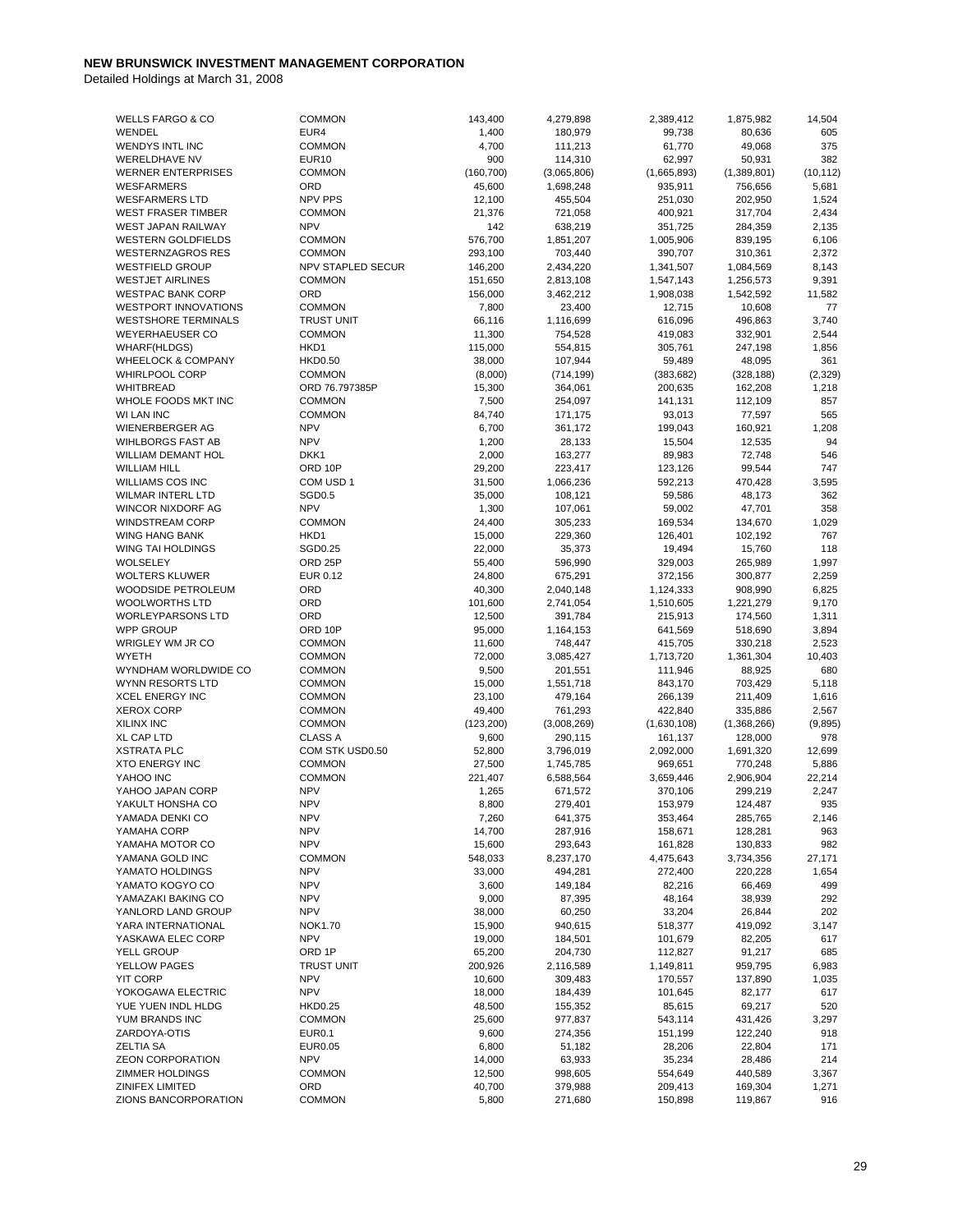| ZODIAC                           | <b>NPV</b>           | 3,300       | 166,196     | 91,591                                 | 74,049     | 556     |
|----------------------------------|----------------------|-------------|-------------|----------------------------------------|------------|---------|
| ZON MULTIMEDIA                   | EUR0.01              | 19,700      | 240,509     | 132,545                                | 107,159    | 805     |
| ZURICH FIN SVS GRP               | CHF0.10              | 12,200      | 3,957,909   | 2,181,219                              | 1,763,450  | 13,240  |
|                                  |                      |             |             |                                        |            |         |
|                                  |                      |             |             | <b>Market Value - Canadian Dollars</b> |            |         |
| <b>FIXED INCOME</b>              |                      |             | Total       | <b>Public Service</b>                  | Teachers'  | Judges' |
| 407 INTERNATIONAL IN             | 5.290 DEC 01 39 RRB  | 34,664,635  | 46,308,025  | 24,544,099                             | 21,614,938 | 148,988 |
| 55 SCHOOL BOARD TR               | 5.900 JUN 02 33      | 7,000,000   | 8,224,141   | 4,431,063                              | 3,766,180  | 26,897  |
| ALBERTA CAP FIN AUTH             | 4.350 JUN 15 16      | 31,905,000  | 33,200,728  | 17,888,133                             | 15,204,010 | 108,585 |
| ALBERTA PROV                     | 5.930 SEP 16 16      | 5,753,669   | 6,281,954   | 3,384,637                              | 2,876,771  | 20,545  |
| ALBERTA TREASURY MTN             | 4.100 JUN 01 11      | 15,000,000  | 15,569,277  | 8,388,530                              | 7,129,827  | 50,920  |
| <b>BANK OF MONTREAL FLT</b>      | 3.74286 01 FEB 10    | 25,000,000  | 25,181,907  | 13,696,644                             | 11,402,256 | 83,008  |
| BANK OF MONTREAL FLT             | 3.92143 12 MAY 08    | 15,000,000  | 15,074,669  | 8,199,235                              | 6,825,743  | 49,691  |
| <b>BANK OF MONTREAL FLT</b>      | 4.87714 02 SEP 08    | 15,000,000  | 15,054,416  | 8,188,219                              | 6,816,573  | 49,624  |
| <b>BANK OF NOVA SCOTIA</b>       | 3.470 SEP 02 08      | 8,200,000   | 8,172,000   | 4,444,817                              | 3,700,245  | 26,938  |
| <b>BANK OF NOVA SCOTIA</b>       | 4.560 OCT 30 13      | 10,000,000  | 10,194,545  | 5,492,692                              | 4,668,511  | 33,342  |
| <b>BANK OF NOVA SCOTIA</b>       | FLTG 4.990 MAR 27 18 | 25,000,000  | 25,049,671  | 13,496,446                             | 11,471,299 | 81,926  |
| <b>BANK OF NS</b><br><b>FLTG</b> | 3.61714 07 FEB 2011  | 25,000,000  | 25,160,943  | 13,685,241                             | 11,392,763 | 82,939  |
| <b>BANK OF NS</b><br><b>FLTG</b> | 3.62714 27 JUN 2008  | 15,000,000  | 15,005,273  | 8,161,490                              | 6,794,321  | 49,462  |
| <b>BANK OF NS</b><br><b>FLTG</b> | 3.63714 15 APR 2010  | 49,500,000  | 49,573,016  | 26,963,165                             | 22,446,441 | 163,409 |
| <b>BC MUNI FINANCE</b>           | 4.650 APR 19 16      | 4,650,000   | 4,929,991   | 2,656,217                              | 2,257,650  | 16,124  |
| <b>BC MUNI FINANCE</b>           | 4.800 DEC 01 17      | 6,500,000   | 6,845,945   | 3,688,509                              | 3,135,046  | 22,390  |
| <b>BC MUNI FINANCE</b>           | 4.950 DEC 01 27      | 3,100,000   | 3,216,745   | 1,733,141                              | 1,473,083  | 10,521  |
| <b>BC PROV</b>                   | 4.700 DEC 01 17      | 10,855,000  |             |                                        | 5,295,271  | 37,818  |
|                                  |                      |             | 11,563,189  | 6,230,100                              |            |         |
| <b>BC PROV</b>                   | 4.700 JUN 18 37      | 2,000,000   | 2,064,264   | 1,112,199                              | 945,313    | 6,751   |
| <b>BC PROV</b>                   | 5.700 JUN 18 29      | 51,300,000  | 59,904,092  | 32,275,568                             | 27,432,604 | 195,919 |
| <b>BC PROV</b>                   | 5.750 JAN 09 12      | 28,500,000  | 31,186,918  | 16,803,117                             | 14,281,802 | 101,998 |
| <b>BC PROV</b>                   | 6.350 JUN 18 31      | 9,000,000   | 11,425,618  | 6,155,979                              | 5,232,271  | 37,368  |
| <b>BC PROV</b>                   | 9.950 MAY 15 21      | 4,000,000   | 6,372,786   | 3,433,577                              | 2,918,367  | 20,843  |
| C.I.B.C.                         | 5.000 SEP 10 12      | 13,900,000  | 14,093,720  | 7,593,518                              | 6,454,108  | 46,094  |
| CANADA GOVT                      | 2.000 DEC 01 41 RRF  | 71,149,400  | 78,804,373  | 41,767,758                             | 36,783,076 | 253,539 |
| <b>CANADA GOVT</b>               | 3.000 DEC 01 36 RR   | 71,616,372  | 95,374,044  | 50,549,986                             | 44,517,209 | 306,849 |
| <b>CANADA GOVT</b>               | 3.500 JUN 01 13      | 15,000,000  | 15,410,701  | 8,303,091                              | 7,057,209  | 50,401  |
| CANADA GOVT                      | 3.750 JUN 01 08      | 1,000,000   | 1,015,232   | 546,994                                | 464,917    | 3,320   |
| CANADA GOVT                      | 3.750 JUN 01 09      | 300,000     | 307,605     | 165,734                                | 140,865    | 1,006   |
| CANADA GOVT                      | 3.750 JUN 01 10      | 5,000,000   | 5,183,658   | 2,792,889                              | 2,373,815  | 16,953  |
| CANADA GOVT                      | 3.750 JUN 01 12      | 11,400,000  | 11,919,059  | 6,416,707                              | 5,463,347  | 39,006  |
| CANADA GOVT                      | 3.750 SEP 01 11      | 10,400,000  | 10,737,087  | 5,785,007                              | 4,916,964  | 35,116  |
| CANADA GOVT                      | 4.000 DEC 01 31 RR   | 94,838,379  | 140,635,858 | 74,539,575                             | 65,643,813 | 452,471 |
| <b>CANADA GOVT</b>               | 4.000 JUN 01 16      | 2,045,000   | 2,173,406   | 1,171,004                              | 995,294    | 7,108   |
| CANADA GOVT                      | 4.000 JUN 01 17      | 10,434,000  | 11,038,131  | 5,947,206                              | 5,054,825  | 36,101  |
| CANADA GOVT                      | 4.000 SEP 01 10      | 23,200,000  | 24,002,202  | 12,932,083                             | 10,991,618 | 78,500  |
| CANADA GOVT                      | 4.250 DEC 01 09      | 45,900,000  | 47,763,496  | 25,734,368                             | 21,872,915 | 156,213 |
| CANADA GOVT                      | 4.250 DEC 01 21 RRF  | 111,421,784 | 149,061,070 | 79,005,091                             | 69,576,401 | 479,577 |
| CANADA GOVT                      | 4.250 DEC 01 26 RRF  | 66,058,565  | 94,998,098  | 50,350,728                             | 44,341,731 | 305,639 |
| CANADA GOVT                      | 4.250 JUN 01 18      | 26,000,000  | 27,926,157  | 15,046,261                             | 12,788,562 | 91,334  |
| CANADA GOVT                      | 4.250 SEP 01 08      | 629,000     | 635,739     | 342,528                                | 291,131    | 2,079   |
| <b>CANADA GOVT</b>               | 4.250 SEP 01 09      | 54,600,000  | 56,012,128  | 30,025,697                             | 25,804,169 | 182,262 |
| CANADA GOVT                      | 4.500 JUN 01 15      | 3,800,000   | 4,172,430   | 2,248,052                              | 1,910,731  | 13,646  |
| CANADA GOVT                      | 5.000 JUN 01 14      | 567,000     | 636,608     | 342,560                                | 291,964    | 2,084   |
| CANADA GOVT                      | 5.000 JUN 01 37      | 20,300,000  | 24,383,260  | 13,137,393                             | 11,166,121 | 79,747  |
| CANADA GOVT                      | 5.250 JUN 01 12      | 9,000,000   | 9,980,047   | 5,368,428                              | 4,578,938  | 32,681  |
|                                  |                      |             |             |                                        |            |         |
| CANADA GOVT                      | 5.250 JUN 01 13      | 1,775,000   | 1,996,208   | 1,075,532                              | 914,148    | 6,529   |
| CANADA GOVT                      | 5.500 JUN 01 09      | 3,981,000   | 4,184,361   | 2,250,198                              | 1,920,458  | 13,705  |
| CANADA GOVT                      | 5.500 JUN 01 10      | 8,200,000   | 8,849,218   | 4,762,383                              | 4,057,867  | 28,967  |
| CANADA GOVT                      | 5.750 JUN 01 29      | 3,000,000   | 3,832,805   | 2,063,174                              | 1,757,087  | 12,544  |
| CANADA GOVT                      | 5.750 JUN 01 33      | 28,100,000  | 36,706,344  | 19,772,817                             | 16,813,457 | 120,069 |
| CANADA GOVT                      | 6.000 JUN 01 08      | 300,000     | 307,905     | 164,311                                | 142,580    | 1,014   |
| CANADA GOVT                      | 6.000 JUN 01 11      | 200,000     | 223,388     | 116,959                                | 105,683    | 747     |
| CANADA GOVT                      | 8.000 JUN 01 23      | 2,293,000   | 3,455,346   | 1,860,580                              | 1,583,460  | 11,306  |
| CANADA GOVT                      | 8.000 JUN 01 27      | 8,540,000   | 13,431,887  | 7,231,309                              | 6,156,623  | 43,956  |
| CANADA GOVT                      | 9.000 JUN 01 25      | 7,009,000   | 11,702,406  | 6,302,016                              | 5,362,102  | 38,288  |
| CANADA GOVT                      | 9.750 JUN 01 21      | 30,000      | 49,677      | 26,152                                 | 23,360     | 165     |
| CANADA GOVT                      | 10.250 MAR 15 14     | 3,188,000   | 4,435,570   | 2,389,829                              | 2,031,234  | 14,507  |
| CANADA GOVT RESIDUAL             | 0.000 DEC 01 21 RR   | 60,230,000  | 64,287,695  | 34,073,653                             | 30,007,208 | 206,834 |
| CANADA HOUSING TRST              | 3.550 SEP 15 10      | 30,000,000  | 30,345,185  | 16,349,602                             | 13,896,337 | 99,245  |
| CANADA HOUSING TRST              | 3.600 JUN 15 13      | 43,700,000  | 43,806,389  | 23,602,329                             | 20,060,789 | 143,271 |
| CANADA HOUSING TRST              | 3.750 MAR 15 10      | 15,000,000  | 15,237,958  | 8,210,019                              | 6,978,102  | 49,837  |
| CANADA HOUSING TRST              | 3.950 DEC 15 11      | 57,800,000  | 59,620,090  | 32,122,552                             | 27,302,548 | 194,991 |
| CANADA HOUSING TRST              | 4.050 MAR 15 11      | 156,000,000 | 159,746,393 | 86,069,339                             | 73,154,595 | 522,459 |
| CANADA HOUSING TRST              | 4.550 DEC 15 12      | 131,000,000 | 138,655,425 | 74,705,792                             | 63,496,153 | 453,480 |
| <b>CIBC</b>                      | 4.400 AUG 26 08      | 20,870,000  | 20,917,809  | 11,377,366                             | 9,471,491  | 68,952  |
| <b>CIBC</b>                      | 3.750 SEP 09 10/15   | 5,000,000   | 4,932,001   | 2,657,300                              | 2,258,571  | 16,130  |
| <b>CIBC</b><br><b>FLT</b>        | 3.34286 02 FEB 09    | 15,100,000  | 15,215,360  | 8,275,757                              | 6,889,447  | 50,155  |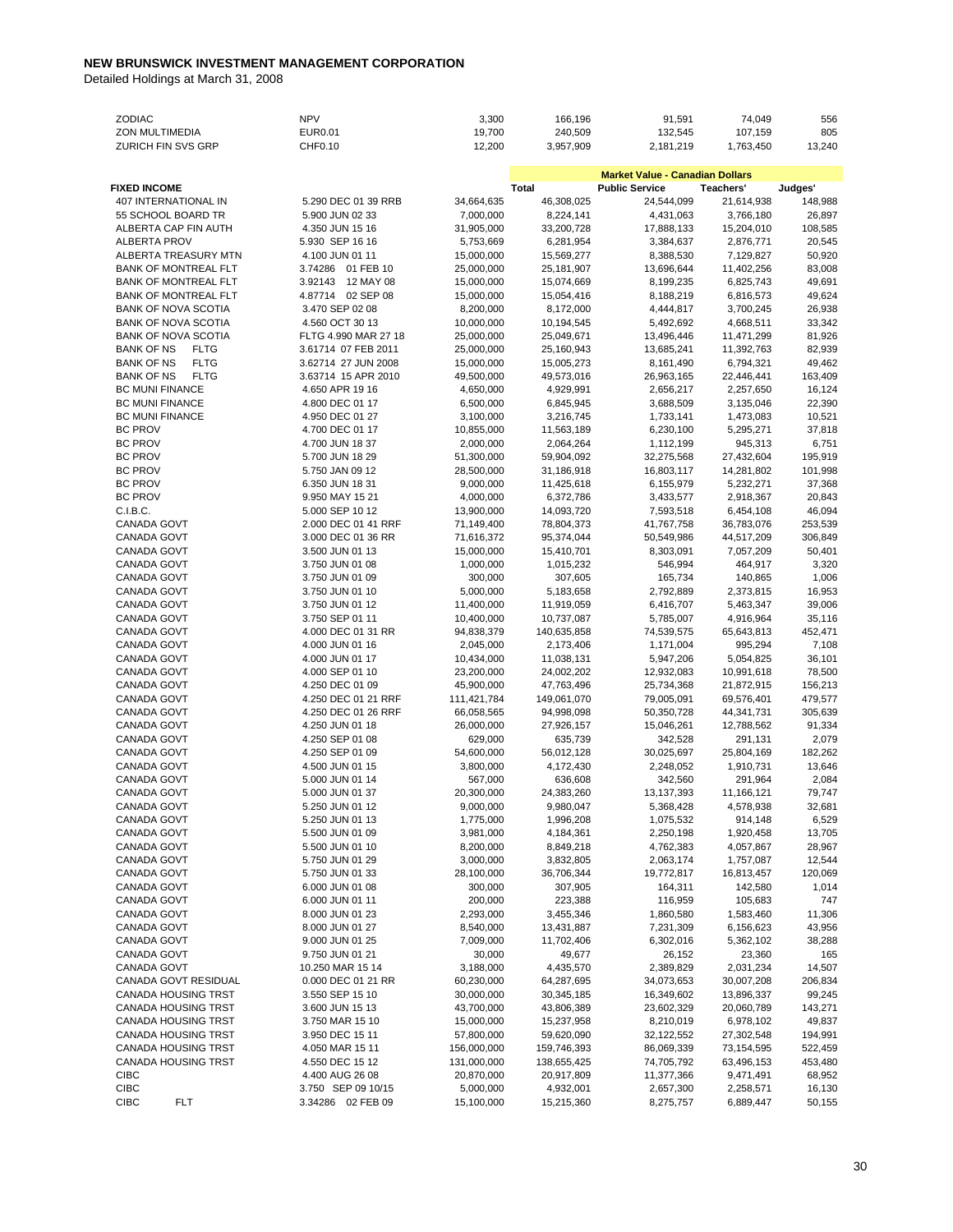|                                        | 4.16714 01 APR 2010                | 20,000,000              | 20,110,853              | 10,938,456              | 9,106,105               | 66,292           |
|----------------------------------------|------------------------------------|-------------------------|-------------------------|-------------------------|-------------------------|------------------|
| <b>CIBC</b><br><b>FLT</b>              |                                    |                         |                         |                         |                         |                  |
| <b>CIBC</b><br><b>FLT</b>              | 4.99714 01 JUN 10                  | 3,500,000               | 3,520,767               | 1,914,974               | 1,594,188               | 11,606           |
| <b>CIBC</b><br><b>FLTG</b>             | 3.70571 JUL 14 08                  | 20,000,000              | 20,193,118              | 10,983,201              | 9,143,354               | 66,563           |
| <b>CIBC</b><br><b>FLTG</b>             | 3.70571 JUL 14 08                  | 10,000,000              | 10,110,090              | 5,498,960               | 4,577,804               | 33,326           |
| <b>CITY OF WINNIPEG</b>                | 6.250 NOV 17 17                    | 12,000,000              | 14,146,397              | 7,621,172               | 6,478,955               | 46,270           |
| <b>EDMONTON ALBERTA</b>                | 10.750 MAY 16 11                   | 6,000,000               | 7,527,689               | 4,055,405               | 3,447,662               | 24,622           |
| FINANCEMENT QUEBEC                     | 5.250 DEC 01 11                    | 15,250,000              |                         |                         | 7,532,628               | 53,797           |
|                                        |                                    |                         | 16,448,865              | 8,862,441               |                         |                  |
| <b>GE CAP CAN FUNDING</b>              | 5.730 OCT 22 37                    | 6,000,000               | 5,832,269               | 3,142,353               | 2,670,841               | 19,075           |
| GE CAP CORP<br><b>FLTG</b>             | 3.24714 AUG 17 2009                | 10,000,000              | 10,045,285              | 5,463,712               | 4,548,460               | 33,113           |
| GE CAP CORP<br><b>FLTG</b>             | 4.02357 AUG 27 08                  | 15,000,000              | 15,051,561              | 8,186,666               | 6,815,280               | 49,615           |
| <b>HALTON ON</b>                       | 4.500 SEP 15 14                    | 6,068,000               | 6,319,413               |                         | 2,893,925               | 20,668           |
|                                        |                                    |                         |                         | 3,404,820               |                         |                  |
| <b>HYDRO QUEBEC</b>                    | 6.000 FEB 15 40                    | 30,950,000              | 37,277,643              | 20,084,723              | 17,071,001              | 121,918          |
| <b>HYDRO QUEBEC</b>                    | 6.500 FEB 15 35                    | 11,250,000              | 14,228,817              | 7,664,433               | 6,517,839               | 46,545           |
| <b>HYDRO QUEBEC</b>                    | 10.250 JUL 16 12                   | 5,300,000               | 6,804,626               | 3,666,246               | 3,116,124               | 22,255           |
| <b>MANITOBA PROV</b>                   | 4.600 MAR 05 38                    | 22,000,000              | 21,852,088              | 11,773,629              | 10,006,990              | 71,468           |
| <b>MANITOBA PROV</b>                   |                                    | 56,335,000              |                         |                         |                         |                  |
|                                        | 4.750 FEB 11 20                    |                         | 58,992,700              | 31,784,522              | 27,015,240              | 192,939          |
| <b>MANITOBA PROV</b>                   | 5.500 NOV 15 18 DBL                | 11,100,000              | 12,533,719              | 6,753,009               | 5,739,717               | 40,992           |
| <b>MANITOBA PROV</b>                   | 8.500 JUL 22 13                    | 3,000,000               | 3,745,375               | 2,017,961               | 1,715,165               | 12,249           |
| MERRILL LYNCH MORT B                   | 5.9627 NOV 15 08                   | 4,104,000               | 4,138,001               | 2,229,503               | 1,894,965               | 13,534           |
| MERRILL MTGE 2000 A1                   | 7.19864 NOV 15 08                  | 243,248                 | 245,341                 | 132,186                 | 112,352                 | 802              |
|                                        |                                    |                         |                         |                         |                         |                  |
| MILITAIR INC.                          | 5.75 JUN 30 19 AMORT               | 18,795,572              | 21,115,569              | 11,376,802              | 9,669,708               | 69,060           |
| NB ELEC POWER                          | 11.000 OCT 12 08                   | 5,000,000               | 5,475,421               | 2,948,736               | 2,508,772               | 17,914           |
| NEW BRUNSWICK PROV                     | 4.500 FEB 04 15                    | 4,500,000               | 4,714,533               | 2,540,131               | 2,158,983               | 15,419           |
| NEW BRUNSWICK PROV                     | 4.550 MAR 26 37                    | 7,000,000               | 6,865,973               | 3,699,300               | 3,144,218               | 22,456           |
| <b>NEW BRUNSWICK PROV</b>              | 4.650 SEP 26 35                    | 35,300,000              | 35,217,998              |                         | 16,127,803              | 115,182          |
|                                        |                                    |                         |                         | 18,975,012              |                         |                  |
| NEW BRUNSWICK PROV                     | 5.500 JAN 27 34                    | 387,000                 | 438,511                 | 236,264                 | 200,813                 | 1,434            |
| NEW BRUNSWICK PROV                     | 5.875 DEC 06 12                    | 10,000,000              | 11,163,912              | 6,014,975               | 5,112,425               | 36,512           |
| NEW BRUNSWICK PROV                     | 6.375 JUN 15 10                    | 20,000,000              | 21,769,767              | 11,728,872              | 9,969,694               | 71,201           |
| <b>NEW BRUNSWICK PROV</b>              | 8.500 JUN 28 13                    | 2,100,000               | 2,629,243               | 1,416,603               | 1,204,041               | 8,599            |
|                                        |                                    |                         |                         |                         |                         |                  |
| NEWFOUNDLAND MUNI                      | 5.375 MAR 26 13                    | 10,000,000              | 10,784,663              | 5,810,640               | 4,938,751               | 35,272           |
| NEWFOUNDLAND PROV                      | 4.500 APR 17 37                    | 6,000,000               | 5,938,415               | 3,199,543               | 2,719,450               | 19,422           |
| NEWFOUNDLAND PROV                      | 4.650 OCT 17 40                    | 12,000,000              | 12,168,335              | 6,556,145               | 5,572,393               | 39,797           |
| NEWFOUNDLAND PROV                      | 5.250 JUN 04 14                    | 1,485,000               | 1,631,752               | 879,167                 | 747,248                 | 5,337            |
| NEWFOUNDLAND PROV                      | 5.600 OCT 17 33                    | 5,000,000               | 5,794,892               | 3,122,215               | 2,653,725               | 18,952           |
|                                        |                                    |                         |                         |                         |                         |                  |
| NEWFOUNDLAND PROV                      | 5.700 OCT 07 08                    | 5,000,000               | 5,213,725               | 2,809,089               | 2,387,584               | 17,052           |
| NEWFOUNDLAND PROV                      | 5.700 OCT 17 35                    | 1,000,000               | 1,180,833               | 633,666                 | 543,293                 | 3,874            |
| NEWFOUNDLAND PROV                      | 6.150 APR 17 28                    | 3,988,500               | 4,867,126               | 2,622,346               | 2,228,862               | 15,918           |
| NEWFOUNDLAND PROV                      | 6.150 APR 17 28                    | 11,500                  | 14,033                  | 6,695                   | 7,289                   | 50               |
|                                        | 6.150 APR 17 28                    | 4,000,000               | 4,881,159               |                         |                         | 15,968           |
|                                        |                                    |                         |                         |                         |                         |                  |
| NEWFOUNDLAND PROV                      |                                    |                         |                         | 2,629,041               | 2,236,151               |                  |
| NEWFOUNDLAND PROV                      | 6.400 JUL 25 11                    | 34,083,000              | 37,688,729              | 20,306,211              | 17,259,255              | 123,263          |
| NEWFOUNDLAND PROV                      | 6.550 OCT 17 30                    | 2,040,000               | 2,634,107               | 1,419,224               | 1,206,269               | 8,615            |
|                                        |                                    |                         |                         |                         |                         |                  |
| NEWFOUNDLAND(PROV)                     | 5.65 MAY 12 2013                   | 30,555,000              | 34,750,762              | 18,722,218              | 15,914,884              | 113,659          |
| NFLD & LABRADOR HYDR                   | 10.250 JUL 14 17                   | 835,000                 | 1,245,639               | 670,950                 | 570,614                 | 4,075            |
| NHA MBS #96500814                      | 5.450 APR 01 10                    | 6,875,494               | 7,176,682               | 3,866,706               | 3,286,505               | 23,472           |
| NHA MBS #96501135                      | 5.55 APR 01 09                     | 6,982,185               | 7,165,990               | 3,860,945               | 3,281,608               | 23,437           |
| NHA MBS #96501150                      | 5.75 SEP 01 18                     |                         | 2,756,623               | 1,485,234               | 1,262,374               | 9,016            |
| NHA MBS #96601125                      |                                    | 2,465,249               |                         |                         |                         |                  |
|                                        | 5.125 DEC 01 08                    | 7,551,362               | 7,676,334               | 4,135,912               | 3,515,317               | 25,106           |
| NHA MBS #96601257                      | 5.800 APR 01 16                    | 12,382,157              | 13,722,673              | 7,393,603               | 6,284,189               | 44,881           |
| NHA MBS #99007742                      | 5.375 MAY 01 28                    | 10,058,621              | 10,760,279              | 5,797,503               | 4,927,585               | 35,192           |
| NIAGARA ON                             | 4.950 JUL 11 13                    | 5,138,000               | 5,475,614               | 2,950,192               | 2,507,514               | 17,908           |
| NIAGARA ON                             | 5.000 JUL 11 14                    | 3,513,000               | 3,767,794               | 2,030,040               | 1,725,431               | 12,323           |
|                                        |                                    |                         |                         |                         |                         |                  |
| NOVA SCOTIA PROV                       | 4.500 JUN 01 37                    | 3,800,000               | 3,760,396               | 2,026,054               | 1,722,043               | 12,299           |
| NOVA SCOTIA PROV                       | 4.600 AUG 18 16                    | 2,250,000               | 2,360,662               | 1,271,247               | 1,081,691               | 7,724            |
| NOVA SCOTIA PROV                       | 4.900 JUN 01 35                    | 26,000,000              | 27,387,200              | 14,755,877              | 12,541,751              | 89,571           |
| NOVA SCOTIA PROV                       | 6.400 SEP 01 10                    | 20,000,000              | 21,616,205              | 11,645,204              | 9,900,298               | 70,703           |
| NOVA SCOTIA PROV                       | 6.600 JUN 01 27                    | 16,295,000              | 20,737,008              | 11,172,052              | 9,497,131               | 67,825           |
| ONTARIO HYDRO                          | 8.250 JUN 22 26                    |                         |                         |                         |                         | 721              |
|                                        |                                    | 150,000                 | 220,547                 | 118,828                 | 100,998                 |                  |
| ONTARIO HYDRO                          | 10.000 OCT 17 14                   | 5,500,000               | 7,730,357               | 4,165,019               | 3,540,056               | 25,283           |
| <b>ONTARIO PROV</b>                    | 2.000 DEC 01 36                    | 32,618,675              | 32,458,196              | 17,203,437              | 15,150,330              | 104,428          |
| <b>ONTARIO PROV</b>                    | 4.000 MAY 19 10                    | 56,100,000              | 58,025,091              | 31,263,186              | 26,572,131              | 189,774          |
| <b>ONTARIO PROV</b>                    | 4.300 MAR 08 17                    | 12,000,000              | 12,286,555              | 6,619,841               | 5,626,531               | 40,184           |
|                                        |                                    |                         |                         |                         |                         |                  |
| <b>ONTARIO PROV</b>                    | 4.400 MAR 08 16                    | 23,700,000              | 24,573,407              | 13,239,841              | 11,253,197              | 80,369           |
| <b>ONTARIO PROV</b>                    | 4.500 MAR 08 15                    | 16,500,000              | 17,262,063              | 9,300,581               | 7,905,025               | 56,456           |
| <b>ONTARIO PROV</b>                    | 4.700 JUN 02 37                    | 11,400,000              | 11,722,187              | 6,315,767               | 5,368,083               | 38,338           |
| <b>ONTARIO PROV</b>                    | 5.000 MAR 08 14                    | 200,000                 | 214,540                 | 115,592                 | 98,247                  | 702              |
| <b>ONTARIO PROV</b>                    | 5.600 JUN 02 35                    | 3,700,000               | 4,326,118               | 2,330,857               | 1,981,111               | 14,149           |
|                                        |                                    |                         |                         |                         |                         |                  |
| <b>ONTARIO PROV</b>                    | 5.850 MAR 08 33                    | 26,000,000              | 30,735,284              | 16,559,783              | 14,074,980              | 100,521          |
| <b>ONTARIO PROV</b>                    | 6.200 JUN 02 31                    | 5,000,000               | 6,224,968               | 3,353,934               | 2,850,675               | 20,359           |
| <b>ONTARIO PROV</b>                    | 6.500 MAR 08 29                    | 10,186,000              | 12,817,308              | 6,905,803               | 5,869,584               | 41,920           |
| <b>ONTARIO PROV PKG</b>                | 5.000 060204-060218                | 25,000,000              | 27,044,209              | 14,571,078              | 12,384,681              | 88,449           |
| ONTARIO(PROV OF)                       | 4.000 JAN 22 09                    | 5,000,000               | 5,027,637               | 2,734,573               | 2,276,492               | 16,573           |
|                                        |                                    |                         |                         |                         |                         |                  |
| ONTARIO(PROV OF)                       | 4.500 APR 17 08                    | 25,623,000              | 26,721,017              | 14,533,778              | 12,099,158              | 88,081           |
| <b>ONTREA INC</b><br><b>ONTREA INC</b> | 5.570 APR 09 13<br>5.700 OCT 31 11 | 24,626,000<br>8,200,000 | 27,394,526<br>9,007,101 | 14,759,824<br>4,852,912 | 12,545,106<br>4,124,731 | 89,595<br>29,458 |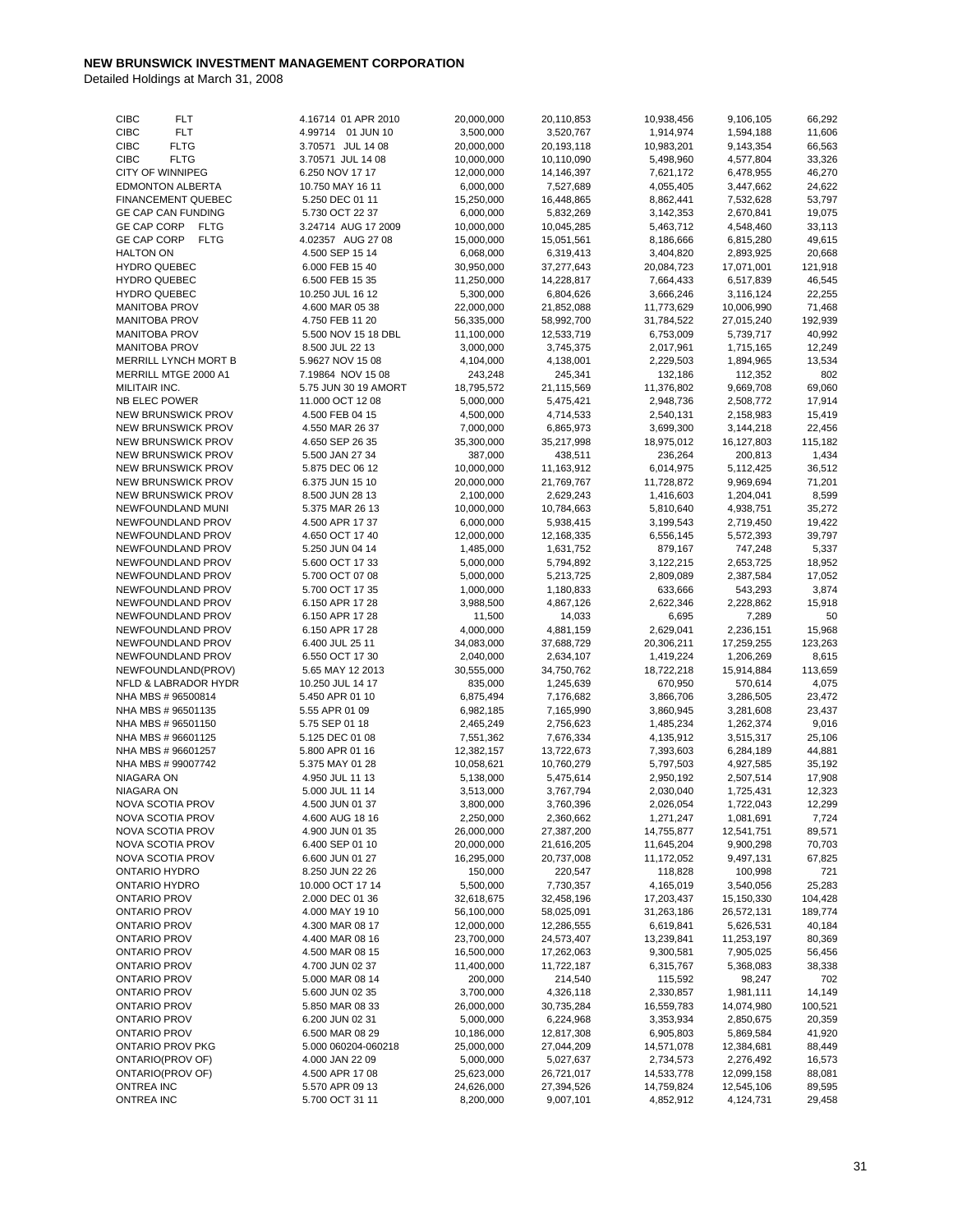| PEI PROV                         | 5.300 MAY 19 36      | 1,100,000  | 1,224,270  | 658,556                                | 561,705    | 4,009   |
|----------------------------------|----------------------|------------|------------|----------------------------------------|------------|---------|
| PEI PROV                         | 10.750 DEC 01 08     | 4,470,000  | 4,863,659  | 2,620,478                              | 2,227,274  | 15,907  |
|                                  |                      |            |            |                                        |            |         |
| PEI PROV                         | 11.000 SEP 19 11     | 807,000    | 1,007,553  | 541,477                                | 462,774    | 3,302   |
| PEI PROV                         | 11.375 JUN 22 08     | 2,000,000  | 2,102,229  | 1,131,032                              | 964,314    | 6,883   |
| PROV OF NS<br><b>FLTG</b>        | 4.32857 APR 16 08    | 20,000,000 | 20,154,286 | 10,962,080                             | 9,125,771  | 66,435  |
| PROV ONT FLOATING NT             | 4.68714 DEC 03 2010  | 30,000,000 | 30,065,441 | 16,352,837                             | 13,613,498 | 99,106  |
| PROVINCE ON FLOATING             | 4.94429 MAY 30 08    | 10,000,000 | 10,042,493 | 5,462,193                              | 4,547,196  | 33,103  |
| QUEBEC PROV                      | 4.250 DEC 01 31 RR   | 5,782,600  | 8,242,050  | 4,368,437                              | 3,847,096  | 26,517  |
| QUEBEC PROV                      | 4.500 DEC 01 16      | 16,850,000 | 17,567,268 | 9,461,906                              | 8,047,892  | 57,469  |
|                                  |                      |            |            |                                        |            |         |
| QUEBEC PROV                      | 4.500 DEC 01 17      | 73,800,000 | 76,365,864 | 41,144,963                             | 34,971,143 | 249,759 |
| QUEBEC PROV                      | 4.500 DEC 01 18      | 7,000,000  | 7,191,085  | 3,874,466                              | 3,293,100  | 23,519  |
| QUEBEC PROV                      | 5.000 DEC 01 15      | 2,000,000  | 2,165,831  | 1,166,922                              | 991,825    | 7,083   |
| QUEBEC PROV                      | 5.000 DEC 01 38      | 5,000,000  | 5,257,377  | 2,832,608                              | 2,407,574  | 17,195  |
| QUEBEC PROV                      | 5.250 OCT 01 13      | 10,000,000 | 11,016,981 | 5,935,810                              | 5,045,139  | 36,032  |
|                                  |                      |            |            |                                        |            |         |
| QUEBEC PROV                      | 5.500 JUN 01 09      | 2,548,000  | 2,669,955  | 1,438,538                              | 1,222,685  | 8,732   |
| QUEBEC PROV                      | 5.750 DEC 01 36      | 3,200,000  | 3,741,861  | 2,016,068                              | 1,713,556  | 12,238  |
| QUEBEC PROV                      | 6.000 OCT 01 29      | 35,141,000 | 42,026,802 | 22,641,893                             | 19,247,451 | 137,458 |
| QUEBEC PROV                      | 8.500 APR 01 26      | 1,614,000  | 2,411,548  | 1,299,311                              | 1,104,349  | 7,887   |
| QUEBEC PROV                      | 9.375 JAN 16 23 GL   | 11,380,000 | 17,381,513 | 9,364,940                              | 7,959,726  | 56,847  |
| QUEBEC PROV                      | 11.000 APR 01 09     | 686,000    | 777,903    | 419,124                                | 356,234    | 2,544   |
|                                  | 4.500 DEC 01 26 RRB  |            |            |                                        |            |         |
| QUEBEC PROVINCE                  |                      | 43,284,850 | 60,456,288 | 32,042,937                             | 28,218,843 | 194,507 |
| ROYAL BANK<br><b>FLTG</b>        | 3.52429 JAN 1909     | 20,000,000 | 20,187,544 | 10,980,169                             | 9,140,830  | 66,545  |
| <b>FLTG</b><br>ROYAL BANK        | 3.69714 SEP 15 2008  | 40,000,000 | 40,056,723 | 21,787,177                             | 18,137,506 | 132,040 |
| ROYAL BANK<br><b>FLTG</b>        | 3.70786 OCT 17 04/08 | 30,000,000 | 30,263,489 | 16,460,557                             | 13,703,173 | 99,758  |
| <b>FLTG</b><br>ROYAL BANK        | 3.82429 JAN 21 11    | 15,000,000 | 15,122,685 | 8,225,351                              | 6,847,484  | 49,849  |
| <b>FLTG</b><br>ROYAL BANK        | 4.37<br>MAR 25 2011  | 25,000,000 | 25,017,959 | 13,607,471                             | 11,328,021 | 82,467  |
|                                  |                      | 5,100,000  |            |                                        |            |         |
| ROYAL BANK CDA                   | 5.200 AUG 15 12      |            | 5,274,017  | 2,841,574                              | 2,415,194  | 17,249  |
| ROYAL BK CANADA FLTG             | 7.100 JAN 25 10/15   | 4,500,000  | 4,798,298  | 2,585,262                              | 2,197,342  | 15,693  |
| ROYAL OFFICE FINANCE             | 5.209 NOV 12 32      | 12,000,000 | 12,798,987 | 6,895,933                              | 5,861,195  | 41,860  |
| SASKATCHEWAN PROV                | 4.750 JUN 01 40      | 10,000,000 | 10,370,866 | 5,587,691                              | 4,749,256  | 33,918  |
| SASKATCHEWAN PROV                | 5.500 JUN 02 08      | 867,000    | 887,463    | 478,154                                | 406,407    | 2,902   |
| SASKATCHEWAN PROV                | 6.150 SEP 01 10      | 11,350,000 | 12,200,169 | 6,572,302                              | 5,587,962  | 39,906  |
|                                  |                      |            |            |                                        |            |         |
| SASKATCHEWAN PROV                | 8.750 MAY 30 25      | 3,000,000  | 4,565,690  | 2,456,553                              | 2,094,188  | 14,948  |
| <b>TD BANK</b>                   | 4.779 DEC 14 2105    | 22,700,000 | 21,393,175 | 11,526,372                             | 9,796,835  | 69,967  |
| <b>TD BANK</b>                   | FLTG 5.480 APR 02 20 | 10,000,000 | 10,051,800 | 5,415,783                              | 4,603,142  | 32,875  |
| <b>TD BANK</b><br><b>FLTG</b>    | 3.59714 19 NOV 2010  | 16,000,000 | 16,078,746 | 8,745,360                              | 7,280,385  | 53,001  |
| <b>TD BANK</b><br><b>FLOATER</b> | 3.56429 15 FEB 2011  | 25,000,000 | 25,133,943 | 13,670,556                             | 11,380,538 | 82,850  |
| <b>TORONTO HOSPITAL</b>          | 5.640 DEC 08 22      | 8,945,144  | 9,875,576  | 5,320,836                              | 4,522,442  | 32,299  |
|                                  |                      |            |            |                                        |            |         |
| <b>TORONTO ON</b>                | 4.550 MAY 20 15      | 8,000,000  | 8,422,038  | 4,537,688                              | 3,856,806  | 27,545  |
| TORONTO ON                       | 4.850 JUL 28 16      | 20,000,000 | 21,089,825 | 11,362,931                             | 9,657,918  | 68,975  |
| TORONTO ON                       | 5.050 JUL 18 17      | 36,000,000 | 38,274,480 | 20,621,806                             | 17,527,495 | 125,179 |
| UNITED STATES TREAS              | 1.750 JAN 15 28 TPS  | 12,088,800 | 12,358,869 | 6,550,426                              | 5,768,680  | 39,762  |
| UNITED STATES TREAS              | 3.5 FEB 15 18        | 45,000,000 | 46,703,218 | 25,163,104                             | 21,387,369 | 152,745 |
| UNITED STATES TREAS              | 4.375 FEB 15 38      | 35,000,000 | 36,567,919 | 19,702,333                             | 16,745,989 | 119,597 |
|                                  |                      |            |            |                                        | 2,380,143  |         |
| YORK ON                          | 4.600 MAY 30 17      | 5,000,000  | 5,197,477  | 2,800,335                              |            | 16,999  |
| YORK ON                          | 4.700 JUN 01 15      |            |            |                                        |            |         |
|                                  |                      | 12,102,000 | 12,934,386 | 6,968,884                              | 5,923,199  | 42,303  |
|                                  |                      |            |            |                                        |            |         |
|                                  |                      |            |            | <b>Market Value - Canadian Dollars</b> |            |         |
|                                  |                      |            |            |                                        |            |         |
| <b>SHORT TERM INVESTMENTS</b>    |                      |            | Total      | <b>Public Service</b>                  | Teachers'  | Judges' |
| <b>BANK OF MONTREAL B/A</b>      | DISCNT APR 01 08     | 12,100,000 | 12,098,833 | 6,580,654                              | 5,478,298  | 39,882  |
| <b>BANK OF MONTREAL BDN</b>      | DISCNT APR 03 08     | 10,000,000 | 9,996,871  | 5,437,379                              | 4,526,539  | 32,953  |
| <b>BANK OF MONTREAL B/A</b>      | DISCNT APR 03 08     | 15,000,000 | 14,995,587 | 8,156,221                              | 6,789,935  | 49,430  |
| <b>BANK OF MONTREAL BDN</b>      | DISCNT APR 17 08     | 10,000,000 | 9,978,167  | 5,427,206                              | 4,518,070  | 32,891  |
| <b>BANK OF MONTREAL BDN</b>      | DISCNT APR 24 08     | 5,000,000  | 4,984,461  | 2,711,089                              | 2,256,942  | 16,430  |
|                                  |                      |            |            |                                        | 2,255,603  | 16,421  |
| BANK OF MONTREAL BDN             | DISCNT APR 29 08     | 5,000,000  | 4,981,505  | 2,709,481                              |            |         |
| BANK OF MONTREAL BDN             | DISCNT MAY 05 08     | 10,000,000 | 9,956,423  | 5,415,379                              | 4,508,224  | 32,820  |
| <b>BANK OF MONTREAL BDN</b>      | DISCNT MAY 06 08     | 10,000,000 | 9,954,901  | 5,414,551                              | 4,507,535  | 32,815  |
| <b>BANK OF MONTREAL BDN</b>      | DISCNT MAY 1508      | 10,000,000 | 9,945,352  | 5,409,358                              | 4,503,211  | 32,783  |
| BANK OF MONTREAL BDN             | DISCNT MAY 21 08     | 15,000,000 | 14,905,046 | 8,106,976                              | 6,748,939  | 49,132  |
| BANK OF MONTREAL BDN             | DISCNT JUN 03 08     | 4,528,598  | 4,499,174  | 2,447,137                              | 2,037,206  | 14,831  |
| <b>BANK OF MONTREAL BDN</b>      | DISCNT JUN 27 08     | 7,500,000  | 7,416,176  | 4,033,718                              | 3,358,012  | 24,446  |
|                                  |                      |            |            |                                        |            |         |
| BANK OF MONTREAL BDN             | DISCNT JUL 17 08     | 10,000,000 | 9,881,081  | 5,374,400                              | 4,474,109  | 32,571  |
| <b>BANK OF MONTREAL BDN</b>      | DISCNT JUL 21 08     | 20,000,000 | 19,766,329 | 10,751,067                             | 8,950,106  | 65,156  |
| <b>BANK OF MONTREAL BDN</b>      | DISCNT JUL 28 08     | 20,000,000 | 19,751,118 | 10,742,793                             | 8,943,219  | 65,106  |
| <b>BANK OF MONTREAL BDN</b>      | DISCNT AUG 14 08     | 5,000,000  | 4,932,113  | 2,682,616                              | 2,233,239  | 16,258  |
| BK OF NOVA SCOT BDN              | DISCNT APR 01 08     | 5,000,000  | 4,999,430  | 2,719,231                              | 2,263,720  | 16,480  |
| BK OF NOVA SCOT BDN              | DISCNT APR 02 08     | 10,000,000 | 9,998,067  | 5,438,030                              | 4,527,080  | 32,957  |
|                                  |                      |            |            |                                        |            |         |
| BK OF NOVA SCOT B/A              | DISCNT APR 03 08     | 61,510,000 | 61,492,149 | 33,446,078                             | 27,843,372 | 202,698 |
| BK OF NOVA SCOT BDN              | DISCNT APR 07 08     | 5,000,000  | 4,995,959  | 2,717,342                              | 2,262,148  | 16,468  |
| BK OF NOVA SCOT BDN              | DISCNT APR 08 08     | 7,400,000  | 7,392,594  | 4,020,892                              | 3,347,334  | 24,368  |
| BK OF NOVA SCOT BDN              | DISCNT APR 11 08     | 5,000,000  | 4,993,649  | 2,716,086                              | 2,261,102  | 16,461  |
| BK OF NOVA SCOT BDN              | DISCNT APR 21 08     | 190,522    | 190,080    | 103,386                                | 86,067     | 627     |
| BK OF NOVA SCOT BDN              | DISCNT APR 24 08     | 5,000,000  | 4,985,995  | 2,711,923                              | 2,257,636  | 16,435  |
| BK OF NOVA SCOT BDN              | DISCNT MAY 23 08     | 7,500,000  | 7,449,503  | 4,051,845                              | 3,373,102  | 24,556  |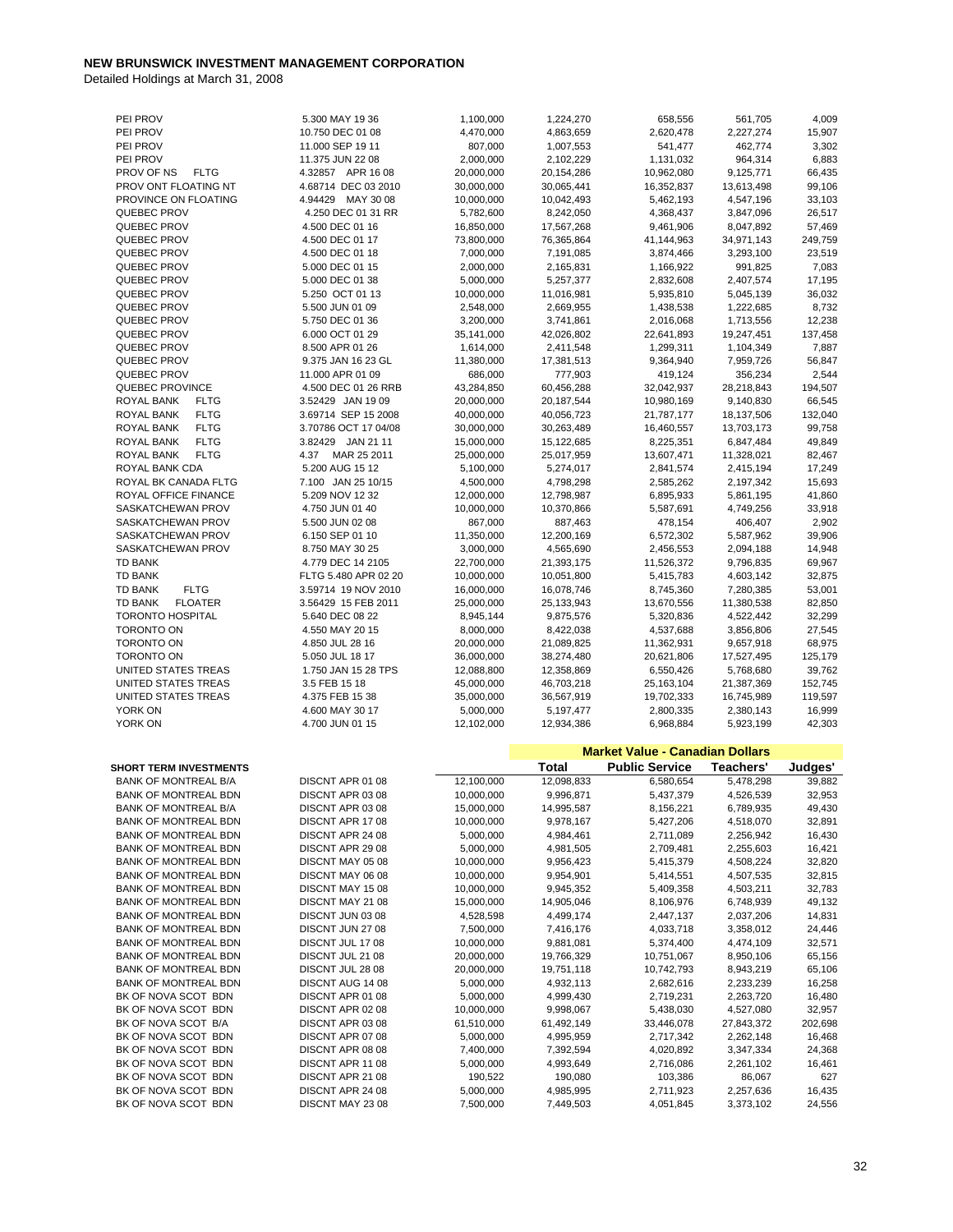| BK OF NOVA SCOT BDN                | DISCNT MAY 26 08 | 5,000,000  | 4,964,430  | 2,700,194  | 2,247,872    | 16,364  |
|------------------------------------|------------------|------------|------------|------------|--------------|---------|
| BK OF NOVA SCOT BDN                | DISCNT JUN 06 08 | 5,000,000  | 4,959,181  | 2,697,339  | 2,245,495    | 16,347  |
| BK OF NOVA SCOT BDN                | DISCNT JUN 11 08 | 5,000,000  | 4,955,106  | 2,695,122  | 2,243,650    | 16,334  |
| BK OF NOVA SCOT BDN                | DISCNT JUN 30 08 | 10,000,000 | 9,887,947  | 5,378,135  | 4,477,219    | 32,594  |
| BK OF NOVA SCOT B/A                | DISCNT JUL 03 08 | 7,500,000  | 7,418,268  | 4,034,856  | 3,358,959    | 24,453  |
|                                    |                  |            |            |            |              |         |
| BK OF NOVA SCOT BDN                | DISCNT JUL 18 08 | 10,000,000 | 9,880,040  | 5,373,834  | 4,473,638    | 32,568  |
| BK OF NOVA SCOT BDN                | DISCNT JUL 25 08 | 5,000,000  | 4,925,045  | 2,678,772  | 2,230,038    | 16,235  |
| BK OF NOVA SCOT BDN                | DISCNT AUG 11 08 | 5,000,000  | 4,916,217  | 2,673,970  | 2,226,041    | 16,205  |
| BK OF NOVA SCOT BDN                | DISCNT AUG 25 08 | 5,000,000  | 4,906,713  | 2,668,801  | 2,221,738    | 16,174  |
| BK OF NOVA SCOT BDN                | DISCNT AUG 26 08 | 5,000,000  | 4,908,058  | 2,669,532  | 2,222,347    | 16,179  |
|                                    |                  |            |            |            |              |         |
| BK OF NOVA SCOT BDN                | DISCNT OCT 07 08 | 5,000,000  | 4,878,384  | 2,653,393  | 2,208,911    | 16,081  |
| CATERPILLAR FIN DCP                | DISCNT APR 01 08 | 4,092,000  | 4,091,479  | 2,225,389  | 1,852,604    | 13,487  |
| CATERPILLAR FIN DCP                | DISCNT APR 02 08 | 10,000,000 | 9,997,886  | 5,437,932  | 4,526,999    | 32,956  |
| CATERPILLAR FIN DCP                | DISCNT APR 03 08 | 10,000,000 | 9,996,894  | 5,437,391  | 4,526,549    | 32,953  |
| <b>CDP FINANCIAL</b><br><b>DCP</b> | DISCNT APR 03 08 | 3,900,000  | 3,898,796  | 2,120,587  | 1,765,358    | 12,852  |
|                                    |                  |            |            |            |              |         |
| <b>CDP FINANCIAL</b><br><b>DCP</b> | DISCNT APR 09 08 | 10,000,000 | 9,989,629  | 5,433,440  | 4,523,260    | 32,929  |
| <b>CDP FINANCIAL</b><br><b>DCP</b> | DISCNT APR 14 08 | 1,048,998  | 1,047,306  | 569,638    | 474,215      | 3,452   |
| <b>DCP</b><br><b>CDP FINANCIAL</b> | DISCNT JUL 09 08 | 10,000,000 | 9,882,086  | 5,374,946  | 4,474,564    | 32,575  |
| CIBC BA 1360Z2 B/A                 | DISCNT APR 03 08 | 18,300,000 | 18,292,983 | 9,949,702  | 8,282,981    | 60,300  |
| CIBC BA 1360Z2 B/A                 | DISCNT APR 04 08 | 5,000,000  | 4,997,392  | 2,718,122  | 2,262,797    | 16,473  |
|                                    |                  |            |            |            |              |         |
| CIBC BA 1360Z2 B/A                 | DISCNT APR 11 08 | 5,000,000  | 4,993,294  | 2,715,893  | 2,260,941    | 16,460  |
| CIBC BA 1360Z2 B/A                 | DISCNT MAY 01 08 | 842,894    | 840,130    | 456,954    | 380,407      | 2,769   |
| CIBC BA 1360Z2 B/A                 | DISCNT MAY 02 08 | 5,000,000  | 4,979,832  | 2,708,571  | 2,254,846    | 16,415  |
| CIBC BA 1360Z2 B/A                 | DISCNT MAY 09 08 | 7,900,000  | 7,861,539  | 4,275,955  | 3,559,670    | 25,914  |
| CIBC BA 1360Z2 B/A                 | DISCNT MAY 14 08 | 7,500,000  | 7,458,823  | 4,056,914  | 3,377,322    | 24,587  |
|                                    |                  |            |            |            |              |         |
| CIBC BA 1360Z2 B/A                 | DISCNT MAY 2008  | 6,700,000  | 6,658,721  | 3,621,732  | 3,015,039    | 21,949  |
| CIBC BA 1360Z2 B/A                 | DISCNT MAY 27 08 | 15,000,000 | 14,893,803 | 8,100,860  | 6,743,848    | 49,095  |
| CIBC BA 1360Z2 B/A                 | DISCNT JUN 1308  | 5,000,000  | 4,953,472  | 2,694,233  | 2,242,910    | 16,328  |
| CIBC BA 1360Z2 B/A                 | DISCNT JUN 27 08 | 5,000,000  | 4,944,651  | 2,689,436  | 2,238,916    | 16,299  |
| CIBC BA 1360Z2 B/A                 | DISCNT JUL 02 08 | 10,000,000 | 9,884,710  | 5,376,374  | 4,475,753    | 32,583  |
|                                    |                  |            |            |            |              |         |
| CIBC BA 1360Z2 B/A                 | DISCNT JUL 04 08 | 5,000,000  | 4,953,712  | 2,694,364  | 2,243,019    | 16,329  |
| CIBC BA 1360Z2 B/A                 | DISCNT JUL 07 08 | 5,000,000  | 4,942,833  | 2,688,447  | 2,238,093    | 16,293  |
| CIBC BA 1360Z2 B/A                 | DISCNT JUL 11 08 | 5,000,000  | 4,950,200  | 2,692,454  | 2,241,429    | 16,317  |
| CIBC BA 1360Z2 B/A                 | DISCNT JUL 14 08 | 3,900,000  | 3,849,863  | 2,093,971  | 1,743,201    | 12,690  |
| CIBC BA 1360Z2 B/A                 | DISCNT JUL 23 08 | 10,000,000 | 9,879,611  |            |              | 32,566  |
|                                    |                  |            |            | 5,373,601  | 4,473,444    |         |
| CIBC BA 1360Z2 B/A                 | DISCNT JUL 25 08 | 5,000,000  | 4,939,627  | 2,686,703  | 2,236,641    | 16,283  |
| CIBC BA 1360Z2 B/A                 | DISCNT AUG 05 08 | 22,500,000 | 22,137,355 | 12,040,687 | 10,023,696   | 72,972  |
| CIBC BA 1360Z2 B/A                 | DISCNT AUG 1808  | 5,000,000  | 4,929,155  | 2,681,007  | 2,231,900    | 16,248  |
| CIBC BA 1360Z2 B/A                 | DISCNT AUG 25 08 | 12,363,000 | 12,152,807 | 6,610,010  | 5,502,737    | 40,060  |
| CIBC BA 1360Z2 B/A                 | DISCNT SEP 24 08 | 5,000,000  | 4,918,924  | 2,675,443  | 2,227,267    | 16,214  |
|                                    |                  |            |            |            |              |         |
| CITIBANK N A BDN BDN               | DISCNT APR 01 08 | 428,044    | 427,987    | 232,786    | 193,791      | 1,411   |
| CITIBANK N A BDN BDN               | DISCNT APR 25 08 | 982,151    | 979,388    | 532,697    | 443,463      | 3,228   |
| CITIBANK N A BDN BDN               | DISCNT JUL 10 08 | 5,000,000  | 4,939,646  | 2,686,713  | 2,236,650    | 16,283  |
| CANADA T BILL T/B                  | DISCNT OCT 02 08 | 10,000,000 | 9,789,972  | 5,324,845  | 4,432,856    | 32,271  |
| CANADA T BILL T/B                  | DISCNT OCT 30 08 | 15,000,000 | 14,653,546 | 7,970,183  | 6,635,061    | 48,303  |
|                                    |                  |            |            |            |              |         |
| CANADA T BILL T/B                  | DISCNT NOV 27 08 | 5,000,000  | 4,871,306  | 2,649,543  | 2,205,706    | 16,057  |
| CANADA T BILL D/N                  | DISCNT NOV 27 08 | 2,500,000  | 2,434,571  | 1,324,183  | 1,102,363    | 8,025   |
| <b>GENERAL ELECTRIC DCP</b>        | DISCNT APR 16 08 | 5,000,000  | 4,991,313  | 2,714,816  | 2,260,044    | 16,453  |
| <b>GENERAL ELECTRIC DCP</b>        | DISCNT APR 28 08 | 5,000,000  | 4,984,927  | 2,711,342  | 2,257,153    | 16,432  |
| NATIONAL BANK B/A                  | DISCNT APR 03 08 | 6,200,000  | 6,198,191  | 3,371,246  | 2,806,513    | 20,431  |
| B/A                                |                  |            |            |            |              |         |
| NATIONAL BANK                      | DISCNT JUN 1608  | 5,000,000  | 4,950,705  | 2,692,729  | 2,241,657    | 16,319  |
| <b>BDN</b><br>NATIONAL BANK        | DISCNT JUL 07 08 | 5,000,000  | 4,936,580  | 2,685,046  | 2,235,262    | 16,273  |
| NATIONAL BANK BDN                  | DISCNT JUL 16 08 | 5,000,000  | 4,931,415  | 2,682,236  | 2,232,923    | 16,256  |
| <b>NB TBILL</b><br><b>PTB</b>      | DISCNT MAY 22 08 | 25,000,000 | 24,850,154 | 13,516,200 | 11,252,039   | 81,914  |
| NS POWER CORP<br><b>DCP</b>        | DISCNT APR 02 08 | 8,600,000  | 8,598,160  | 4,676,609  | 3,893,209    | 28,342  |
| NS POWER CORP<br><b>DCP</b>        | DISCNT APR 03 08 | 13,600,000 | 13,595,602 | 7,394,758  | 6,156,028    | 44,816  |
|                                    |                  |            |            |            |              |         |
| ONT INFR PROJECT DCP               | DISCNT APR 01 08 | 35,000,000 | 34,995,961 | 19,034,587 | 15,846,016   | 115,358 |
| QUEBEC TBILL PTB                   | DISCNT JUN 2008  | 7,500,000  | 7,433,142  | 4,042,946  | 3,365,694    | 24,502  |
| ROYAL BK CANADA IBN                | 3.500 APR 01 08  | 6,325,000  | 6,325,000  | 3,440,219  | 2,863,932    | 20,849  |
| ROYAL BK CANADA IBN                | 2.650 APR 01 08  | 750,000    | 770,925    | 419,312    | 349,071      | 2,541   |
| ROYAL BK CANADA BDN                | DISCNT APR 02 08 | 60,000,000 | 59,987,265 | 32,627,560 | 27, 161, 967 | 197,738 |
|                                    |                  |            |            |            |              |         |
| ROYAL BK CANADA B/A                | DISCNT APR 02 08 | 10,000,000 | 9,998,070  | 5,438,031  | 4,527,082    | 32,957  |
| ROYAL BK CANADA B/A                | DISCNT APR 03 08 | 34,000,000 | 33,990,140 | 18,487,513 | 15,390,584   | 112,043 |
| ROYAL BK CANADA BDN                | DISCNT APR 30 08 | 5,000,000  | 4,982,448  | 2,709,994  | 2,256,030    | 16,424  |
| ROYAL BK CANADA B/A                | DISCNT MAY 1208  | 5,000,000  | 4,977,891  | 2,707,515  | 2,253,967    | 16,409  |
| ROYAL BK CANADA BDN                | DISCNT JUN 04 08 | 10,000,000 | 9,936,429  | 5,404,504  | 4,499,171    | 32,754  |
|                                    |                  |            |            |            |              |         |
| ROYAL BK CANADA B/A                | DISCNT JUN 27 08 | 4,533,000  | 4,482,893  | 2,438,282  | 2,029,834    | 14,777  |
| ROYAL BK CANADA B/A                | DISCNT JUL 02 08 | 4,000,000  | 3,956,285  | 2,151,855  | 1,791,388    | 13,041  |
| ROYAL BK CANADA B/A                | DISCNT JUL 07 08 | 5,000,000  | 4,942,960  | 2,688,516  | 2,238,150    | 16,294  |
| SUNCOR ENERGY<br><b>DCP</b>        | DISCNT APR 01 08 | 10,000,000 | 9,999,014  | 5,438,545  | 4,527,509    | 32,960  |
| SUNCOR ENERGY<br><b>DCP</b>        | DISCNT APR 10 08 | 35,177     | 35,142     | 19,114     | 15,912       | 116     |
| <b>DCP</b><br>SUNCOR ENERGY        | DISCNT JUN 04 08 | 4,975,000  | 4,942,591  | 2,688,315  | 2,237,983    | 16,292  |
|                                    |                  |            |            |            |              |         |
| <b>TD BANK</b><br>B/A              | DISCNT APR 01 08 | 40,000,000 | 39,996,004 | 21,754,151 | 18,110,013   | 131,840 |
| TD BANK<br><b>BDN</b>              | DISCNT APR 02 08 | 10,000,000 | 9,997,458  | 5,437,698  | 4,526,804    | 32,955  |